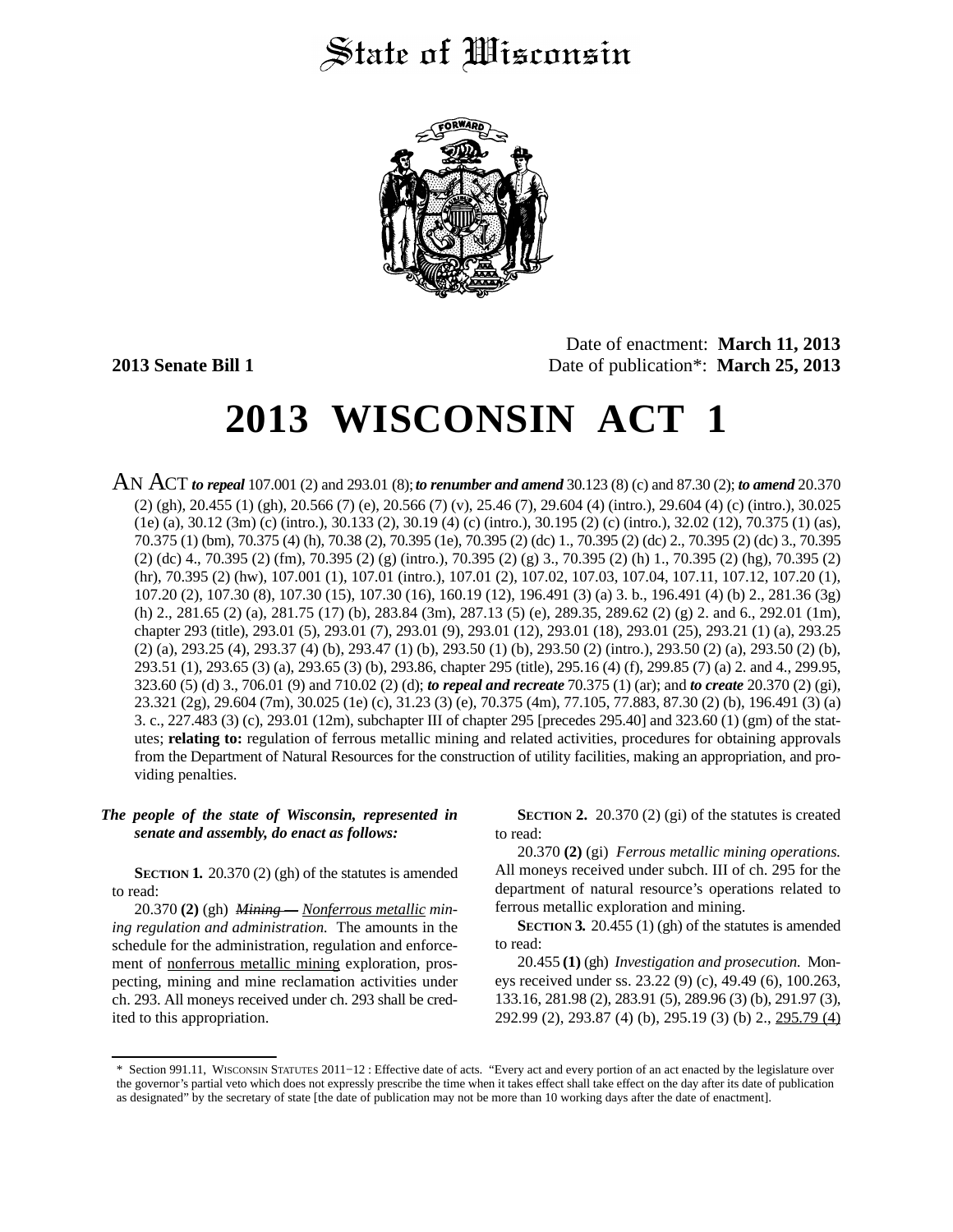(b), and 299.97 (2), for the expenses of investigation and prosecution of violations, including attorney fees.

**SECTION 4.** 20.566 (7) (e) of the statutes is amended to read:

20.566 **(7)** (e) *Investment and local impact fund supplement.* The amounts in the schedule to supplement par. (v) for the purposes of ss. 70.395, 293.33 (4) and, 293.65 (5) (a), 295.443, and 295.61 (9) (a) and (c).

**SECTION 5.** 20.566 (7) (v) of the statutes is amended to read:

20.566 **(7)** (v) *Investment and local impact fund.* From the investment and local impact fund, all moneys received under s.  $70.395$  (1e) and (2) (dc) and (dg), less the moneys appropriated under s. 20.370 (2) (gr), to be disbursed under ss. 70.395 (2) (d) to (g), 293.33 (4) and, 293.65 (5) (a), 295.443, and 295.61 (9) (a) and (c).

**SECTION 6.** 23.321 (2g) of the statutes is created to read:

23.321 **(2g)** SERVICES FOR MINING OPERATIONS. In addition to those persons authorized to request a wetland identification or confirmation under sub. (2) (b) or (c), a holder of an easement may request such an identification or confirmation if the identification or confirmation is associated with an application for a wetland individual permit or other approval for which a wetland impact evaluation is required and that is subject to s. 295.60.

**SECTION 7.** 25.46 (7) of the statutes is amended to read:

25.46 **(7)** The fees imposed under s. 289.67 (1) for environmental management, except that for each ton of waste, of the fees imposed under s. 289.67 (1) (cp) or (cv), \$3.20 for each ton of waste is for nonpoint source water pollution abatement.

**SECTION 9.** 29.604 (4) (intro.) of the statutes is amended to read:

29.604 **(4)** PROHIBITION. (intro.) Except as provided in sub. (6r) and (7m) or as permitted by departmental rule or permit:

**SECTION 10.** 29.604 (4) (c) (intro.) of the statutes is amended to read:

29.604 **(4)** (c) (intro.) No person may do any of the following to any wild plant of an endangered or threatened species that is on public property or on property that he or she does not own or lease, except in the course of forestry or agricultural practices or, in the construction, operation, or maintenance of a utility facility, or as part of bulk sampling activities under s. 295.45:

**SECTION 11.** 29.604 (7m) of the statutes is created to read:

29.604 **(7m)** BULK SAMPLING ACTIVITIES. A person may take, transport, or possess a wild animal on the department's endangered and threatened species list without a permit under this section if the person avoids and minimizes adverse impacts to the wild animal to the extent practicable, if the taking, transporting, or possession does not result in wounding or killing the wild animal, and if the person takes, transports, or possesses the wild animal for the purpose of bulk sampling activities under s. 295.45.

**SECTION 12.** 30.025 (1e) (a) of the statutes is amended to read:

30.025 **(1e)** (a) Except as provided in par. pars. (b) and (c), this section applies to a proposal to construct a utility facility if the utility facility is required to obtain, or give notification of the wish to proceed under, one or more permits.

**SECTION 13.** 30.025 (1e) (c) of the statutes is created to read:

30.025 **(1e)** (c) This section does not apply to a proposal to construct a utility facility for ferrous mineral mining and processing activities governed by subch. III of ch. 295, unless the person proposing to construct the utility facility elects to proceed in the manner provided under this section.

**SECTION** 21.  $30.12$  (3m) (c) (intro.) of the statutes is amended to read:

30.12 **(3m)** (c) (intro.) The department shall issue an individual permit to a riparian owner for a structure or a deposit pursuant to an application under par. (a) if the department finds that all of the following apply requirements are met:

**SECTION 22.** 30.123 (8) (c) of the statutes is renumbered 30.123 (8) (c) (intro.) and amended to read:

30.123 **(8)** (c) (intro.) The department shall issue an individual permit pursuant to an application under par. (a) if the department finds that the all of the following requirements are met:

1. The bridge or culvert will not materially obstruct navigation,.

2. The bridge or culvert will not materially reduce the effective flood flow capacity of a stream, and.

3. The bridge or culvert will not be detrimental to the public interest.

**SECTION 23.** 30.133 (2) of the statutes is amended to read:

30.133 **(2)** This section does not apply to riparian land located within the boundary of any hydroelectric project licensed or exempted by the federal government, if the conveyance is authorized under any license, rule or order issued by the federal agency having jurisdiction over the project. This section does not apply to riparian land that is associated with an approval required for bulk sampling or mining that is required under subch. III of ch. 295.

**SECTION 24.** 30.19 (4) (c) (intro.) of the statutes is amended to read:

30.19 **(4)** (c) (intro.) The department shall issue an individual permit pursuant to an application under par. (a) if the department finds that all of the following apply requirements are met:

**SECTION 25.** 30.195 (2) (c) (intro.) of the statutes is amended to read: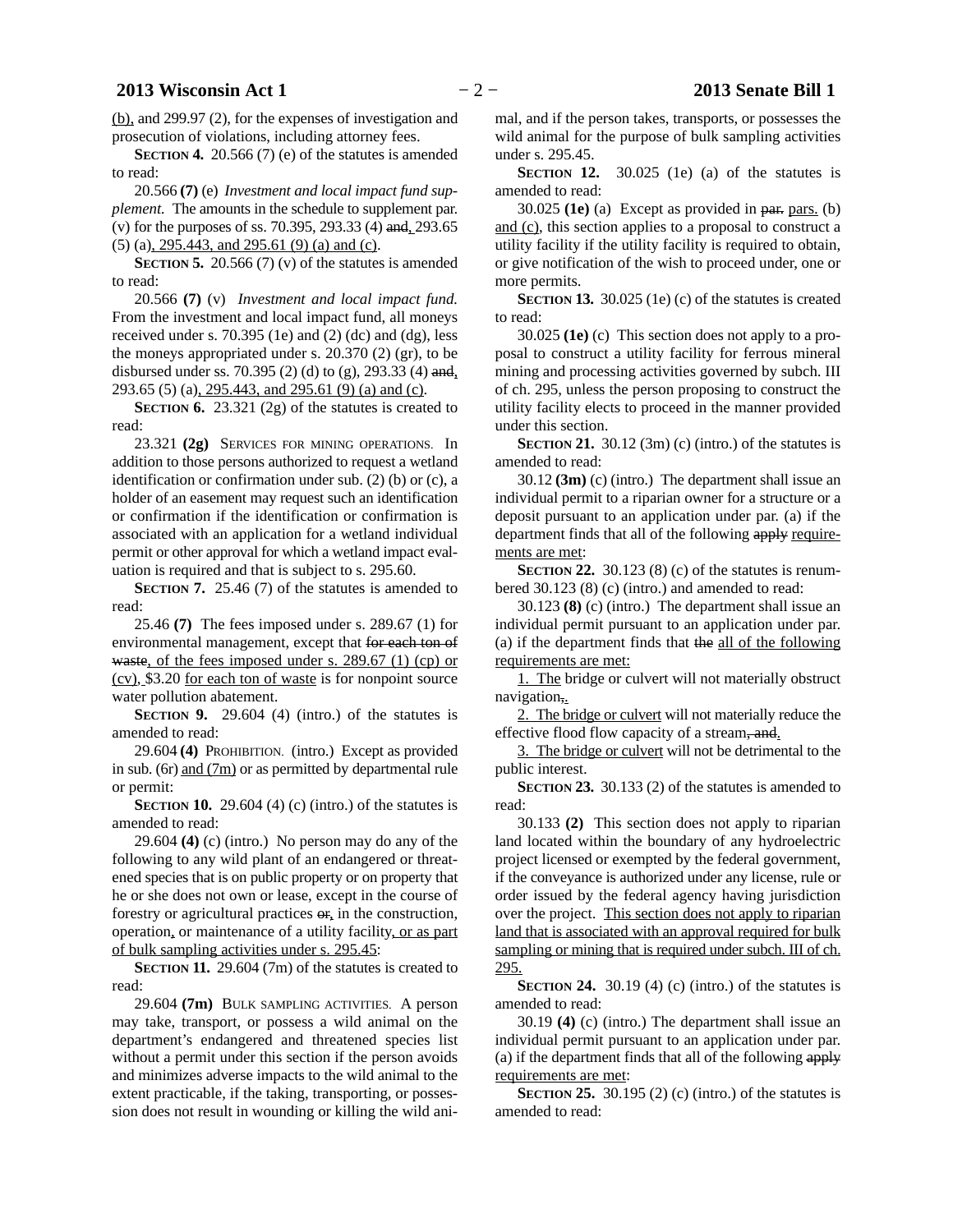30.195 **(2)** (c) (intro.) The department shall issue an individual permit applied for under this section to a riparian owner if the department determines that all of the following apply requirements are met:

**SECTION 26.** 31.23 (3) (e) of the statutes is created to read:

31.23 **(3)** (e) This subsection does not apply to a bridge that is constructed, maintained, or operated in association with mining or bulk sampling that is subject to subch. III of ch. 295.

**SECTION 27.** 32.02 (12) of the statutes is amended to read:

32.02 **(12)** Any person operating a plant which creates waste material which, if released without treatment would cause stream pollution, for the location of treatment facilities. This subsection does not apply to a person licensed with a permit under ch. 293 or subch. III of ch. 295.

**SECTION 27g.** 70.375 (1) (ar) of the statutes is repealed and recreated to read:

70.375 **(1)** (ar) "Internal Revenue Code" means the federal Internal Revenue Code, as amended, and applicable federal regulations adopted by the federal department of the treasury.

**SECTION 28.** 70.375 (1) (as) of the statutes is amended to read:

70.375 **(1)** (as) "Mine" means an excavation in or at the earth's surface made to extract metalliferous minerals for which a permit has been issued under s. 293.49 or 295.58.

**SECTION** 29. 70.375 (1) (bm) of the statutes is amended to read:

70.375 **(1)** (bm) "Mining−related purposes" means activities which are directly in response to the application for a mining permit under s. 293.37 or 295.47; directly in response to construction, operation, curtailment of operation or cessation of operation of a metalliferous mine site; or directly in response to conditions at a metalliferous mine site which is not in operation. "Mining−related purposes" also includes activities which anticipate the economic and social consequences of the cessation of mining. "Mining−related purposes" also includes the purposes under s. 70.395 (2) (g).

**SECTION** 30. 70.375 (4) (h) of the statutes is amended to read:

70.375 **(4)** (h) The cost of premiums for bonds required under s. 293.51, 295.45 (5), or 295.59.

**SECTION 30d.** 70.375 (4m) of the statutes is created to read:

70.375 **(4m)** GENERALLY ACCEPTED ACCOUNTING PRINCIPLES. Except as otherwise provided under this section, a person subject to the tax imposed under sub. (2), shall use generally accepted accounting principles to determine the person's net proceeds occupation tax liability under this section.

**SECTION 31.** 70.38 (2) of the statutes is amended to read:

70.38 **(2)** COMBINED REPORTING. If the same person extracts metalliferous minerals from different sites in this state, the net proceeds for each site for which a permit has been issued under s. 293.49 or 295.58 shall be reported separately for the purposes of computing the amount of the tax under s. 70.375 (5).

**SECTION 32.** 70.395 (1e) of the statutes is amended to read:

70.395 **(1e)** DISTRIBUTION. Fifteen days after the collection of the tax under ss. 70.38 to 70.39, the department of administration, upon certification of the department of revenue, shall transfer the amount collected in respect to mines not in operation on November 28, 1981, to the investment and local impact fund, except that, after the payments are made under sub.  $(2)$  (d) 1, 2, and 2m., the department of administration shall transfer 60 percent of the amount collected from each person extracting ferrous metallic minerals to the investment and local impact fund and 40 percent of the amount collected from any such person to the general fund.

**SECTION 33.** 70.395 (2) (dc) 1. of the statutes is amended to read:

70.395 **(2)** (dc) 1. Each person intending to submit an application for a mining permit under s. 293.37 or 295.47 shall pay \$50,000 \$75,000 to the department of revenue for deposit in the investment and local impact fund at the time that the person notifies the department of natural resources under s. 293.31 (1) or 295.465 of that intent.

**SECTION 34.** 70.395 (2) (dc) 2. of the statutes is amended to read:

70.395 **(2)** (dc) 2. A person making a payment under subd. 1. shall pay an additional \$50,000 \$75,000 upon notification by the board that the board has distributed 50% of the payment under subd. 1.

**SECTION 35.** 70.395 (2) (dc) 3. of the statutes is amended to read:

70.395 **(2)** (dc) 3. A person making a payment under subd. 2. shall pay an additional \$50,000 \$75,000 upon notification by the board that the board has distributed all of the payment under subd. 1. and 50% of the payment under subd. 2.

**SECTION 36.** 70.395 (2) (dc) 4. of the statutes is amended to read:

70.395 **(2)** (dc) 4. Six months after the signing of a local agreement under s. 293.41 or 295.443 for the proposed mine for which the payment is made, the board shall refund any funds paid under this paragraph but not distributed under par. (fm) from the investment and local impact fund to the person making the payment under this paragraph.

**SECTION 37.** 70.395 (2) (fm) of the statutes is amended to read: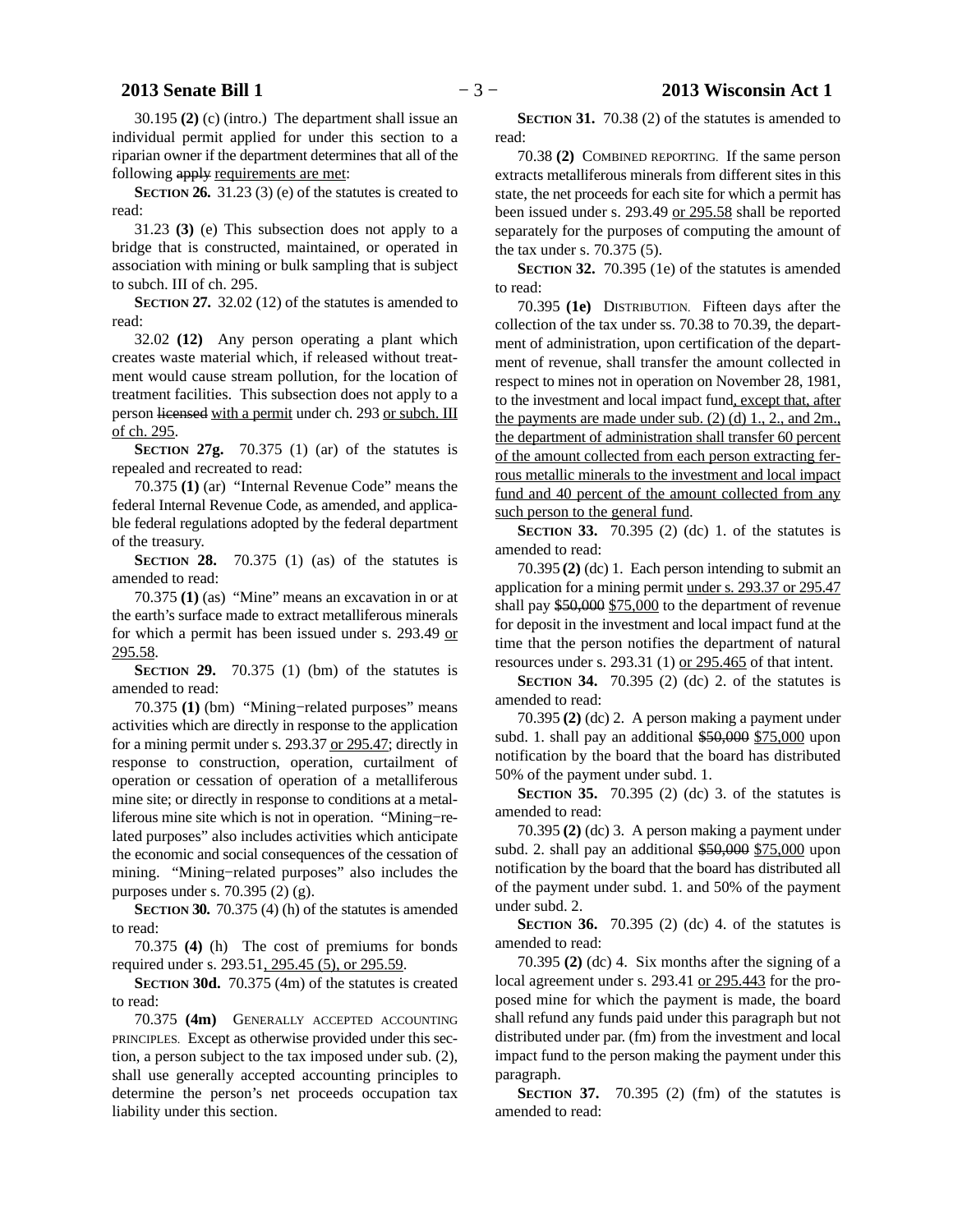### **2013 Wisconsin Act 1** − 4 − **2013 Senate Bill 1**

70.395 **(2)** (fm) The board may distribute a payment received under par. (dc) to a county, town, village, city, tribal government or local impact committee authorized under s. 293.41 (3) or 295.443 only for legal counsel, qualified technical experts in the areas of transportation, utilities, economic and social impacts, environmental impacts and municipal services and other reasonable and necessary expenses incurred by the recipient that directly relate to the good faith negotiation of a local agreement under s. 293.41 or 295.443 for the proposed mine for which the payment is made.

**SECTION** 37d. 70.395 (2) (g) (intro.) of the statutes is amended to read:

70.395 **(2)** (g) (intro.) The board may distribute the revenues received under sub. (1e) or proceeds thereof in accordance with par. (h) for the following purposes, with a preference to private sector economic development projects under subd. 3., as the board determines necessary:

**SECTION 37e.** 70.395 (2) (g) 3. of the statutes is amended to read:

70.395 **(2)** (g) 3. Studies and projects for local private sector economic development.

**SECTION 38.** 70.395 (2) (h) 1. of the statutes is amended to read:

70.395 **(2)** (h) 1. Distribution shall first be made to those municipalities in which metalliferous minerals are extracted or were extracted within 3 years previous to December 31 of the current year, or in which a permit has been issued under s. 293.49 or 295.58 to commence mining;

**SECTION 39.** 70.395 (2) (hg) of the statutes is amended to read:

70.395 **(2)** (hg) The board shall, by rule, establish fiscal guidelines and accounting procedures for the use of payments under pars. (d), (f), (fm) and  $(g)$ , sub. (3) and s. ss. 293.65 (5) and 295.61 (9).

**SECTION 40.** 70.395 (2) (hr) of the statutes is amended to read:

70.395 **(2)** (hr) The board shall, by rule, establish procedures to recoup payments made, and to withhold payments to be made, under pars. (d), (f), (fm) and (g), sub. (3) and  $s$ . ss. 293.65 (5) and 295.61 (9) for noncompliance with this section or rules adopted under this section.

**SECTION 41.** 70.395 (2) (hw) of the statutes is amended to read:

70.395 **(2)** (hw) A recipient of a discretionary payment under par. (f) or (g), sub. (3) or  $\frac{\text{s}}{s}$  as 293.65 (5) and 295.61 (9) or any payment under par. (d) that is restricted to mining−related purposes who uses the payment for attorney fees may do so only for the purposes under par. (g) 6. and for processing mining−related permits or other approvals required by the municipality. The board shall recoup or withhold payments that are used or proposed to be used by the recipient for attorney fees except as authorized under this paragraph. The board may not limit the hourly rate of attorney fees for which the recipient uses the payment to a level below the hourly rate that is commonly charged for similar services.

**SECTION 41m.** 77.105 of the statutes is created to read:

**77.105 Ferrous mining. (1)** The department may not issue an order of withdrawal under s. 77.10 (1) based on the cutting of timber or other forest crops or other activities on forest cropland if all of the following requirements are met:

(a) The cutting or activity is necessary to engage in bulk sampling, as defined in s. 295.41 (7).

(b) The area that will be affected by the cutting or the activity does not exceed 5 acres.

(c) A bulk sampling plan has been filed with the department under s. 295.45 and all approvals that are required for bulk sampling have been issued by the department.

(d) The revegetation plan that is part of the bulk sampling plan described under par. (c) includes forestry practices that will ensure that the timber, forest crops, and other vegetation that will be cut or otherwise affected will be restored to the greatest extent possible.

**(2)** The requirement under sub. (1) (d) does not apply to forest cropland that is within a mining site described in a preapplication notification under s. 295.465 or in an application for a ferrous mining permit under s. 295.58.

**SECTION 41q.** 77.883 of the statutes is created to read:

**77.883 Ferrous mining. (1)** The department may not issue an order of withdrawal under s. 77.88 (1) based on the cutting of timber or other activities on managed forest land if all of the following requirements are met:

(a) The cutting or activity is necessary to engage in bulk sampling, as defined in s. 295.41 (7).

(b) The area that will be affected by the cutting or the activity does not exceed 5 acres.

(c) A bulk sampling plan has been filed with the department under s. 295.45 and all approvals that are required for bulk sampling have been issued by the department.

(d) The revegetation plan that is part of the bulk sampling plan described under par. (c) includes forestry practices that will ensure that the merchantable timber and other vegetation that will be cut or otherwise affected will be restored to the greatest extent possible.

**(2)** The requirement under sub. (1) (d) does not apply to managed forest land that is within a mining site described in a preapplication notification under s. 295.465 or in an application for a mining permit under s. 295.58.

**(3)** Section 77.86 (1) (c) and (d) do not apply to cutting of timber or another activity on managed forest land if all of the requirements in sub.  $(1)$   $(a)$  to  $(d)$  are met.

**SECTION 42.** 87.30 (2) of the statutes is renumbered 87.30 (2) (a) and amended to read: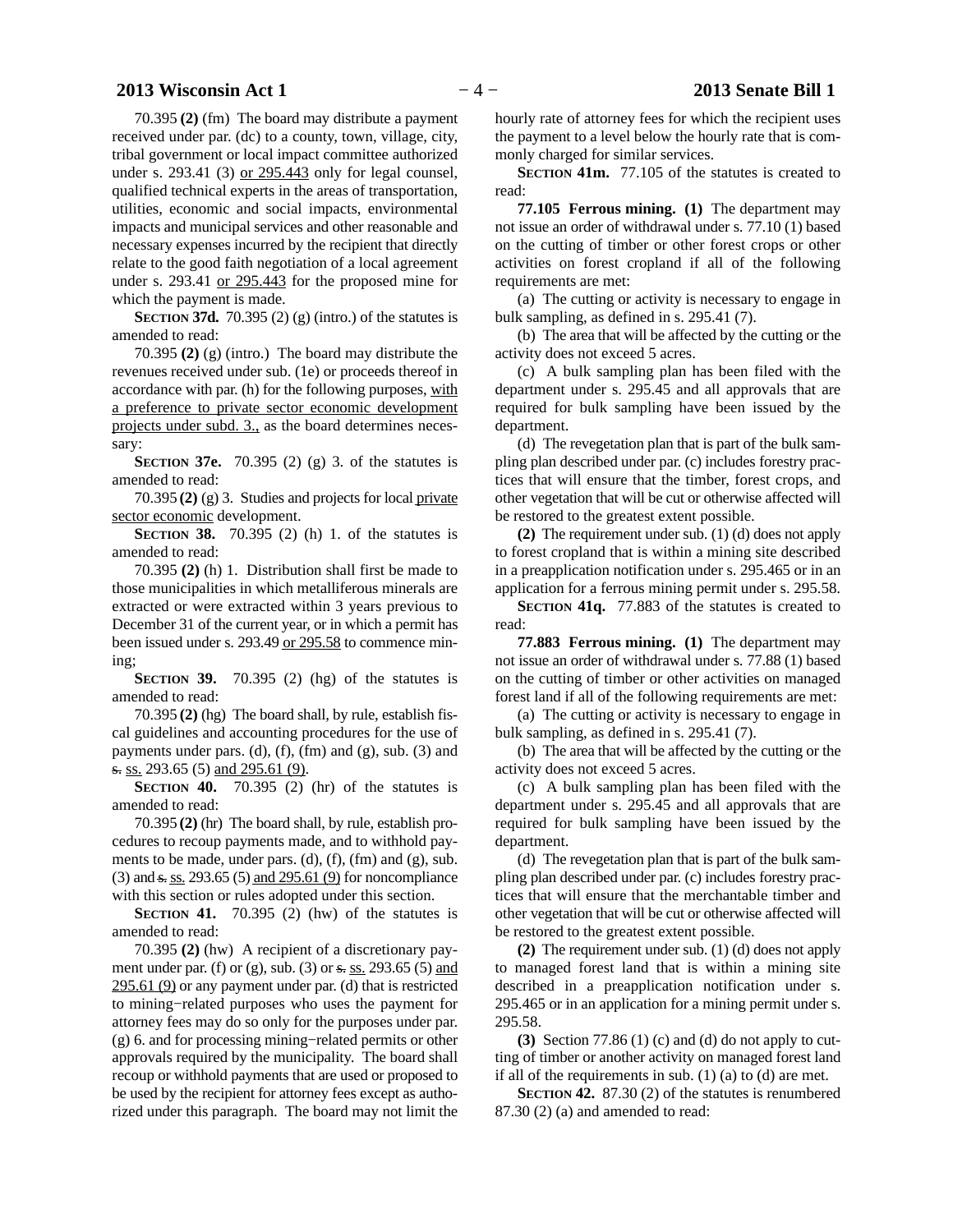87.30 **(2)** (a) Every Except as provided in par. (b), every structure, building, fill, or development placed or maintained within any floodplain in violation of a zoning ordinance adopted under this section, or s. 59.69, 61.35 or 62.23 is a public nuisance and the creation thereof may be enjoined and maintenance thereof may be abated by action at suit of any municipality, the state or any citizen thereof. Any person who places or maintains any structure, building, fill or development within any floodplain in violation of a zoning ordinance adopted under this section, or s. 59.69, 61.35 or 62.23 may be fined not more than \$50 for each offense. Each day during which such violation exists is a separate offense.

**SECTION 43.** 87.30 (2) (b) of the statutes is created to read:

87.30 **(2)** (b) Paragraph (a) does not apply to a structure, building, fill, or development placed or maintained as part of a mining operation covered by a mining permit under s. 295.58 except to the extent that regulation of the placement or maintenance of the structure, building, fill, or development is required for compliance with a floodplain zoning ordinance as provided under s. 295.607 (3).

**SECTION 44.** 107.001 (1) of the statutes is amended to read:

107.001 **(1)** "Exploration mining lease" means any lease, option to lease, option to purchase or similar conveyance entered into for the purpose of determining the presence, location, quality or quantity of metalliferous nonferrous metallic minerals or for the purpose of mining, developing or extracting metalliferous nonferrous metallic minerals, or both under ch. 293. Any lease, option to lease, option to purchase or similar conveyance entered into by a mining company is rebuttably presumed to be an exploration mining lease.

**SECTION 45.** 107.001 (2) of the statutes is repealed. **SECTION 46.** 107.01 (intro.) of the statutes is amended to read:

**107.01 Rules governing mining rights.** (intro.) Where there is no contract between the parties or terms established by the landlord to the contrary the following rules and regulations shall be applied to mining contracts and leases for the digging of ores and nonferrous metallic minerals:

**SECTION 47.** 107.01 (2) of the statutes is amended to read:

107.01 **(2)** The discovery of a crevice or range containing ores or minerals nonferrous metallic minerals shall entitle the discoverer to the ores or minerals nonferrous metallic minerals pertaining thereto, subject to the rent due the discoverer's landlord, before as well as after the ores or minerals nonferrous metallic minerals are separated from the freehold; but such miner shall not be entitled to recover any ores or minerals nonferrous metallic minerals or the value thereof from the person digging on the miner's range in good faith and known to be mining thereon until the miner shall have given notice of the

miner's claim; and the miner shall be entitled to the ores or minerals nonferrous metallic minerals dug after such notice.

**SECTION 48.** 107.02 of the statutes is amended to read:

**107.02 Mining statement; penalty.** When there is no agreement between the parties to any mining lease, license or permit, to mine or remove ore nonferrous metallic minerals from any lands in this state, regulating the method of reporting the amount of ore nonferrous metallic minerals taken, the person mining and removing the ore or ores nonferrous metallic minerals shall keep proper and correct books, and therefrom to make and deliver by or before the fifteenth day of each month to the lessor, owner or person entitled thereto, a detailed statement covering the operations of the preceding month. The statement shall show the total amount of tons or pounds of each kind of ore nonferrous metallic minerals produced; if sold, then to whom sold, giving the date of sale, date of delivery to any railroad company, naming the company, and the station where delivered or billed for shipment; the name and address of the purchaser; the price per ton at which sold and the total value of each kind of ore nonferrous metallic minerals so sold. The books shall be always open to any owner, lessor, licensor or stockholder, if the owner, lessor or licensor is a corporation, and to any person or stockholder interested in any such mining operations, for the purpose of inspection and taking copies thereof or abstracts therefrom. Any person and every officer, agent or employee of any thereof, who violates this section, or who makes any false or incomplete entries on any such books or statements, shall be fined not less than \$100 or imprisoned in the county jail for not more than 3 months or both.

**SECTION** 49. 107.03 of the statutes is amended to read:

**107.03 Conflicting claims.** In case of conflicting claims to a crevice or range bearing ores or nonferrous metallic minerals the court may continue any action to enforce a claim or grant any necessary time for the purpose of allowing parties to prove up their mines or diggings if it satisfactorily appears necessary to the ends of justice. In such case the court or judge may appoint a receiver and provide that the mines or diggings be worked under the receiver's direction, subject to the order of the court, in such manner as best ascertains the respective rights of the parties. The ores or nonferrous metallic minerals raised by either party pending the dispute shall be delivered to the receiver, who may, by order of the court or judge, pay any rent or other necessary expenses therefrom.

**SECTION 50.** 107.04 of the statutes is amended to read:

**107.04 Lessee's fraud; failure to work mine.** Any miner who conceals or disposes of any ores or nonferrous metallic minerals or mines or diggings for the purpose of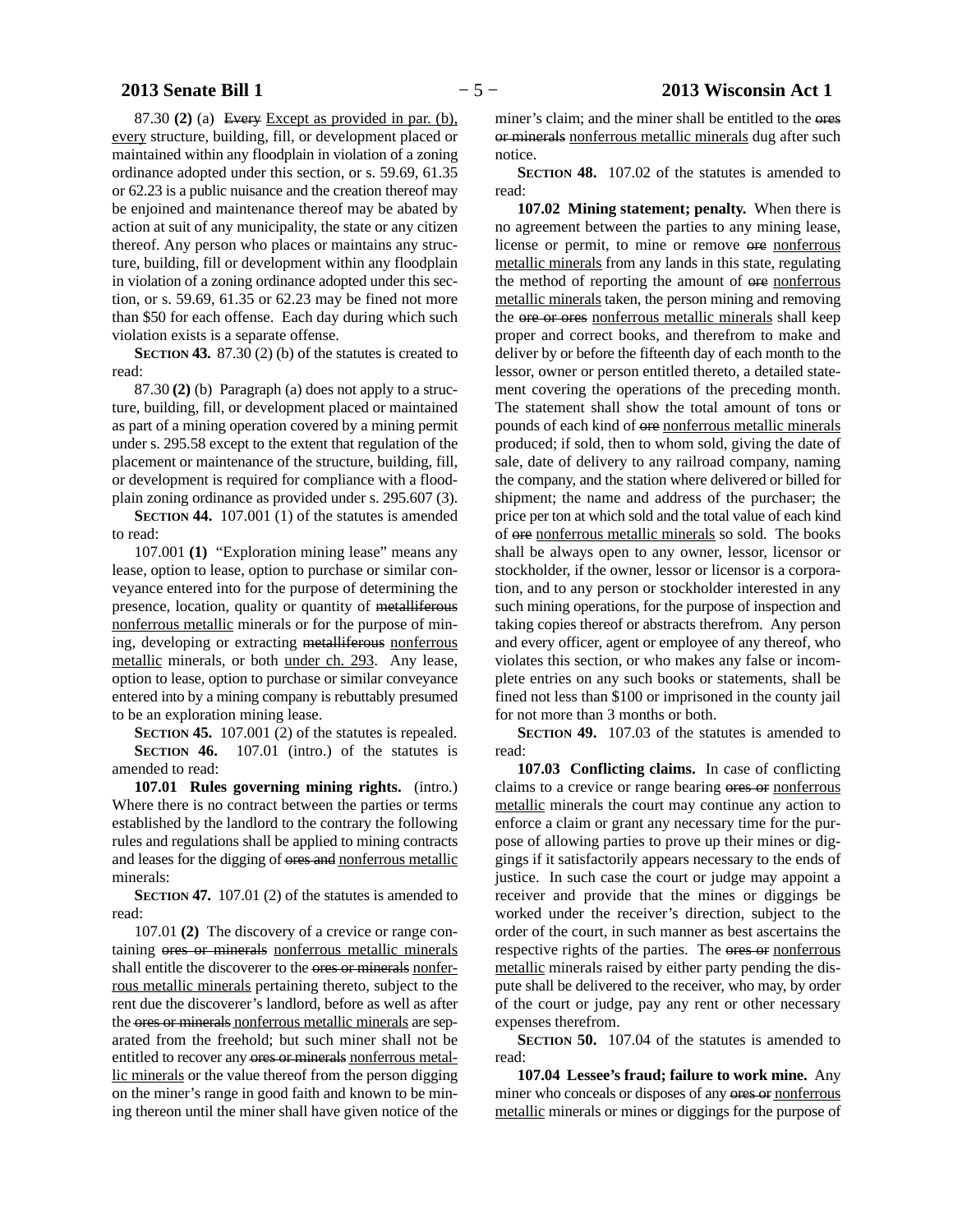# **2013 Wisconsin Act 1** − 6 − **2013 Senate Bill 1**

defrauding the lessor of rent or who neglects to pay any rent on ores or nonferrous metallic minerals raised by the miner for 3 days after the notice thereof and claim of the rent, shall forfeit all right to his or her mines, diggings or range; and the landlord after the concealment or after 3 days have expired from the time of demanding rent, may proceed against the miner to recover possession of the mines or diggings in circuit court as in the case of a tenant holding over after the termination of the lease. If a miner neglects to work his or her mines or diggings according to the usages of miners, without reasonable excuse, he or she shall likewise forfeit the mines or diggings and the landlord may proceed against the miner in like manner to recover possession of the mines or diggings.

**SECTION 51.** 107.11 of the statutes is amended to read:

**107.11 Account of ore nonferrous metallic miner**als received. Every person operating a metal recovery system and every purchaser of ores and nonferrous metallic minerals shall keep a substantially bound book, ruled into suitable columns, in which shall be entered from day to day, as ores or nonferrous metallic minerals are received, the following items: the day, month and year when received; the name of the person from whom purchased; the name of the person by whom hauled and delivered; name of the owner of the land from which the ores or nonferrous metallic minerals were obtained, or if not known, the name of the diggings or some distinct description of the land. The bound book shall be kept at the furnace or at the usual place of business of such person or purchaser or his or her agent in this state, and shall be open to authorized representatives of the department of revenue at reasonable times for inspection and taking extracts.

**SECTION** 52. 107.12 of the statutes is amended to read:

**107.12 Penalty.** If any person operating a metal recovery system or purchaser of ores and nonferrous metallic minerals or the agent of any such person or purchaser doing business fails to keep such a book or to make such entries as required under s. 107.11 or unreasonably refuses to show the book for inspection or taking extracts or makes false entries in the book he or she shall forfeit \$10 for each offense, one−half to the use of the prosecutor; and each day such failure or refusal continues shall be deemed a distinct and separate offense.

**SECTION 53.** 107.20 (1) of the statutes is amended to read:

107.20 **(1)** Any provision of an exploration mining lease entered into after April 25, 1978, granting an option or right to determine the presence, location, quality or quantity of metalliferous nonferrous metallic minerals shall be limited to a term not exceeding 10 years from the date on which the exploration mining lease is recorded in the office of the register of deeds of the county where the property is located, except that any provision of an exploration mining lease entered into after April 25, 1978, granting an option or right to determine the quality and quantity of metalliferous nonferrous metallic minerals under a prospecting permit shall be limited to a term not exceeding 10 years from the date that the lessee applies for a prospecting permit under s. 293.35, if the lessee applies for the prospecting permit within 10 years from the date on which the exploration mining lease is recorded in the office of the register of deeds of the county where the property is located.

**SECTION 54.** 107.20 (2) of the statutes is amended to read:

107.20 **(2)** Any provision of an exploration mining lease entered into after April 25, 1978, granting an option or right to develop or extract metalliferous nonferrous metallic minerals shall be limited to a term not exceeding 50 years from the date on which the exploration mining lease is recorded in the office of the register of deeds of the county where the property is located.

**SECTION 55.** 107.30 (8) of the statutes is amended to read:

107.30 **(8)** "Mining" or "mining operation" has the meaning set forth in s. 293.01 (9) means all or part of the process involved in the mining of metallic minerals, other than for exploration or prospecting, including commercial extraction, agglomeration, beneficiation, construction of roads, removal of overburden, and the production of refuse.

**SECTION 56.** 107.30 (15) of the statutes is amended to read:

107.30 **(15)** "Prospecting" has the meaning set forth in s. 293.01 (18) means engaging in the examination of an area for the purpose of determining the quality and quantity of minerals, other than for exploration but including the obtaining of an ore sample, by such physical means as excavating, trenching, construction of shafts, ramps, and tunnels and other means, other than for exploration, which the department of natural resources, by rule, identifies, and the production of prospecting refuse and other associated activities. "Prospecting" does not include such activities when the activities are, by themselves, intended for and capable of commercial exploitation of the underlying ore body. The fact that prospecting activities and construction may have use ultimately in mining, if approved, does not mean that prospecting activities and construction constitute mining within the meaning of sub. (8), provided such activities and construction are reasonably related to prospecting requirements.

**SECTION 57.** 107.30 (16) of the statutes is amended to read:

107.30 **(16)** "Prospecting site" has the meaning set forth in s. 293.01 (21) means the lands on which prospecting is actually conducted as well as those lands on which physical disturbance will occur as a result of such activity.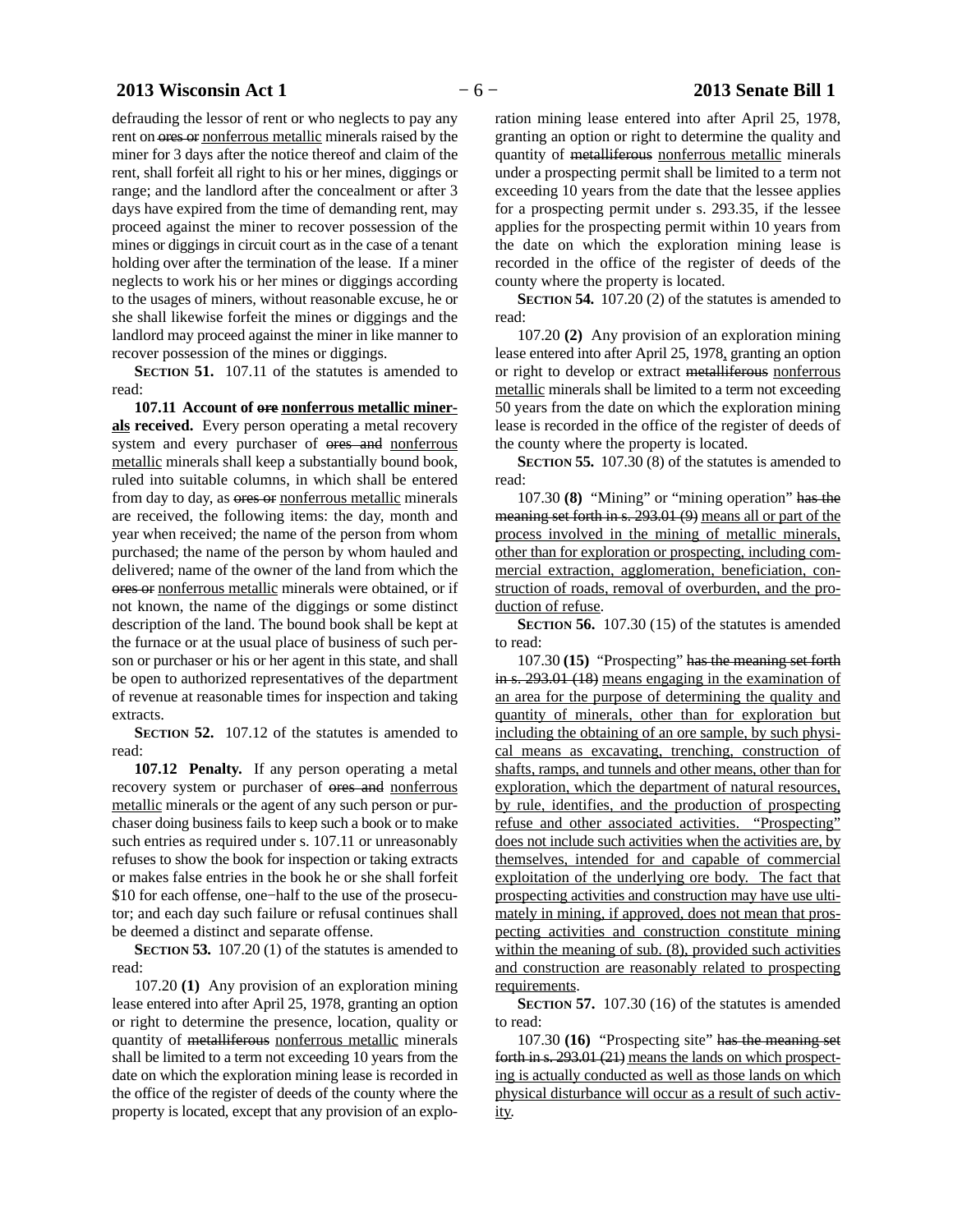**SECTION 58.** 160.19 (12) of the statutes is amended to read:

160.19 **(12)** The requirements in this section shall not apply to rules governing an activity regulated under ch. 293 or subch. III of ch. 295, or to a solid waste facility regulated under subch. III of ch. 289 which is part of an activity regulated under ch. 293 or subch. III of ch. 295, except that the department may promulgate new rules or amend rules governing this type of activity, practice or facility if the department determines that the amendment or promulgation of rules is necessary to protect public health, safety or welfare.

**SECTION** 59. 196.491 (3) (a) 3. b. of the statutes is amended to read:

196.491 **(3)** (a) 3. b. Within Except as provided under subd. 3. c., within 20 days after the department provides a listing specified in subd. 3. a. to a person, the person shall apply for the permits and approvals identified in the listing. The department shall determine whether an application under this subd. 3. b. is complete and, no later than 30 days after the application is filed, notify the applicant about the determination. If the department determines that the application is incomplete, the notice shall state the reason for the determination. An applicant may supplement and refile an application that the department has determined to be incomplete. There is no limit on the number of times that an applicant may refile an application under this subd. 3. b. If the department fails to determine whether an application is complete within 30 days after the application is filed, the application shall be considered to be complete. The department shall complete action on an application under this subd. 3. b. for any permit or approval that is required prior to construction of a facility within 120 days after the date on which the application is determined or considered to be complete.

**SECTION 60.** 196.491 (3) (a) 3. c. of the statutes is created to read:

196.491 **(3)** (a) 3. c. The 20−day deadline specified in subd. 3. b. for applying for the applicable permits and approvals specified in the listing provided by the department does not apply to a person proposing to construct a utility facility for ferrous mineral mining and processing activities governed by subch. III of ch. 295.

**SECTION 61.** 196.491 (4) (b) 2. of the statutes is amended to read:

196.491 **(4)** (b) 2. The person shows to the satisfaction of the commission that the person reasonably anticipates, at the time that construction of the equipment or facilities commences, that on each day that the equipment and facilities are in operation the person will consume no less than 70% of the aggregate kilowatt hours output from the equipment and facilities in manufacturing processes at the site where the equipment and facilities are located or in ferrous mineral mining and processing activities governed by subch. III of ch. 295 at the site where the equipment and facilities are located.

**SECTION 62.** 227.483 (3) (c) of the statutes is created to read:

227.483 **(3)** (c) If the proceeding relates to mining for ferrous minerals, as defined in s. 295.41 (18), that the petition, claim, or defense was commenced, used, or continued primarily for the purpose of causing delay to an activity authorized under a license that is the subject of the hearing.

**SECTION 64.** 281.36 (3g) (h) 2. of the statutes is amended to read:

281.36 **(3g)** (h) 2. If, within 30 days after an application under subd. 1. is received by the department, the department does not either request additional information or inform the applicant that a wetland individual permit will be required as provided in par. (i), the discharge shall be considered to be authorized under the wetland general permit and the applicant may proceed without further notice, hearing, permit, or approval if the discharge is carried out in compliance with all of the conditions of the general permit, except as provided in s.  $295.60(3)$  (b).

**SECTION 65.** 281.65 (2) (a) of the statutes is amended to read:

281.65 **(2)** (a) "Best management practices" means practices, techniques or measures, except for dredging, identified in areawide water quality management plans, which are determined to be effective means of preventing or reducing pollutants generated from nonpoint sources, or from the sediments of inland lakes polluted by nonpoint sources, to a level compatible with water quality objectives established under this section and which do not have an adverse impact on fish and wildlife habitat. The practices, techniques or measures include land acquisition, storm sewer rerouting and the removal of structures necessary to install structural urban best management practices, facilities for the handling and treatment of milkhouse wastewater, repair of fences built using grants under this section and measures to prevent or reduce pollutants generated from mine tailings disposal sites for which the department has not approved a plan of operation under s. 289.30 or s. 295.51.

**SECTION 66.** 281.75 (17) (b) of the statutes is amended to read:

281.75 **(17)** (b) This section does not apply to contamination which is compensable under subch. II of ch. 107 or s. 293.65 (4) or 295.61 (8).

**SECTION 67.** 283.84 (3m) of the statutes is amended to read:

283.84 **(3m)** A person engaged in mining, as defined in s. 293.01 (9) or 295.41 (26), prospecting, as defined in s. 293.01 (18), bulk sampling, as defined in s. 295.41 (7), or nonmetallic mining, as defined in s. 295.11 (3), may not enter into an agreement under sub. (1).

**SECTION 68.** 287.13 (5) (e) of the statutes is amended to read: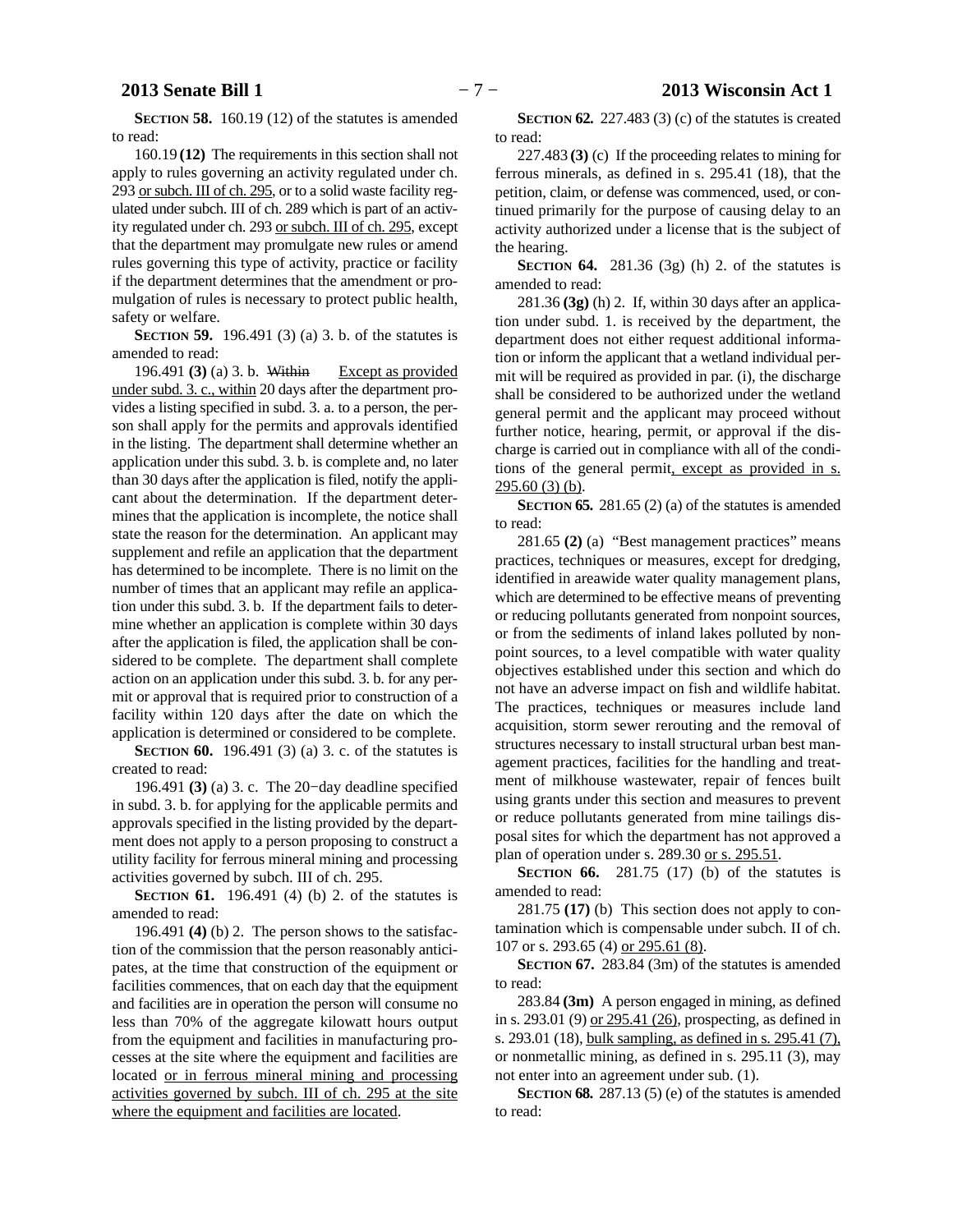# **2013 Wisconsin Act 1** − 8 − **2013 Senate Bill 1**

287.13 **(5)** (e) Solid waste produced by a commercial business or industry which is disposed of or held for disposal in an approved facility, as defined under s. 289.01 (3), or a mining waste site, as defined in s. 295.41 (31), covered by a mining permit under s. 295.58, owned or leased by the generator or on which the generator holds an easement and designed and constructed for the purpose of accepting that type of solid waste.

**SECTION 69.** 289.35 of the statutes is amended to read:

**289.35 Shoreland and floodplain zoning.** Solid waste facilities are prohibited within areas under the jurisdiction of shoreland and floodplain zoning regulations adopted under ss. 59.692, 61.351, 62.231 and, 87.30, and 281.31, except that the department may issue permits authorizing facilities in such areas. If the department issues a permit under this section, the permit shall specify the location, height, and size of the solid waste facility authorized under the permit.

**SECTION 70.** 289.62 (2) (g) 2. and 6. of the statutes are amended to read:

289.62 **(2)** (g) 2. For nonhazardous tailing solids or for nonacid producing taconite tailing solids, 0.2 cent per ton.

6. For nonhazardous waste rock or for nonacid producing taconite waste rock, 0.1 cent per ton.

**SECTION 71.** 292.01 (1m) of the statutes is amended to read:

292.01 **(1m)** "Approved mining facility" has the meaning given in s. 289.01 (4) and includes a mining waste site, as defined in s. 295.41 (31).

**SECTION 72.** Chapter 293 (title) of the statutes is amended to read:

# **CHAPTER 293 NONFERROUS METALLIC MINING**

**SECTION 73.** 293.01 (5) of the statutes is amended to read:

293.01 **(5)** "Mineral exploration" or "exploration", unless the context requires otherwise, means the on−site geologic examination from the surface of an area by core, rotary, percussion or other drilling, where the diameter of the hole does not exceed 18 inches, for the purpose of searching for nonferrous metallic minerals or establishing the nature of a known nonferrous metallic mineral deposit, and includes associated activities such as clearing and preparing sites or constructing roads for drilling.

**SECTION 74.** 293.01 (7) of the statutes is amended to read:

293.01 **(7)** "Merchantable by−product" means all waste soil, rock, mineral, liquid, vegetation and other material directly resulting from or displaced by the mining, cleaning or preparation of nonferrous metallic minerals during mining operations which are determined by the department to be marketable upon a showing of marketability made by the operator, accompanied by a verified statement by the operator of his or her intent to

sell such material within 3 years from the time it results from or is displaced by mining. If after 3 years from the time merchantable by−product results from or is displaced by mining such material has not been transported off the mining site, it shall be considered and regulated as refuse unless removal is continuing at a rate of more than 12,000 cubic yards per year.

**SECTION 75.** 293.01 (8) of the statutes is repealed.

**SECTION 76.** 293.01 (9) of the statutes is amended to read:

293.01 **(9)** "Mining" or "mining operation" means all or part of the process involved in the mining of nonferrous metallic minerals, other than for exploration or prospecting, including commercial extraction, agglomeration, beneficiation, construction of roads, removal of overburden and the production of refuse.

**SECTION 77.** 293.01 (12) of the statutes is amended to read:

293.01 **(12)** "Mining site" means the surface area disturbed by a mining operation, including the surface area from which the nonferrous metallic minerals or refuse or both have been removed, the surface area covered by refuse, all lands disturbed by the construction or improvement of haulageways, and any surface areas in which structures, equipment, materials and any other things used in the mining operation are situated.

**SECTION 78.** 293.01 (12m) of the statutes is created to read:

293.01 **(12m)** "Nonferrous metallic mineral" means an ore or other earthen material to be excavated from the natural deposits on or in the earth for its metallic content but not primarily for its iron oxide content.

**SECTION 79.** 293.01 (18) of the statutes is amended to read:

293.01 **(18)** "Prospecting" means engaging in the examination of an area for the purpose of determining the quality and quantity of nonferrous metallic minerals, other than for exploration but including the obtaining of an ore a nonferrous metallic mineral sample, by such physical means as excavating, trenching, construction of shafts, ramps and tunnels and other means, other than for exploration, which the department, by rule, identifies, and the production of prospecting refuse and other associated activities. "Prospecting" shall not include such activities when the activities are, by themselves, intended for and capable of commercial exploitation of the underlying nonferrous ore body. However, the fact that prospecting activities and construction may have use ultimately in mining, if approved, shall not mean that prospecting activities and construction constitute mining within the meaning of sub. (9), provided such activities and construction are reasonably related to prospecting requirements.

**SECTION 80.** 293.01 (25) of the statutes is amended to read: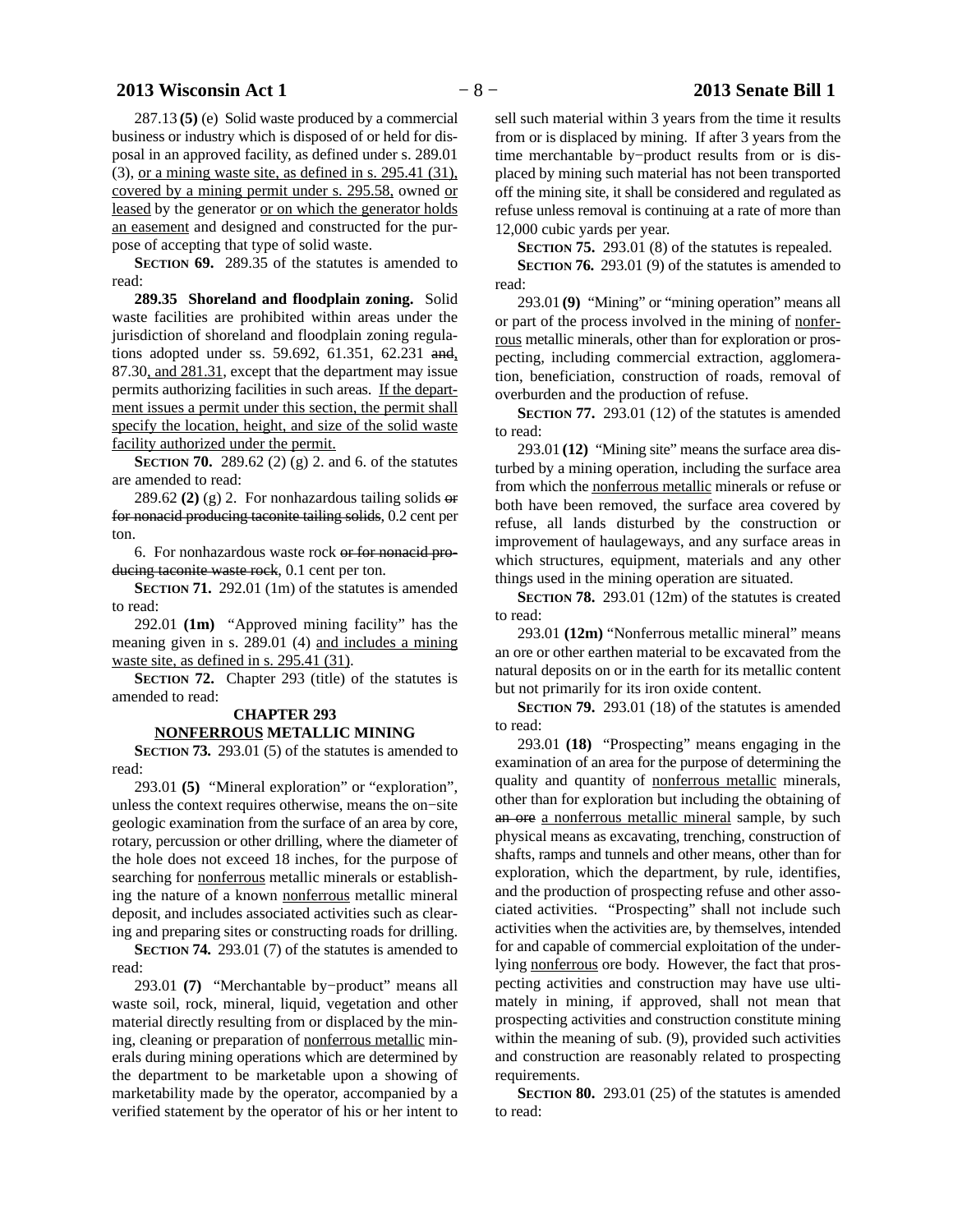293.01 **(25)** "Refuse" means all waste soil, rock, mineral, liquid, vegetation and other material, except merchantable by−products, directly resulting from or displaced by the prospecting or mining and from the cleaning or preparation of nonferrous metallic minerals during prospecting or mining operations, and shall include all waste materials deposited on or in the prospecting or mining site from other sources.

**SECTION 81.** 293.21 (1) (a) of the statutes is amended to read:

293.21 **(1)** (a) "Driller" means a person who performs core, rotary, percussion or other drilling involved in exploration for nonferrous metallic minerals.

**SECTION 82.** 293.25 (2) (a) of the statutes is amended to read:

293.25 **(2)** (a) *Applicability.* Except as provided under par. (b), ss. 293.21 and 293.81 and rules promulgated under those sections apply to radioactive waste site exploration, to activities related to radioactive waste site exploration and to persons engaging in or intending to engage in radioactive waste site exploration or related activities in the same manner as those sections and rules are applicable to nonferrous metallic mineral exploration, to activities related to nonferrous metallic mineral exploration and to persons engaging in or intending to engage in nonferrous metallic mineral exploration or related activities.

**SECTION 83.** 293.25 (4) of the statutes is amended to read:

293.25 **(4)** REGULATION OF EXPLORATION AND RELATED PROVISIONS. Sections 293.13, 293.15 (1) to (12), 293.85, 293.87 and 293.89 and rules promulgated under those sections apply to radioactive waste site exploration, to activities related to radioactive waste site exploration and to persons engaging in or intending to engage in radioactive waste site exploration or related activities in the same manner as those sections and rules are applicable to nonferrous metallic mineral exploration, to activities related to nonferrous metallic mineral exploration and to persons engaging in or intending to engage in nonferrous metallic mineral exploration or related activities.

**SECTION 84.** 293.37 (4) (b) of the statutes is amended to read:

293.37 **(4)** (b) If the department finds that the anticipated life and total area of a nonferrous metallic mineral deposit are of sufficient magnitude that reclamation of the mining site consistent with this chapter requires a comprehensive plan for the entire affected area, it shall require an operator to submit with the application for a mining permit, amended mining site or change in mining or reclamation plan, a comprehensive long−term plan showing, in detail satisfactory to the department, the manner, location and time for reclamation of the entire area of contiguous land which will be affected by mining and which is owned, leased or under option for purchase or lease by the operator at the time of application. Where

a nonferrous metallic mineral deposit lies on or under the lands of more than one operator, the department shall require the operators to submit mutually consistent comprehensive plans.

**SECTION 85.** 293.47 (1) (b) of the statutes is amended to read:

293.47 **(1)** (b) "Geologic information" means information concerning descriptions of an a nonferrous ore body, descriptions of reserves, tonnages and grades of nonferrous ore, descriptions of a drill core or bulk sample including analysis, descriptions of drill hole depths, distances and similar information related to the nonferrous ore body.

**SECTION 86.** 293.50 (1) (b) of the statutes is amended to read:

293.50 **(1)** (b) "Sulfide ore body" means a mineral deposit in which nonferrous metals are mixed with sulfide minerals.

**SECTION 87.** 293.50 (2) (intro.) of the statutes is amended to read:

293.50 **(2)** (intro.) Beginning on May 7, 1998, the department may not issue a permit under s. 293.49 for the purpose of the mining of a sulfide ore body until all of the following conditions are satisfied:

**SECTION 88.** 293.50 (2) (a) of the statutes is amended to read:

293.50 **(2)** (a) The department determines, based on information provided by an applicant for a permit under s. 293.49 and verified by the department, that a mining operation has operated in a sulfide ore body which, together with the host nonferrous rock, has a net acid generating potential in the United States or Canada for at least 10 years without the pollution of groundwater or surface water from acid drainage at the tailings site or at the mine site or from the release of heavy metals.

**SECTION 89.** 293.50 (2) (b) of the statutes is amended to read:

293.50 **(2)** (b) The department determines, based on information provided by an applicant for a permit under s. 293.49 and verified by the department, that a mining operation that operated in a sulfide ore body which, together with the host nonferrous rock, has a net acid generating potential in the United States or Canada has been closed for at least 10 years without the pollution of groundwater or surface water from acid drainage at the tailings site or at the mine site or from the release of heavy metals.

**SECTION 90.** 293.51 (1) of the statutes is amended to read:

293.51 **(1)** Upon notification that an application for a prospecting or mining permit has been approved by the department but prior to commencing prospecting or mining, the operator shall file with the department a bond conditioned on faithful performance of all of the requirements of this chapter and all rules adopted by the department under this chapter. The bond shall be furnished by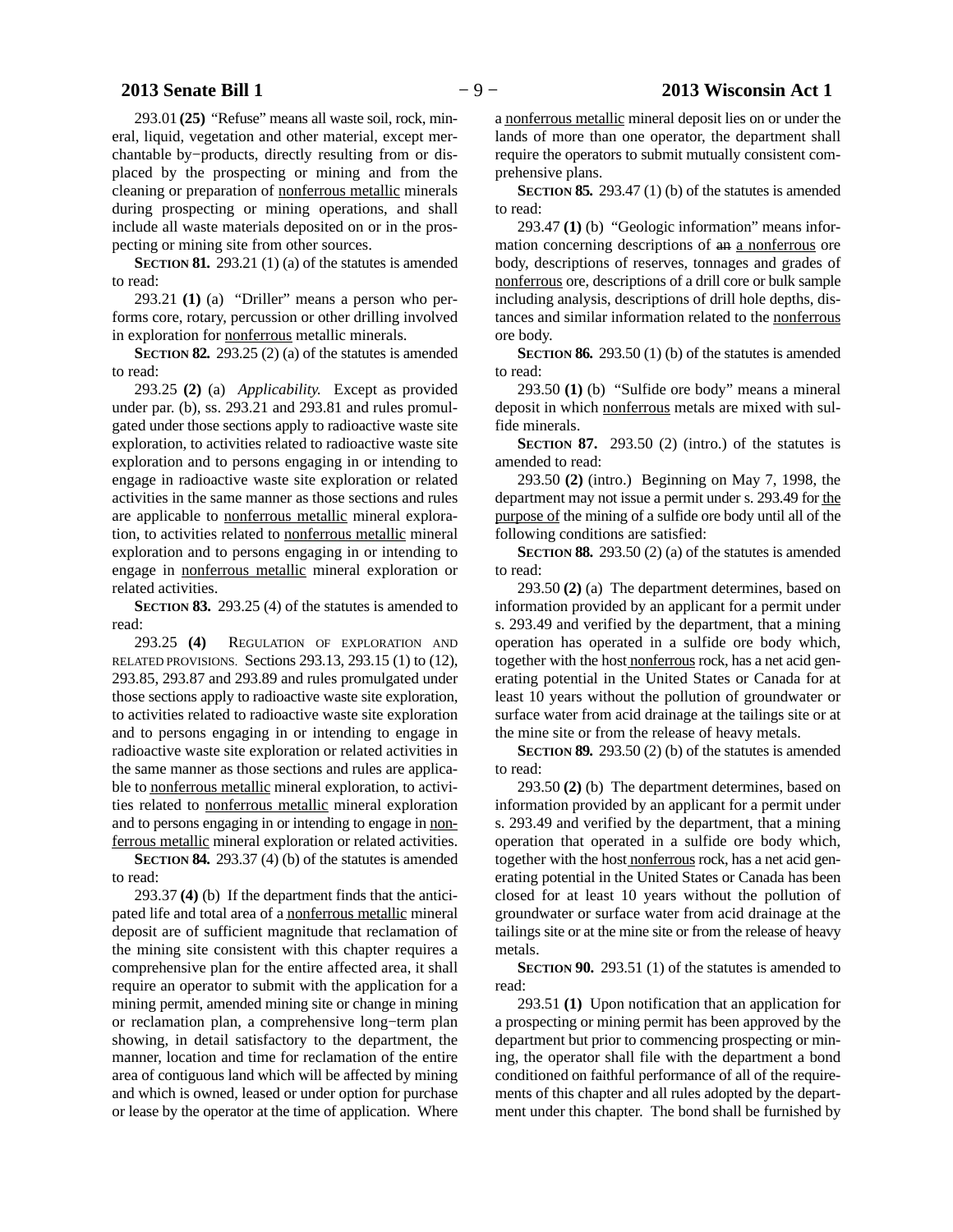# **2013 Wisconsin Act 1** − 10 − **2013 Senate Bill 1**

a surety company licensed to do business in this state. In lieu of a bond, the operator may deposit cash, certificates of deposit or government securities with the department. Interest received on certificates of deposit and government securities shall be paid to the operator. The amount of the bond or other security required shall be equal to the estimated cost to the state of fulfilling the reclamation plan, in relation to that portion of the site that will be disturbed by the end of the following year. The estimated cost of reclamation of each prospecting or mining site shall be determined by the department on the basis of relevant factors including, but not limited to, expected changes in the price index, topography of the site, methods being employed, depth and composition of overburden and depth of nonferrous metallic mineral deposit being mined.

**SECTION 91.** 293.65 (3) (a) of the statutes is amended to read:

293.65 **(3)** (a) An approval under s. 281.34 is required to withdraw groundwater for prospecting or mining or to dewater mines if the capacity and rate of withdrawal of all wells involved in the withdrawal of groundwater or the dewatering of mines exceeds 100,000 gallons each day. A permit under s. 283.31 is required to discharge pollutants resulting from the dewatering of mines.

**SECTION 92.** 293.65 (3) (b) of the statutes is amended to read:

293.65 **(3)** (b) The department may not issue an approval under s. 281.34 if the withdrawal of groundwater for prospecting or mining purposes or the dewatering of mines will result in the unreasonable detriment of public or private water supplies or the unreasonable detriment of public rights in the waters of the state. No withdrawal of groundwater for prospecting or mining purposes or the dewatering of mines may be made to the unreasonable detriment of public or private water supplies or the unreasonable detriment of public rights in the waters of the state.

**SECTION 93.** 293.86 of the statutes is amended to read:

**293.86 Visitorial powers of department.** Any duly authorized officer, employee or representative of the department may enter and inspect any property, premises or place on or at which any prospecting or metallic mining operation or facility is located or is being constructed or installed at any reasonable time for the purpose of ascertaining the state of compliance with this chapter and chs. 281, 285, 289 to 292, 295 and 299, subchs. I and II of ch. 295, and rules adopted pursuant thereto. No person may refuse entry or access to any such authorized representative of the department who requests entry for purposes of inspection, and who presents appropriate credentials, nor may any person obstruct, hamper or interfere with any such inspection. The department shall furnish to the prospector or operator, as indicated in the

prospecting or mining permit, a written report setting forth all observations, relevant information and data which relate to compliance status.

**SECTION 94.** Chapter 295 (title) of the statutes is amended to read:

# **CHAPTER 295 NONMETALLIC MINING RECLAMATION; OIL AND GAS; FERROUS METALLIC MINING**

**SECTION 95.** 295.16 (4) (f) of the statutes is amended to read:

295.16 **(4)** (f) Any mining operation, the reclamation of which is required in a permit obtained under ch. 293 or subch. III of ch. 295.

**SECTION 96.** Subchapter III of chapter 295 [precedes 295.40] of the statutes is created to read:

# **CHAPTER 295**

## SUBCHAPTER III

# FERROUS METALLIC MINING

**295.40 Legislative findings.** The legislature finds all of the following:

**(1)** That attracting and aiding new mining enterprises and expanding the mining industry in Wisconsin is part of Wisconsin public policy.

**(2)** That mining for nonferrous metallic minerals is different from mining for ferrous minerals because in mining for nonferrous metallic minerals, sulfide minerals react, when exposed to air and water, to form acid drainage.

**(3)** That if the mineral products and waste materials associated with nonferrous metallic sulfide mining operations are not properly managed and controlled, they can cause significant damage to the environment, affect human health, and degrade the quality of life of the affected community.

**(4)** That the special concerns surrounding nonferrous metallic mining warrant more stringent regulatory measures than those warranted for ferrous mineral mining operations.

**(5)** That the provisions in ch. 293, 2011 stats., are a deterrent to ferrous mineral mining in this state and are not necessary to ensure that ferrous mineral mining will be conducted in an environmentally sound manner.

**(6)** That simplifying and shortening the permitting process for ferrous mineral mining when compared to nonferrous metallic mineral mining, as Minnesota and Michigan have done, will encourage ferrous mineral mining in Wisconsin and create jobs and generate resources for the state.

**(7)** That because of the fixed location of ferrous mineral deposits in the state, it is probable that mining those deposits will result in adverse impacts to wetlands and that, therefore, the use of wetlands for bulk sampling and mining activities, including the disposal or storage of mining wastes or materials, or the use of other lands for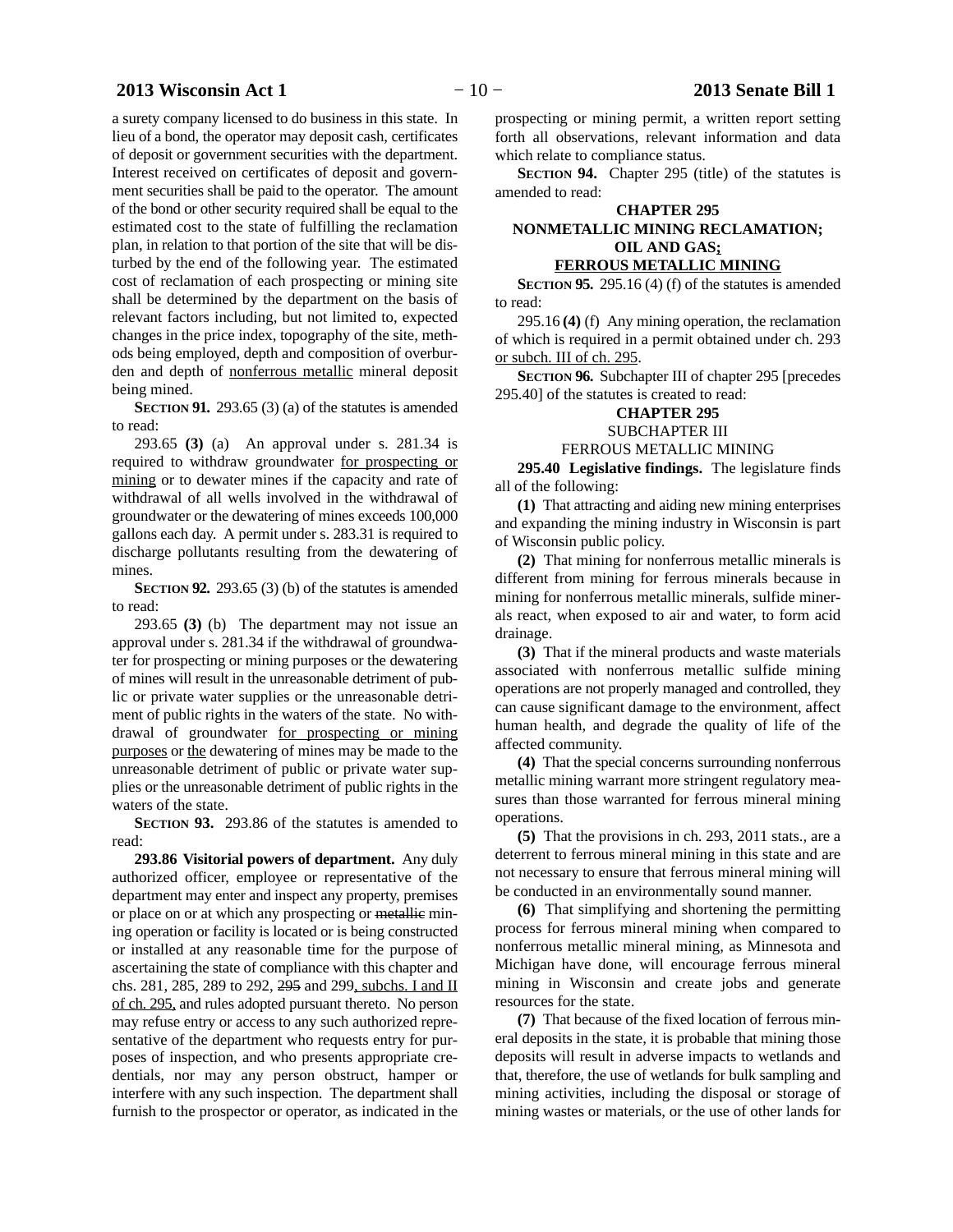mining activities that would have a significant adverse impact on wetlands, is presumed to be necessary.

**295.41 Definitions.** In this subchapter:

**(1)** "Air pollution" means the presence in the atmosphere of one or more air contaminants in such quantities and of such duration as is injurious to human health or welfare, animal or plant life, or property.

**(2)** "Applicant" means a person who applies for, or is preparing to apply for, an exploration license or a mining permit or who files a bulk sampling plan.

**(3)** (a) "Approval" means, except as provided in par. (b), any permit, license, certification, contract, or other authorization that the department issues, or any other action by the department, that is required for exploration, to engage in bulk sampling at a bulk sampling site, or to construct or operate a mining site, including any action required for any of the following:

1. The withdrawal of land entered as county forest land under s. 28.11 and any modification of, or amendment to, a county forest land use plan necessitated by the withdrawal of the land.

2. The withdrawal of land entered as forest cropland under s. 77.10.

3. The withdrawal of land designated as managed forest land under subch. VI of ch. 77 and any modification of, or amendment to, a managed forest land management plan necessitated by the withdrawal of the land.

(b) "Approval" does not include a permit, license, certification, contract, or other authorization related to the construction of any new plant, equipment, property, or facility for the production, transmission, delivery, or furnishing of power.

**(4)** "Background water quality" means the concentration of a substance in groundwater as determined by monitoring at locations that will not be affected by a mining site.

**(5)** "Baseline water quality" means the concentration of a substance in groundwater or surface water as determined by monitoring before mining operations begin.

**(6)** "Borrow materials" means soil or rock used in construction or reclamation activities.

**(7)** "Bulk sampling" means excavating in a potential mining site by removing less than 10,000 tons of material for the purposes of obtaining site−specific data to assess the quality and quantity of the ferrous mineral deposits and of collecting data from and analyzing the excavated materials in order to prepare the application for a mining permit or for any other approval.

**(8)** "Closing" means the time at which a mining waste site ceases to accept mining wastes.

**(9)** "Closure" means the actions taken by an operator to prepare a mining waste site for long−term care and to make it suitable for other uses.

**(10)** "Construct" means to engage in a program of on−site construction, including site clearing, grading, dredging, or filling of land.

**(11)** "Department" means the department of natural resources.

**(12)** "Disposal" means the discharge, deposit, injection, dumping, or placing of a substance into or on any land or water.

**(14)** "Environmental impact report" means a document submitted by a person seeking a mining permit that discloses environmental impacts of the proposed mining.

**(15)** "Environmental impact statement" means a detailed statement under s. 1.11 (2) (c).

**(16)** "Environmental pollution" means contaminating or rendering unclean or impure the air, land, or waters of the state, or making the air, land, or waters of the state injurious to public health or animal or plant life.

**(17)** "Exploration license" means a license under s. 295.44.

**(18)** "Ferrous mineral" means an ore or earthen material in natural deposits in or on the earth that primarily exists in the form of an iron oxide, including taconite and hematite.

**(19)** "Fill area" means an area proposed to receive or that is receiving direct application of mining waste.

**(20)** "Freeboard" means the height of the top of a dam above the adjacent liquid surface within the impoundment.

**(21)** "Groundwater" means any of the waters of the state occurring in a saturated subsurface geological formation of rock or soil.

**(22)** "Groundwater quality" means the chemical, physical, biological, thermal, or radiological quality of groundwater at a site or within an underground aquifer.

**(23)** "Groundwater quality standards" means numerical values consisting of enforcement standards and preventive action limits contained in Table 1 of s. NR 140.10, and Table 2 of s. NR 140.12, Wis. Adm. Code, and any preventive action limits for indicator parameters identified under s. NR 140.20 (2), Wis. Adm. Code.

**(24)** "Leachate" means water or other liquid that has been contaminated by dissolved or suspended materials due to contact with refuse disposed of on the mining site.

**(25)** "Merchantable by−product" means all waste soil, rock, mineral, liquid, vegetation, and other material directly resulting from or displaced by the mining, cleaning, or preparation of minerals, during mining operations, that are determined by the department to be marketable upon a showing of marketability made by the operator, accompanied by a verified statement by the operator of his or her intent to sell the material within 3 years from the time it results from or is displaced by mining.

**(26)** "Mining" means all or part of the process involved in the mining of a ferrous mineral, other than for exploration, including commercial extraction, agglomeration, beneficiation, construction of roads, removal of overburden, and the production of refuse, involving the removal of more than 15,000 tons of earth material a year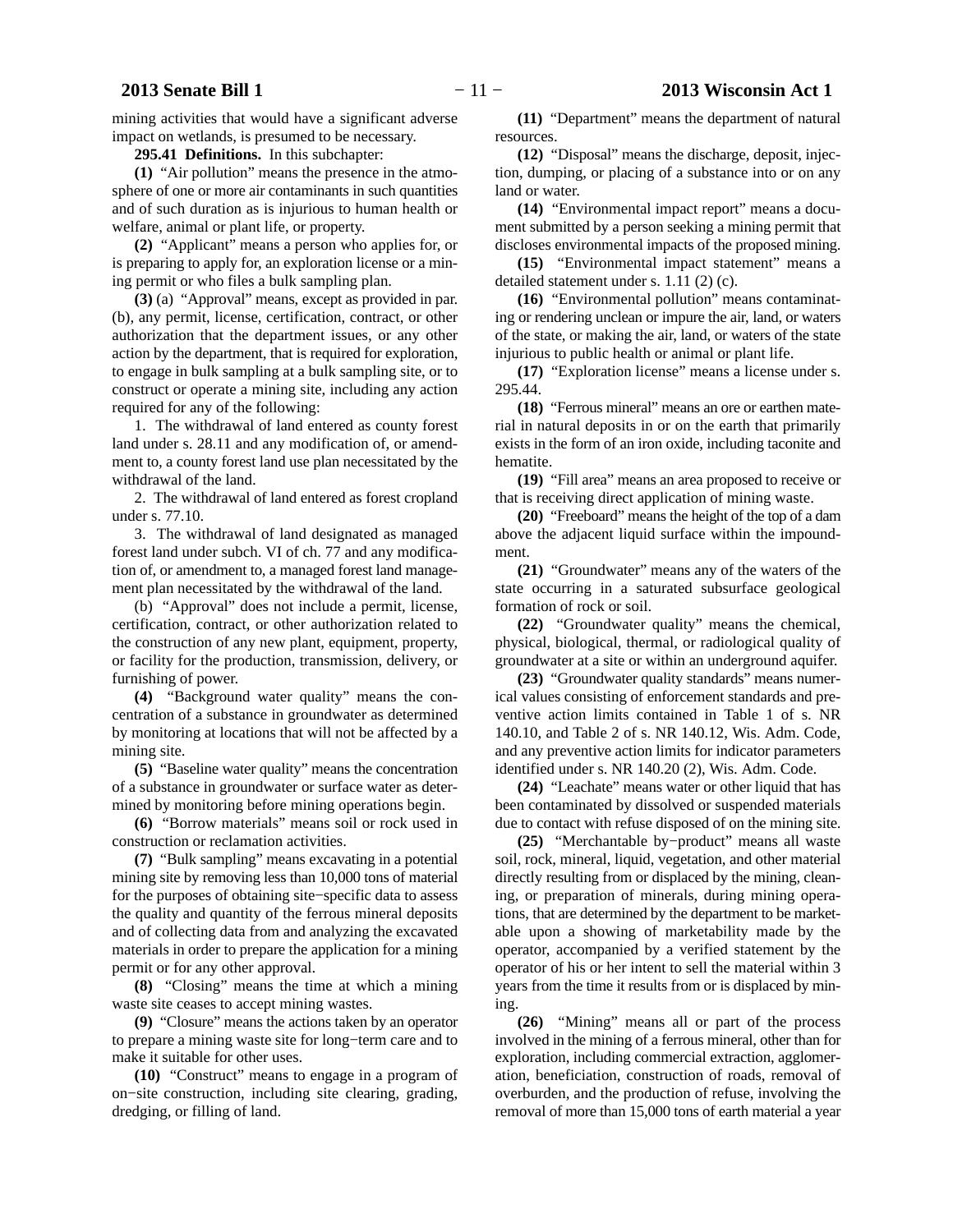in the regular operation of a business for the purpose of extracting a ferrous mineral.

**(27)** "Mining permit" means the permit under s. 295.58.

**(28)** "Mining plan" means a proposal for mining on a mining site, including a description of the systematic activities to be used for the purpose of extracting ferrous minerals.

**(29)** "Mining site" means the surface area disturbed by mining, including the surface area from which the ferrous minerals or refuse or both have been removed, the surface area covered by refuse, all lands disturbed by the construction or improvement of haulageways, and any surface areas in which structures, equipment, materials, and any other things used in the mining are situated.

**(30)** "Mining waste" means tailings, waste rock, mine overburden, waste treatment sludges, or other discarded material, including solid, liquid, semi−solid, or contained gaseous material, resulting from mining or from the cleaning or preparation of ferrous minerals during mining operations, except that "mining waste" does not include topsoil and mine overburden intended to be returned to the mining site or used in the reclamation process and that is placed on the mining site for those purposes, as provided for in the approved mining plan, and does not include merchantable by−products.

**(31)** "Mining waste site" means any land or appurtenances thereto used for the storage or disposal of mining waste or for the storage of merchantable by−products, but does not include land or appurtenances used in the production or transportation of mining waste, such as the concentrator, haul roads, or tailings pipelines, that are part of the mining site.

**(32)** "Nonferrous metallic mineral" means an ore or other earthen material to be excavated from natural deposits on or in the earth for its metallic content but not primarily for its iron oxide content.

**(33)** "Operator" means any person who is engaged in mining, or who holds a mining permit, whether individually, jointly, or through subsidiaries, agents, employees, or contractors.

**(34)** "Overburden" means any unconsolidated material that overlies bedrock.

**(35)** "Person" means an individual, corporation, limited liability company, partnership, association, local governmental agency, interstate agency, state agency, or federal agency.

**(36)** "Piping" means the progressive erosion of materials from an embankment or foundation caused by the seepage of water.

**(37)** "Principal shareholder" means any person who owns at least 10 percent of the beneficial ownership of an applicant or operator.

**(38)** "Reagent" means a substance or compound that is added to a system in order to bring about a chemical

reaction or is added to see if a reaction occurs to confirm the presence of another substance.

**(39)** "Reclamation" means the process by which an area physically or environmentally affected by exploration or mining is rehabilitated to either its original state or to a state that provides long−term environmental stability.

**(40)** "Reclamation plan" means the proposal for the reclamation of an exploration site under s. 295.44 (2) (b) or a mining site under s. 295.49.

**(41)** "Refuse" means all mining waste and all waste materials deposited on or in the mining site from other sources, except merchantable by−products.

**(42)** "Related person" means any person that owns or operates a mining site in the United States and that is one of the following when an application for a mining permit is submitted to the department:

(a) The parent corporation of the applicant.

(b) A person that holds more than a 30 percent ownership interest in the applicant.

(c) A subsidiary or affiliate of the applicant in which the applicant holds more than a 30 percent ownership interest.

**(44)** "Subsidence" means lateral or vertical ground movement caused by a failure, initiated at the mine, of a man–made underground mine, that directly damages residences or commercial buildings, except that "subsidence" does not include lateral or vertical ground movement caused by earthquake, landslide, soil conditions, soil erosion, soil freezing and thawing, or roots of trees and shrubs.

**(45)** "Tailings" means waste material resulting from beneficiation of crushed ferrous minerals at a concentrator or from washing, concentration, or treatment of crushed ferrous minerals.

**(46)** "Unsuitable" means that the land proposed for mining is not suitable for mining because the mining activity will more probably than not destroy or irreparably damage any of the following:

(a) Habitat required for survival of species of vegetation or wildlife designated as endangered through prior inclusion in rules adopted by the department, if the endangered species cannot be reestablished elsewhere.

(b) Unique features of the land, as determined by state or federal designation and incorporated in rules adopted by the department, as any of the following, which cannot have their unique characteristic preserved by relocation or replacement elsewhere:

- 1. Wilderness areas.
- 2. Wild and scenic rivers.
- 3. National or state parks.
- 4. Wildlife refuges and areas.
- 5. Listed properties, as defined in s. 44.31 (4).

**(46m)** "Wastewater and sludge storage or treatment lagoon" means a man−made containment structure that is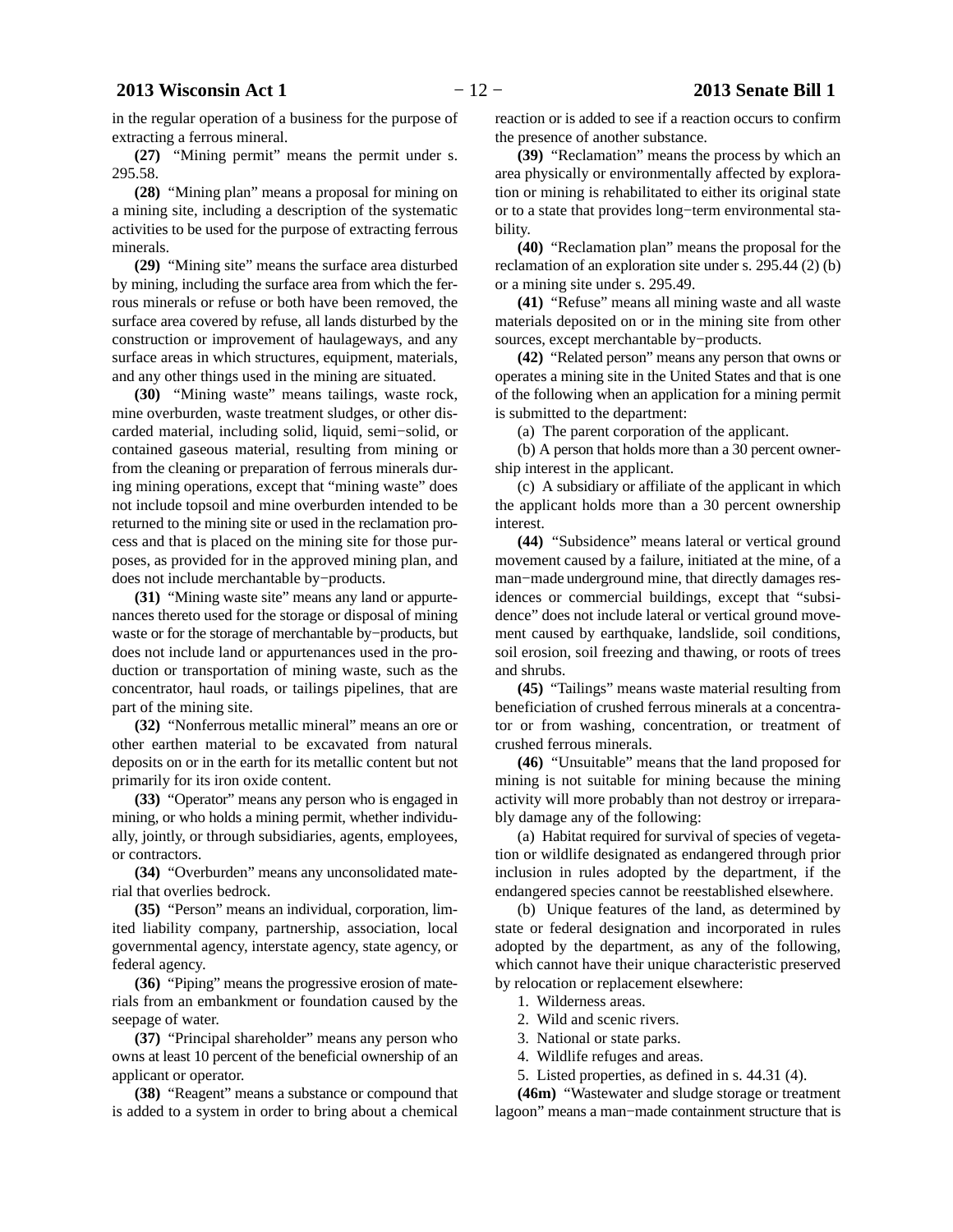constructed primarily of earthen materials, that is for the treatment or storage of wastewater, storm water, or sludge, and that is not a land disposal system, as defined in s. NR 140.05 (11), Wis. Adm. Code.

**(47)** "Waters of the state" has the meaning given in s. 281.01 (18).

**(48)** "Water supply" means the sources and their surroundings from which water is supplied for drinking or domestic purposes.

**(49)** "Wetland" has the meaning given in s. 23.32 (1).

**295.43 Responsibilities related to mining.** The department shall serve as the central unit of state government to ensure that the impact from mining and reclamation on the air, lands, waters, plants, fish, and wildlife in this state will be minimized and offset to the extent practicable. The administration of occupational health and safety laws and rules that apply to mining remain exclusively the responsibility of the department of safety and professional services. The powers and duties of the geological and natural history survey under s. 36.25 (6) remain exclusively the responsibility of the geological and natural history survey. Nothing in this section prevents the department of safety and professional services and the geological and natural history survey from cooperating with the department in the exercise of their respective powers and duties.

**295.44 Exploration. (1)** DEFINITIONS. In this section:

(a) "Abandonment" means the filling or sealing of a drillhole.

(b) "Clay slurry" means a fluid mixture of native clay formation or commercial clay or clay mineral products and water prepared with only the amount of water necessary to produce fluidity.

(c) "Concrete grout" means a mixture consisting of type A portland cement and an equal or lesser volume of dry sand combined with water.

(d) "Driller" means a person who performs core, rotary, percussion, or other drilling involved in exploration for ferrous minerals.

(e) "Drilling site" means the area disturbed by exploration, including the drillhole.

(f) "Dump bailer" means a cylindrical container with a valve that empties the contents of the container at the bottom of a drillhole.

(g) "Explorer" means any person who engages in exploration or who contracts for the services of drillers for the purpose of exploration.

(h) "Exploration" means the on−site geologic examination from the surface of an area by core, rotary, percussion, or other drilling, where the diameter of the hole does not exceed 18 inches, for the purpose of searching for ferrous minerals or establishing the nature of a known ferrous mineral deposit, including associated activities such as clearing and preparing sites or

constructing roads for drilling. "Exploration" does not include drilling for the purpose of collecting soil samples or for determining radioactivity by means of placement of devices that are sensitive to radiation.

(i) "License year" means the period beginning on July 1 of any year and ending on the following June 30.

(j) "Neat cement grout" means a mixture consisting of type A portland cement and water.

(k) "Termination" means the filling of drillholes and the reclamation of a drilling site.

**(2)** LICENSE. No person may engage in exploration, or contract for the services of drillers for purposes of exploration, without an annual license from the department. The department shall provide copies of the application for an exploration license to the state geologist upon issuance of the exploration license. A person seeking an exploration license shall file an application that includes all of the following:

(a) An exploration plan that includes all of the following:

1. A description of the site where the exploration will take place and a map of that area showing the locations of the exploration.

2. A description of the means and method that will be used for the exploration.

3. A description of the grading and stabilization of the excavation, sides, and benches that will be conducted.

4. A description of how the grading and stabilization of any deposits of refuse will be conducted.

5. A description of how any diversion and drainage of water from the exploration site will be conducted.

6. A description of how any backfilling will be conducted.

7. A description of how any pollutant−bearing minerals or materials will be covered.

8. A description of how the topsoils will be removed and stockpiled or how other measures will be taken to protect topsoils before exploration.

9. A description of how vegetative cover will be provided.

10. A description of how any water impoundment will be accomplished.

11. Identification of the means and method that will be used to prevent significant environmental pollution to the extent practicable.

(b) A reclamation plan, designed to minimize adverse effects to the environment to the extent practicable, that includes all of the following:

1. A description of how all toxic and hazardous wastes and other solid waste will be disposed of in solid or hazardous waste disposal facilities licensed under ch. 289 or 291 or otherwise in an environmentally sound manner.

2. A description of how topsoil will be preserved for purposes of future use in reclamation.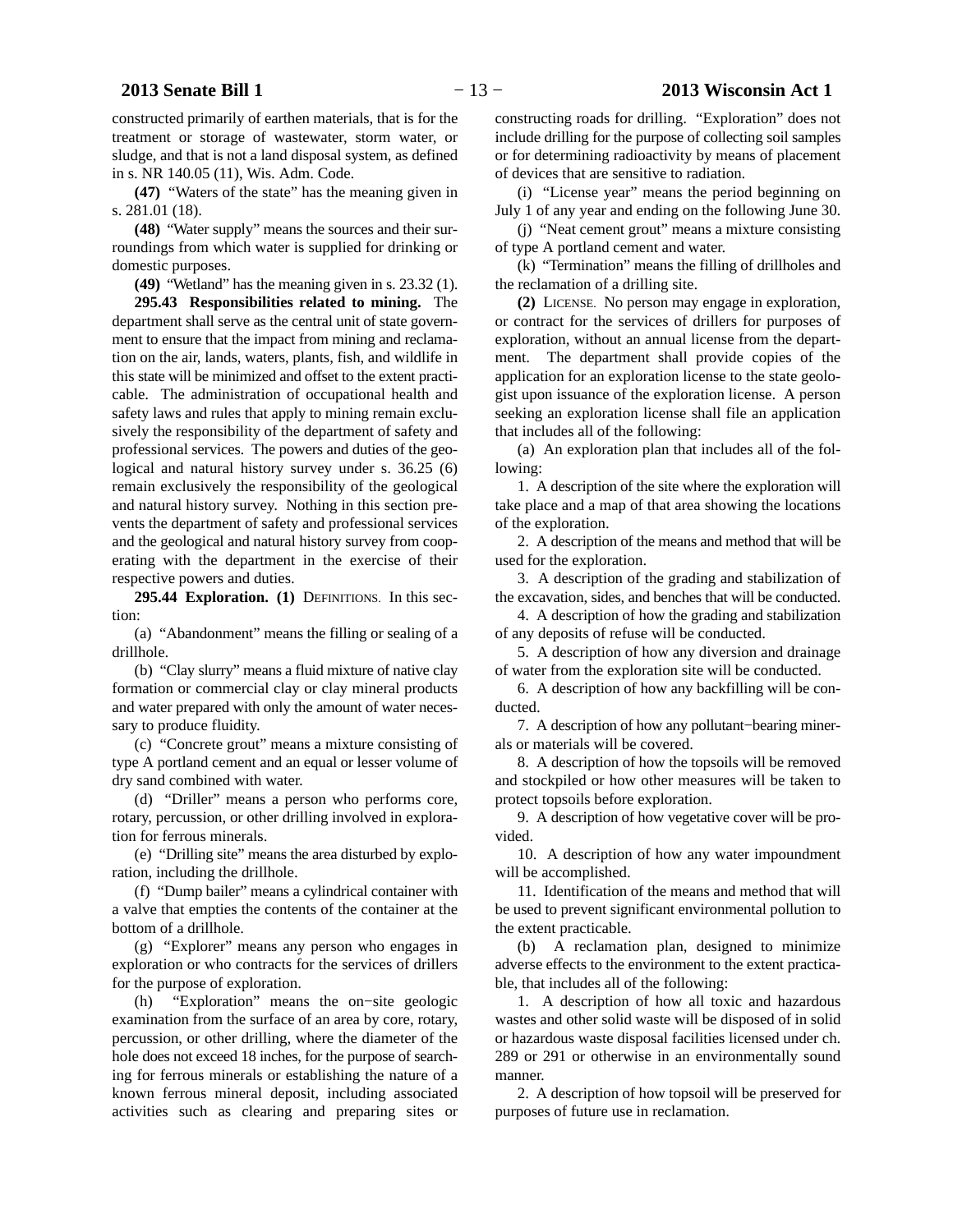3. A description of how revegetation will be conducted to stabilize disturbed soils and prevent air and water pollution to the extent practicable.

4. A description of how disturbance to wetlands will be minimized to the extent practicable.

5. A statement that all drillholes will be abandoned in compliance with sub. (5).

(c) An exploration license fee of \$300.

(d) A bond, as provided in sub. (3) (a).

(e) A certificate of insurance showing that the applicant has in force a liability insurance policy issued by an insurance company licensed to do business in this state covering all exploration conducted or contracted for by the explorer in this state and affording personal injury and property damage protection in a total amount determined to be adequate by the department, but not more than \$1,000,000 and not less than \$50,000.

(f) A copy of the applicant's most recent annual report to the federal securities and exchange commission on form 10−K, or, if this is not available, a report of the applicant's current assets and liabilities or other data necessary to establish that the applicant is competent to conduct exploration in this state.

**(2m)** CONFIDENTIALITY. The department and the state geologist shall protect as confidential any information, other than effluent data, contained in an application for an exploration license, upon a showing that the information is entitled to protection as a trade secret, as defined in s. 134.90 (1) (c), and any information relating to the location, quality, or quantity of a ferrous mineral deposit, to production or sales figures, or to processes or production unique to the applicant or that would tend to adversely affect the competitive position of the applicant if made public.

**(3)** BOND. (a) An applicant shall submit, as part of the application for an exploration license, a bond in the amount of \$5,000 that is conditioned on faithful performance of the requirements of this section, that is issued by a surety company licensed to do business in this state, and that provides that the bond may not be canceled by the surety, except after not less than 90 days' notice to the department in writing by registered or certified mail.

(b) If the surety for a bond submitted under par. (a) issues a cancellation notice, the explorer shall deliver a replacement bond at least 30 days before the expiration of the 90 day notice period. If the explorer fails to submit a replacement bond, the explorer may not engage in exploration until the explorer submits a replacement bond.

(c) If the license of the surety company for a bond submitted under par. (a) is revoked or suspended, the explorer, within 30 days after receiving written notice from the department, shall deliver a replacement bond. If the explorer fails to submit a replacement bond, the explorer may not engage in exploration until the explorer submits a replacement bond.

activity by the explorer makes it likely that the bond would be inadequate to fund the termination of all drillholes for which the explorer is responsible. (e) The department shall release a bond submitted

under this subsection one year after the issuance of the last certificate of completion of exploration under sub. (9) (c) 3. if the explorer no longer holds an exploration license and the department determines that the explorer has complied with this section.

**(4)** ISSUANCE OR DENIAL OF EXPLORATION LICENSE. (a) Except as provided in par. (c), within 10 business days of receiving an administratively complete application for an exploration license, the department shall issue the exploration license or provide the notice required under par. (f) of intent not to issue the exploration license, unless the application is for an upcoming license year. If an application is for an upcoming license year, the department shall issue the exploration license or provide the notice required under par. (f) of intent not to issue the exploration license within 10 business days of receiving an administratively complete application or on the next July 1, whichever is later.

(b) An application for an exploration license is considered to be administratively complete on the day that it is submitted, unless, before the 10th business day after receiving the application, the department provides the applicant with written notification that the application is not administratively complete. The department may determine that an application is not administratively complete only if the application does not include an exploration plan; a reclamation plan; an exploration license fee; a bond; a certificate of insurance; or a copy of the applicant's most recent annual report to the federal securities and exchange commission on form 10−K, or, if this is not available, a report of the applicant's current assets and liabilities or other data necessary to establish that the applicant is competent to conduct exploration in this state. The department may not consider the quality of the information provided. In a notice provided under this paragraph, the department shall identify what is missing from the application.

(c) If the department provides notification, in compliance with par. (b), that an application is not administratively complete, the department shall issue the exploration license or provide the notice required under par. (f) of intent not to issue the license within 7 business days of receipt of the missing item, unless the application is for an upcoming license year. If the application is for an upcoming license year, the department shall issue the exploration license or provide the notice required under par. (f) of intent not to issue the exploration license within 7 business days of receipt of the missing item or on the next July 1, whichever is later.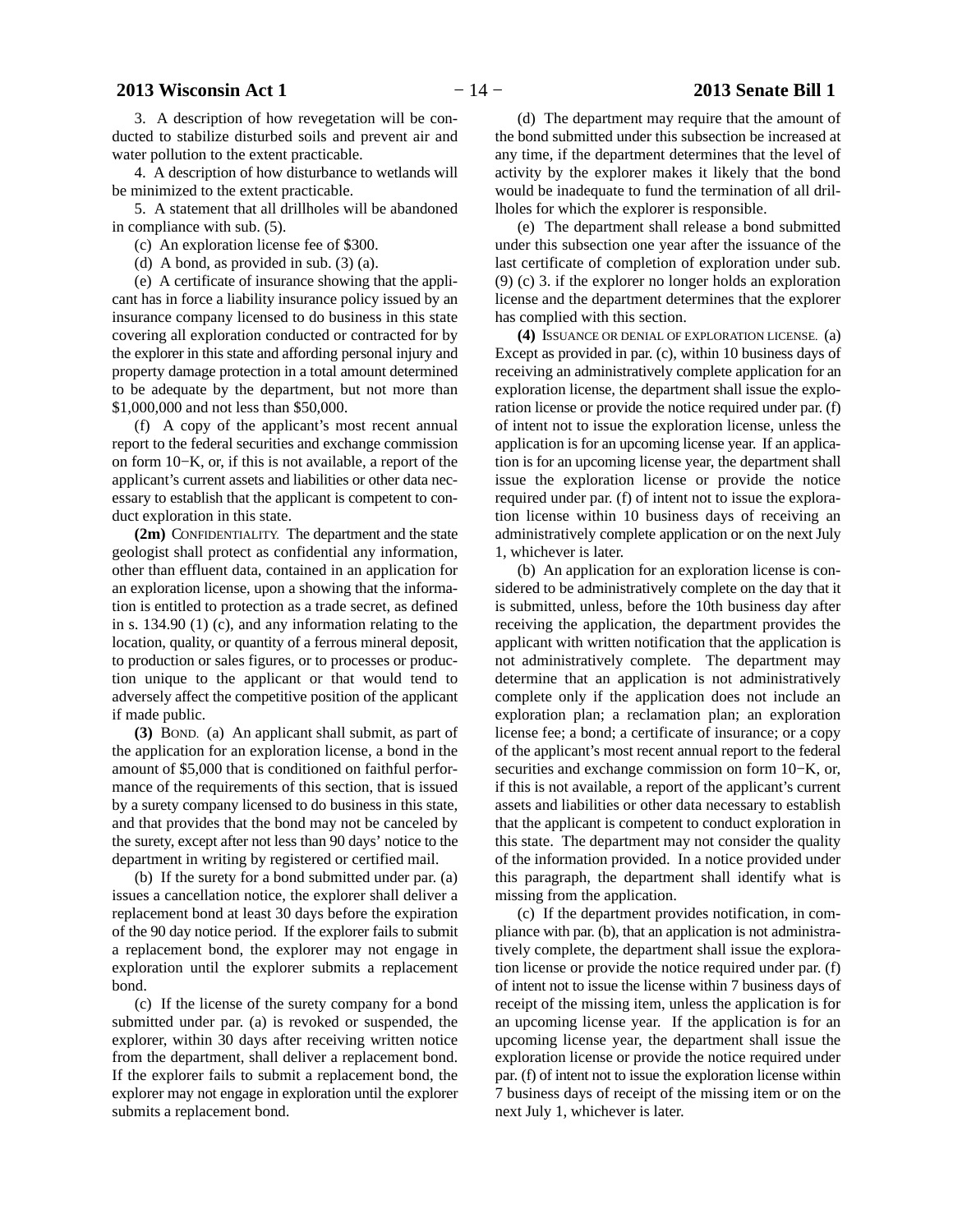# **2013 Senate Bill 1** − 15 − **2013 Wisconsin Act 1**

(d) If the department does not comply with par. (a) or (c), the application is automatically approved and the department shall issue an exploration license that includes the requirements in sub. (5). The explorer may engage in exploration based on the automatic approval, notwithstanding any delay by the department in issuing the license.

(e) Subject to par. (f), the department shall deny an application for an exploration license if the department finds that, after the activities in the exploration plan and the reclamation plan have been completed, the exploration will have a substantial and irreparable adverse impact on the environment or present a substantial risk of injury to public health and welfare.

(f) Before denying an application, the department shall provide the applicant with written notification of its intent not to issue the exploration license, setting forth all of the reasons for its intent not to issue the exploration license, including reference to competent evidence supporting its position. The department shall provide the person with an opportunity to correct any deficiencies in the exploration plan or reclamation plan within 10 business days. If the person amends the exploration plan or reclamation plan and corrects the deficiencies, the department shall issue the exploration license within 10 business days of receipt of the amended exploration plan or reclamation plan, unless the application is for an upcoming license year. If an application is for an upcoming license year, the department shall issue the exploration license within 10 business days of receipt of the amended exploration plan or reclamation plan or on the next July 1, whichever is later. If the department determines that the deficiencies have not been corrected, it shall deny the application, in writing, setting forth all of the reasons for its determination, including reference to competent evidence supporting the determination.

**(5)** REQUIREMENTS IN EXPLORATION LICENSE. The department shall include all of the following in an exploration license:

(a) A requirement that if the explorer wishes to temporarily abandon a drillhole so that the explorer may use the drillhole for future exploration, the explorer leave the well casing in place and seal the upper end of the casing with a watertight threaded or welded cap.

(b) A requirement to permanently abandon a drillhole 4 inches in diameter or smaller by filling the drillhole from the bottom upward to the surface of the ground with concrete grout or neat cement grout.

(c) A requirement to permanently abandon a drillhole larger than 4 inches in diameter by filling the drillhole from the bottom upward to the surface of the ground with concrete grout or neat cement grout or in one of the following ways:

1. If the drillhole is constructed in limestone, dolomite, shale, or Precambrian formations, such as granite, gabbro, gneiss, schist, slate, greenstone, or quartzite, by

filling the drillhole with gravel or crushed rock or, if it is physically impracticable to use gravel or crushed rock and if the department approves, with clay slurry, from the bottom upward to a point 20 feet below the top of the first rock formation encountered below the surface of the ground or to at least 40 feet below the surface of the ground, whichever is the greater depth, and filling the remainder of the drillhole with concrete grout or neat cement grout.

2. If the drillhole is constructed in sandstone formation, by filling the drillhole with disinfected sand or pea gravel or, if it is physically impracticable to use sand or pea gravel and if the department approves, with clay slurry, from the bottom upward to a point 20 feet below the top of the first rock formation encountered below the surface of the ground or to at least 40 feet below the surface of the ground, whichever is the greater depth, and filling the remainder of the drillhole with concrete grout or neat cement grout.

3. If the drillhole is constructed in glacial drift or other unconsolidated formation, by filling the hole with clean clay slurry to a point 20 feet below the surface of the ground and filling the remainder of the drillhole with concrete grout or neat cement grout.

4. If the drillhole is constructed in mixed rock types, by filling the drillhole as provided in subds. 1., 2., and 3., and providing a concrete grout or neat cement grout plug that extends at least 20 feet above and below the point of surface contact between each recognized geologic rock type.

(d) 1. A requirement to use a conductor pipe or, when practical, a dump bailer when filling a drillhole.

2. A requirement to keep the bottom end of the conductor pipe submerged in concrete grout or neat cement grout at all times when concrete grout or neat cement grout is placed under water using a conductor pipe.

3. A requirement to fill the drillhole at the same time that all or part of the drillhole casing is removed from an unconsolidated formation, such as sand or gravel, that will not remain open upon abandonment of a drillhole and to keep the end of the casing below the surface of the fill material throughout the operation.

(e) A requirement to obtain approval from the department of the method of containing the flow from, and the method of eventual abandonment of, a drillhole that penetrates an aquifer under artesian pressure so that the groundwater flows at the surface of the ground.

**(6)** RENEWALS. (a) An explorer wishing to renew an exploration license shall file with the department a renewal application that includes all of the following:

1. A renewal fee of \$150.

2. A bond that satisfies sub. (3) (a).

3. A certificate of insurance that satisfies sub. (2) (e).

4. A copy of the applicant's most recent annual report to the federal securities and exchange commission on form 10−K, or, if this is not available, a report of the appli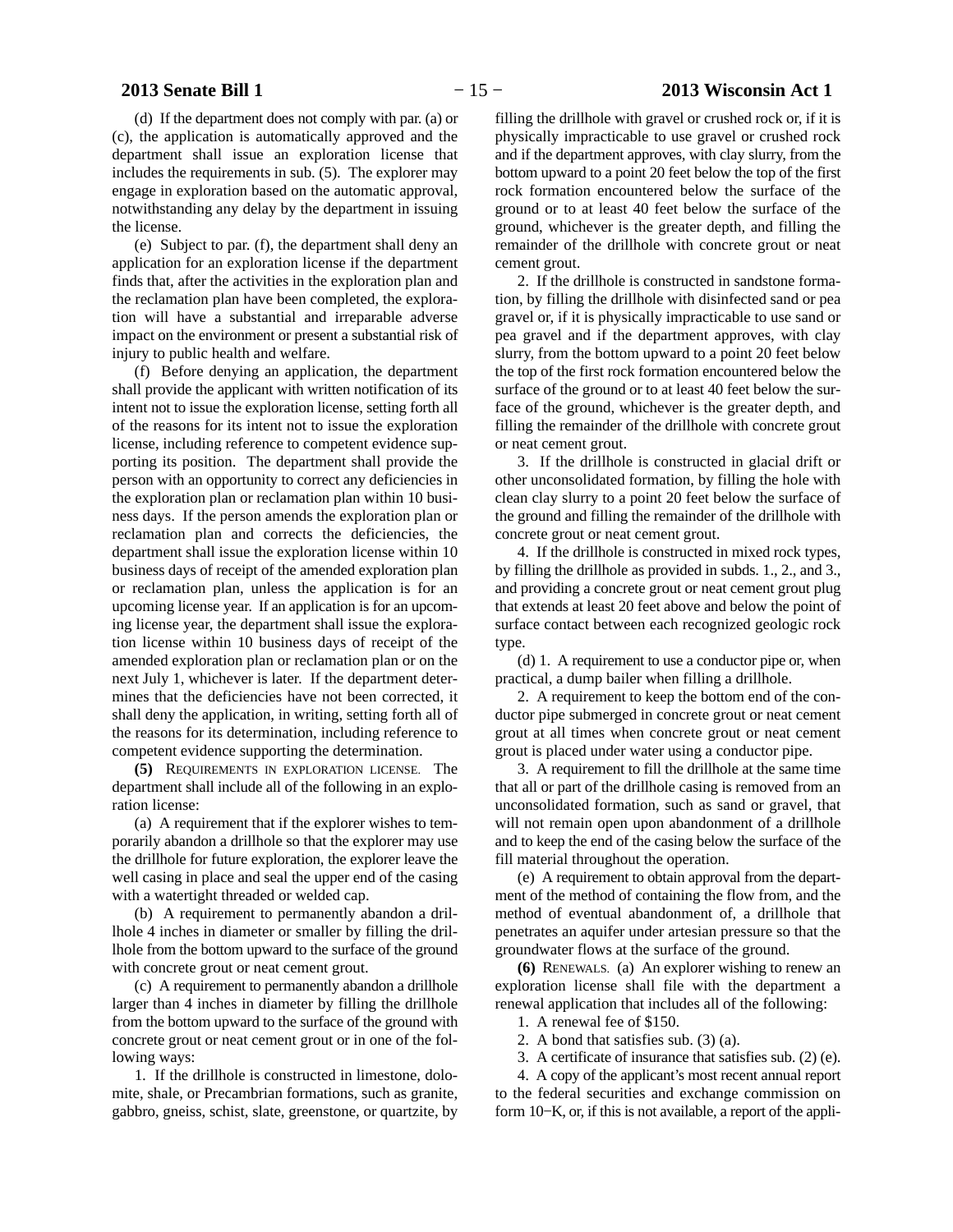cant's current assets and liabilities or other data necessary to establish that the applicant is competent to conduct exploration in this state.

5. Either a statement that no changes are being proposed to the exploration plan and reclamation plan previously approved by the department or a new exploration plan or reclamation plan if the applicant proposes to make changes.

(b) Except as provided in par. (d), within 10 business days of receiving an administratively complete application for renewal of an exploration license, the department shall renew the exploration license or provide the notice, required under par. (g), of intent not to renew the exploration license.

(c) An application for renewal of an exploration license is considered to be administratively complete on the day that it is submitted, unless, before the 10th business day after receiving the application, the department provides the explorer with written notification that the application is not administratively complete. The department may determine that an application is not administratively complete only if the application does not include a renewal fee; a bond; a certificate of insurance; a copy of the applicant's most recent annual report to the federal securities and exchange commission on form 10−K, or, if this is not available, a report of the applicant's current assets and liabilities or other data necessary to establish that the applicant is competent to conduct exploration in this state; or either a statement that no changes are being proposed to the exploration plan and reclamation plan previously approved by the department or a new exploration plan or reclamation plan if the applicant proposes to make changes. The department may not consider the quality of any information provided. In a notice provided under this paragraph, the department shall identify what is missing from the application.

(d) If the department provides notification, in compliance with par. (c), that an application is not administratively complete, the department shall renew the exploration license or provide the notice, required under par. (g), of intent not to renew the exploration license within 7 business days of receipt of the missing item.

(e) If the department does not comply with par. (b) or (d), the application for renewal is automatically approved.

(f) Subject to par. (g), the department shall deny an application for renewal of an exploration license only if the applicant has filed a new exploration plan or reclamation plan and the department finds that the exploration, after the activities in the new exploration plan and the new reclamation plan have been completed, will have a substantial and irreparable adverse impact on the environment or present a substantial risk of injury to public health and welfare.

(g) Before denying an application, the department shall provide the person who submitted the application

with written notification of its intent not to renew the exploration license, setting forth all of the reasons for its intent not to renew the exploration license, including reference to competent evidence supporting its position. The department shall provide the person with an opportunity to correct any deficiencies in the exploration plan or restoration plan within 10 business days. If the person amends the exploration plan or reclamation plan and corrects the deficiencies, the department shall renew the exploration license within 10 business days of receipt of the amended exploration plan or reclamation plan. If the department determines that the deficiencies have not been corrected, it shall deny the application, in writing, setting forth all of the reasons for it's determination, including reference to competent evidence supporting the determination.

(h) The renewal of an exploration license takes effect on the date of issuance and expires on the following June 30.

**(7)** REVOCATION OR SUSPENSION OF EXPLORATION LICENSE. After a hearing, the department may revoke or suspend an exploration license if it determines that any of the following apply:

(a) The explorer has not complied with a statute, a rule promulgated by the department, or a condition in the exploration license.

(b) The explorer has failed to increase bond amounts to adequate levels as provided under sub (3) (d).

**(8)** NOTICE PROCEDURE. (a) An explorer shall notify the department of the explorer's intent to drill on a parcel by registered mail at least 5 days prior to the beginning of drilling. Notice is considered to be given on the date that the department receives the notice. In the notice, the explorer shall specify which drillholes identified in the exploration plan the explorer intends to drill. The explorer shall send the notice to the subunit of the department with authority over mine reclamation.

(b) A notice of intent to drill provided under par. (a) remains in effect for one year beginning on the date that the department receives the notice. If the explorer wishes to continue drilling on the parcel after the notice is no longer in effect, the explorer shall resubmit a notice of intent to drill on the parcel.

**(9)** REPORTS. (a) Within 10 days after completing the temporary or permanent abandonment of a drillhole, an explorer shall file with the department an abandonment report that describes the means and method used in the abandonment and is signed by an authorized representative of the explorer attesting to the accuracy of the information contained in the report. The explorer shall submit the abandonment report to the department's district office for the district in which the drilling site is located.

(b) After permanent abandonment of a drillhole and regrading and revegetation of the drilling site, an explorer shall notify the department of completion of termination of the drilling site. The explorer shall submit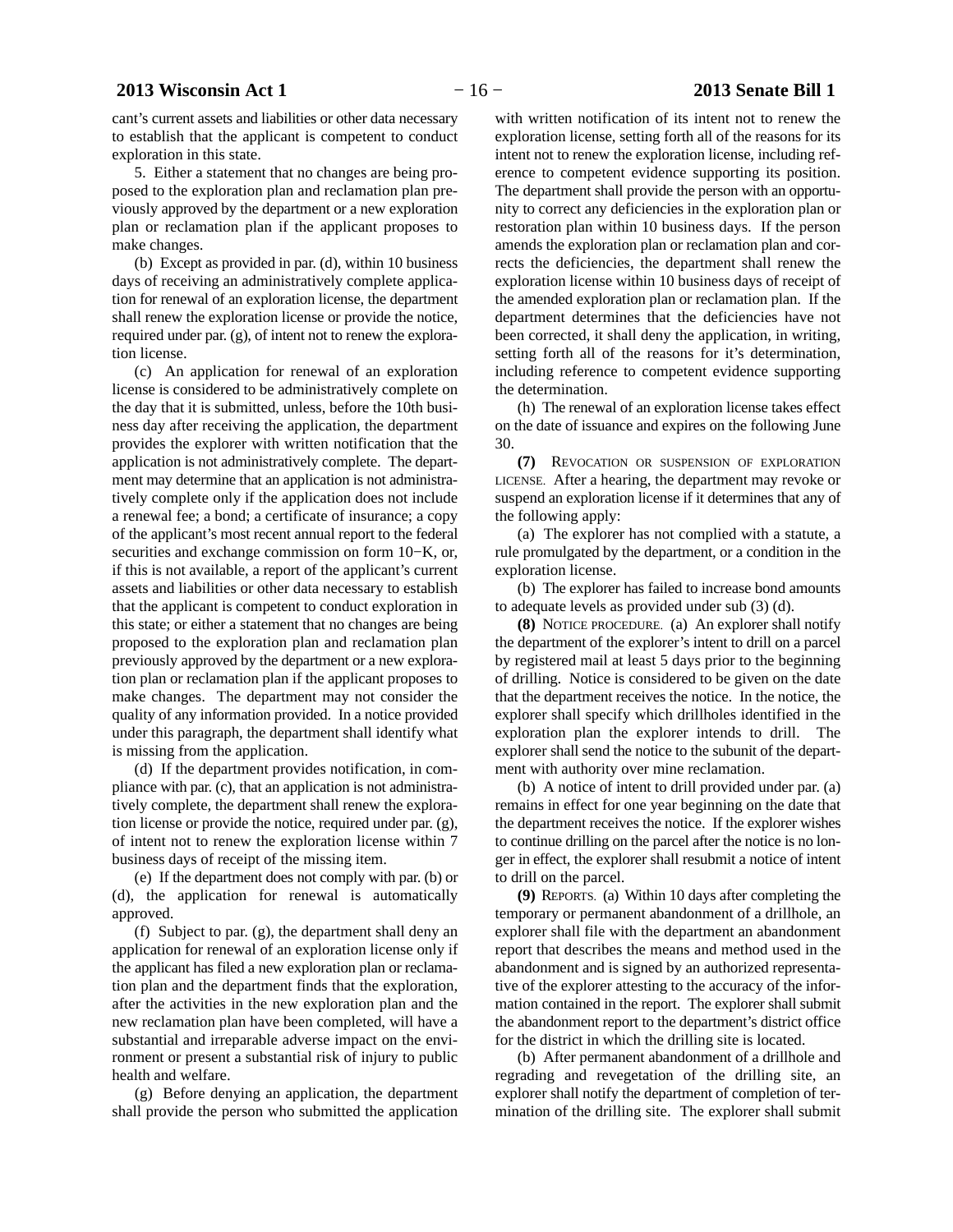the notice, in writing, to the department's district office for the district in which the drilling site is located.

(c) 1. After receipt of a notice under par. (b), the department shall notify the explorer in writing whether the termination is satisfactory or unsatisfactory. If the termination is unsatisfactory, the department shall inform the explorer of the necessary corrective measures. Following the completion of corrective measures, the explorer shall file written notice with the department's district office for the district in which the drilling site is located specifying the means and method used and stating that termination is complete.

2. If an explorer fails to comply with corrective measures identified under subd. 1., the department may suspend the explorer's exploration license in accordance with sub. (7).

3. Upon satisfactory completion of termination of a drilling site, the department shall issue a certificate of completion. The department may not issue a certificate of completion for a drilling site that has only been temporarily abandoned.

**(10)** DRILLING FEES. Upon the submission of a report under sub. (9) (a) of temporary abandonment of a drillhole, if the drillhole is temporarily abandoned, or upon submission of a report under sub. (9) (a) of permanent abandonment of a drillhole, if the drillhole is not temporarily abandoned, the explorer shall pay a fee to the department. The fee is \$100 per drillhole for the first 20 drillholes for which a report is filed in a license year and \$50 for each subsequent drillhole for which a report is filed in that license year.

**(11)** INSPECTIONS. (a) Any duly authorized officer, employee, or representative of the department may enter and inspect any property, premises, or place on or at which exploration is being performed at any reasonable time for the purpose of ascertaining the state of compliance with this section. No explorer may refuse entry or access to any authorized representative of the department who requests entry for the purposes of inspection and who presents appropriate credentials.

(b) No person may obstruct, hamper, or interfere with any inspection authorized in par. (a).

(c) No inspector may obstruct, hamper, or interfere with exploration activities.

**(12)** EXEMPTION. This section does not apply to an operator with a mining permit who is engaged in exploration activities on lands included in a mining plan and reclamation plan, if the mining plan or reclamation plan contains provisions relating to termination of the exploration activities.

**(13)** ENVIRONMENTAL ANALYSIS NOT REQUIRED. The department is not required to prepare an environmental impact statement or an environmental assessment for an application for an exploration license.

**295.443 Local impact committee; local agreement. (1)** A county, town, village, city, or tribal govern-

ment likely to be substantially affected by potential or proposed mining may designate an existing committee, or establish a committee, for purposes of:

(a) Facilitating communications between operators and itself.

(b) Analyzing implications of mining.

(c) Reviewing and commenting on reclamation plans.

(d) Developing solutions to mining−induced growth problems.

(e) Recommending priorities for local action.

(f) Formulating recommendations to the investment and local impact fund board regarding distribution of funds under s. 70.395 (2) (g) related to mining for ferrous minerals.

(g) Negotiating a local agreement under sub. (1m).

**(1m)** A county, town, village, city, or tribal government that requires an operator to obtain an approval or permit under a zoning or land use ordinance and a county, town, village, or city in which any portion of a proposed mining site is located may, individually or in conjunction with other counties, towns, villages, cities, or tribal governments, enter into one or more agreements with an operator for the development of a mining operation. The local agreement may include any of the following:

(a) A legal description of the land subject to the agreement and the names of its legal and equitable owners.

(b) The duration of the agreement.

(c) The uses permitted on the land.

(d) A description of any conditions, terms, restrictions, or other requirements determined to be necessary by the county, town, village, city, or tribal government for the public health, safety, or welfare of its residents.

(e) A description of any obligation undertaken by the county, town, village, city, or tribal government to enable the development to proceed.

(f) The applicability or nonapplicability of county, town, village, city, or tribal ordinances, approvals, or resolutions.

(g) A provision for the amendment of the agreement.

(h) Other provisions determined to be reasonable and necessary by the parties to the agreement.

**(2)** A county, town, village, city, or tribal government affected in common with another county, town, village, city, or tribal government by a proposed or existing mine may cooperatively designate or establish a joint committee, but may also maintain a separate committee under sub. (1). Committees under this section may include representatives of affected units of government, business, and industry, manpower, health, protective or service agencies, school districts, or environmental and other interest groups or other interested parties.

**(3)** Persons applying for an exploration license under s. 295.44 shall thereafter appoint a liaison person to any committee established under sub. (1) or (2), and shall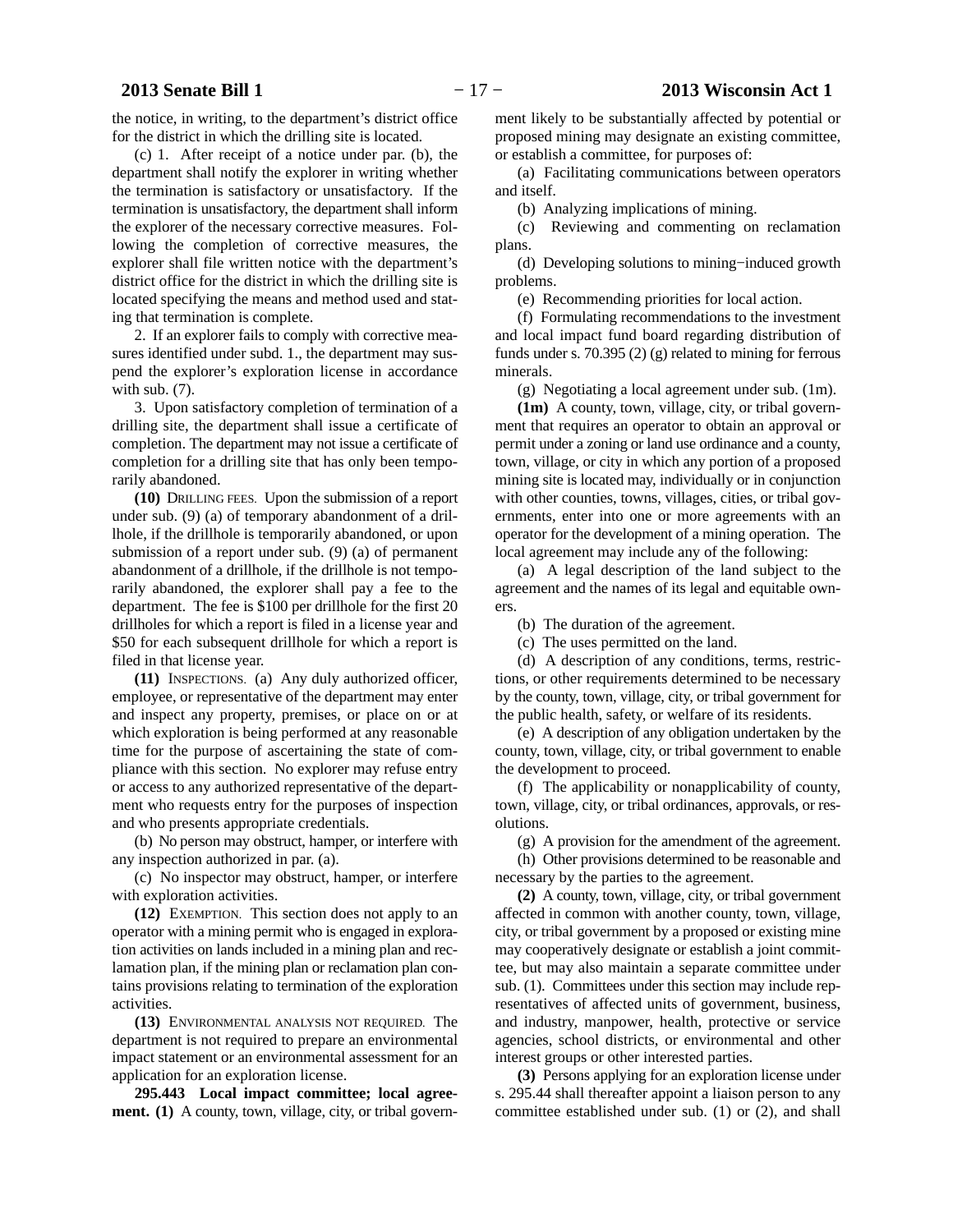provide such reasonable information as is requested by the committee. Operators and persons applying for an exploration license under s. 295.44 shall thereafter make reasonable efforts to design and operate mining operations in harmony with community development objectives.

**(4)** Committees established under sub. (1) or (2) may be funded by their appointing authority, and may, through their appointing authority, submit a request for operating funds to the investment and local impact fund board under s. 70.395. Committees established under sub. (1) shall be eligible for funds only if the county, town, village or city is also a participant in a joint committee, if any, established under sub. (2). The investment and local impact fund board may not grant funds for the use of more than one committee established under sub. (1) in relation to a particular mining proposal unless a joint committee has been established under sub. (2). The investment and local impact fund board shall grant operating funds to any committee that submits a request and is eligible under this subsection and s. 70.395 (2) (fm). Committees may hire staff, enter into contracts with private firms or consultants or contract with a regional planning commission or other agency for staff services for mining−related purposes or the purposes under s. 70.395 (2) (fm).

**295.45 Bulk sampling plan. (1)** A person who intends to engage in bulk sampling may file a bulk sampling plan with the department. The collection of data under a bulk sampling plan may include sampling and analysis related to geophysical, geochemical, groundwater, and surface water conditions, as well as any other data or studies necessary to prepare an application for a mining permit, including the mining plan, reclamation plan, mining waste site feasibility study and plan of operation, or any other approval required for the proposed mining.

**(2)** A person shall include all of the following in a bulk sampling plan:

(a) A description and map of the bulk sampling site, including the number of acres in the site, the number of acres of land that will be disturbed, if any, associated with each bulk sampling location, and the locations and types of sampling or studies to be conducted at each bulk sampling location.

(b) A description of the methods to be used for the bulk sampling.

(c) A site−specific plan for controlling surface erosion that conforms to requirements under ss. 281.33 (3) and 283.33 and that identifies how impacts to plant and wildlife habitats will be avoided or minimized to the extent practicable.

(d) A revegetation plan for each area where bulk sampling will be performed that describes how adverse impacts to the environment will be avoided or minimized to the extent practicable and how the site will be revegetated and stabilized and that identifies how adverse

impacts to plant and wildlife habitats will be avoided or minimized to the extent practicable.

(e) The estimated time for completing the bulk sampling and revegetation of the bulk sampling locations.

(f) A description of any known adverse environmental impacts that are likely to be caused by the bulk sampling and how those impacts will be avoided or minimized to the extent practicable.

(g) A description of any adverse effects, as defined in s. 44.31 (1), that the bulk sampling might have on any historic property, as defined in s. 44.31 (3), that is a listed property, as defined in s. 44.31 (4), that is on the Wisconsin inventory of historic places, as defined in s. 44.31 (12), or that is on the list of locally designated historic places under s. 44.45; or any scenic or recreational areas; and plans to avoid or minimize those adverse effects to the extent practicable.

**(2m)** The department shall protect as confidential any information, other than effluent data, contained in a bulk sampling plan and in any application for an approval that is required before the bulk sampling may be implemented, upon a showing that the information is entitled to protection as a trade secret, as defined in s. 134.90 (1) (c), and any information relating to the location, quality, or quantity of a ferrous mineral deposit, to production or sales figures, or to processes or production unique to the applicant or that would tend to adversely affect the competitive position of the applicant if made public.

**(3)** Within 14 days of receipt of a bulk sampling plan, the department shall identify for the applicant, in writing, all approvals that are required before the bulk sampling may be implemented, any waivers, exemptions, or exceptions to those approvals that are potentially available, and any information that the department needs to issue the approvals or to issue a decision on any waiver, exemption, or exception. If no approvals are required, the department shall notify the applicant that no approvals are required and that the applicant may proceed with the bulk sampling.

**(3e)** If a storm water discharge permit under s. 283.33 (1) (a) or a water quality certification under rules promulgated under subch. II of ch. 281 to implement [33 USC](http://docs.legis.wisconsin.gov/document/usc/33%20USC%201341) [1341](http://docs.legis.wisconsin.gov/document/usc/33%20USC%201341) (a) is required before bulk sampling may be implemented, the person filing the bulk sampling plan may apply for and be issued the permit or certification.

**(3m)** The department shall act on any required construction site erosion control and storm water management approval, notwithstanding any authorization by the department of a local program to administer construction site erosion control and storm water management requirements.

**(3s)** An applicant shall submit all of the following at the same time:

(a) Applications for individual approvals identified under sub. (3).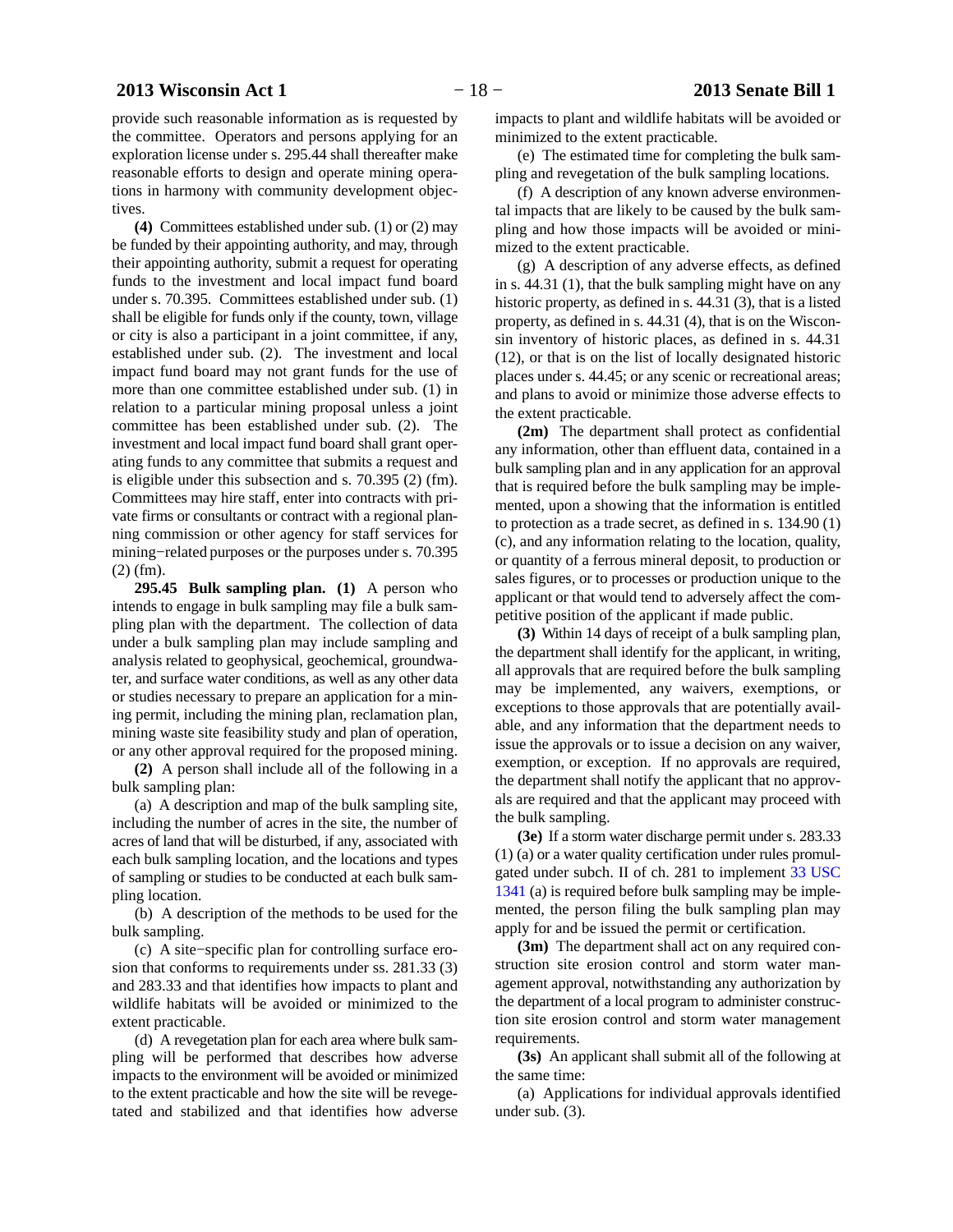(b) Applications for coverage under general permits or registration permits identified under sub. (3).

(c) Applications for waivers, exemptions, or exceptions identified under sub. (3).

(d) A bond, as provided in sub. (5).

**(4)** (a) Notwithstanding any provision in ch. 23, 29, 30, 31, 169, 281, 283, 285, 289, or 291 or in a rule promulgated under those chapters that is applicable to an approval identified under sub. (3), the application for any approval, for a waiver, exemption, or exception to an approval, or for a determination that the proposed bulk sampling activity is below the threshold that requires an approval, is considered to be complete on the 30th day after the department receives the application, unless, before that day, the department provides the applicant with written notification that the application is not complete, stating the reason for the determination and describing the specific information necessary to make the application complete.

(b) If the department provides a notice under par. (a), the applicant shall supplement the application by providing the specified information. The application is complete when the applicant provides the information.

(c) If the department determines that the issuance of an approval is contingent upon the issuance of a permit under s. 29.604 (6m), and if the application for the permit under s. 29.604 (6m) is filed with the approval application, the department may not determine that the approval application is incomplete on the basis that the department has not yet issued the permit under s. 29.604 (6m).

**(5)** (a) A person who intends to engage in bulk sampling shall submit with the bulk sampling plan a bond in the amount of \$5,000 that is conditioned on faithful performance of the requirements of this section, that is issued by a surety company licensed to do business in this state, and that provides that the bond may not be canceled by the surety, except after not less than 90 days' notice to the department in writing by registered or certified mail.

(b) If the surety for a bond submitted under par. (a) issues a cancellation notice, the person who filed the bulk sampling plan shall deliver a replacement bond at least 30 days before the expiration of the 90−day notice period. If the person fails to submit a replacement bond, the person may not engage in bulk sampling until the person submits a replacement bond.

(c) If the license of the surety company for a bond submitted under par. (a) is revoked or suspended, the person who filed the bulk sampling plan, within 30 days after receiving written notice from the department, shall deliver a replacement bond. If the person fails to submit a replacement bond, the person may not engage in bulk sampling until the person submits a replacement bond.

(d) The department may require that the amount of the bond submitted under this subsection be increased at any time, if the department determines that it is unlikely that the bond would be adequate to fund the cost to this state of completing the revegetation plan.

(e) The department shall release a bond submitted under this subsection one year after the time for completing the bulk sampling and the revegetation set forth in the bulk sampling plan if the department determines that the person who engaged in bulk sampling has complied with this section.

**(7)** Notwithstanding any provision in ch. 23, 29, 30, 31, 169, 281, 283, 285, 289, or 291 or a rule promulgated under those chapters applicable to an approval identified under sub. (3), the department shall require the bulk sampling activity for which the approval is issued to be conducted at locations that result in the fewest overall adverse environmental impacts.

**(8)** (a) In determining whether to approve or deny an application for an approval identified under sub. (3), the department shall consider the site−specific erosion control plan, the revegetation plan, and any mitigation program under s. 295.60 (8), any measures under s. 295.605, or any conservation measures under s. 295.61 that the applicant proposes to take.

(b) The department may modify the application for an approval identified under sub. (3) in order to meet the requirements applicable to the approval, and, as modified, approve the application.

**(9)** Notwithstanding any inconsistent period in ch. 23, 29, 30, 31, 169, 281, 283, 285, 289, or 291 or in a rule promulgated under those chapters that is applicable to an approval identified under sub. (3), the department shall approve or deny an application within 30 days after the day on which the application is considered to be complete under sub. (4) if any of the following apply:

(a) The application is for a waiver, exemption, or exception to an approval for a bulk sampling activity or for a determination that the proposed bulk sampling activity is below the threshold that requires an approval.

(b) The application is for a determination of eligibility for coverage or authorization to proceed under a general permit or a registration permit.

**(10)** (a) Notwithstanding any inconsistent period in ch. 23, 29, 30, 31, 169, 281, 283, 285, 289, or 291 or in a rule promulgated under those chapters that is applicable to an approval identified under sub. (3), the department shall approve or deny any application for an approval identified under sub. (3) to which sub. (9) does not apply within 60 days after the date on which the application is considered to be complete under sub. (4), unless the application is for an individual permit for which federal law requires the opportunity for public comment or the ability to request a public hearing prior to issuance of the approval.

(b) The department shall publish a class 1 notice, under ch. 985, and shall publish notice on the department's Internet site, that describes the availability of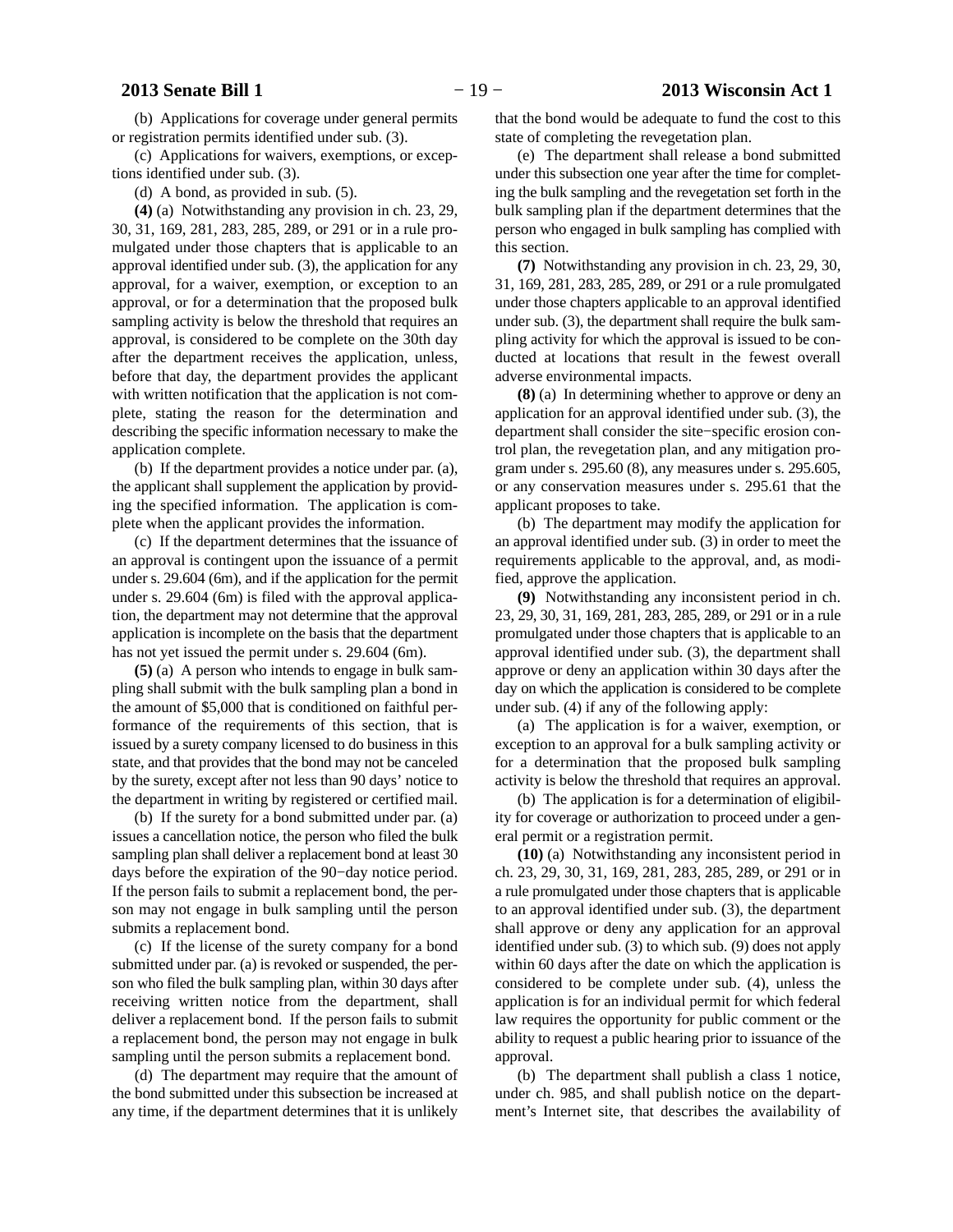# **2013 Wisconsin Act 1** − 20 − **2013 Senate Bill 1**

information concerning the activity for which an approval described in par. (a) is required, its proposed decision, its draft approval, information or summaries related to the approval, the department's analyses and preliminary determinations relating to the approval, the preapplication description under s. 295.46, any additional information that a law concerning the approval requires to be made available, and the opportunity to submit written comments within 30 days after the date of the publication of the notice. The date on which the department first publishes the notice on its Internet site shall be considered the date of the publication of the notice required to be published under this paragraph.

(c) In the notice under par. (b), the department shall also specify the date, time, and location of the public informational hearing under par. (e). The department shall send the notice to any person to whom the department is required to give notice of any proposed determination, application, or hearing concerning an approval described in par. (a) under the laws relating to the issuance of the approval and to any person who has requested notice. The department's notice to interested persons under this paragraph may be given through an electronic notification system established by the department.

(d) If there is more than one approval described in par. (a), the department shall issue one notice and coordinate the public comment period for all of the approvals. If possible, the department shall coordinate the notice and the public comment period for an approval that is an individual permit for which federal law requires the opportunity for public comment or the ability to request a public hearing prior to issuance of the approval with notice and the public comment period for the approvals described in par. (a).

(e) The department shall hold a public informational hearing within 30 days after the date of the publication of the notice under par. (b). The department shall hold the public informational hearing in the county where the majority of the proposed bulk sampling site is located. If there is more than one approval described in par. (a), the department shall hold a single public informational hearing covering all of the approvals and the preapplication description under s. 295.46. If possible, the department shall include consideration of an approval that is an individual permit for which federal law requires the opportunity for public comment or the ability to request a public hearing prior to issuance of the approval in the public informational hearing under this paragraph. The public informational hearing under this paragraph is not a contested case hearing under ch. 227.

**(10g)** (a) If it is not possible to coordinate the public comment period and public informational hearing for an approval that is an individual permit for which federal law requires the opportunity for public comment or the ability to request a public hearing prior to issuance of the

approval with the public comment period and public informational hearing under sub. (10), the department shall issue a separate public notice and hold a separate public informational hearing for the approval in accordance with the law governing the approval.

(b) The department shall approve or deny the application for an approval that is an individual permit for which federal law requires the opportunity for public comment or the ability to request a public hearing prior to issuance of the approval within 180 days after the date on which the application is considered to be complete under sub. (4).

**(10r)** An approval identified under sub. (3) is issued upon mailing and is final and effective upon issuance.

**(11)** The department is not required to prepare an environmental impact statement or an environmental assessment for an approval required for bulk sampling.

**295.46 Preapplication description. (1)** A person who files a bulk sampling plan under s. 295.45 with regard to a proposed mining project shall file, together with the bulk sampling plan, a general description of the proposed mining project. A person who proposes to engage in a mining project, but who does not file a bulk sampling plan, shall file a general description of the proposed mining project with the department at the time that the person provides the notice of intent to file an application for a mining permit under s. 295.465. The general description shall include all of the following:

(a) A description of the proposed mining site.

(b) A map that shows all of the following:

1. The boundaries of the area of land that will be affected by the proposed mining project.

2. The location and names of all streams, roads, railroads, pipelines, and utility lines on or within 1,000 feet of the proposed mining site.

3. The name or names of the owner or owners of the proposed mining site.

4. The name of each city, village, or town in which the proposed mining site is located and the name of any other city, village, or town that is located within 3 miles of the proposed mining site.

5. The federal natural resources conservation service land capabilities classifications of the area affected by the proposed mining project.

6. The elevation of the water table.

(c) A general description of the nature, extent, and final configuration of the proposed excavation and mining site, including an estimate of the production of tailings, waste rock, and other refuse and the location of their disposal.

(d) A general conceptual description of the likely operating procedures of the proposed mining project.

(e) The likely location, and a general description, of the excavation, waste site, and processing facilities relating to the proposed mining project.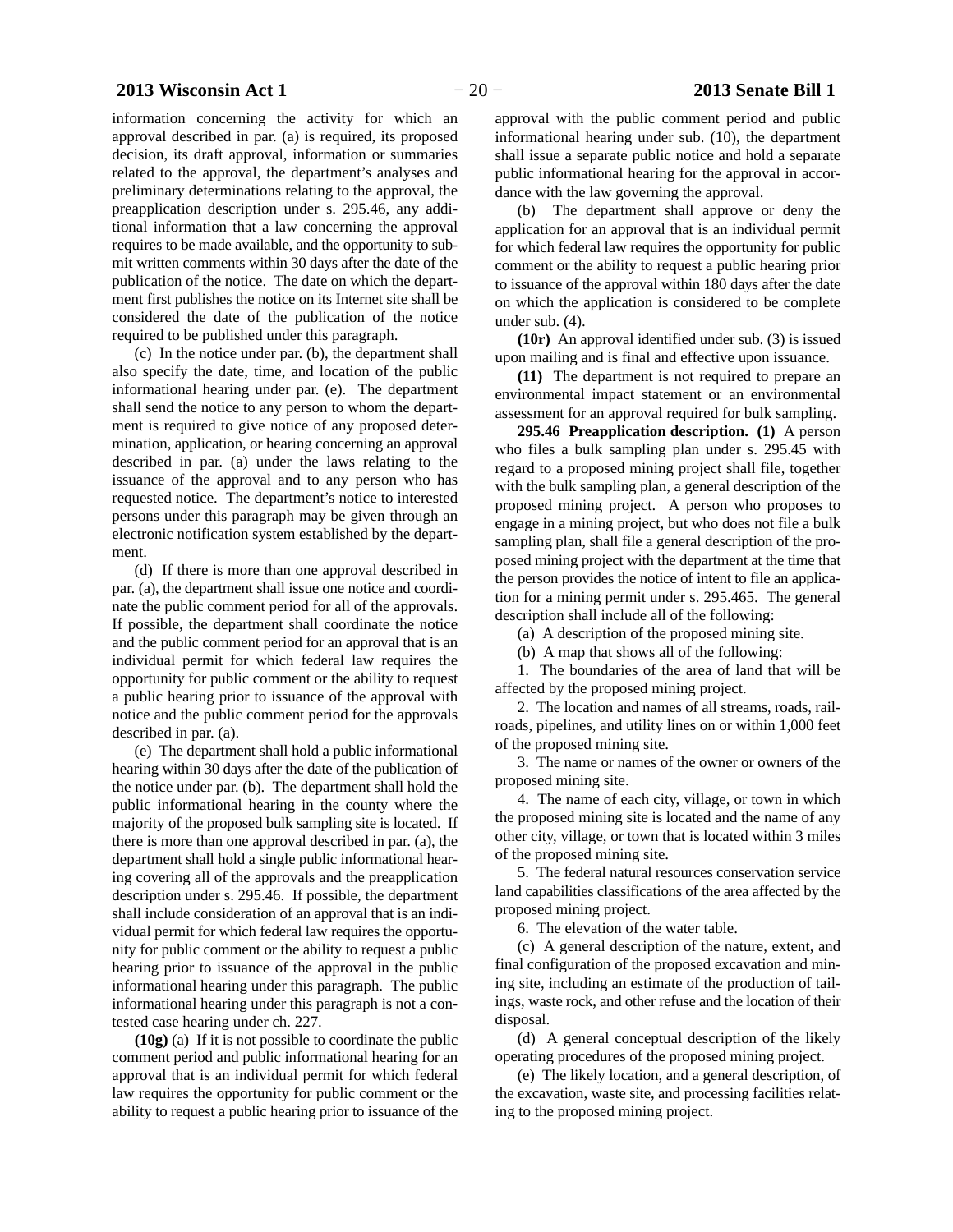**(2)** (a) If the department provides notice to an applicant under s. 295.45 (3) that no approvals are required for bulk sampling or if a person who proposes to engage in a mining project files a preapplication description of the proposed mining project at the time that the person provides the notice of intent to file an application for a mining permit under s. 295.465 because the person did not file a bulk sampling plan, the department shall publish a class 1 notice, under ch. 985, and shall publish notice on the department's Internet site, of a public informational hearing on the proposed mining project. The date on which the department first publishes the notice on its Internet site shall be considered the date of the publication of the notice required to be published under this paragraph. The department shall publish the notice when it notifies the applicant that no approvals are required or after it receives the notice of intent.

(b) In a notice under par. (a), the department shall do all of the following:

1. Describe the availability of the preapplication description.

2. Describe the opportunity to submit written comments within 30 days after the date of the publication of the notice.

3. Specify the date, time, and location of the public informational hearing.

(c) The department shall send a notice under par. (a) to all of the following:

1. The clerk of any city, village, town, or county within which any part the proposed mining site lies.

2. The clerk of any city, village, or town, contiguous to any city, village, or town within which any portion of the proposed mining site is located.

3. Any regional planning commission for the area within which the affected area lies.

4. Any state agency that the department knows may be required to grant a permit or other authorization necessary for the proposed mining project.

5. Any interested person who has requested notification. The department's notice under this subdivision may be given through an electronic notification system established by the department.

(d) The department shall hold a public informational hearing within 30 days after the date of the publication of the notice under par. (a). The department shall hold the public informational hearing in the county in which the majority of the proposed mining site is located.

**295.465 Preapplication notification. (1)** Except as provided in sub. (3), at least 12 months before filing an application for a mining permit under s. 295.47, a person proposing to engage in a mining project shall notify the department and the U.S. Army Corps of Engineers in writing of the intention to file an application for a mining permit. After receiving the notification, the department shall hold at least one meeting with the person to make a preliminary assessment of the project's scope, to make an

analysis of alternatives, to identify potential interested persons, and to ensure that the person making the proposal is aware of all of the following:

(a) The approvals, including the filing requirements for the approvals, that the person may be required to obtain for the mining project.

(b) The requirements for submission of an environmental impact report and for submission of any other information required by the department to prepare an environmental impact statement under s. 295.53.

(c) The information the department will require to enable the department to process the application for the mining permit in a timely manner.

**(2)** Within 60 days of a meeting under sub. (1), the department shall provide all of the following to the person:

(a) A detailed written summary of the requirements under sub.  $(1)$  (a) to (c).

(b) Any available information relevant to the potential impacts of the mining project on rare, threatened, or endangered species and historic or cultural resources and any other information relevant to potential impacts that may occur from the project that are required to be considered under s. 1.11.

(c) Available information to evaluate the environmental impact of the project and to expedite the preparation of the environmental impact report and the environmental impact statement, including information concerning preliminary environmental reviews, field studies, and investigations; monitoring programs to establish baseline water quality; laboratory studies and investigations; advisory services; and the timing and the processes associated with any necessary consultations with other state or federal agencies and within the department, such as those required for endangered resources and cultural resource consultations and approvals.

**(3)** A person who files an application under s. 295.47 for a mining proposal is not required to provide notice under sub. (1) if the person files the application no more than one year after the department denied the person's application for the same mining proposal.

**(4)** After providing notice to the U.S. Army Corps of Engineers under sub. (1), a person shall make a good faith effort to meet with the U.S. Army Corps of Engineers to discuss the mining project, the environmental impact report, and information related to federal requirements that may be applicable to the mining project.

**(5)** After receiving notice under sub. (1), the department shall seek to enter into a memorandum of understanding with any federal regulatory agency with responsibilities related to the potential mining operation covering timelines, sampling metrology, and any other issue of mutual concern related to processing an application for a mining permit.

**295.47 Application for mining permit. (1)** (a) No person may engage in mining or reclamation at any min-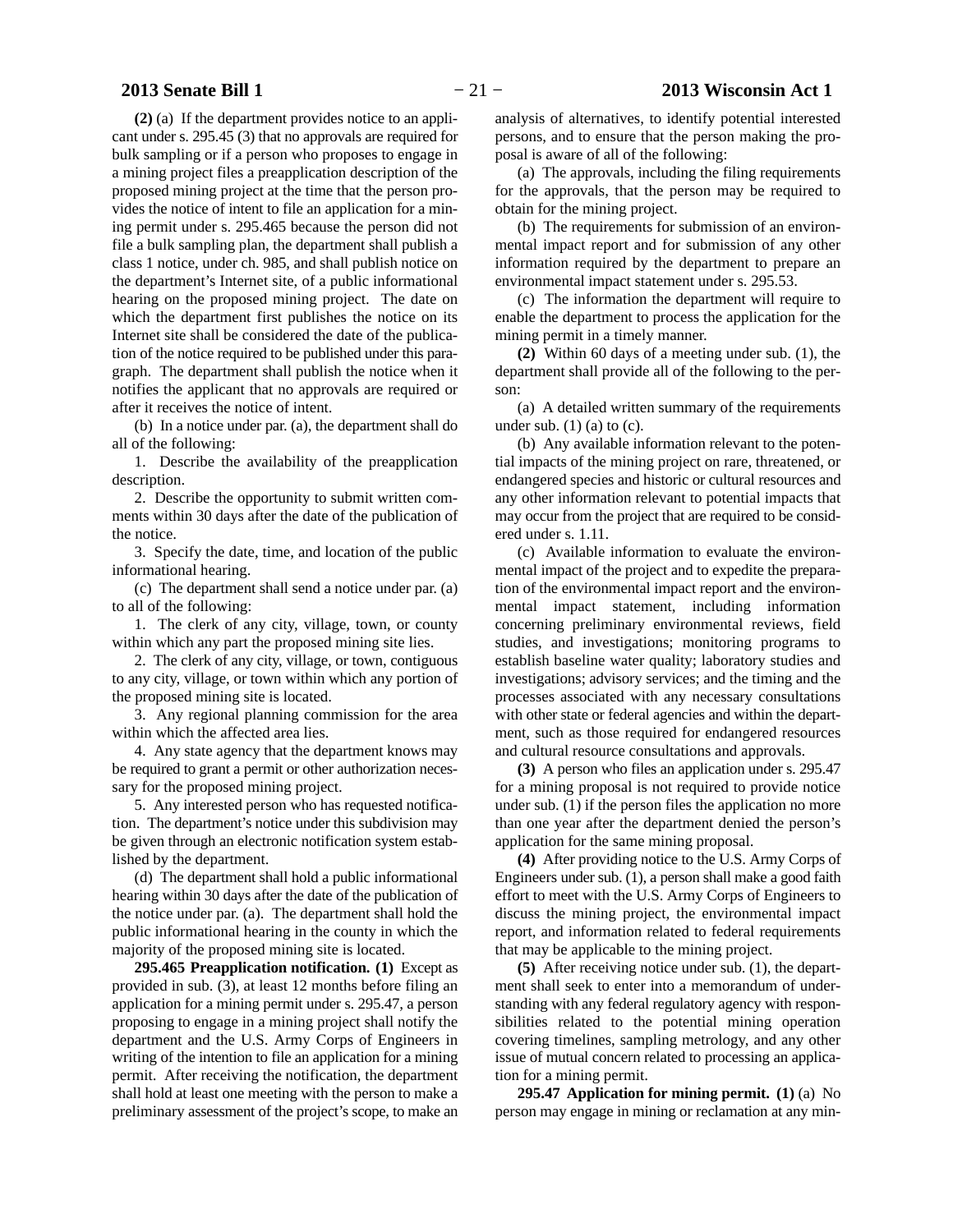# **2013 Wisconsin Act 1** − 22 − **2013 Senate Bill 1**

ing site unless the mining site is covered by a mining permit and by written authorization to mine under s. 295.59 (3). An applicant shall submit an application for a mining permit to the department in writing and in reproducible form and shall provide the number of copies that are requested by the department. An application and a mining permit are required for each separate mining site. The applicant shall distribute copies of the application to the clerk of any city, village, town, or county with zoning jurisdiction over the proposed site, to the clerk of any city, village, town, or county within whose boundaries any portion of the proposed mining site is located, to the elected governing body of any federally recognized American Indian tribe or band with a reservation the boundaries of which are within 20 miles of the proposed site, and to the main public library of each city, village, town, or county with zoning jurisdiction over the proposed site or within whose boundaries any portion of the proposed site is located.

(am) For the purposes of s. 295.57  $(7)$  (a), as part of the application for a mining permit, an applicant may specify a deadline for the department to act on the mining permit that is more than 420 days after the day on which the application is administratively complete under s. 295.57 (2).

(b) If a person proposes to conduct mining at a mining site that includes an abandoned mining site, the person shall include plans for reclamation of the abandoned mining site, or the portion of the abandoned mining site that is included in the mining site, in its mining plan and reclamation plan.

**(2)** As a part of each application for a mining permit, the applicant shall furnish all of the following:

(a) A mining plan under s. 295.48.

(b) A reclamation plan under s. 295.49.

(c) A mining waste site feasibility study and plan of operation under s. 295.51.

(e) The name and address of each owner of land within the mining site and each person known by the applicant to hold any option or lease on land within the mining site.

(f) A list of all mining permits in this state held by the applicant.

(g) Evidence the applicant has applied or will apply for necessary permits or other permissions under all applicable zoning ordinances and that the applicant has applied or will apply to the department for any approval and has applied or will apply for any other license or permit required under state law.

(h) 1. The information specified in subd. 2. concerning the occurrence of any of the following within 10 years before the application is submitted:

a. A forfeiture by the applicant, principal shareholder of the applicant, or a related person of a mining reclamation bond that was sufficient to cover all costs of reclamation and was posted in accordance with a permit or other approval for a mining operation in the United States, unless the forfeiture was by agreement with the entity for whose benefit the bond was posted.

b. A felony conviction of the applicant, a related person, or an officer or director of the applicant for a violation of a law for the protection of the natural environment arising out of the operation of a mining site in the United States.

c. The bankruptcy or dissolution of the applicant or a related person that resulted in the failure to reclaim a mining site in the United States in violation of a state or federal law.

d. The permanent revocation of a mining permit or other mining approval issued to the applicant or a related person if the permit or other mining approval was revoked because of a failure to reclaim a mining site in the United States in violation of state or federal law.

2. The applicant shall specify the name and address of the person involved in and the date and location of each occurrence described in subd. 1.

(i) A description of any land contiguous to the proposed mining site that the applicant owns or leases or has an option to purchase or lease.

(j) Any other pertinent information that the applicant believes may be useful to the department.

**295.48 Mining plan. (1)** GENERAL. An applicant for a mining permit shall submit as part of the application a mining plan that includes a description of the proposed mining site and either a detailed map drawn to a scale approved by the department or aerial photographs, if the photographs show the details to the satisfaction of the department, prepared and certified by a competent engineer, surveyor, or other person approved by the department that show all of the following:

(a) The boundaries of the area of land that will be affected.

(b) The drainage area above and below the area that will be affected.

(c) The location and names of all streams, roads, railroads, pipelines, and utility lines on or within 1,000 feet of the mining site.

(d) The name or names of the owner or owners of the mining site.

(e) The name of the city, village, or town in which the mining site is located and the name of any other city, village, or town that is within 3 miles of the mining site.

**(2)** DESCRIPTIVE DATA. The applicant shall provide descriptive data to accompany the map or photographs under sub. (1), including all of the following:

(a) The federal natural resources conservation service land capabilities classifications of the affected area.

(b) The elevation of the water table.

(c) Details of the nature, extent, and final configuration of the proposed excavation and mining site, including the total estimated production of tailings, waste rock, and other refuse and the location of their disposal.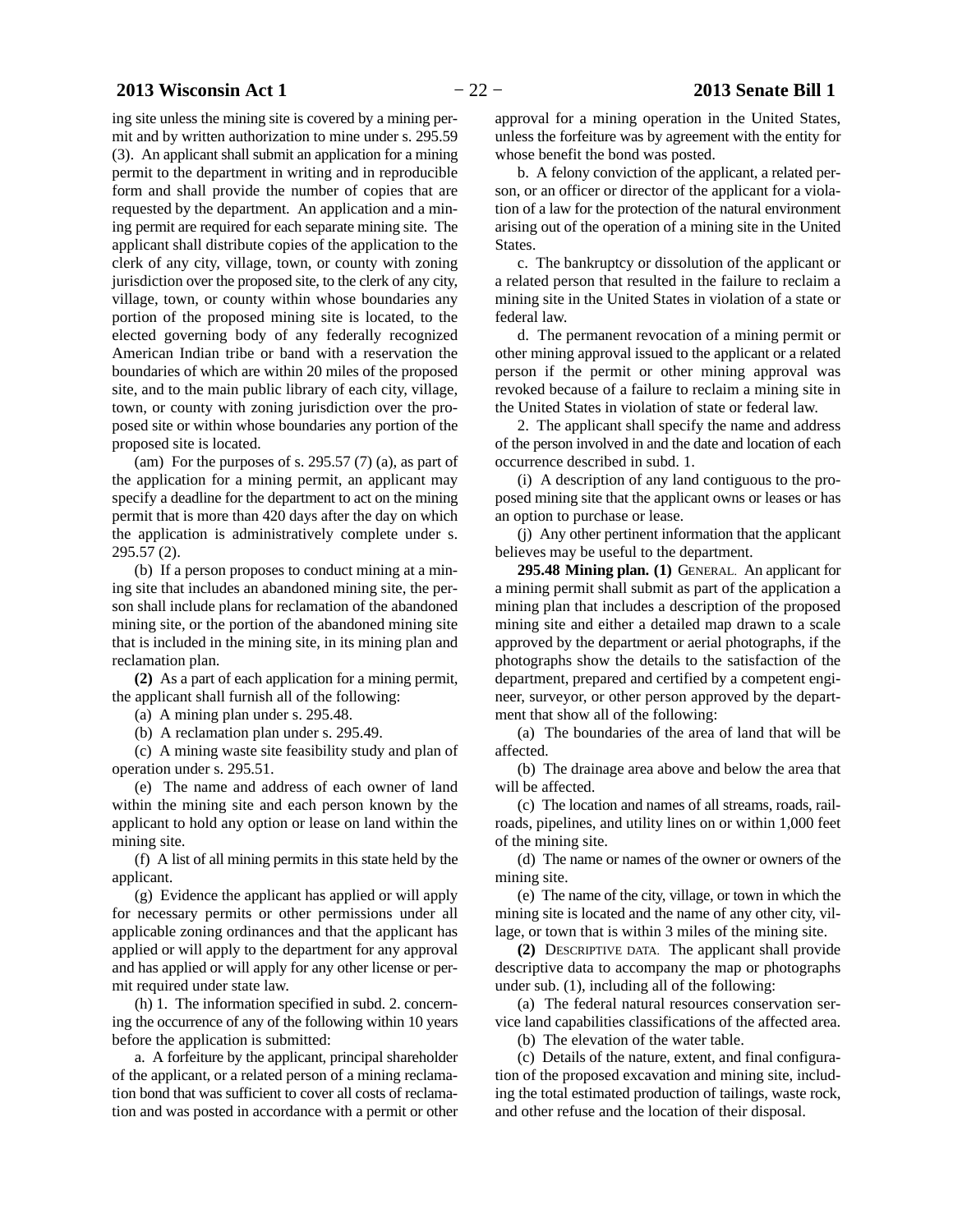# **2013 Senate Bill 1** − 23 − **2013 Wisconsin Act 1**

(d) The nature and depth of the overburden.

**(3)** OPERATING PROCEDURES. The applicant shall also include in the mining plan the details of the proposed operating procedures, including descriptions of all of the following:

(a) The sequence of mining operations.

(b) The handling of overburden materials.

(c) The production, handling, and final disposition of tailings.

(d) The milling, concentrating, refining, and other processing of ferrous minerals.

(e) The storage, loading, and transportation of the final product.

(f) Groundwater and surface water management techniques, including provisions for erosion protection and drainage control, and a water management plan showing water sources, flow paths and rates, storage volumes, and release points.

(g) Plans for collection, treatment, and discharge of any water resulting from the mining.

(h) Plans for protecting air quality under ch. 285.

(hm) A plan for monitoring environmental changes at the mining site.

(hr) An assessment of the risk of the occurrence of an accidental health or environmental hazard in connection with the operation of the mine. The assessment shall include, with specificity, a description of the assumptions that the applicant used in making the risk assessment and the contingency measures that the applicant proposes to take in the event that an accidental health or environmental hazard occurs.

(i) Measures for notifying the public and responsible governmental agencies of potentially hazardous conditions, including the movement or accumulation of toxic wastes in groundwater and surface water, soils, and vegetation, and other consequences of the operation of importance to public health, safety, and welfare.

(j) All surface facilities associated with the mining site and any use of mining waste in reclamation or the construction of any facility or structure.

(k) All geological and geotechnical investigations and drilling programs.

(L) A plan for completing and submitting a preblasting survey to the department before any blasting is conducted.

**(4)** REQUIRED DEMONSTRATIONS. The applicant shall demonstrate in the mining plan that the proposed mining will be consistent with the reclamation plan under s. 295.49 and that all of the following will apply, at a minimum:

(a) Handling and storage of all materials on the mining site will be done in an environmentally sound manner.

(b) Buildings and other structures will be painted and maintained in a manner that is visually compatible with the surrounding vegetational and earth conditions, except that if a building or other structure cannot be painted and maintained in a manner that is visually compatible or if painting and maintaining a building or other structure in a manner that is visually compatible would cause safety concerns, the building or structure will be made as visually inconspicuous as is practicable.

(c) Effective means will be taken to limit access to the mining site to minimize exposure of the public to hazards.

(d) The use of mine mill chemicals and processing reagent wastes will be governed by all of the following:

1. Reagents and mine mill chemicals will not be used in a manner that will result in substantial harm to public safety or health or to the environment.

2. Reagents and mine mill chemicals that consist of or contain water soluble salts or metals will be used in accordance with any applicable approval.

3. Reagents will not be used or stored at the mining site if they are not included in the mining waste site feasibility study and plan of operation or in the mining plan, except for reagents for laboratory, testing, research, or experimental purposes.

(e) Provisions will be made for back−up equipment in the event of the breakdown of critical operation equipment.

(f) The design and operation specifications for mining site facilities include features, which may include emergency power supplies, redundant equipment, or temporary holding facilities, to deal with emergency conditions.

(g) Mining site facilities are designed to minimize disturbance to surface areas, to the extent practicable.

(h) Where practicable, elevation differences in water−based transport systems will be used for gravity flows to minimize pumping facilities and pressures.

(i) The following apply:

1. Systems for transporting tailings in slurry through pipelines that are not buried are designed to provide for emergency tailings conveyance or storage in case a pipeline breaks, plugs, freezes, or needs repairs and will be accessible for inspection, emergency repair, and maintenance.

2. The location of emergency spill containment areas is consistent with the prevention of substantial environmental pollution of surface waters.

3. In the event of a power failure, tailings pipelines will be self draining to a tailings area or an emergency spill containment area or standby pumps and pipelines or standby power is provided.

4. More than one emergency spill containment area is provided if necessary.

(j) If practicable, all liquid effluents from the mining site will be directed to a common point, for treatment if necessary, before discharge to a natural watercourse.

(L) If sanitary wastes will be directed to a tailings area they will be appropriately treated.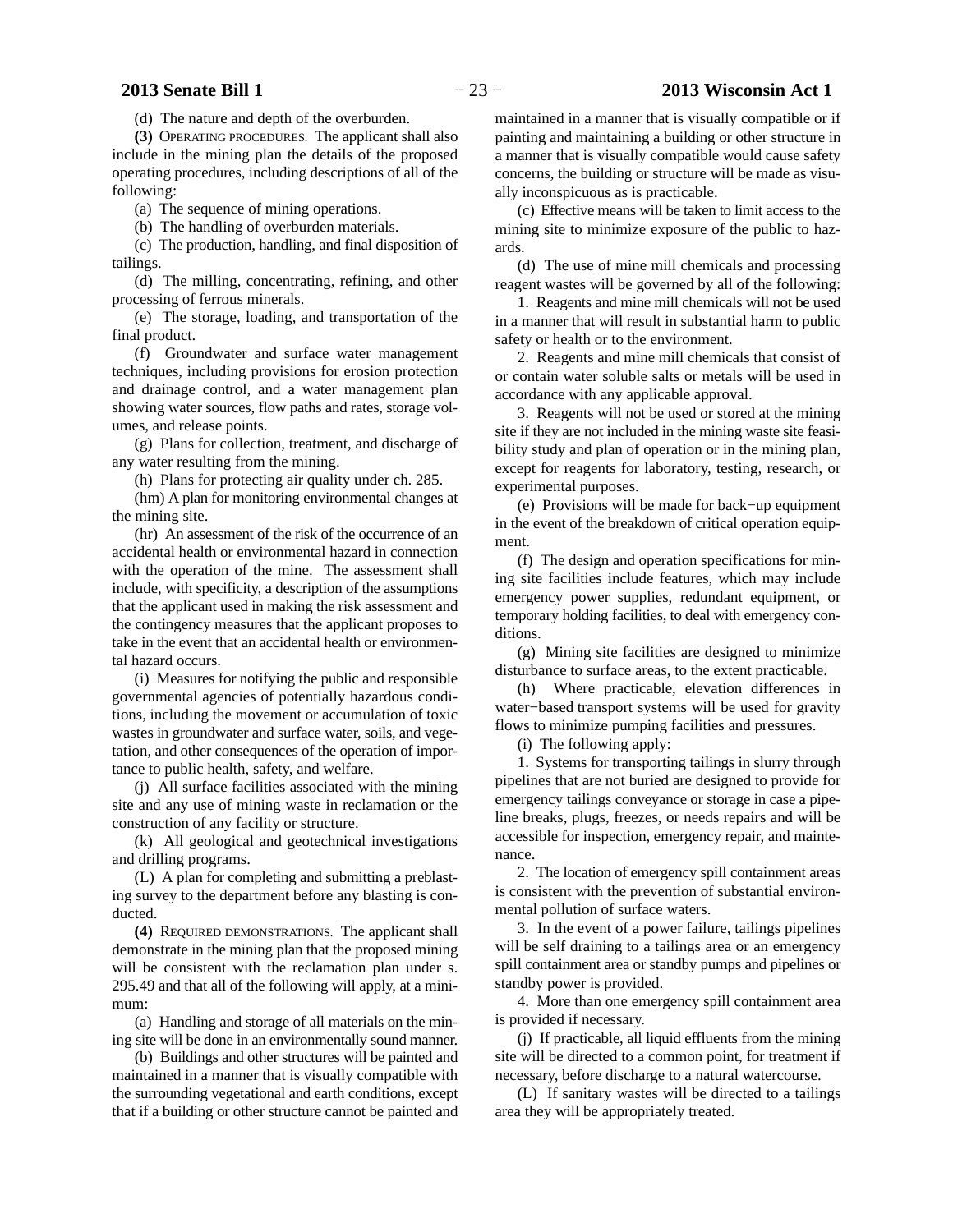**295.49 Reclamation plan. (1)** An applicant for a mining permit shall submit as part of the application a reclamation plan, designed to minimize adverse effects to the environment to the extent practicable, that includes all of the following:

(a) A description of the manner, location, sequence, and timing of reclamation of the mining site, including the mine, mining waste site, and sites for the disposal of wastes that are not mining wastes.

(am) Prereclamation and postreclamation drawings.

(b) A map showing the specific reclamation proposal for each area of the mining site.

(c) A description of ongoing reclamation procedures during mining.

(d) A description of proposed interim and final topography and slope stabilization.

(e) A description of the proposed final land use and the relationship to surrounding land and land use.

(f) Plans for the long−term care of the mining site, that include all of the following:

1. Monitoring of the mine; mining waste sites; sites for the disposal of wastes that are not mining wastes; groundwater quality; and surface water quality.

2. The names of persons legally and operationally responsible for long−term care.

(g) Projected costs of reclamation, including the estimated cost of fulfilling the reclamation plan.

**(2)** The applicant shall demonstrate in the reclamation plan that all of the following will apply to the proposed reclamation, at a minimum:

(a) All toxic and hazardous wastes will be disposed of in conformance with applicable state and federal laws.

(b) At the conclusion of mining activity, each tunnel, shaft, and other underground opening will be sealed in a manner that will prevent seepage of water in amounts that may be expected to create a safety, health, or environmental hazard, unless the applicant demonstrates alternative uses for the tunnel, shaft, or other underground opening that do not endanger public health or safety and that conform to applicable environmental protection and mine safety laws and rules.

(c) Grading and stabilization of the excavation, sides, benches, and final slope will conform with state and federal environmental and safety requirements and will prevent erosion and environmental pollution to the extent practicable.

(d) Grading and stabilization of the mining waste site and sites for the disposal of wastes that are not mining wastes will conform with state and federal environmental and safety requirements.

(e) Merchantable by−products will be stabilized.

(f) Diversion and drainage of water from the mining site, including the mining waste site and sites for the disposal of wastes that are not mining wastes, will be adequate to prevent erosion and contamination of surface water and groundwater to the extent practicable.

(g) Backfilling with tailings, waste rock, overburden, or borrow materials will be conducted where the backfilling will not interfere with the mining and will not cause an applicable groundwater quality standard to be exceeded.

(h) All underground and surface runoff waters from the mining site will be managed, impounded, or treated in compliance with any approval that regulates construction site erosion control or storm water management or discharge.

(i) All surface structures constructed as part of the mining activities will be removed unless an alternate use is approved in the reclamation plan.

(j) Adequate measures will be taken to prevent significant subsidence, but if subsidence does occur, the affected area will be reclaimed.

(k) All recoverable topsoil from surface areas disturbed by the mining will be removed and stored in an environmentally acceptable manner for use in reclamation or in offsetting or minimizing adverse environmental impacts.

(L) All disturbed surface areas will be revegetated as soon as practicable after the disturbance to stabilize slopes and minimize air pollution and water pollution, with the objective of reestablishing a variety of plants and animals indigenous to the area immediately prior to mining to the extent practicable.

(m) Plant species not indigenous to the area will be used for revegetation only if necessary to provide rapid stabilization of slopes and prevention of erosion and only with the approval of the department, but the objective under par. (L) will be maintained.

**(3)** If it is physically or economically impracticable or environmentally or socially undesirable for the reclamation process to return the area affected by mining to its original state, the applicant shall provide, in the reclamation plan, the reasons it would be impracticable or undesirable and a discussion of alternative conditions and uses to which the affected area can be put.

**295.51 Mining waste site location criteria; feasibility study, and plan of operation. (1)** DEFINITIONS. In this section:

(a) "Groundwater flow net" means a drawing showing equipotential contour lines and the direction that groundwater will flow.

(c) "Regional" means relating to the area that may affect or be affected by a proposed mining waste site, which ordinarily will not exceed the area within a radius of 5 miles of the mining waste site.

(e) "Water budget" means an assessment of water inputs, outputs, and net changes to a natural system or engineered facility over a fixed period.

(f) "Well nest" means 2 or more wells constructed to different depths and installed within 10 feet of each other at the ground surface.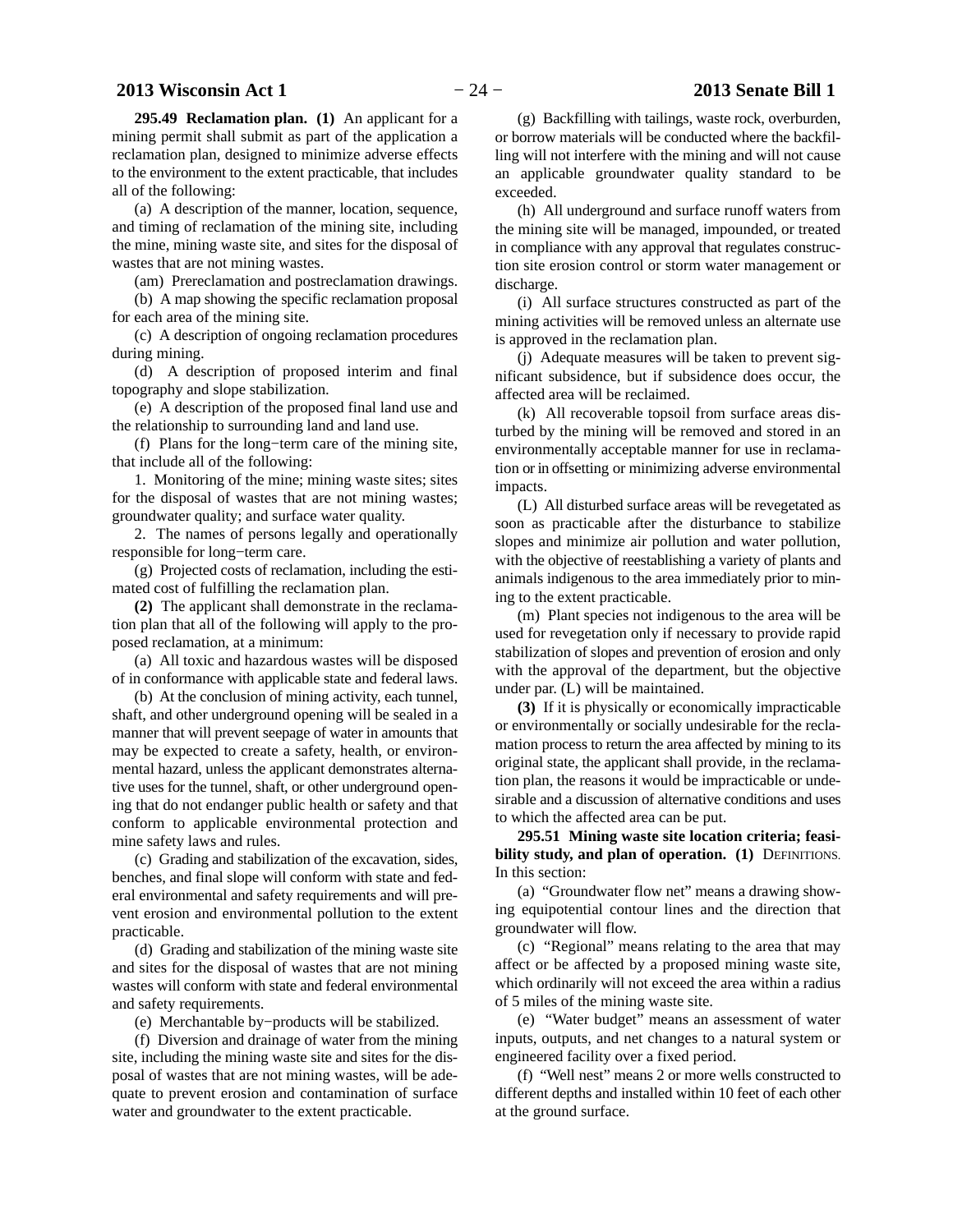**(1e)** HAZARDOUS MINING WASTE. (a) Prior to the informational hearing under s. 295.57 (5) the department shall designate any mining wastes identified by the department as hazardous under s. 291.05 (1).

(b) The disposal of any mining wastes that are identified by the department as hazardous under s. 291.05 (1) in a mining waste site is subject to this subchapter, and not to chs. NR 660 to 679, Wis. Adm. Code, except as necessary to comply with applicable federal regulations adopted under the federal Resource Conservation and Recovery Act, [42 USC 6901](http://docs.legis.wisconsin.gov/document/usc/42%20USC%206901) to [6991m.](http://docs.legis.wisconsin.gov/document/usc/42%20USC%206991m)

**(1m)** LOCATION CRITERIA. (a) Except as provided in par. (b), no person may locate or operate a mining waste site, excluding the portion of a mining site from which ferrous minerals are extracted and that is backfilled with mining waste, within 1,000 feet of any of the following:

1. The nearest edge of the right−of−way of any state trunk highway, as defined in s. 340.01 (60).

2. The boundary of any state or national park.

3. The boundary of a scenic easement purchased by the department or the department of transportation.

4. The boundary of a designated scenic or wild river.

5. A scenic overlook designated by the department by rule.

6. A hiking or biking trail designated by the department or the U.S. Congress.

(b) The prohibition in par. (a) does not apply if, regardless of season, the proposed mining waste site is visually inconspicuous due to screening or being visually absorbed due to natural objects, compatible natural plantings, earth berm, or other appropriate means; or if, regardless of season, the proposed mining waste site is screened so as to be as aesthetically pleasing and inconspicuous as is feasible.

(be) Except as provided in par. (bn), no person may locate or operate a mining waste site, excluding the portion of a mining site from which ferrous minerals are extracted and that is backfilled with mining waste, within 1,000 feet of a navigable water that is a lake, pond, or flowage.

(bg) Except as provided in par. (bn), no person may locate or operate a mining waste site, excluding the portion of a mining site from which ferrous minerals are extracted and that is backfilled with mining waste, within 300 feet of a navigable water that is a river or stream.

(bn) The prohibitions in pars. (be) and (bg) do not apply to an activity that is associated with a mining waste site and that is approved by the department under s. 295.60, 295.605, or 295.61.

(bq) No person may locate or operate a mining waste site, excluding the portion of a mining site from which ferrous minerals are extracted and that is backfilled with mining waste, within a floodplain.

(bt) No person may locate or operate a mining waste site, excluding the portion of a mining site from which ferrous minerals are extracted and that is backfilled with

(c) No person may locate or operate a mining waste site, excluding the portion of a mining site from which ferrous minerals are extracted and that is backfilled with mining waste, within 1,200 feet of any public or private water supply well that provides water for human consumption.

(d) No person may locate or operate a mining waste site, excluding the portion of a mining site from which ferrous minerals are extracted and that is backfilled with mining waste, within an area that contains mineral resources that are known at the time the application for the mining permit is issued, are likely to be mined in the future, and lie within 1,000 feet of the surface.

**(1s)** BACKFILLED WASTE SITE. For surface mining, the portion of a mining site from which ferrous minerals are extracted and that is backfilled with mining waste and any buildings, structures, roads, or drainage controls associated with that portion of the mining site may be considered a single mining waste site.

**(2)** GENERAL. An applicant for a mining permit shall submit as part of the application a mining waste site feasibility study and plan of operation that demonstrates the suitability of the proposed mining waste site for the disposal of mining wastes and that describes the operation of the mining waste site.

**(3)** WASTE CHARACTERIZATION AND ANALYSIS. For the purposes of this section, the applicant shall perform waste characterization and analysis, to identify the quantities, variability, and physical, radiological, and chemical properties of each mining waste as necessary to assess the potential environmental impact of handling, storage, and disposal. The applicant may include in the waste characterization and analysis a review of the literature and results from similar existing facilities, materials, or studies. For the purpose of the waste characterization and analysis, the applicant shall conduct testing on representative samples of materials available, on individual mining wastes from the mining process, and if the applicant proposes mixed storage or disposal of individual mining wastes, on composite mining wastes. If physical or chemical segregation of a mining waste is proposed, the applicant shall test each individual waste resulting from the physical or chemical segregation. The applicant shall complete all of the following components of the waste characterization and analysis:

(a) Identification of all mining wastes that will be disposed of or stored in the mining waste site, including classification of mining waste types, estimates of the rates of generation and volumes of each type, and an explanation of the proposed ultimate disposition of each type.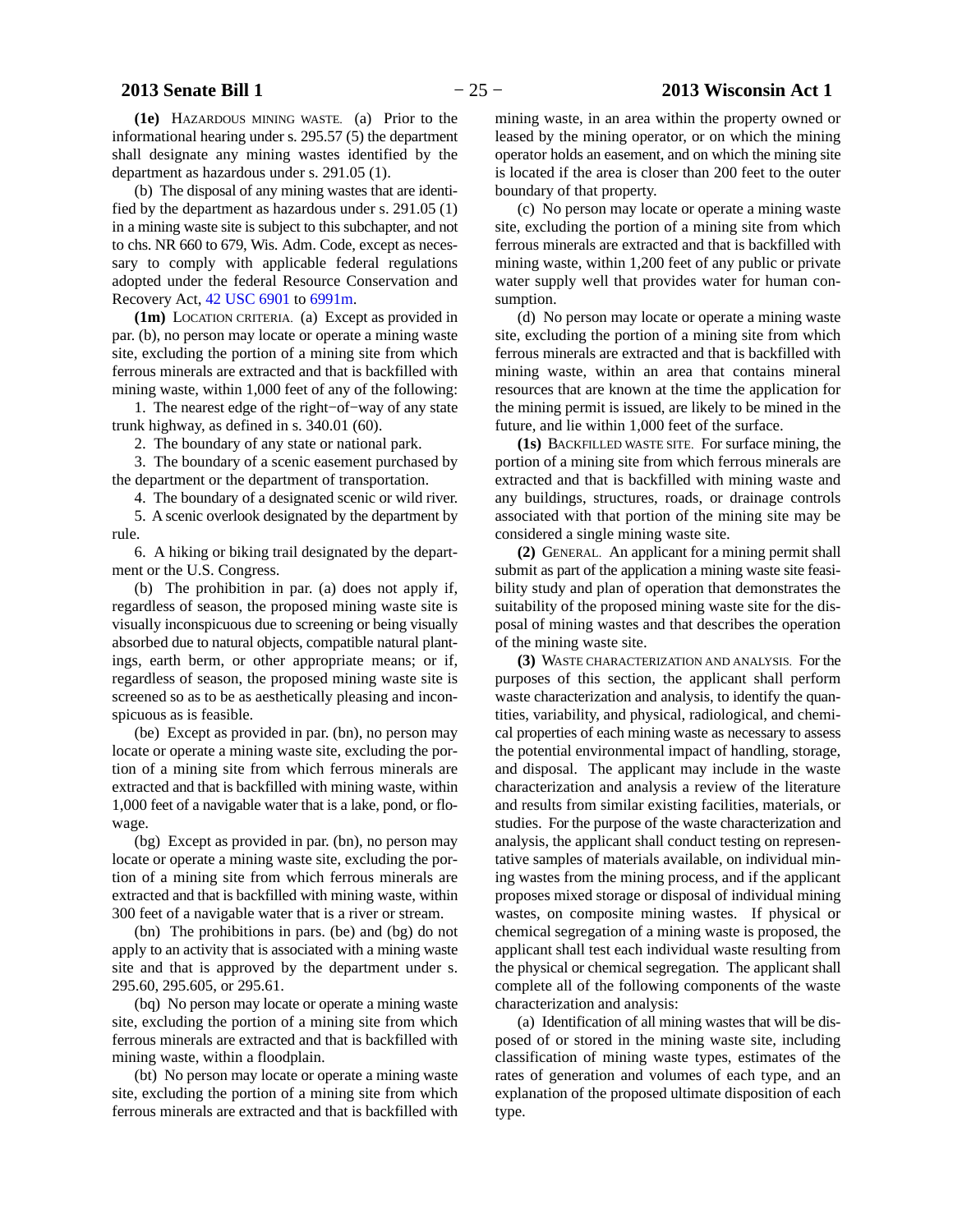# **2013 Wisconsin Act 1** − 26 − **2013 Senate Bill 1**

(b) Chemical, radiological, physical, and mineralogical analyses of each type of mining waste.

(c) Analyses of the particle size of the mining wastes.

(d) Chemical and physical characteristics testing, including testing to determine the leaching potential of the mining wastes and the composition of the resulting leachate, using, at a minimum, static testing, kinetic testing, and microscopic testing for mineralization characterization, except that this testing is not required if the applicant demonstrates, based on the analyses in pars. (b) and (c) or on past experience, that there is not a probability for significant adverse environmental impact or a probability of an adverse impact on public health, safety, or welfare.

**(4)** SITE SPECIFIC INFORMATION. In addition to performing the mining waste characterization and analysis under sub. (3), for the purposes of the mining waste site feasibility study and plan of operation, an applicant shall conduct field and laboratory investigations to determine physical, chemical, and biological characteristics of the proposed mining waste site. The applicant shall do all of the following:

(a) Perform field investigations to determine the specific topography, soil types, and depth to bedrock and groundwater.

(b) Perform at least one soil boring, to bedrock or refusal, every 80 acres, characterizing the major geomorphic features such as ridges and lowlands and characterizing each major soil layer according to the unified soil classification system.

(c) Prepare a boring log for each soil boring, including soil and rock descriptions, method of drilling, method of sampling, sample depths, date of boring, and water level measurements and dates, with elevations referring to United States geological survey mean sea level datum.

(d) Collect soil samples to adequately determine the geology and ensure the proper design and monitoring of the mining waste site, including doing all of the following:

1. Collecting the soil samples at not greater than 5 foot depth intervals, unless physical conditions such as soil homogeneity indicate that greater intervals are adequate.

2. Collecting the soil samples using generally accepted techniques for sampling undisturbed soils, where that is appropriate.

3. Classifying all soil samples according to the unified soil classification system.

(e) Perform soil tests as necessary for classification and correlation purposes and to develop necessary geotechnical design parameters for the mining waste site, without compositing soil samples.

(f) Determine the hydraulic conductivity of the various soil strata, using in situ hydraulic conductivity testing procedures as appropriate to confirm values determined in the laboratory.

(g) Determine horizontal and vertical groundwater flow patterns in and around the proposed mining waste site based on data obtained from groundwater monitoring wells and piezometers constructed in conformity with ch. NR 141, Wis. Adm. Code.

(h) Conduct a program to establish baseline water quality through monitoring groundwater and surface water in the vicinity of the mine and the proposed mining waste site on a monthly basis and establishing physical− chemical and biological characteristics of the concentrations of substances in the water before mining begins at the mining site. The applicant shall do all of the following:

1. Select physical−chemical parameters based on transport and transformation mechanisms in the environment as well as other factors affecting the mobility and toxicity of pollutants.

2. Select biological parameters based on the environmental characterizations under sub.  $(5)$  (g), the degree of impact predicted, and the potentially affected organism's sensitivity to contaminants.

3. Establish a final parameter list for groundwater and surface water based on preliminary sampling and known information concerning the waters in the vicinity of the mine and the mining waste site, consideration of applicable water quality standards, and the geology and composition of the ferrous mineral deposit that will be mined. At a minimum, in the program under this paragraph the applicant shall collect water quality data for all of the following parameters:

a. Specific conductance.

b. Temperature.

c. Hydrogen ion concentration (pH).

d. Dissolved oxygen.

e. The major anions sulfate, chloride, and bicarbonate.

f. The major cations calcium, magnesium, potassium, and sodium.

g. Other total and dissolved metals, including aluminum, iron, and manganese, that may be introduced by the mining activities.

h. General chemistry, including total alkalinity, total organic carbon, gross alpha, gross beta, ammonia, nitrate, total dissolved solids, total hardness, and total suspended solids.

**(5)** CONTENTS RELATED TO WASTE SITE FEASIBILITY. An applicant shall include all of the following in the mining waste site feasibility study and plan of operation:

(a) A description of the mining waste site location, proposed acreage, proposed mining waste site life and range of disposal capacity, and estimated types and quantities of mining wastes to be contained.

(b) A description of the mining waste characterization and analysis conducted under sub. (3), including a description of the test methods used in evaluating the characteristics of the mining waste and the procedures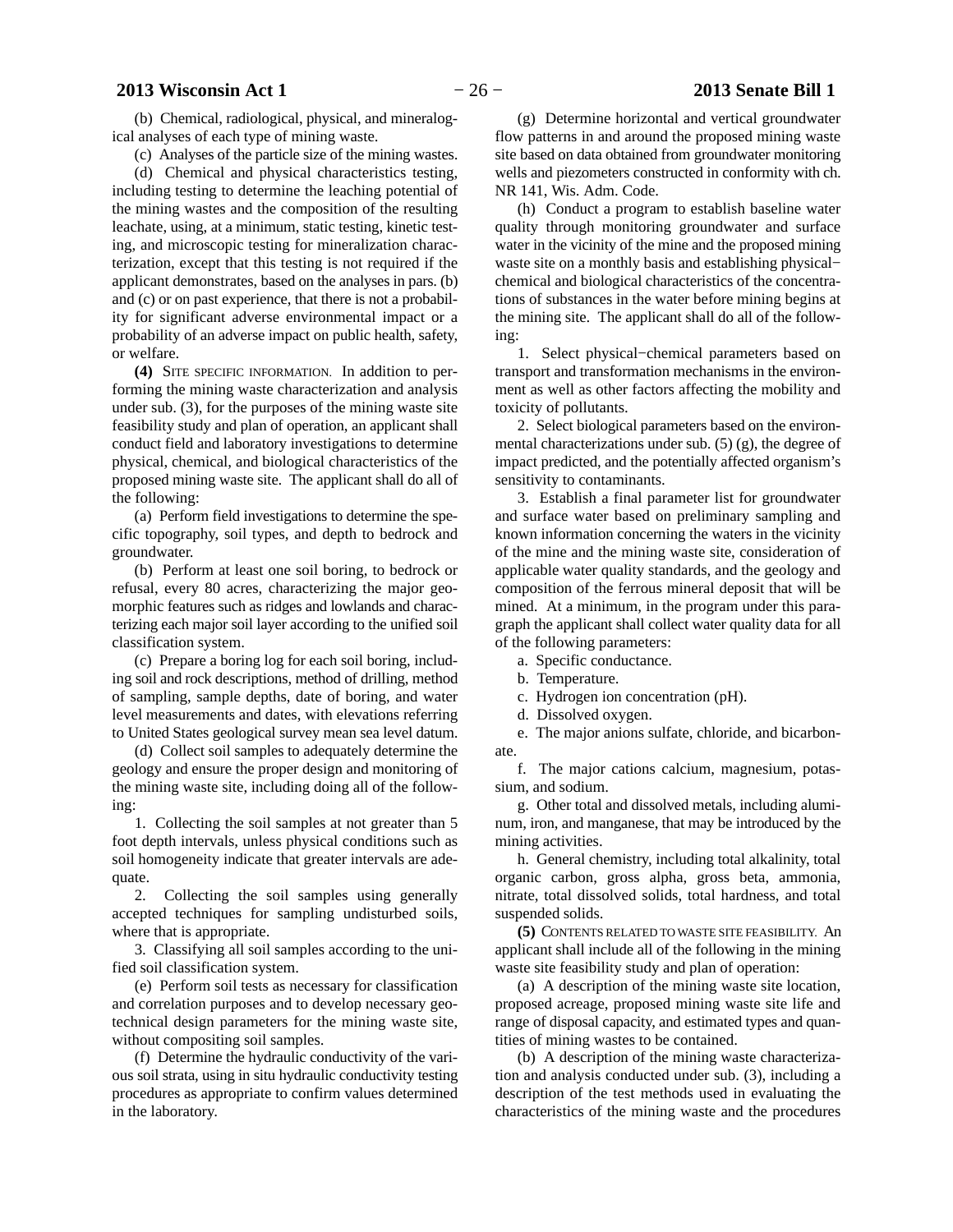and records for documenting the chain of custody of the test samples.

(c) An existing site conditions plan sheet consisting of a topographic survey of the area, with elevations tied to United States geological survey mean sea level datum, illustrating the property boundaries, proposed boundaries of the mining waste site, survey grid and north arrow, buildings, water supply wells, utility lines, other man−made features, soil boring locations, observation well locations, and other pertinent information.

(d) A series of geologic cross−sections illustrating existing topography; soil borings; soil classification; soil properties; interpreted soil stratigraphy; bedrock; well and boring locations and constructions; and stabilized water level readings.

(e) A water table map, using the existing site conditions plan under par. (c) as a base, that is based on stabilized water level readings and, if seasonal changes in groundwater levels are significant, maps those changes.

(f) If more than 2 well nests are constructed, groundwater flow nets to illustrate horizontal and vertical flow, which may be illustrated on the geologic cross−sections under par. (d), if appropriate.

(g) An environmental characterization that describes the structure and functional relationships of ecosystems potentially affected by the proposed mining waste site.

(h) A report on the water quality data collected under the baseline monitoring program under sub. (4) (h) to establish baseline water quality.

(i) A land use map, using the existing site conditions plan under par. (c) as a base, showing plant communities, wildlife habitat, places where rare and endangered species have been sighted, archaeological or historic sites, buildings, and areas of social importance.

(j) A table showing existing water quality of all potentially affected surface waters, indicating important aquatic habitat.

(k) Local climatological data for seasonal precipitation, evaporation, air temperature, and wind velocity and direction. The applicant may use an annual record on the proposed mining waste site or adequate data to correlate the proposed mining waste site conditions to an existing observation station as the basis for this data.

(L) A discussion of regional conditions, supplemented with maps or cross−sections where appropriate, addressing all of the following:

1. Topography.

2. Hydrology, including surface water drainage patterns and important hydrologic features such as navigable waters, springs, drainage divides, and wetlands.

3. Geology, including the nature and distribution of bedrock and unconsolidated deposits.

4. Hydrogeology, including depth of groundwater, flow directions, recharge and discharge areas, groundwater divides, aquifers, and the identification of the aquifers

used by all public and private wells within at least 1,200 feet of the proposed mining waste site.

5. Groundwater and surface water quality and precipitation chemistry.

6. Climatology.

7. Identification of owners of land adjacent to the proposed mining waste site.

8. Zoning.

9. Existing land uses with particular emphasis on known recreational, historic, archaeological, scientific, cultural, or scenic significance.

10. Existing or proposed access roads and weight restrictions on those roads.

11. Identification of aquatic and terrestrial ecosystems such as stream orders and classifications.

(m) A discussion of alternative methods of disposing of mining waste materials, including an analysis of the practicability of the reuse, sale, recovery, or processing of the mining wastes for other purposes.

(n) An analysis of the results of the mining waste characterizations under sub. (3), the site specific information under sub. (4) and this subsection, and the regional information under par. (L) in relation to the approach for locating the mining waste site and developing appropriate design, construction, operation, monitoring, and long−term care requirements for each type of mining waste.

(o) A proposed mining waste site design, based on conclusions resulting from analysis of the mining waste characterizations under sub. (3) and the site data under sub. (4), that includes all of the following:

1. A map, using the existing site conditions plan under par. (c) as a base, that shows proposed access, lateral extent of filling, and phases of mining waste site development.

2. A series of cross−sections, using the geologic cross−sections under par. (d) as the base, that show existing topography, proposed base grades, and final grades.

3. Preliminary earthwork balance calculations, showing amounts of materials expected to be moved on the mining waste site prior to the disposal of mining waste.

4. Proposed methods for leachate control.

5. Proposed methods of mining waste site development, phasing, access control, and other special design features.

6. Expected material balances showing the quantities of each type of mining waste identified in par. (a) showing the amounts generated, disposed of on site, and taken off site, including all of the following:

a. The projected conditions existing at the end of a typical year of production.

b. The projected conditions existing at the end of operations.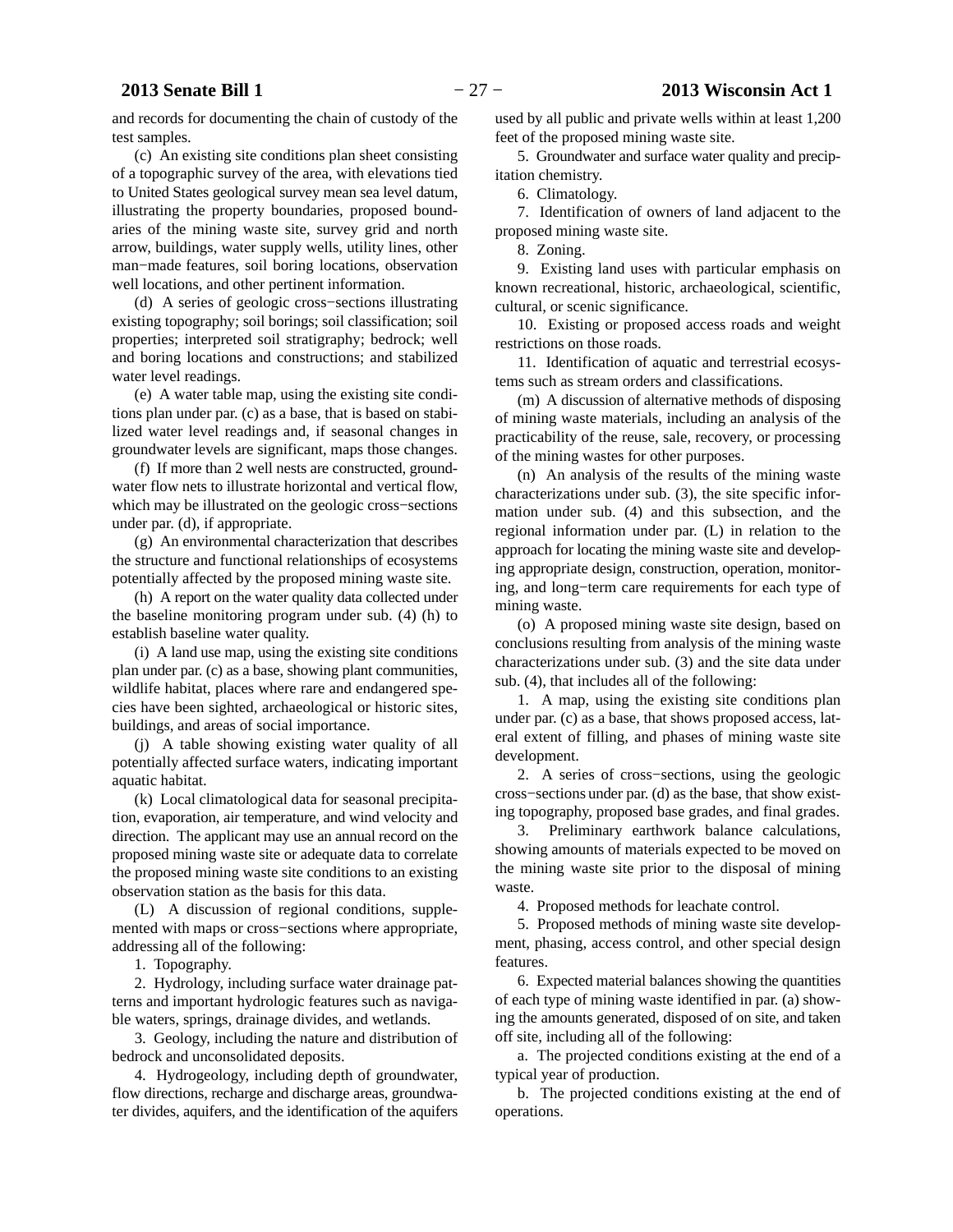c. The projected conditions existing at the end of reclamation.

7. A discussion of the reasoning behind the design of the major features of the mining waste site, such as traffic routing, base grade and relationships to subsurface conditions, anticipated waste types and characteristics, phases of development, mining waste site monitoring, and similar design features.

8. A proposed monitoring program, based on potential variations in the quality and quantity of mining waste and methods of processing, transport and disposal, and on the variability of important environmental conditions, designed to monitor the proposed mining waste site for compliance with all environmental standards that are applicable under this subchapter.

9. The results of engineering and hydrologic modeling to assess mining waste site performance relative to compliance with applicable groundwater quality standards to a depth of not more than 1,000 feet into the Precambrian bedrock or to the final depth of the mining excavation, whichever is greater, and to compliance with applicable surface water quality standards, examining a period equal to the proposed period in which the mining waste site is proposed to operate plus 250 years after closure of the mining waste site. The applicant may also include information from other mining operations and operations for the extraction of nonferrous metallic minerals to substantiate that the proposed mining waste site design, including associated contingency plans and monitoring and response plans, will allow for the operation and closure of the mining waste site in a manner that will not substantially adversely affect groundwater and surface water quality in accordance with applicable standards.

10. If the applicant proposes to expand an existing mining waste site, an evaluation of the existing mining waste site design and operation.

(p) Preliminary water budgets for the periods before construction, during construction, and after closure of the mining waste site, each addressing climatological situations depicting dry, wet, and average precipitation and evaporation conditions, based on climatological records. In preparing the water budget, the applicant shall consider precipitation, slurry water input and return, evaporation, surface runoff, evapotranspiration, the moisture holding capacity of soil and mining waste, and the velocities and volumes of groundwater flow. In the water budget, the applicant shall describe the estimated amount and quality of seepage and discharge to surface water and groundwater.

(q) An analysis of the impact of the mining waste site on aesthetics and how any impact can be minimized or offset to the extent practicable.

(r) Data regarding the safety factors of tailings basin embankments, considering the following, on a case− by−case basis:

1. Geology of the mining waste site including type and homogeneity of the foundation.

2. Materials and methods to be used for embankment construction.

3. Physical and chemical characteristics of the mining waste as deposited and predicted changes through time.

4. The potential area to be affected in case of failure, considering land use and the surrounding environment.

5. Requirements of the mine safety and health administration of the federal department of labor.

(s) An economic analysis, including an engineer's cost estimate, for mining waste site closure and long− term care.

(t) Identification and analysis of alternatives to the design and location of any new proposed mining waste site and discussion of operation alternatives to the extent they have a significant impact on design and location alternatives.

(u) An appendix that includes all of the following:

1. Boring logs, soil tests, well construction data, and water level measurements.

2. A description of the methods and equations used in the analysis of the raw data.

3. References.

**(6)** CONTENTS RELATING TO OPERATION. An applicant for a mining permit shall submit as part of the mining waste site feasibility study and plan of operation provisions relating to operation of the mining waste site including all of the following:

(a) Engineering plans consisting of all of the following:

1. An existing site conditions plan sheet indicating site conditions before development to the extent not provided under sub. (5).

2. A base grade plan sheet indicating mining waste site base grades or the appearance of the mining waste site if it were excavated in its entirety to the base elevation, before installation of any engineering modifications and before disposal of any mining wastes.

3. An engineering modifications plan sheet indicating the appearance of the mining waste site after installation of engineering modifications.

4. A final site topography plan sheet indicating the appearance of the site at closing including the details necessary to prepare the mining waste site for reclamation and long−term care.

5. A series of phasing plan sheets showing initial mining waste site preparations for each subsequent major phase or new area where substantial mining waste site preparation must be performed, along with a list of construction items and quantities projected to be necessary to prepare the phase indicated.

6. A site monitoring plan sheet showing the location of all devices for the monitoring of leachate quality, leachate production, and groundwater quality and levels in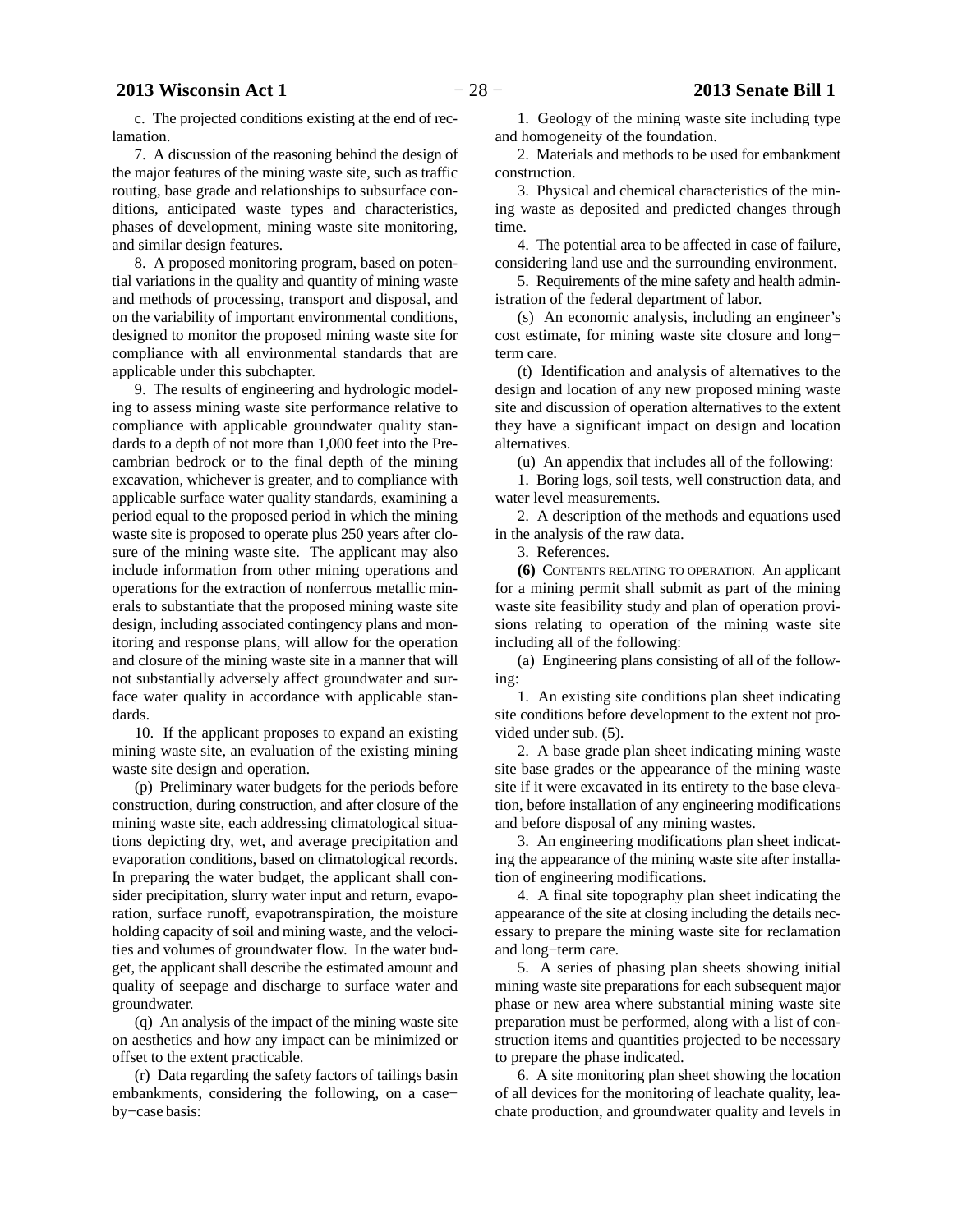both the natural zone of saturation and that developed within the mining waste site, along with a table indicating the parameters to be monitored for and the frequency of monitoring before and during mining waste site development.

7. A long−term care plan sheet showing the completion of closure and indicating those items anticipated to be performed during the period of long−term care for the mining waste site, along with a discussion of the procedures to be used for the inspection and maintenance of runoff control structures, settlement, erosion damage, leachate control facilities, and leachate and groundwater monitoring and a table listing those items and the anticipated schedule for monitoring and maintenance.

8. If applicable, the following information on the plan sheets under subds. 1. to 7.:

a. A survey grid with baselines and monuments to be used for field control.

b. Limits of filling for each major mining waste type or fill area.

c. All drainage patterns and surface water drainage control structures both within the actual fill area and at the perimeter of the mining waste site, including any berms, ditches, sedimentation basins, pumps, sumps, culverts, pipes, inlets, velocity breaks, sodding, erosion matting, vegetation, or other methods of erosion control.

d. The method of placing mining waste within each phase.

e. Ground surface contours at the time represented by the drawing, indicating spot elevations for key features.

f. Areas to be cleared, grubbed, and stripped of topsoil.

g. Borrow areas for liner materials, granular materials for filter beds, berms, roadway construction, and cover materials.

h. All soil stockpiles, including soils to be used for cover, topsoil, liner materials, filter bed materials, and other excavation.

i. Access roads and traffic flow patterns to and within the active fill area.

j. All temporary and permanent fencing.

k. The methods of screening such as berms, vegetation, or special fencing.

L. Leachate collection, control, and treatment systems, including any pipes, manholes, trenches, berms, collection sumps or basins, pumps, risers, liners, and liner splices.

m. Leachate and groundwater monitoring devices and systems.

n. Disposal areas for severe weather operations.

o. Support buildings, utilities, gates, and signs.

p. Handling areas for the segregation of various types of mining waste.

q. Construction notes and references to details.

r. On the appropriate plan sheet, the location of each cross−section under subd. 9., with the section labeled using the mining waste site grid system.

9. A series of mining waste site cross−sections, drawn perpendicular and parallel to the mining waste site baseline at a maximum distance of 500 feet between cross−sections and at points of important construction features, each cross−section showing, where applicable: existing and proposed base and final grades; soil borings and monitoring wells that the section passes through or is adjacent to; soil types, bedrock, and water table; leachate control, collection, and monitoring systems; quantity of mining waste and area filled by each major mining waste type; drainage control structures; access roads and ramps on the mining waste site perimeter and within the active fill area; the filling sequence or phases; and other appropriate site features.

10. Drawings and typical sections for, as appropriate, drainage control structures, tailings distribution systems, access roads, fencing, leachate control systems and monitoring devices, buildings, signs, and other construction details.

(b) A plan for initial site preparations, including a discussion of the field measurements, photographs to be taken, and sampling and testing procedures to be used to verify that the in−field conditions encountered were the same as those defined in the mining waste site feasibility study and plan of operation and to document that the mining waste site was constructed according to the engineering plans and specifications submitted for department approval.

(c) A description of typical daily operations, including a discussion of the timetable for development; methods for determining mining waste types disposed of or excluded; typical mining waste handling techniques; hours of operation; traffic routing; drainage and erosion control; windy, wet, and cold weather operations; fire protection equipment; methods for dust control; method of placing mining waste materials; monitoring; closure of filled areas; leachate control methods; and critical backup equipment.

(d) An analysis of the financial responsibility for closure and long−term care from the time of closing of the mining waste site to termination of the obligation to maintain proof of financial responsibility for long−term care.

(e) A description of procedures for backfilling all soil borings and monitoring wells when they are abandoned.

(f) A contingency plan to prevent or minimize damage to human health or the environment in the event of an accidental or emergency discharge or other condition that does not comply with conditions of the mining permit or other applicable standards. The applicant shall ensure that the plan does all of the following: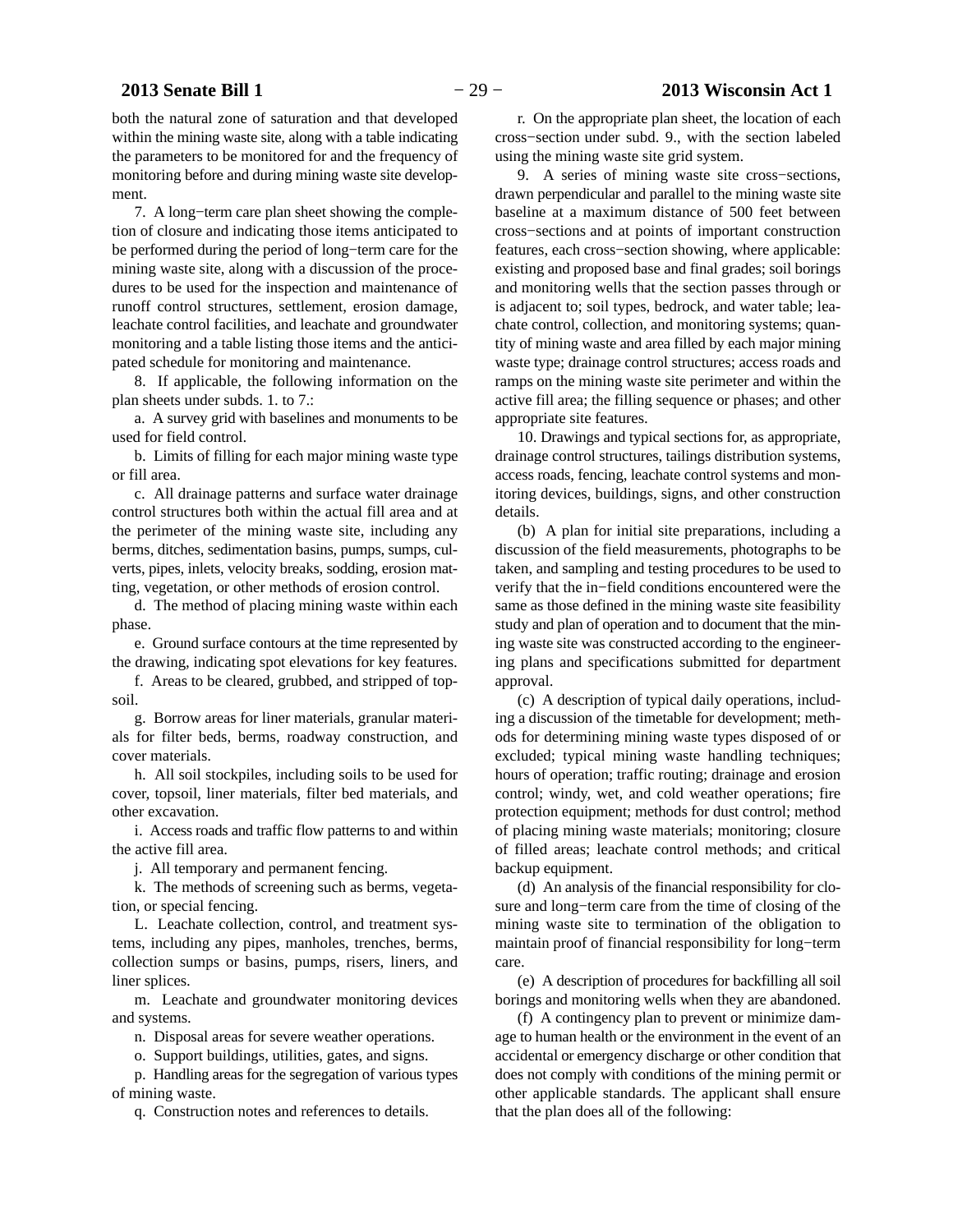1. Follows the spill prevention, control, and countermeasures plan in regulations promulgated under [33 USC](http://docs.legis.wisconsin.gov/document/usc/33%20USC%201321) [1321](http://docs.legis.wisconsin.gov/document/usc/33%20USC%201321).

2. Indicates, for the monitoring programs required under sub. (5) (o) 8., the levels of substances that if exceeded require the operator to activate the contingency plan.

3. Includes a provision for more concentrated and frequent monitoring in the area of any excessive measurement.

4. Describes possible accidental or emergency discharges or other unplanned events and identifies the corresponding corrective action or alternative action to be implemented should the criteria for action be exceeded.

5. Specifies the action to be taken if an analysis of groundwater samples requires a response.

(g) A list of the groundwater and surface water quality parameters for which the applicant will monitor under s. 295.643 and a description of the methods for groundwater and surface water sample collection, preservation, and analysis that will be used.

**(7)** REQUIRED DEMONSTRATIONS. Through the mining waste site feasibility study and plan of operation, the applicant shall demonstrate that all of the following apply or will apply with respect to the operation of the mining waste site, excluding the area from which ferrous minerals will be extracted and that is backfilled with mining waste:

(a) No mining waste will be deposited in such a way that the mining waste or leachate from the mining waste will result in a violation of any applicable surface water quality criteria or standards, applicable wetland water quality standards, or applicable groundwater quality standards.

(b) Surface water drainage will be diverted away from and off the active fill area.

(c) Access to the mining waste site will be restricted through the use of fencing, natural barriers, or other methods approved by the department.

(d) The entire perimeter of the mining waste site will be made accessible for inspection and for earth moving equipment required for emergency maintenance.

(e) Any area to be used for the disposal of mining waste and any borrow areas will first be stripped of all topsoil to ensure that adequate amounts are available for reclamation and closure activities.

(f) Effective means will be taken to control dust resulting from the mining waste site.

(g) Provisions will be made for back−up equipment in the event of the breakdown of critical operating equipment.

(h) The design and operation specifications for mining waste site facilities include contingency measures, which may include emergency power supplies, redundant equipment, or temporary holding facilities, to deal with emergency conditions.

(hm) Any mining waste site designed with a liner or situated in soils with sufficiently low permeability to either partially or completely contain leachate is designed with a leachate management system that can effectively remove leachate, prevent surface seepage, and promote adequate settlement to permit final reclamation.

(i) All surface water drainage ditches, culverts, and other drainage control structures are designed for a rainfall event measured in terms of the depth of the rainfall occurring within a 24−hour period and having an expected recurrence interval of once in 100 years.

(j) The final slopes of the completed mining waste site will be no greater than 50 percent, unless the mining waste site is specifically designed for a final use compatible with other slopes.

(k) The final cover design for the mining waste site is based on the results of the mining waste characterization and engineering needs identified in studying the mining waste site feasibility.

(L) Provisions are made for collection and treatment of leachate for all areas designed to contain leachate.

(m) The mining waste site is located and designed, and will be constructed and operated, so that any liner system or naturally occurring soil barrier is compatible with all mining waste that is disposed of or stored in the mining waste site.

(n) For any dam, sufficient freeboard, measured from the inside of the top of the dam, to contain a rainfall event measured in terms of the depth of the rainfall occurring within a 24−hour period and having an expected recurrence interval of once in 100 years and to prevent overtopping by waves during such a rainfall event or a minimum of 2 feet of freeboard, whichever is greater, will be provided.

(o) Drainage or filter bed material has been selected and designed to promote drainage, reduce the potential for piping, and be stable under leaching conditions.

(p) Material used in earth embankments or drainage or filter beds will be free of vegetation, organic soils, frozen soils, and other extraneous matter that could affect the compactibility, density, permeability, or shear strength of the finished embankment.

(q) Embankment materials and drainage or filter bed materials will be compacted to 90 percent of the maximum dry density as determined by the standard proctor compaction test, ASTM D698, or to a greater density as necessitated by the embankment height, and the materials will be compacted in appropriate layers as determined through the slope stability analysis, except that compaction and crushing of waste rock for use outside an earth core is not required.

(r) Emergency spill containment areas will be provided near the tailings pipeline in case of power or pipeline failure.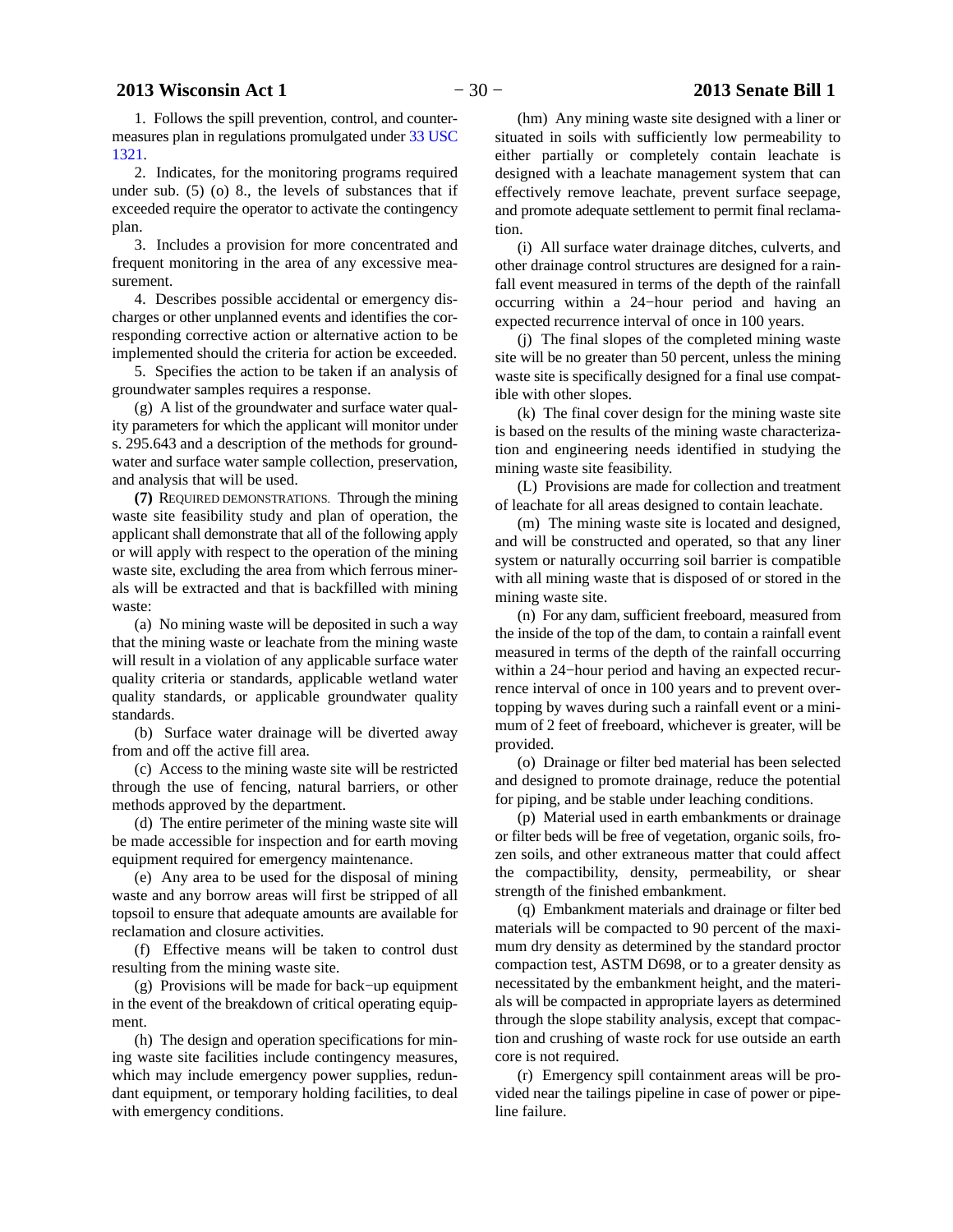(s) Tailings pipelines will be self−draining to the tailings area or to an emergency spill containment area.

(t) The mining waste site is located in the same watershed as the surface facilities for the mining unless it is not practicable to locate the mining waste site in the same watershed as the surface facilities for the mining, as determined on a site specific basis.

(u) The disposal of the mining waste will minimize the discharge of environmental pollutants to groundwater to the extent practicable.

(w) Tailings pipelines are as short as practicable.

(x) Upstream rainfall catchment areas are minimized.

(y) The outside of the top of any dam is higher than the inside of the top of the dam so that runoff from the top is forced to the inside of the dam.

(z) The mining waste site design includes staged reclamation, if practicable.

**(8)** LIMITATION ON REGULATION OF CERTAIN MINING WASTE. The department may not regulate the use of mining waste in reclamation or in the construction of any facility or structure on a mining site except through the department's review of the mining plan and reclamation plan and the approval of the application for the mining permit.

**(9)** APPLICABILITY OF OTHER LAWS. Subchapters I to V and VIII of ch. 289 and rules promulgated under those subchapters do not apply to a mining waste site, to the disposal of mining waste in a mining waste site, or to mining wastes used in the reclamation or construction of facilities and structures on the mining site.

**295.53 Environmental impact statement. (1)** CONSULTANTS. The department may enter into contracts for environmental consultant services under s. 23.41 to assist in the preparation of an environmental impact statement or to provide assistance to applicants.

**(2)** NOTICE. After the department receives an application for a mining permit, it shall notify the public and affected agencies that an environmental impact statement will be prepared for the proposed mine and that the process of identifying major issues under s. NR 150.21 (3), Wis. Adm. Code, is beginning.

**(3)** ENVIRONMENTAL IMPACT REPORT. (a) An applicant shall prepare an environmental impact report for the mining project. In the environmental impact report, the applicant shall provide a description of the proposed mining project, the present environmental conditions in the area and the anticipated environmental impacts of the proposed mining project, the present socioeconomic conditions in the area and the anticipated socioeconomic impacts of the proposed mining project, details of any wetlands mitigation program under s. 295.60 (8), any measures for navigable waters under s. 295.605 (4), any proposed changes to the forest designations specified in sub. (4) (c), and the alternatives to the proposed mining project. As the applicant provides more information or

makes modifications to the proposed mining project, the department may revise the requirements it specified under s. 295.465 (1) (b) to ensure the potential environmental effects can be identified in the department's environmental impact statement.

(b) The department shall assist the applicant in meeting the deadlines for ultimate submission and review of any scientific analyses consistent with this subchapter. If a particular scientific analysis is not completed as of the date the environmental impact report is required to be submitted, the applicant shall identify in the environmental impact report the scope of the analysis and anticipated date that it will be submitted.

(c) 1. The applicant shall submit the environmental impact report with the application for the mining permit.

3. Upon receipt of the environmental impact report, the department shall review the environmental impact report and, if the department finds that the environmental impact report does not contain information reasonably necessary for the department to evaluate the proposed mining project and its environmental effects, the department may request additional information from the applicant.

(d) The department shall accept original data from an environmental impact report for use in the environmental impact statement and need not verify all original data provided by the applicant to accept the data as accurate. The department shall use original data from an environmental impact report in the environmental impact statement if the data contains the information identified under s. 295.465 (1) (b) and any of the following conditions is met:

1. The department, its consultant, or a cooperating state or federal agency collects sufficient data to perform a limited statistical comparison with data from the environmental impact report that demonstrates that the data sets are statistically similar within a reasonable confidence limit.

2. An expert who is employed by, or is a consultant to, the department or is employed by, or is a consultant to, a cooperating state or federal agency determines that the data is within the range of expected results.

3. The department, its consultant or a cooperating state or federal agency determines that the methodology used in the environmental impact report is scientifically and technically adequate for the tests being performed.

**(4)** PROCEDURE FOR ENVIRONMENTAL IMPACT STATE-MENT. (a) The department shall prepare an environmental impact statement for every application for a mining permit. In preparing the environmental impact statement, the department shall comply with s. 1.11 (2) and s. NR 150.22 (2), Wis. Adm. Code.

(b) The department shall include in the environmental impact statement a description of the significant long− term and short−term impacts, including impacts after the mining has ended, on all of the following: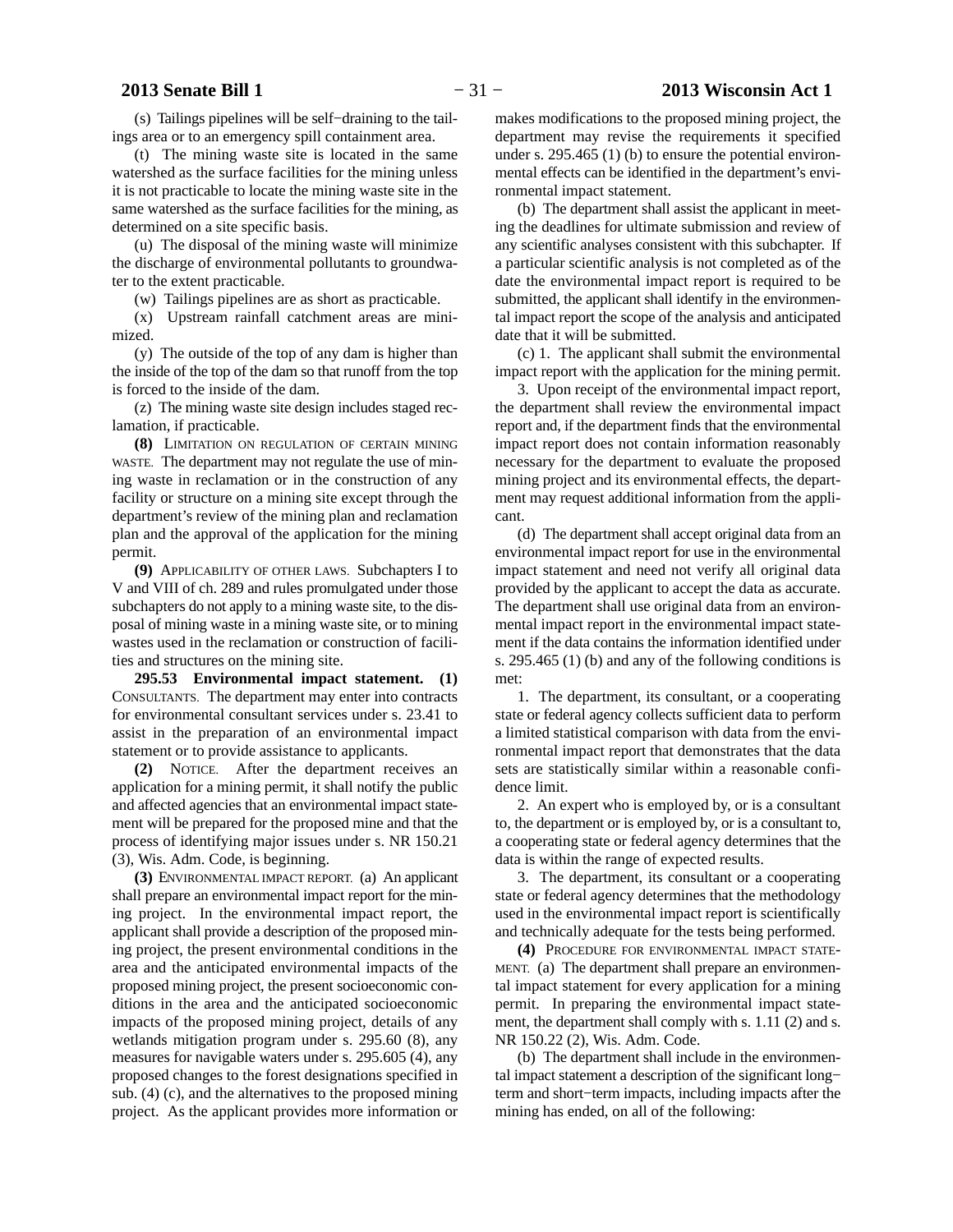- 1. Tourism.
- 2. Employment.
- 3. Schools and medical care facilities.
- 4. Private and public social services.
- 5. The tax base.
- 6. The local economy.
- 7. Archaeological sites.

(c) The department and other state agencies shall address the application for a mining permit, for any approval, and for any action relating to the mining project involving other state agencies in one comprehensive analysis in the environmental impact statement prepared by the department, including any environmental analysis required by the department with regard to any of the following:

1. The withdrawal of land entered as county forest land under s. 28.11 and any modification of, or amendment to, a county forest land use plan necessitated by the withdrawal of the land.

2. The withdrawal of land entered as forest cropland under s. 77.10.

3. The withdrawal of land designated as managed forest land under subch. VI of ch. 77 and any modification of, or amendment to, a managed forest land management plan necessitated by the withdrawal of the land.

4. The transfer of land for which amounts were awarded by the department, including under s. 23.09 (17m), 26.38, 28.11 (5r), or 77.895, to fund the acquisition of, or to fund activities conducted on, forest land and any modification of, or amendment to, a forest stewardship management plan or other plan necessitated by the transfer of the land.

(d) The public notice, informational hearing, and comment provisions in s. 295.57, the provision concerning the effective date of approvals in s. 295.58 (6), and the provisions for review in s. 295.77 (1) and (2) apply to an environmental impact statement prepared under this subsection. If the department revises and redistributes an environmental impact statement or portion of an environmental impact statement prepared under this subsection, the department shall distribute the environmental impact statement or portion of the environmental impact statement as provided in s. 295.57, but the period for public comment is 30 days, rather than 45 days.

(e) The department shall conduct its environmental review process jointly with any federal or local agency that consents to a joint environmental review process. The department may adopt any environmental analysis prepared by another state agency or by a federal or local agency. The department may enter into a written agreement with any of those agencies that have a major responsibility related to or that are significantly affected by the proposed mining. In the written agreement, the parties shall define the responsibility of each agency in the development of a single environmental impact statement on the proposed mining and outline the procedures to be

used in the regulatory process. The department shall be the lead agency for any environmental review process involving other state agencies. To the extent that any federal or local agency's environmental review process conflicts with the provisions of this section or s. 295.57, the department shall follow the provisions of this section and s. 295.57 and may only coordinate its environmental review to the extent consistent with the provisions of this section and s. 295.57. The department shall comment on any federal agency's environmental assessment or environmental impact statement associated with a mining project in accordance with s. NR 150.30, Wis. Adm. Code.

**(5)** RELATIONSHIP TO OTHER LAWS. This section and s. 295.57 govern the department's obligations under ss. 1.11 and 1.12 with respect to a mining project. Sections 23.11 (5) and 23.40 and ss. NR 2.085, 2.09, and 2.157, Wis. Adm. Code, do not apply with respect to a mining project. The rest of ch. NR 2, Wis. Adm. Code, only applies with respect to a mining project to the extent that it does not conflict with this section and s. 295.57. Sections NR 150.24 and 150.25, Wis. Adm. Code, do not apply with respect to a mining project. The rest of ch. 150, Wis. Adm. Code, only applies with respect to a mining project to the extent that it does not conflict with this section and s. 295.57.

**295.56 Exemptions. (1)** The department may grant an exemption, as provided in this section, from any of the requirements of this subchapter applicable to any of the following:

(a) A mining permit application, including the mining plan, reclamation plan, and mining waste site feasibility study and plan of operation.

- (b) A mining permit.
- (c) Any other approval.

**(2)** (a) An applicant shall submit a request for an exemption in writing and shall describe the grounds for the exemption and provide documentation identifying the conditions requiring the exemption, the reasons for the exemption, and the reasonableness of the exemption.

(b) An applicant may obtain an exemption only if the applicant submits the request no later than the 180th day after the application for the mining permit is administratively complete under s. 295.57 (2), unless the condition that is the basis for the requested exemption is not known to the applicant before that day, in which case the deadline is extended to the 20th day before the deadline under s. 295.57 (7) (a).

(c) The department shall issue a decision on a request for an exemption no later than the 15th day after the day on which it received the request under par. (a). Subject to par. (b) and except as provided in par. (d), the department shall grant the exemption if it is consistent with the purposes of this subchapter and will not violate any applicable environmental law outside of this subchapter and if both of the following apply: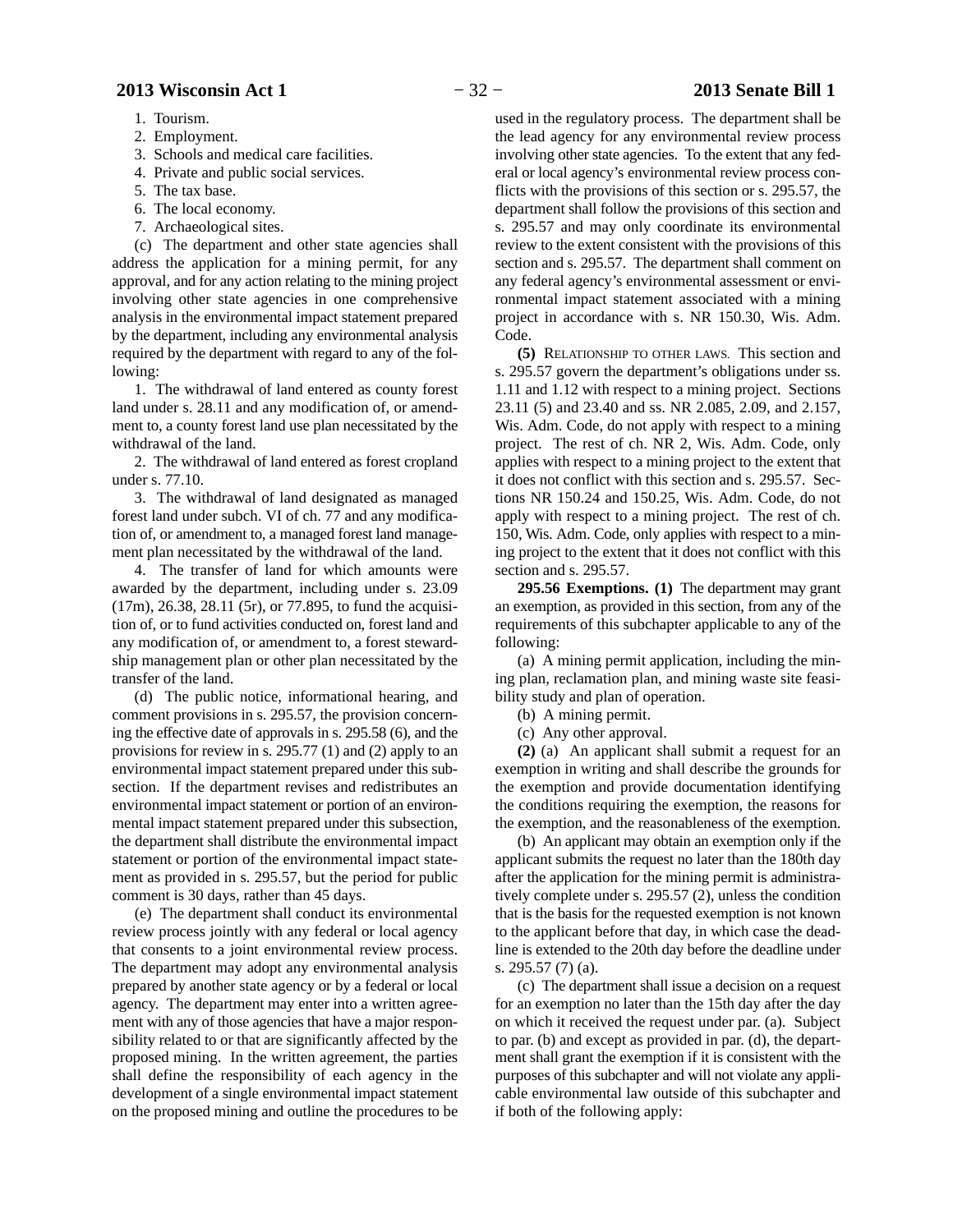1. The exemption will not result in significant adverse environmental impacts on the mining site or, if the exemption will result in significant adverse environmental impacts on the mining site, the applicant will offset those impacts through a mitigation program, as provided in s. 295.60 (8), through the measures provided in s. 295.605, or through the conservation measures provided in s. 295.61.

2. The exemption will not result in significant adverse environmental impacts off of the mining site.

(d) 1. The department shall deny a request for an exemption if granting the exemption would violate federal law.

2. If federal law imposes a standard for an exemption that differs from the standard in par. (c) and that cannot be modified by state law, and if that standard has been approved by the federal government for use by the state through a delegation agreement, federally approved state implementation plan, or other program approval, then the department shall determine whether to grant the request for the exemption using the federal standard.

**295.57 Application procedure. (1)** SUBMISSION. (a) An applicant shall submit the application for a mining permit as provided in s. 295.47.

(b) The department shall protect as confidential any information, other than effluent data, contained in an application for a mining permit, upon a showing that the information is entitled to protection as a trade secret, as defined in s. 134.90 (1) (c), and any information relating to production or sales figures or to processes or production unique to the applicant or that would tend to adversely affect the competitive position of the applicant if made public.

**(2)** DETERMINATION OF ADMINISTRATIVE COMPLETE-NESS. (a) The department shall review an application for a mining permit and, within 30 days after the application is submitted, shall determine either that the application is complete or that additional information is needed. If the department determines that the application is complete, the department shall notify the applicant in writing of that fact within the 30−day period and the date on which the department sends the notice is the day on which the application is administratively complete.

(b) If the department determines under par. (a) that an application is incomplete, the department shall notify the applicant in writing and may make one request for additional information during the 30−day period specified in par. (a). Within 10 days after receiving additional requested information from the applicant, the department shall notify the applicant in writing as to whether it has received all of the requested information. The day on which the department sends the 2nd notice under this paragraph is the day on which the application is administratively complete.

(c) If the department fails to meet the 30−day time limit under par. (a) or the 10−day time limit under par. (b),

the application is administratively complete on the last day of the 30−day time limit or 10−day time limit.

(d) The department may request additional information needed to process a mining application from the applicant after the application is administratively complete, but the department may not delay the determination of administrative completeness based on a request for additional information.

**(3)** NOTICE OF ADDITIONAL APPROVALS. Within 30 days after the mining permit is administratively complete under sub. (2), the department shall notify the applicant in writing of any approval required for the construction or operation of the mining site that was not previously identified by the department.

**(3m)** RECEIPT OF CERTAIN APPROVALS. If a storm water discharge permit under s. 283.33 (1) (a) or a water quality certification under rules promulgated under subch. II of ch. 281 to implement [33 USC 1341](http://docs.legis.wisconsin.gov/document/usc/33%20USC%201341) (a) is needed for a mining operation, the person applying for the mining permit may apply for and be issued the permit or certification.

**(4)** PUBLIC INFORMATION AND NOTICE. (a) The department shall make available for review in the city, village, or town in which the proposed mining site is located, information concerning the proposed mining, including all of the following:

1. The application for the mining permit, including the mining plan, reclamation plan, and mining waste site feasibility study and plan of operation.

2. Any of the following relating to an approval other than the mining permit:

- a. The application.
- b. A draft approval.
- c. Information or summaries relating to the approval.

3. The environmental impact statement, environmental impact report, and any additional supporting information used in the department's evaluation of the proposed mining.

4. The department's analyses and preliminary determinations relating to any approval.

(b) The department shall distribute a notice that describes the availability of the information under par. (a); the opportunity for written public comment, including an invitation for the submission of written comments by any person within 45 days after the date of the publication of the notice; and the date, time, and location of the public informational hearing and that includes any additional information that a law concerning any approval requires to be provided. The department shall publish the notice as a class 1 notice under ch. 985 and shall publish notice on the department's Internet site. The date on which the department first publishes the notice on its Internet site shall be considered the date of the publication of the notice required to be published under this paragraph. The department shall also send the notice to all of the following: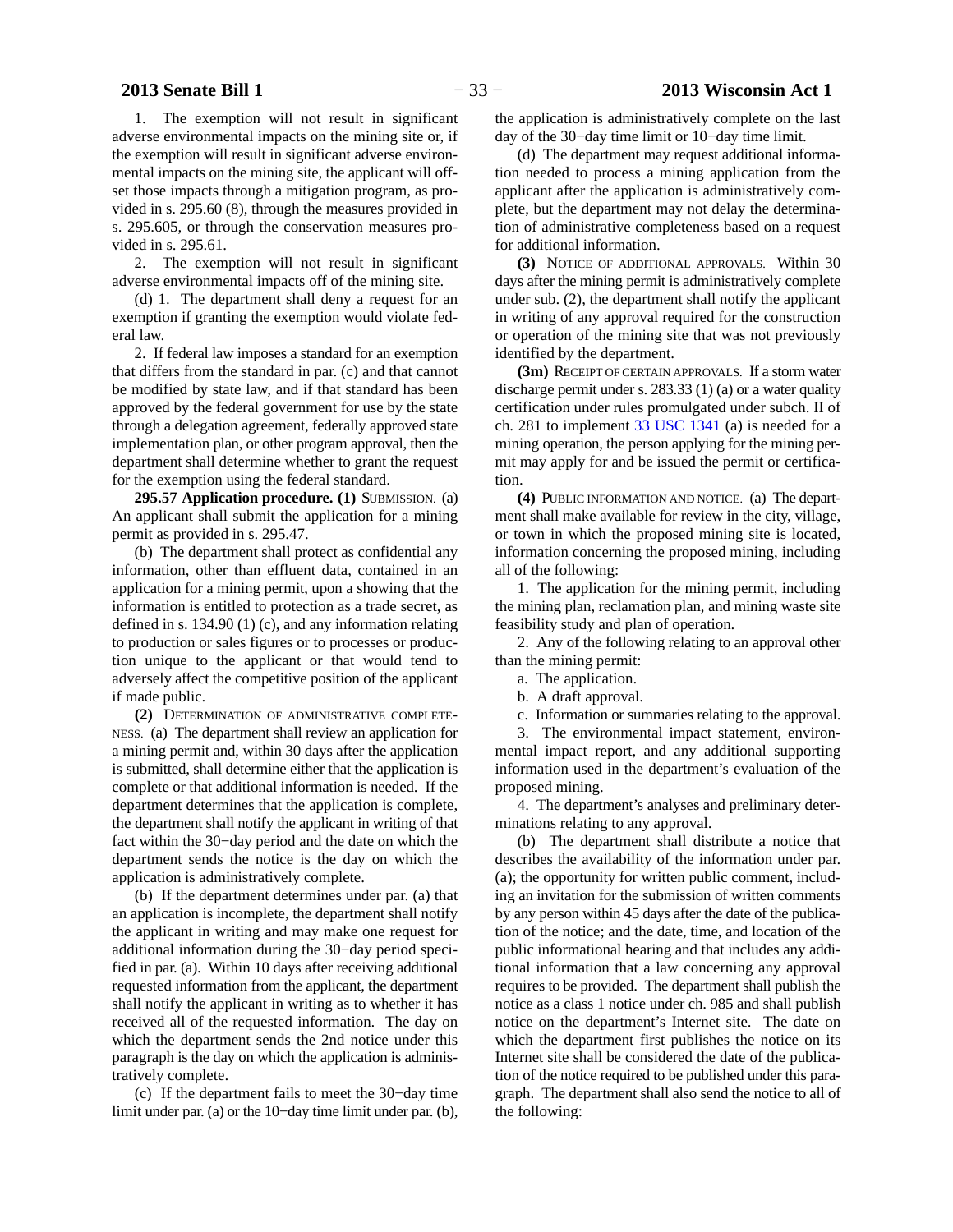1. The clerk of any city, village, town, or county with zoning jurisdiction over the proposed mining site.

2. The clerk of any city, village, town, or county within whose boundaries any portion of the proposed mining site is located.

3. The clerk of any city, village, or town, contiguous to any city, village, or town within whose boundaries any portion of the proposed mining site is located.

4. The main public library of each city, village, town, or county with zoning jurisdiction over the proposed mining site or within whose boundaries any portion of the proposed mining site is located.

5. Any regional planning commission for the area within which the proposed mining site lies.

6. Any state agency that the department knows is required to grant a permit or other authorization necessary for the construction or operation of the proposed mining project.

7. The federal environmental protection agency, U.S. Army Corps of Engineers, and states potentially affected by the proposed discharge if a water discharge permit under ch. 283 or a wetland permit that constitutes a water quality certification as required by [33 USC 1341](http://docs.legis.wisconsin.gov/document/usc/33%20USC%201341) (a) is to be considered at the public informational hearing.

8. The federal environmental protection agency and appropriate agencies in other states that may be affected if an air pollution control permit under ch. 285 is to be considered at the public informational hearing.

9. If a water withdrawal permit under s. 295.61 for a withdrawal of surface water is to be considered at the public informational hearing, the persons specified in s. 30.18 (4) (a).

10. If an individual permit under s. 30.12 for a structure through which water transferred from the Great Lakes basin would be returned to the source watershed through a stream tributary to one of the Great Lakes is to be considered at the public informational hearing, the governing body of each city, village, and town through which the stream flows or that is adjacent to the stream downstream from the point at which the water would enter the stream.

11. Any person upon request. The department's notice under this subdivision may be given through an electronic notification system established by the department.

12. The applicant.

13. Any other person to whom the department is required to give notice of any proposed determination, application, or hearing concerning an approval under the laws relating to the issuance of any approval or under s. 1.11.

(c) The department shall coordinate the public comment period for the mining permit with the public comment period for any other approval for the mining operation, except that if an application for an approval is filed too late to allow public comment within the public comment period for the mining permit, the department shall issue separate notice, as described in par. (b), for the approval after the application is filed.

**(5)** INFORMATIONAL HEARING. The department shall hold a public informational hearing before it approves or denies an application for a mining permit and not less than 30 days after the date of the publication of the notice under sub. (4) (b). The department shall hold the public informational hearing in the county where the majority of the proposed mining site is located. The department shall hold a single public informational hearing covering the mining permit, all other approvals, and the environmental impact statement, except that if an application for an approval is filed too late to allow the application to be considered at the public informational hearing for the mining permit, the department shall hold a separate public informational hearing on the approval in the county where the majority of the proposed mining site is located not less than 30 days after the date of the publication of the notice under sub. (4) (b) for the approval. The department shall publish the notice on its Internet site not more than 10 days after the application is considered to be complete under sub. (8) (b) 1. The public informational hearing under this subsection is not a contested case hearing under ch. 227. At the hearing, the department shall take testimony on all of the following with regard to any proposed withdrawal of groundwater or surface water:

(a) The public rights in any body of water and the related environment that may be injured by the proposed withdrawal of groundwater or surface water.

(b) The public benefits provided by increased employment, economic activity, and tax revenues from the proposed mining operation.

(c) The direct and indirect social and economic costs and benefits of the proposed mining operation.

(d) Whether the proposed withdrawal of groundwater or surface water will consume nonsurplus water.

(e) The rights of competing users of the groundwater or surface water.

(f) Any other water withdrawal issues identified by the department as relevant to the decision of whether to issue or deny a permit.

**(6)** SUMMARY. After considering the comments received under subs. (4) and (5) and before acting on the application for the mining permit, the department shall prepare a summary of the comments and the department's response to the comments.

**(7)** DEADLINE FOR ACTING ON MINING PERMIT APPLICA-TION. (a) No later than the deadline specified by the applicant under s. 295.47 (1) (am) or, if the applicant does not specify a deadline under s. 295.47 (1) (am), no more than 420 days after the day on which the application for a mining permit is administratively complete under sub. (2), the department shall approve the application, and issue a mining permit, or deny the application, in accordance with s. 295.58, unless the department and the appli-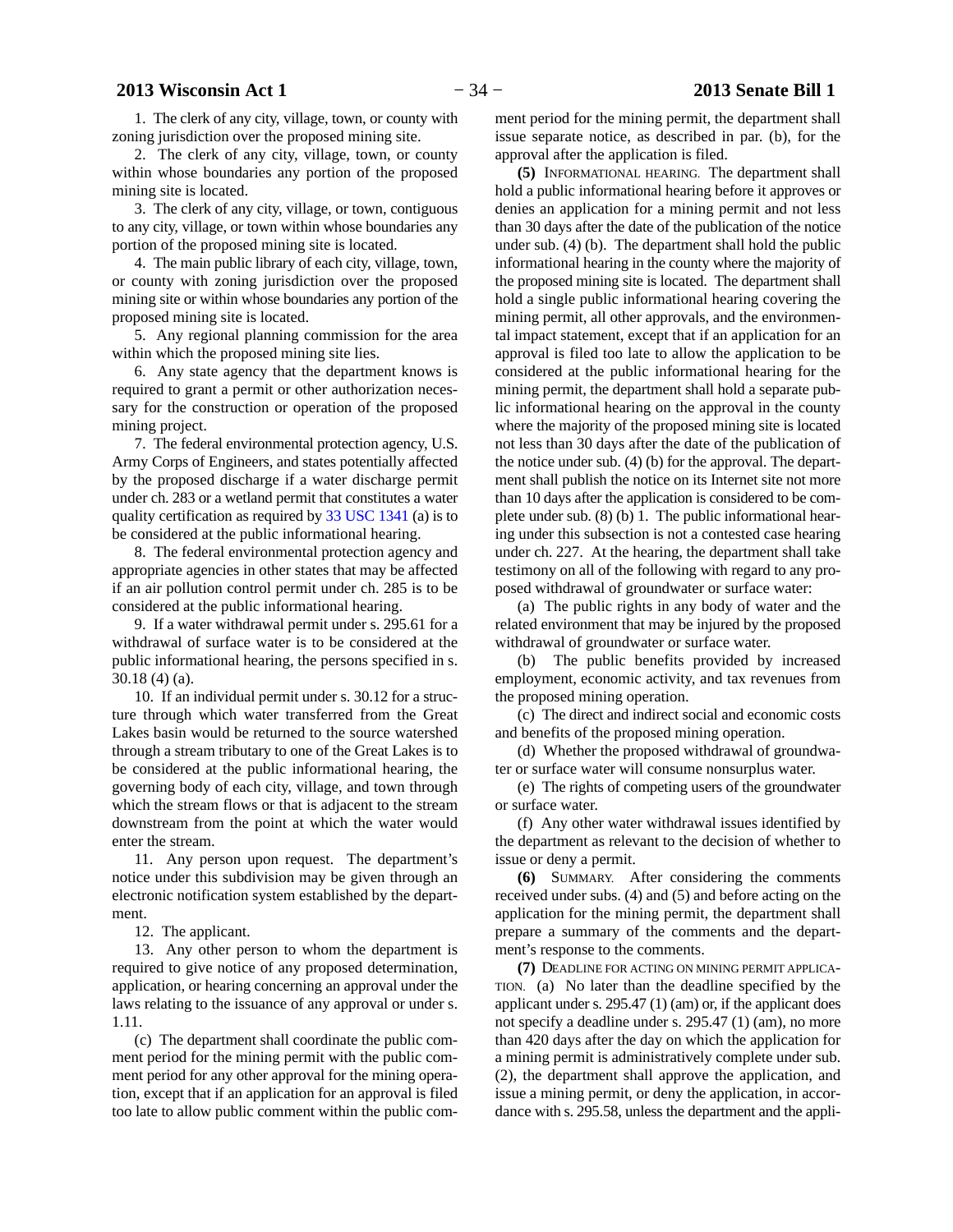# **2013 Senate Bill 1** − 35 − **2013 Wisconsin Act 1**

cant agree to extend the deadline. The department and the applicant may agree to not more than one extension and that extension may not exceed 60 days. The department and the applicant may enter into an extension only if one of the following applies:

1. An extension is necessary to enable the department and the U.S. Army Corps of Engineers to jointly prepare their environmental impact statements.

2. New information or a change to the mining proposal necessitates additional time to review the application.

(b) If the department does not comply with the deadline under par. (a), including any extension agreed to by the applicant, the department shall refund the fees under s.  $295.73$  (3) (a), (d), and (e) that were paid by the applicant.

(c) If the department does not comply with the deadline under par. (a), including any extension agreed to by the applicant, the applicant may bring an action for mandamus in the circuit court for the county in which the majority of the proposed mining site is located to compel the department to approve or deny the application. Notwithstanding s. 814.04 (1), in an action under this paragraph the court shall award the applicant its costs, including reasonable attorney fees, if it determines that the department did not comply with the deadline under par. (a).

**(8)** DEADLINE FOR ACTING ON OTHER APPROVALS. (a) Except as provided in par. (c), if an applicant files an application for an approval other than a mining permit no later than 60 days after the day on which the application for the mining permit is administratively complete under sub. (2) or more than 60 days after that day but in time to allow the application to be considered at the public informational hearing for the mining permit under sub. (5), the department shall approve the application, and issue the approval, or deny the application no later than the deadline under sub. (7) (a), including any extension agreed to by the applicant.

(b) 1. If an applicant files an application for an approval other than a mining permit too late to allow the application to be considered at the public informational hearing for the mining permit under sub. (5) but before the department issues the decision to grant or deny the application for the mining permit, the application for the approval is considered to be complete on the 30th day after the department receives the application, unless, before that day, the department provides the applicant with written notification that the application is not complete, stating the reason for the determination and describing the specific information necessary to make the application complete. If the department provides such a notice, the applicant shall supplement the application by providing the specified information. The application is considered to be complete when the applicant provides the information.

2. Except as provided in subd. 3., the department shall approve the application for an approval described in subd. 1., and issue the approval, or deny the application after the separate public informational hearing for the approval required under sub. (5) and no later than 75 days after the application for the approval is considered to be complete under subd. 1.

3. Except as provided in par. (c), the department shall approve or deny the application for an approval described in subd. 1. that is an individual permit for which federal law requires the opportunity for public comment or the ability to request a public hearing prior to issuance of the approval after the separate public informational hearing required for the approval under sub. (5) and no later than 180 days after the application is considered to be complete under subd. 1.

(c) The deadlines in pars. (a) and (b) do not apply to the application for an air pollution control permit under s. 285.62 for which the department receives an objection from the federal environmental protection agency under s. 285.62 (6).

(d) The department shall incorporate an approval other than a mining permit into a single document with the mining permit, unless the application for the approval was filed more than 60 days after the day on which the application for the mining permit is administratively complete under sub. (2).

**(8m)** SUBMISSION OF TECHNICAL REVIEW TO GREAT LAKES REGIONAL BODY. If an applicant files an application under s. 281.346 for an approval for a withdrawal of surface water or groundwater that is subject to regional review or council approval, the department shall provide its technical review, as defined in s. 281.346 (1) (u), to the regional body, as defined in s. 281.346 (1) (q), no later than 90 days after the applicant files the application for the approval.

**(9)** APPLICABLE PROCEDURE. (a) The provisions of this section and ss. 295.58 (5) and (6) and 295.77 concerning public notice, comment, and hearing; issuance of department decisions; effective date of department decisions; and review of department decisions; and the duration of approvals apply to any approval for which the application is filed before the department issues the decision to grant or deny the application for the mining permit, notwithstanding any provisions related to those matters in s. 44.40 or 169.25, subch. I or VI of ch. 77, ch. 23, 29, 30, 31, 169, 281, 283, 285, 289, or 291, or rules promulgated under those provisions, except as provided in s. 281.343 (7r) and except that if a withdrawal of surface water or groundwater is subject to regional review or council approval under s. 281.346, the applicable provisions related to regional review or council approval apply.

(b) The provisions of ss.  $295.58$  (5) and (6) and 295.77 concerning review of department decisions and the duration of department decisions apply to any approval for which the application is filed after the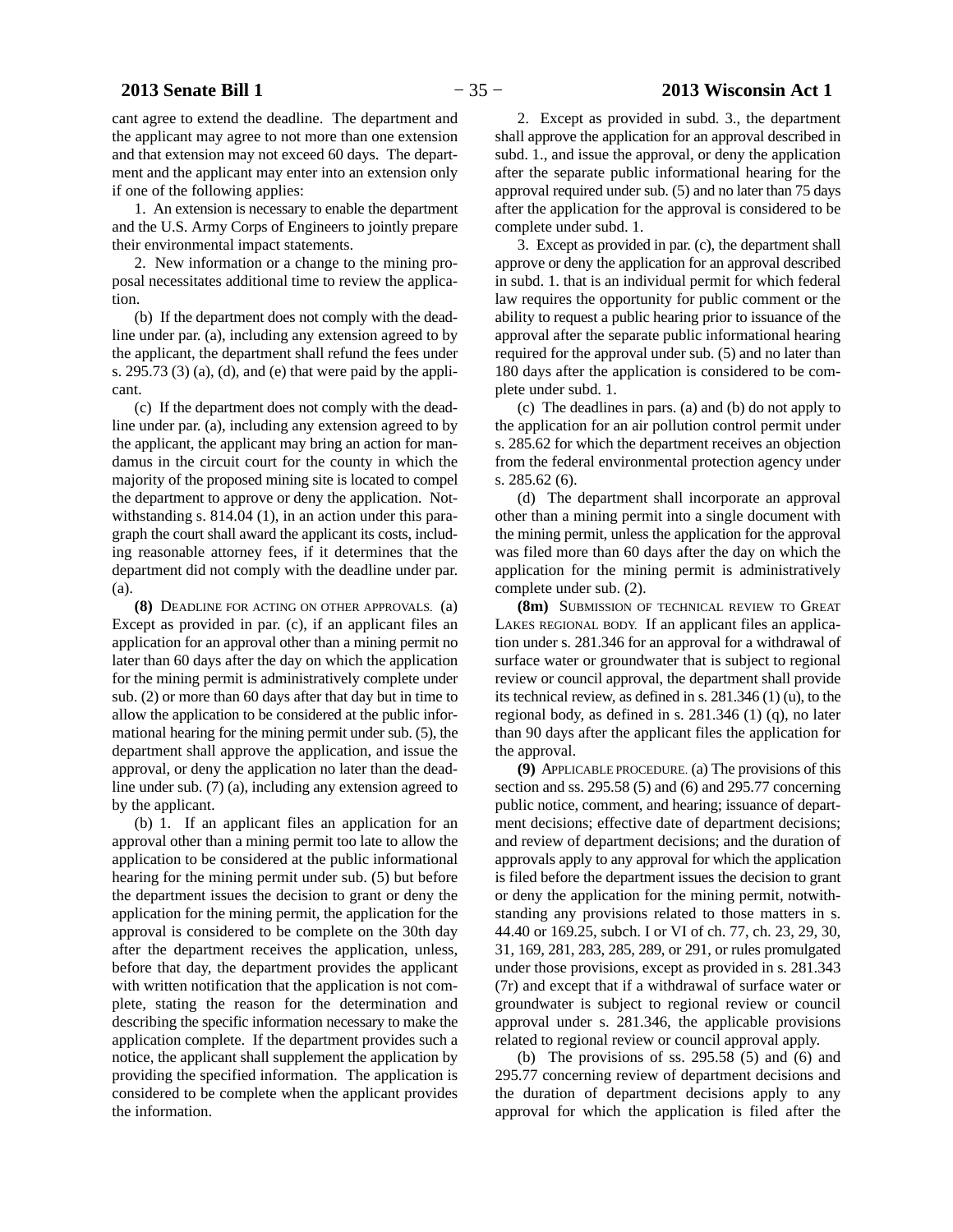department issues the mining permit, notwithstanding any provisions related to those matters in s. 44.40 or 169.25, subch. I or VI of ch. 77, ch. 23, 29, 30, 31, 169, 281, 283, 285, 289, or 291, or rules promulgated under those provisions, except as provided in s. 281.343 (7r).

**295.58 Mining; department grant or denial of permit. (1)** CRITERIA FOR APPROVAL. (a) Except as provided in sub. (2) and except with respect to property specified in s. 41.41 (11), the department shall issue a mining permit if it finds all of the following:

1. That the mining plan and reclamation plan are reasonably certain to result in reclamation of the mining site consistent with this subchapter.

2. That the waste site feasibility study and plan of operation complies with s. 295.51.

3. That the applicant has committed to conducting the proposed mining in compliance with the mining permit and any other approvals issued for the mining.

3m. That the proposed mining is likely to meet or exceed the requirements of any municipal floodplain zoning ordinance applicable to the proposed mining under s. 295.607 (3) to the extent that the ordinance has not been made inapplicable to the proposed mining by a local agreement under s. 295.443 (1m).

4. That the proposed mining is reasonably certain not to result in substantial adverse impacts to public health, safety, or welfare.

5. That the proposed mining will result in a net positive economic impact in the area reasonably expected to be most impacted by the mining.

6. That the applicant has applied for all necessary zoning approvals applicable to the proposed mining.

(b) The department shall approve or deny an application for a mining permit in writing and shall include the reasons for its decision with clarity and in detail. The department may modify the applicant's proposed mining plan, reclamation plan, or mining waste site feasibility study and plan of operation in order to meet the requirements of this subchapter, and, as modified, approve the application. The approval of the application for a mining permit constitutes the approval of the mining plan, reclamation plan, and waste site feasibility study and plan of operation. In its decision on the application for a mining permit, the department shall include a final decision on compliance with s. 1.11 and the requirements of s. 295.53, discussing all of the following:

1. Whether the department has considered the environmental impact statement and comments received on it.

2. Whether the department has complied with ss. 1.11 and 295.53.

3. Whether, consistent with social, economic, and other essential considerations, the department has adopted all practicable means within its authority to avoid or minimize any harm to the environment and, if not, why not.

**(2)** CRITERIA FOR DENIAL. The department shall deny the mining permit if it finds any of the following:

(a) That the site is unsuitable for mining.

(b) That the proposed mining may reasonably be expected to create any of the following situations:

1. Hazards resulting in irreparable, substantial physical damage to any of the following that cannot be prevented under the requirements of this subchapter, avoided to the extent practicable by removal from the area of hazard, or offset by purchase or by obtaining the consent of the owner:

a. A dwelling house.

b. A public building.

c. A school.

d. A church.

e. A cemetery.

f. A commercial or institutional building.

g. A public road.

2. Irreparable substantial environmental damage to lake or stream bodies despite adherence to the requirements of this subchapter. This subdivision does not apply to an activity that the department has authorized under statute, except that the destruction or filling in of a lake bed may not be authorized unless it is authorized under s. 295.60, 295.605, or 295.61.

3. Landslides or substantial deposition from the proposed mining operation in stream or lake beds which cannot feasibly be prevented and which have not been authorized under s. 295.60 or 295.605.

(c) That the applicant has violated, and continues to fail to comply with, this subchapter.

(d) Subject to sub. (3), that the applicant, principal shareholder of the applicant, or a related person has within 10 years before the application is submitted forfeited a mining reclamation bond that was posted in accordance with a permit or other authorization for a mining operation in the United States, unless the forfeiture was by agreement with the entity for whose benefit the bond was posted and the amount of the bond was sufficient to cover all costs of reclamation.

(e) Subject to sub. (3), that the applicant, a related person, or an officer or director of the applicant has, within 10 years before the application is submitted, been convicted of more than one felony for violations of laws for the protection of the natural environment arising out of the operation of a mining site in the United States, unless one of the following applies:

1. The person convicted has been pardoned for all of the felonies.

2. The person convicted is a related person or an officer or director of the applicant with whom the applicant terminates its relationship.

3. The applicant included in its permit application under s. 295.47 a plan to prevent the occurrence in this state of events similar to the events that directly resulted in the convictions.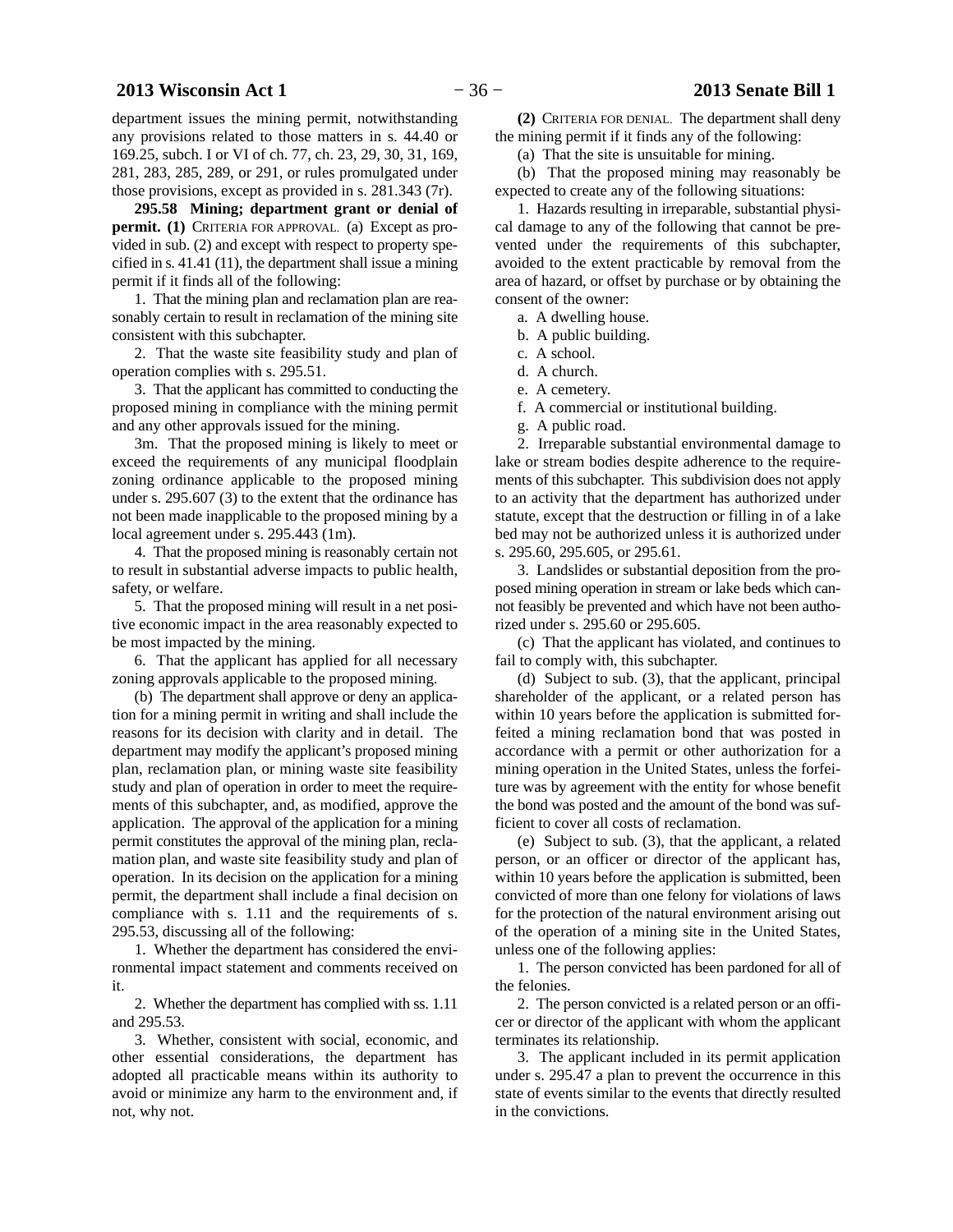(f) Subject to sub. (3), that the applicant or a related person has, within 10 years before the application is submitted, declared bankruptcy or undergone dissolution that resulted in the failure to reclaim a mining site in the United States in violation of a state or federal law and that failure has not been remedied and is not being remedied.

(g) Subject to sub. (3), that, within 10 years before the application is submitted, a mining permit or other authorization for mining issued to the applicant or a related person was permanently revoked because of a failure to reclaim a mining site in the United States in violation of state or federal law and that failure has not been and is not being remedied.

**(3)** EXCEPTION FROM DENIAL CRITERIA. The department may not deny a mining permit under sub. (2) (d) to (g) if the person subject to the convictions, forfeiture, permanent revocation, bankruptcy, or dissolution is a related person but the applicant shows that the person was not the parent corporation of the applicant, a person that holds more than a 30 percent ownership in the applicant, or a subsidiary or affiliate of the applicant in which the applicant holds more than a 30 percent interest at the time of the convictions, forfeiture, permanent revocation, bankruptcy, or dissolution.

**(4)** STATEMENT. The department shall send a statement as to whether the applicant has satisfied the requirements of this subchapter to the applicant and to the other persons specified in s. 295.57 (4) (b) 1. to 9.

**(5)** DURATION OF APPROVALS. (a) A mining permit is valid for the life of the mining project, subject to the enforcement provisions under s. 295.79.

(b) An approval under s. 295.60 or 295.61 remains valid for the life of the mining project, subject to the enforcement provisions under s. 295.79.

(c) An approval issued for a mining project under ch. 23, 29, 30, 31, 169, 281, 283, 285, 289, or 291, except for a permit under ch. 283 or 285 that is subject to a federal requirement limiting its duration, remains valid for the life of the mining project, subject to the enforcement provisions applicable to the approval.

**(6)** EFFECTIVE DATE OF APPROVALS. A mining permit and any other approval is issued upon mailing and is final and effective upon issuance.

**(7)** MERCHANTABLE BY−PRODUCTS. In a mining permit, the department shall require the operator to treat merchantable by−products as refuse if after 3 years from the time the merchantable by−products result from or are displaced by mining the material has not been transported off the mining site, unless removal is continuing at a rate of more than 12,000 cubic yards per year.

**(8)** GENERAL CONTRACTOR OR AFFILIATE. No operator may engage a general contractor or affiliate to operate a mining site if the general contractor or affiliate has been convicted of more than one felony for violation of a law for the protection of the natural environment arising out of the operation of a mining site in the United States

within 10 years before the issuance of the operator's mining permit, unless the general contractor or affiliate receives the department's approval of a plan to prevent the occurrence in this state of events similar to the events that directly resulted in the convictions.

**295.59 Bonds and other security. (1)** SECURITY FOR RECLAMATION. (a) Upon notification that an application for a mining permit has been approved by the department but before beginning mining, the operator shall furnish one of the following to the department:

1. A bond, furnished by a surety company licensed to do business in this state, conditioned on faithful performance of all of the requirements of this subchapter and all rules adopted by the department under this subchapter.

- 2. Cash.
- 3. Certificates of deposit.
- 4. Government securities.

(b) The department shall pay to the operator interest received on certificates of deposit or government securities furnished under par. (a).

(c) The operator shall furnish the security required under par. (a) in the amount equal to the estimated cost to the state of fulfilling the reclamation plan, other than the cost of long−term care of the mining waste site, in relation to the portion of the mining site that will be disturbed by the end of the following year. The department shall determine the estimated cost of reclamation of each mining site on the basis of relevant factors, including the character and nature of the lands to be reclaimed, the future suitable use of the land involved, the topography of the mining site, the methods of reclamation being employed, the depth and composition of overburden, and the depth of the ferrous mineral deposit being mined.

**(2)** CERTIFICATE OF INSURANCE. The operator shall submit a certificate of insurance certifying that the applicant has in force a liability insurance policy issued by an insurer authorized to do business in this state or, in lieu of a certificate of insurance, evidence that the applicant has satisfied state or federal self−insurance requirements, covering all mining operations of the operator in this state and affording personal injury and property damage protection in a total amount determined to be adequate by the department but not more than \$1,000,000 and not less than \$50,000.

**(2m)** PROOF OF FINANCIAL RESPONSIBILITY FOR LONG− TERM CARE OF MINING WASTE SITE. An operator shall maintain proof of financial responsibility ensuring the availability of funds for compliance with the long−term care requirements specified in the waste site feasibility study and plan of operation for a period of 40 years after closing of the mining waste site. The operator shall furnish the proof of financial responsibility to the department in one of the following forms:

- (a) A bond.
- (b) Cash.
- (c) Certificates of deposit.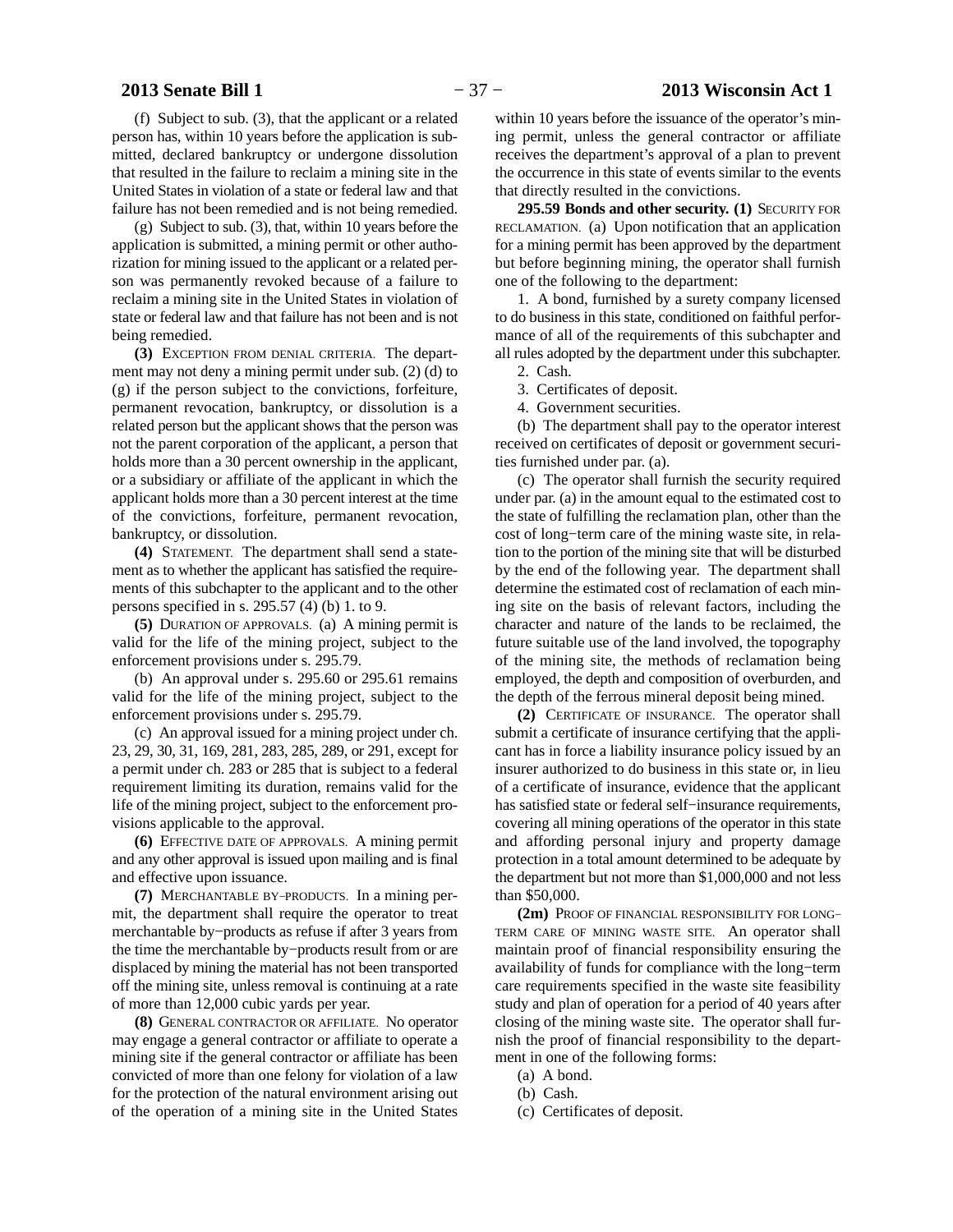(d) Government securities.

(e) Insurance.

**(3)** WRITTEN AUTHORIZATION TO MINE. Upon approval of the operator's bonds or other security under subs. (1) and (2m), mining application, and certificate of insurance, the department shall issue written authorization to begin mining at the permitted mining site in accordance with the approved mining plan, reclamation plan, and mining waste site feasibility study and plan of operation.

**(4)** RECLAMATION BOND FOR MORE THAN ONE MINING SITE. Any operator who obtains mining permits from the department for 2 or more mining sites may elect, at the time that the mining permit for the 2nd or any subsequent mining site is approved, to post a single bond under sub. (1) in lieu of separate bonds for each mining site. An operator who chooses to post a single bond under this subsection shall post a bond in an amount equal to the estimated cost to the state determined under sub. (1) of reclaiming all mining sites the operator has under mining permits. When an operator elects to post a single bond in lieu of separate bonds previously posted on individual mining sites, the department may not release the separate bonds until the department accepts the new bond.

**(5)** REVIEW OF AMOUNTS. If an operator disagrees with the amount of the bonds or other security that the department requires under this section, the operator may seek review under s. 295.77 (3) of the amount required. The operator may post a bond or other security in the amount required by the department and begin mining without forfeiting its right to seek review.

**295.60 Impacts to wetlands. (1)** DEFINITIONS. In this section:

(a) "Artificial wetland" means a landscape feature where hydrophytic vegetation may be present as a result of human modifications to the landscape or hydrology and for which there is no prior wetland or stream history.

(b) "Ceded territory" means the territory in Wisconsin ceded by the Chippewa Indians to the United States in the treaty of 1837, 7 Stat. 536, and the treaty of 1842, 7 Stat. 591.

(c) "Federal wetland" means a wetland that is subject to federal jurisdiction under [33 USC 1344](http://docs.legis.wisconsin.gov/document/usc/33%20USC%201344).

(d) "Fill material" has the meaning given in [33 CFR](http://docs.legis.wisconsin.gov/document/cfr/33%20CFR%20323.2) [323.2](http://docs.legis.wisconsin.gov/document/cfr/33%20CFR%20323.2) (e), as the meaning exists on July 1, 2012.

(e) "Mitigation" means the restoration, enhancement, creation, or preservation of wetlands to compensate for adverse impacts to other wetlands.

(f) "Mitigation bank" means a system of accounting for wetland loss and compensation that includes one or more sites where wetlands are restored, enhanced, created, or preserved to provide credits to be subsequently applied or purchased in order to compensate for adverse impacts to other wetlands.

(g) "On−site location" means a location that is on a mining site or within one−half mile of an outer boundary of a mining site.

(h) "Practicable" means reasonably available and capable of being implemented after taking into consideration cost, site availability, available technology, logistics, and proximity to the proposed project site, in light of the overall purpose and scope of the project.

(i) "Water basin" means the Lake Michigan basin, the Lake Superior basin, or the Mississippi River basin or other water basin established by the department.

(j) "Water management unit" means a subdivision of a water basin that is established on a hydrological basis by the department.

(k) "Water quality standard" means a wetland water quality standard specified under sub. (5) or any other water quality standard set by rule under s. 281.15.

(L) "Wetland impact evaluation" means an evaluation of impacts to a wetland.

**(1m)** APPLICABILITY. Subsections (2) to (11) do not apply to a wetland individual permit or other approval that requires a wetland impact evaluation if the operator files the application for the wetland individual permit or other approval after the department issues the mining permit for the mining operation.

**(2)** WETLAND DETERMINATIONS AND DELINEATIONS. For purposes of this section, wetland determinations and wetland boundary delineations shall be consistent with the U.S. Army Corps of Engineers 1987 Wetlands Delineation Manual and any final regional supplement to the manual. Any owner or lessee of land, or a holder of an easement in land, may request that the department provide a wetland determination or wetland boundary delineation for an application for a wetland individual permit under this section or for another approval for which a wetland impact evaluation is required. The department may rely on wetland determinations and wetland boundary delineations made by other agencies and consultants. If the applicant has provided information to the department that is identified in the manual or any final regional supplement as being sufficient to make a wetland determination or a delineation of boundaries, the department may visit a mining site to conduct surveys or gather additional site−specific quantitative data provided that the department does not discontinue the processing of the application to do so.

**(3)** SCOPE; DISCHARGES; OTHER IMPACTS. (a) *Scope.* Except as otherwise provided under this section, this section applies to wetland individual permits and any other approvals for which wetland impact evaluations are required.

(b) *Discharges of dredged or fill material.* No person may discharge dredged material or fill material associated with a mining operation or bulk sampling unless the discharge is authorized under a wetland individual permit issued under this section or under a wetland general permit issued under s. 281.36 (3g). The department may not issue a wetland individual permit unless it makes a finding under sub. (6) (a) that the discharge will comply with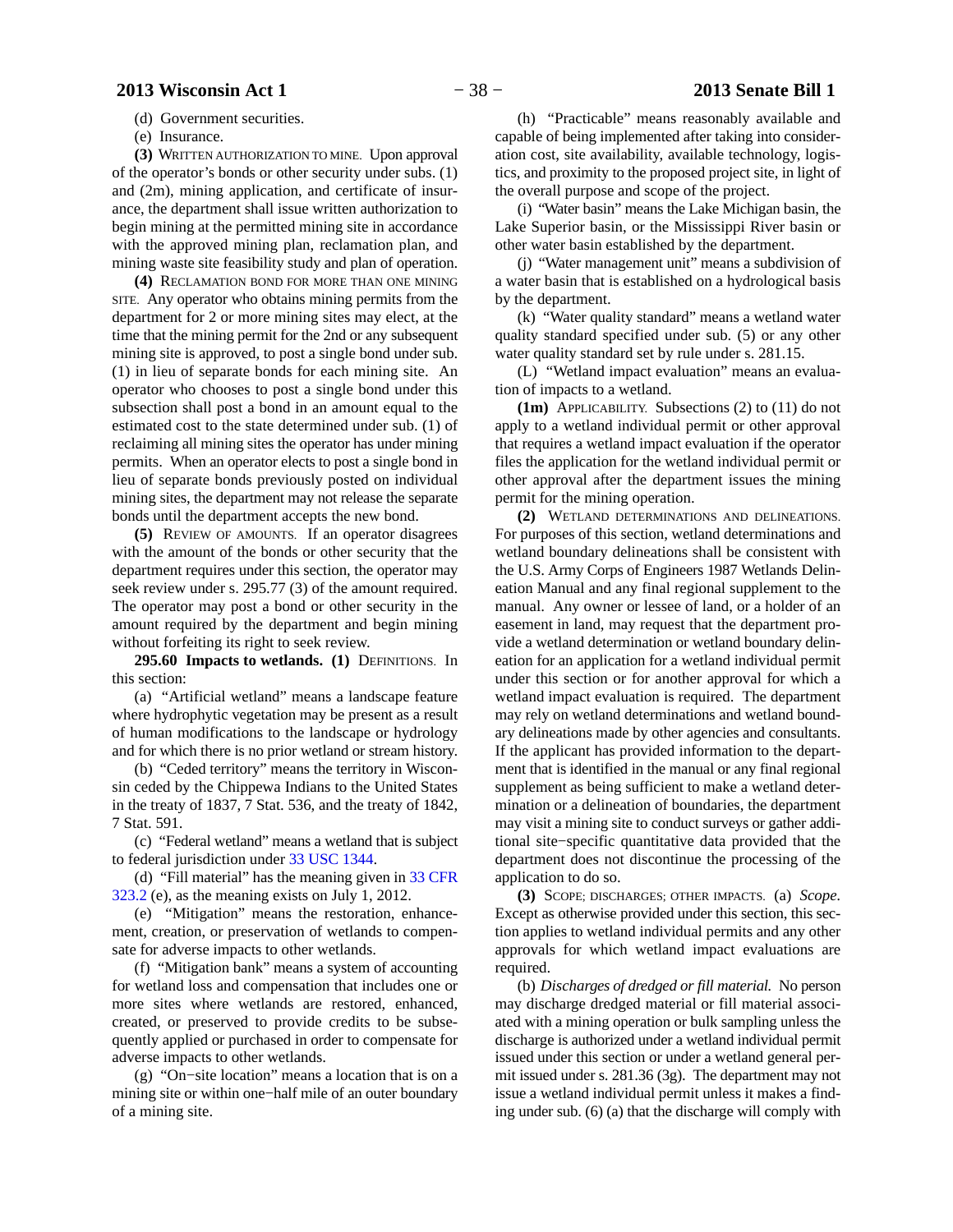all applicable water quality standards. Section 281.36 (3g) and (11), and the rules promulgated under s. 281.36 (3g) and (11), apply to authorizations to proceed under general permits. Notwithstanding s. 281.36 (3g) (h) 2., a person receiving authorization to proceed under a wetland general permit for a mining activity other than bulk sampling may not proceed until a mining permit is issued.

(c) *Other impacts.* For an approval which requires a wetland impact evaluation for an activity other than a discharge of dredged material or fill material, the approval may not be issued unless the department determines that the activity will comply with all applicable water quality standards.

**(4)** REVIEW BY DEPARTMENT. (a) *Avoidance or minimization of impacts.* When applying for a wetland individual permit or for another approval for which a wetland impact evaluation is required, an applicant shall include in the application an analysis of the practicable alternatives that will avoid and minimize the adverse impacts on wetland functional values and that will not result in any other significant adverse environmental consequences.

(b) *Practicable alternatives.* The department shall review the analysis of practicable alternatives included in the application under par. (a). The department shall limit its review to those practicable alternatives that are located at the site of the discharge or other activity and that are located adjacent to that site if the applicant has demonstrated that the proposed project causing the discharge or other activity will result in a demonstrable economic public benefit.

(c) *Assessing impacts.* In its review under this subsection, the department shall consider all of the following factors when it assesses the impacts to wetland functional values;

1. The direct impacts of the proposed discharge or other activity to wetland functional values.

2. The cumulative impacts attributable to the proposed discharge or other activity that may occur to wetland functional values based on past impacts or reasonably anticipated impacts caused by similar discharges or activities in the area affected by the discharge or activity.

3. Potential secondary impacts of the proposed discharge or other activity to wetland functional values.

4. The impact on functional values resulting from the mitigation program under sub. (8)

5. The net positive or negative environmental impact of the mining operation.

(d) *Assessing impacts; geographical scope.* In its review under this subsection, the department shall evaluate whether the discharge or other activity will result in a significant adverse impact to wetland functional values by doing all of the following:

1. Comparing the functional values of the wetland with other wetlands located within the boundaries of the mining site or within the same water management unit as

the mining site and with other waters of the state that are located in the same water management unit.

2. Taking into consideration the floristic province in which the mining site is located.

(e) *Method for assessing impacts.* In issuing a wetland individual permit under this section or in conducting a wetland impact evaluation, the department shall determine the impact of a proposed discharge or other activity upon the wetland functional values by using wetland ecological evaluation methods that are jointly accepted by the U.S. Army Corps of Engineers and the department and that are appropriate to the affected wetland.

(f) *General permits.* Paragraphs (a) to (e) do not apply to authorizations to proceed under a general permit issued under s. 281.36 (3g).

**(5)** WETLAND WATER QUALITY STANDARDS. The following wetland water quality standards apply to any wetland individual permit issued under this section or to any wetland impact evaluation:

(a) Adverse impacts to the functional values and water quality of wetlands and adverse impacts to other waters of the state that are influenced by wetlands shall be minimized, and any significant adverse impacts remaining after minimization shall be subject to a mitigation program under sub. (8). For purposes of this section, functional values consist of all of the following:

1. Storm and flood water storage and retention and the moderation of water level fluctuation extremes.

2. Hydrologic functions including the maintenance of dry season streamflow, the discharge of groundwater to a wetland, the recharge of groundwater from a wetland to another area, and the flow of groundwater through a wetland.

3. Filtration or storage of sediments, nutrients, or toxic substances that would otherwise adversely impact the quality of waters of the state.

4. Shoreline protection against erosion through the dissipation of wave energy and water velocity and anchoring of sediments.

5. Habitat for aquatic organisms in the food web including fish, crustaceans, mollusks, insects, annelids, and planktonic organisms and the plants and animals upon which these aquatic organisms feed and depend upon for their needs in all life stages.

6. Habitat for resident and transient wildlife species, including mammals, birds, reptiles, and amphibians, for breeding, resting, nesting, escape cover, travel corridors, and food.

7. Recreational, cultural, educational, scientific, and natural scenic beauty values and uses.

(b) All of the following shall be minimized in order to avoid significant adverse impacts for the purpose of maintaining or enhancing the wetland functional values identified under par. (a), and any minimization of the fol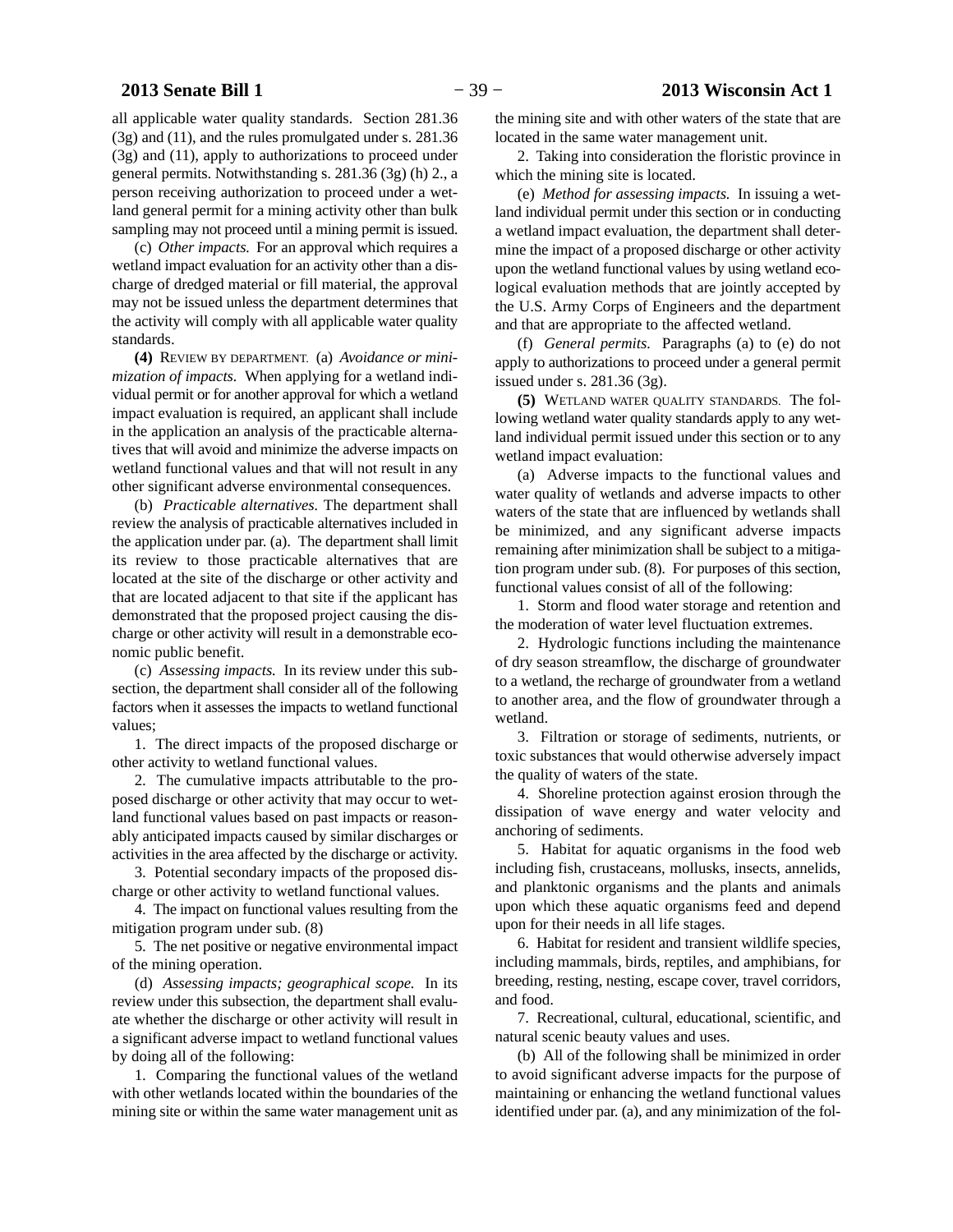lowing must be taken into account in the department's evaluation of significant adverse impacts:

1. The use of liquids, fill, or other solids or gases.

2. The presence of floating or submerged debris, oil, or other material.

3. The use of materials producing color, odor, taste, or unsightliness.

4. The presence of concentrations or combinations of substances that are toxic or harmful to human, animal, or plant life.

5. Adverse effects on hydrological conditions necessary to support the biological and physical characteristics that are naturally present in wetlands. For purposes of this subdivision, the hydrological conditions include all of the following:

a. Water currents and erosion and sedimentation patterns.

b. Water temperature variations.

c. The chemical, nutrient, and dissolved oxygen regime of the wetland.

d. The movement of aquatic fauna.

e. The pH of the wetland.

f. Water levels or elevations.

6. Adverse effects on existing habitat and populations of animals and vegetation found in wetlands.

**(6)** DECISION BY DEPARTMENT. (a) The department shall make a finding that a a discharge of dredged material or fill material is in compliance with all applicable water quality standards and shall issue a wetland individual permit if the department determines that all of the following apply:

1. The proposed project of which the discharge is a part represents the least environmentally damaging practicable alternative taking into consideration practicable alternatives that avoid wetland impacts.

2. All practicable measures to minimize the adverse impacts to wetland functional values will be taken.

3. The proposed discharge will not result in significant adverse impact to wetland functional values, subject to par. (b); in significant adverse impact to water quality; or in other significant adverse environmental consequences.

(b) Notwithstanding par. (a) 3., if significant adverse impacts to wetland functional values will remain after the adverse impacts have been avoided and minimized to the extent practicable, the department shall issue the permit if the department determines that the remaining impacts will be compensated for under a mitigation program under sub. (8).

(c) The department may not deny an approval for an activity for which a wetland impact evaluation is required, other than a discharge of dredged material or fill material, on the basis of the impacts from the activity on wetlands if the department determines that all of the following apply:

1. The proposed project of which the activity is a part represents the least environmentally damaging practicable alternative taking into consideration practicable alternatives that avoid wetland impacts.

2. All practicable measures to minimize the adverse impacts to wetland functional values will be taken.

3. The proposed activity will not result in significant adverse impact to wetland functional values, subject to par. (d); in significant adverse impact to water quality; or in other significant adverse environmental consequences.

(d) Notwithstanding par. (c) 3., if significant adverse impacts to wetland functional values will remain after the adverse impacts have been avoided and minimized to the extent practicable, the department may not deny the permit on the basis of the impacts from the activity on wetlands if the department determines that the remaining impacts will be compensated for under a mitigation program under sub. (8).

(e) Paragraphs (a) to (d) do not apply to authorizations to proceed under a general permit issued under s. 281.36 (3g).

**(7)** FEDERAL WETLANDS. (a) For a wetland individual permit under this section which involves a federal wetland or for any other approval for which a wetland impact evaluation for a federal wetland is required, any mitigation program submitted by the applicant under sub. (8) shall include all the federal mitigation measures proposed by the applicant. The department shall review the federal mitigation measures and shall determine whether it has reasonable assurance that these will compensate for any significant adverse impacts to wetland functional values, any significant adverse impacts to water quality, and any other significant adverse environmental consequences. The department shall recognize all federal compensatory mitigation measures as being eligible for the purpose of making this determination. If the department determines that reasonable assurance exists, the department may not impose any additional conditions on the permit or other approval. If the department determines that reasonable assurance does not exist, it may impose conditions on the permit or other approval that are in addition to required federal compensatory mitigation measures, but such conditions shall be limited to those that are necessary to compensate for any significant adverse impacts to wetland functional values, any significant adverse impacts to water quality, and any other significant adverse environmental consequences that will remain after completion of the federal mitigation measures. Any conditions imposed by the department may be satisfied through a mitigation program as provided in sub. (8). In imposing any conditions under this paragraph, the department may not require that the number of acres to be mitigated be greater than the number that is required under federal law.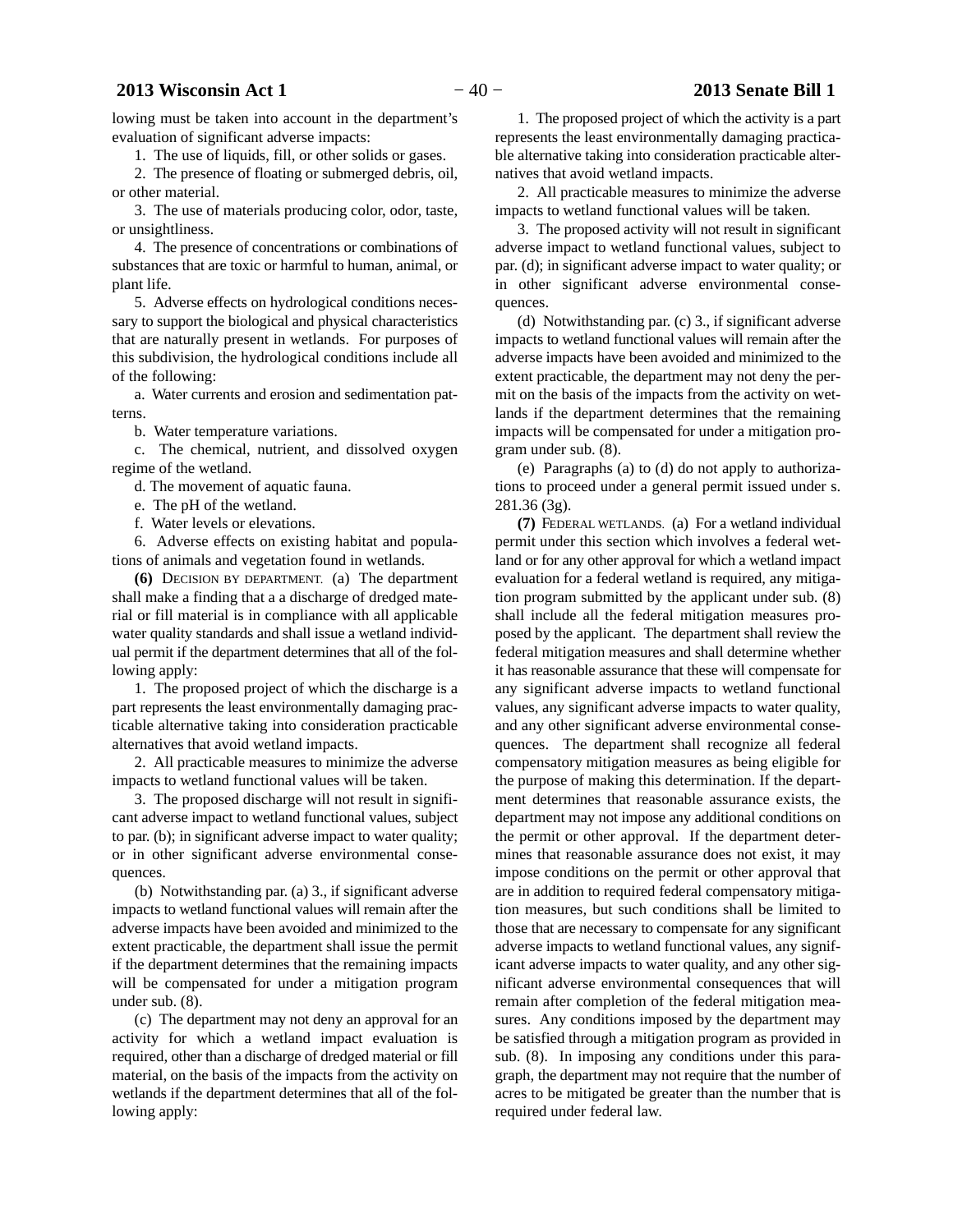(b) A wetland individual permit issued under this section that authorizes a discharge of dredged or fill material in a federal wetland constitutes water quality certification as required by [33 USC 1341](http://docs.legis.wisconsin.gov/document/usc/33%20USC%201341) (a). Any other approval issued by the department for which a wetland impact evaluation is required for a federal wetland constitutes water quality certification under [33 USC](http://docs.legis.wisconsin.gov/document/usc/33%20USC%201341) [1341](http://docs.legis.wisconsin.gov/document/usc/33%20USC%201341) (a) with respect to the discharges or activities affecting the federal wetland.

**(8)** MITIGATION PROGRAM. (a) *Definition.* Notwithstanding s. 295.60 (1) (i), in this section "water basin" means the Lake Michigan basin, the Lake Superior basin, or the Mississippi River basin.

(am) *Contents.* A mitigation program to compensate for adverse impacts to functional values of wetlands shall contain proposed projects for mitigation and a schedule for implementing the projects. The department may not consider mitigation in determining whether to grant authorization to proceed under a general permit under s. 281.36 (3g). These projects may be performed by a person other than the applicant, subject to the department's approval of the projects and schedule.

(b) *Option of applicant.* An applicant submitting a program under par. (am) may submit options for mitigation. These options may include any combination of the types of mitigation specified in par. (dm). In preparing the program, the applicant shall identify and consider mitigation that could be conducted within the same watershed in which the mining site is located.

(c) *Ratios for mitigation.* The amount of mitigation required may not exceed 1.5 acres of mitigation for each acre of adversely impacted wetland. For purpose of credits in a mitigation bank, each acre that is subject to mitigation shall count as at least one credit.

(d) *Sequence of mitigation.* If it is not practicable or ecologically preferable to conduct mitigation at an on− site location or if there is no on−site location that will provide sufficient wetland acreage, the department shall require that the applicant conduct mitigation within the same watershed in which the wetland to be affected is located, unless mitigation in the same watershed is not practicable or ecologically preferable. If mitigation within the same watershed is not practicable or ecologically preferable, the department shall require that the applicant conduct mitigation within the same water basin in which the wetland to be affected is located. If mitigation in the same water basin is not practicable or ecologically preferable, the applicant may conduct mitigation at a site elsewhere in the state.

(dm) *Types of mitigation.* Mitigation under a program under par. (am) may be accomplished through any of the following types:

1. Implementation of a project for mitigation by an applicant or other person approved by the department.

2. Purchase of mitigation credits from a mitigation bank for a site in a mitigation bank that is located anywhere in the state, subject to par. (e).

3. Purchase of mitigation credits from a mitigation bank established prior to February 1, 2002, if the department determines that the bank sponsor is in compliance with any applicable memorandum of understanding between the bank sponsor and the department.

4. Participation in the in lieu fee subprogram, if such a subprogram is established under s. 281.36 (3r) (e).

(e) *Ceded territory.* If a mining operation is located in whole or in part within the ceded territory, any mitigation, including mitigation accomplished through the purchase of mitigation bank credits and the in lieu fee subprogram that is authorized or required by the department, that will be required to compensate for adverse impacts to wetlands located in the ceded territory shall occur within the ceded territory. If the department determines under par. (d) that mitigation will occur within a certain watershed or water basin and if the watershed or water basin is not located totally in the ceded territory, the mitigation shall occur within that part of the watershed or water basin that is located in the ceded territory.

**(9)** SUBSEQUENT PROTECTION FOR WETLANDS. (a) If a wetland individual permit issued under this section, or other approval that required a wetland impact evaluation, authorizes a mitigation project, the person who is the holder of the permit or approval shall grant a conservation easement under s. 700.40 to the department or shall execute a comparable legal instrument to ensure that a wetland that is being restored, enhanced, created, or preserved will not be destroyed or substantially degraded by any subsequent proprietor of or holder of interest in the property on which the wetland is located. The department shall suspend the mining permit if the holder of the permit fails to grant the easement or execute this instrument within the time limit set forth in the mining permit. If the holder subsequently grants the conservation easement or executes the instrument, the department shall reinstate the mining permit.

(b) Notwithstanding par. (a), the department shall modify or release a conservation easement granted under par. (a) or shall void a comparable legal instrument executed under par. (a) if all of the following apply:

1. The department determines that part or all of a wetland subject to the mitigation project ceases to be a wetland.

2. The person who is required to grant the conservation easement or execute the legal instrument did not contribute to the loss of the wetland specified in subd. 1.

3. Any subsequent proprietor of or holder of interest in the property on which the wetland specified in subd. 1. is located did not contribute to the loss of the wetland.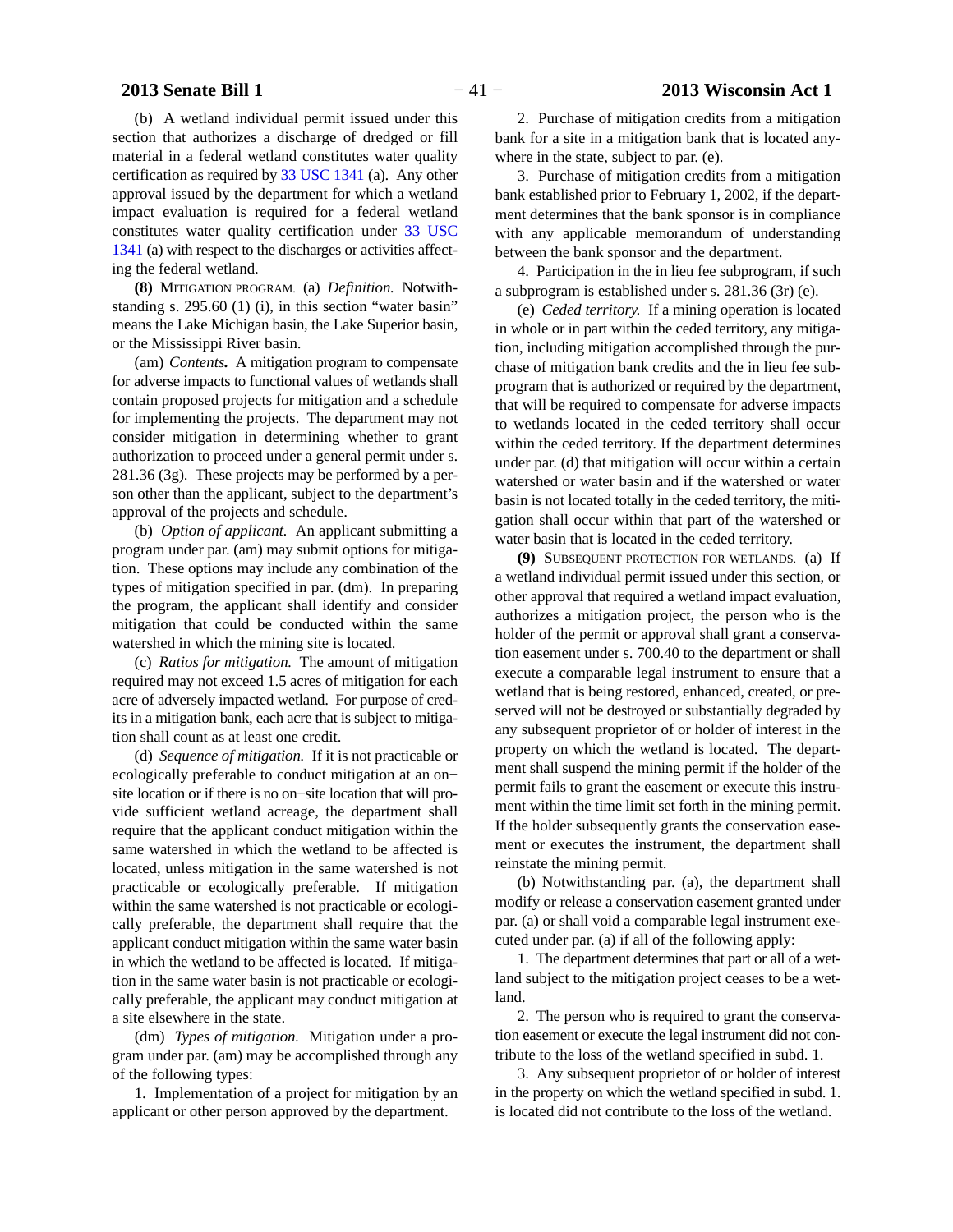# **2013 Wisconsin Act 1** − 42 − **2013 Senate Bill 1**

**(10)** EXEMPTIONS. (a) *Artificial wetlands.* All of the following artificial wetlands that are associated with a mining operation or bulk sampling are exempt from the wetland individual permit and mitigation requirements under this section, from the general permit requirements under s. 281.36 (3g), and from any requirement for any other approval for which a wetland impact evaluation is required:

1. An artificial wetland that is a sedimentation or stormwater detention basin or associated conveyance feature operated and maintained only for sediment detention and flood storage purposes.

2. An artificial wetland that is an active sewage lagoon, cooling pond, waste disposal pit, fish rearing pond, or landscape pond.

3. An artificial wetland that is an actively maintained farm drainage or roadside ditch.

4. An artificial wetland as part of an active mining operation.

(b) *Other exempted activities.* All of the following activities that are associated with a mining operation or bulk sampling are exempt from the wetland individual permit and mitigation requirements under this section, from the general permit requirements under s. 281.36 (3g), and from any requirement for any other approval for which a wetland impact evaluation is required if the applicant minimizes any adverse effect on the environment as a result of any of these activities:

1. Maintenance, emergency repair, or reconstruction of damaged parts of structures that are in use in a wetland.

2. Construction or maintenance of irrigation ditches.

3. Construction or maintenance of farm roads, forest roads, or temporary mining roads that is performed in accordance with best management practices, as determined by the department.

4. Maintenance of drainage ditches.

(c) An exemption under par. (a) or (b) does not apply to a federal wetland if the exemption conflicts with [33](http://docs.legis.wisconsin.gov/document/usc/33%20USC%201344) [USC 1344.](http://docs.legis.wisconsin.gov/document/usc/33%20USC%201344)

**(11)** RELATIONSHIP TO OTHER LAWS. None of the following apply to a mining operation or bulk sampling:

(a) Section 281.36, except as otherwise specifically provided in this section.

(b) Any rule promulgated under s. 281.36, except as otherwise specifically provided in this section.

(c) Any other rule promulgated by the department that relates to wetlands that conflicts with this section.

**295.605 Impacts to navigable waters. (1)** DEFINI-TION. In this section, "navigable water activity" means an activity for which an approval is required under s. 30.12, 30.123, 30.19, 30.195, or 30.20.

**(1m)** LIMITATION. This section does not apply to any navigable water activity associated with a mining operation if the application for the approval for the navigable water activity is filed after the department issues a mining permit for the mining operation.

**(2)** APPROVAL REQUIRED. No person may engage in any navigable water activity associated with bulk sampling or mining unless the person has been granted an approval as provided under sub. (4).

**(3)** APPLICATION; RIPARIAN STATUS. (a) For purposes of an approval under ss. 30.12, 30.123, 30.19, 30.195, and 30.20, a person who is not the owner of a piece of riparian property may exercise a riparian right held by the owner of the piece of riparian property if any of the following apply:

1. The person leases the piece of riparian property from the owner.

2. The person holds an easement on the piece of riparian property and the easement authorizes the person to exercise that riparian right.

(b) If a person is applying for more than one approval for a navigable water activity, the person may file a single application. The application shall include any information requested by the department under s. 295.45 (3).

**(4)** REQUIREMENTS. (a) *Generally.* The department shall grant an approval for a navigable water activity if the navigable water activity meets all of the following requirements:

1. The navigable water activity will not significantly impair public rights and interests in a navigable water.

2. The navigable water activity will not significantly reduce the effective flood flow capacity of a stream.

3. The navigable water activity will not significantly affect the rights of riparian owners or the applicant obtains the consent of the riparian owners.

4. The navigable water activity will not significantly degrade water quality.

(b) *Measures.* The person applying for the approval shall submit a plan to the department containing proposed measures to meet the requirements under par. (a) and a proposed schedule for implementing the measures. The plan shall include one or more of the following measures:

1. Measures to offset significant impacts to navigable waters by providing public access to, restoring, or enlarging up to 1.5 acres, but not less than one acre, of navigable waters in exchange for each acre of navigable waters that is significantly impacted.

2. Measures to improve public rights or interests in navigable waters.

3. Measures to offset significant impacts to water quality or quantity.

4. Measures to enhance flood storage.

5. A mitigation program as provided under s. 295.60 (8).

6. Conservation measures as provided in s. 295.61.

(bg) *Measures excluded from consideration*. In determining if a navigable water activity meets the requirements under par. (a) with regard to a navigable water, the department may not consider any proposed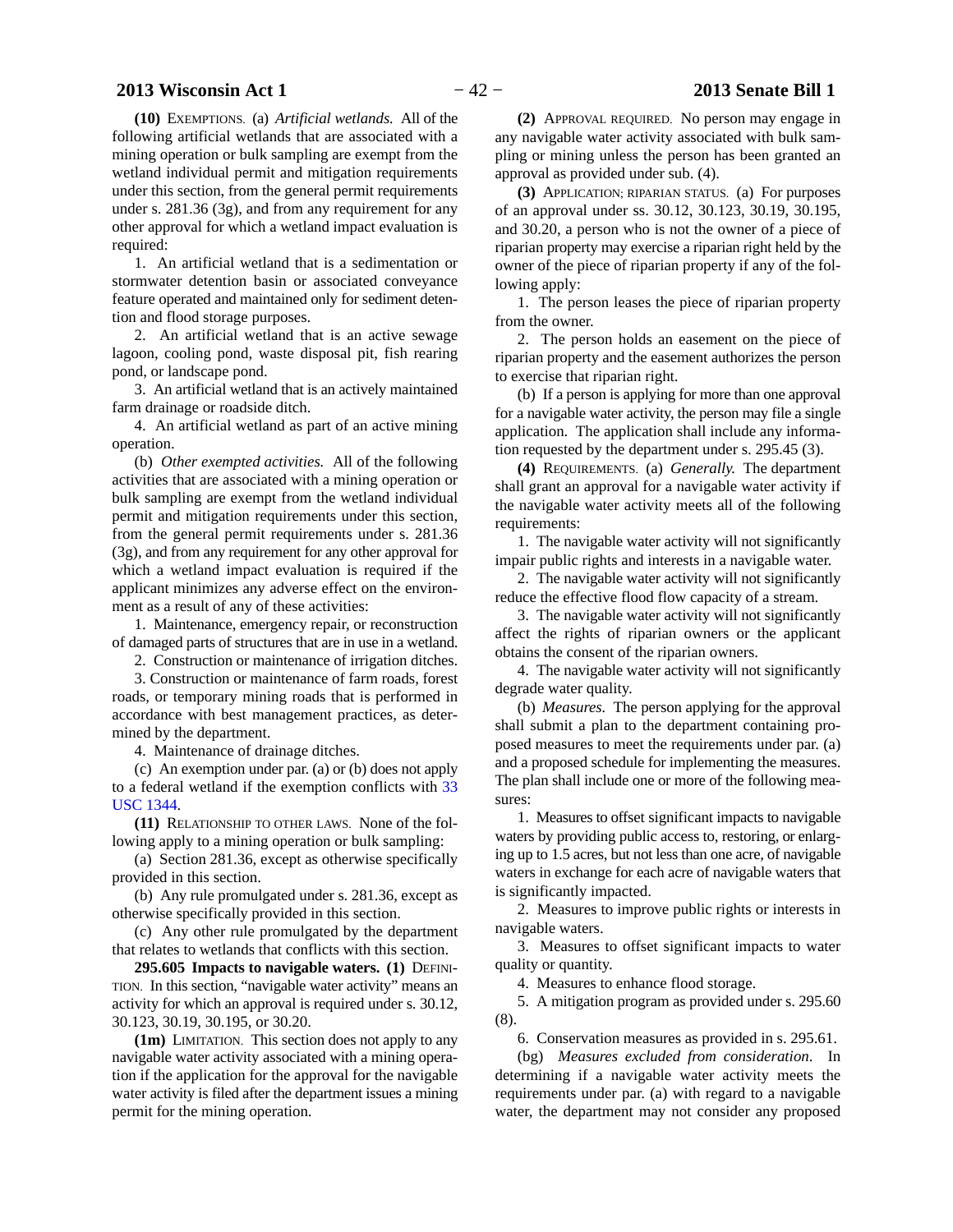measure under par. (b) if the navigable water is any of the following:

1. A perennial stream, if the drainage area of the portion of the stream upstream from the farthest downstream point of the navigable water activity is more than 2 square miles. In this subdivision, "perennial stream" means a stream that has a continuous flow every day of every year in which there is average precipitation.

2. A navigable water, other than a stream, that is more than 2 acres in area every day of every year in which there is average precipitation and that is not a freeze−out pond, as defined in s. 29.001 (29).

3. A class I, class II, or class III trout stream.

(bn) *Plan review; finding.* In reviewing the plan, the department may require that measures that are in addition to, or in conjunction with, one or more of the measures specified in par. (b) 1. to 6. be included in the plan. After reviewing the plan and application, if the department finds that the requirements under par. (a) will be met by implementing some or all of the measures contained in the plan, the department shall determine which measures shall be required, shall approve a schedule for implementation, and shall grant the approval.

(c) *Applicability of requirements.* The requirements that are specified in par. (a) 1. to 4. are in lieu of any requirements required for approvals under ss. 30.12 (3m) (c), 30.123 (8) (c), 30.19 (4) (c), 30.195 (2) (c), and 30.20, including those that relate to the state's or public's interests, and shall be used, in conjunction with the measures required under par. (b), in any evaluation by the department pursuant to [33 USC 1341.](http://docs.legis.wisconsin.gov/document/usc/33%20USC%201341)

**(5)** APPROVAL CONDITIONS. The department may impose conditions in an approval for a navigable water activity that it determines to be necessary to ensure that the navigable water activities subject to the approval meet the requirements under sub. (4) (a).

**(6)** RELATIONSHIP TO OTHER LAWS. (a) Chapter 30 and any rules promulgated under that chapter apply to any navigable water activity subject to this section to the extent that they do not conflict with this section, except as provided in par. (b).

(b) Sections 30.209 and 30.2095 and any rules promulgated under those sections, do not apply to any navigable water activity that is subject to this section.

**295.607 Shoreland and floodplain zoning. (1)** (a) In this section:

1. "Development or construction activity" means a waste site, structure, building, fill, or other development or construction activity.

2. "Shoreland zoning ordinance" means a shoreland zoning ordinance or regulation adopted under s. 59.692, 61.351, 62.231, or 281.31.

**(2)** (a) The department may not prohibit a development or construction activity to be located in an area that would otherwise be prohibited under a shoreland zoning ordinance if the development or construction activity is authorized by the department as part of a mining operation covered by a mining permit under s. 295.58.

(b) A development or construction activity located in an area that would otherwise be prohibited under a shoreland zoning ordinance does not violate the applicable ordinance if the development or construction activity is authorized by the department as part of a mining operation covered by a mining permit under s. 295.58. No shoreland zoning variance is required for a development or construction activity located as provided under this paragraph.

**(3)** A municipal floodplain zoning ordinance under s. 87.30 may not prohibit development or construction activity authorized by the department as part of a mining operation covered by a mining permit under s. 295.58, except to the extent necessary for the municipality to which the floodplain zoning ordinance applies to maintain eligibility for participation in the National Flood Insurance Program.

**295.61 Withdrawals of surface waters and groundwater. (1)** DEFINITIONS. In this section:

(a) "Authorized base level of water loss" has the meaning given in s. 281.35 (1) (b).

(b) "Environmentally sound and economically feasible water conservation measures" has the meaning given in s. 281.346 (1) (i).

(c) "Great Lakes basin" has the meaning given in s. 281.35 (1) (d).

(d) "High capacity well" has the meaning given in s. 281.34 (1) (b).

(e) "Interbasin diversion" has the meaning given in s. 281.35 (1) (g).

(em) "Riparian restoration project" means a project that will restore or enhance the natural beneficial uses and value of a watercourse.

(f) "Upper Mississippi River basin" has the meaning given in s. 281.35 (1) (j).

(g) Unless the context otherwise requires, "use" includes dewatering.

(h) "Water loss" has the meaning given in s. 281.35  $(1)$  (L).

(i) "Withdrawal" has the meaning given in s. 281.35 (1) (m).

**(2)** PERMIT REQUIRED. No person may engage in any withdrawal or use of surface water as part of a mining operation or bulk sampling, including a withdrawal or use associated with a system or plant under s. 281.41, unless the person has been issued a water withdrawal permit under this section. No person may engage in any withdrawal or use of groundwater, including a withdrawal or use associated with a system or plant under s. 281.41, as part of a mining operation or bulk sampling if the capacity and rate of withdrawal of all wells involved in the withdrawal of groundwater or in the dewatering of mines exceeds 100,000 gallons each day unless the per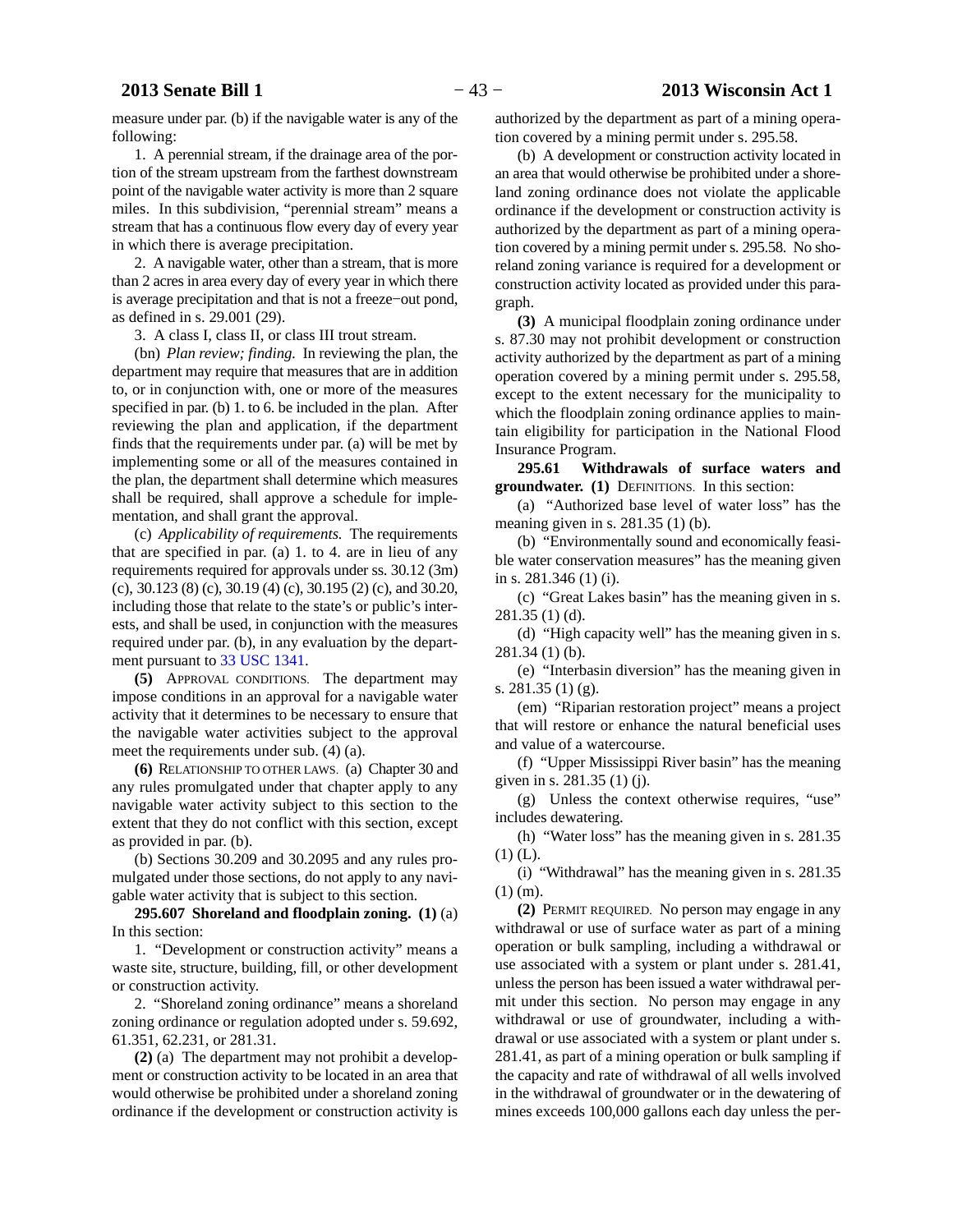son has been issued a water withdrawal permit under this section.

**(3)** PERMIT APPLICATION. (a) *Application.* A person applying for a water withdrawal permit is required to submit only one application. An application for a water withdrawal permit shall include any information requested by the department under s. 295.45 (3).

(am) *Applicant status.* 1. A person is not required to be the owner of a piece of riparian property in order to obtain a permit to withdraw surface water from that piece of riparian property if any of the following applies:

a. The person leases the piece of riparian property from the owner.

b. The person holds an easement on the piece of riparian property.

2. A person is not required to be the owner of a piece of property in order to obtain a permit to withdraw groundwater from that piece of property if any of the following applies:

a. The person leases the piece of property from the owner.

b. The person holds an easement on the piece of property.

c. The person has obtained permission from the owner to withdraw groundwater from that piece of property.

(b) *Siting analysis.* If withdrawal of water at a mining operation or for bulk sampling will involve one or more high capacity wells, the department shall require an applicant for a water withdrawal permit to submit a siting analysis for the purpose of determining the location of the high capacity wells. The analysis shall include alternate proposed locations for each high capacity well. In evaluating a submitted analysis, the department shall recognize there is a need for mining waste sites and processing facilities, including wastewater and sludge storage or treatment lagoons, to be contiguous to the location of the ferrous mineral deposit, and shall allow any high capacity well to be located so that need will be met. The department shall approve the location of each high capacity well as part of the permit issued under sub. (4).

(c) *Entry to land.* After an application for a water withdrawal permit has been submitted under this section, the applicant may enter any land from which the applicant proposes to withdraw water or use water for the purpose of making any surveys required for the mining operation or bulk sampling, but no work may be commenced necessary for the mining operation or the bulk sampling until the department issues the permit under this section.

**(4)** PERMIT ISSUANCE. (a) *General requirements.* The department shall issue a water withdrawal permit if it determines that the withdrawal or use of the surface water or groundwater meets all of the following requirements:

1. The proposed withdrawal and uses of the water are substantially consistent with the protection of public health, safety, and welfare and will not be significantly detrimental to the public interest.

2. The proposed withdrawal and uses of the water will not have a significant adverse impact on the environment and ecosystem of the Great Lakes basin or the Upper Mississippi River basin.

3. The proposed withdrawal and use of the water will not be significantly detrimental to the quantity and quality of the waters of the state.

4. The proposed withdrawal and use of the water will not significantly impair the rights of riparian owners or the applicant obtains the consent of the riparian owners.

5. The proposed withdrawal and use of the water will not result in significant injury to public rights in navigable waters.

6. If the withdrawal or the use of the water will result in an interbasin diversion, the requirements of s. 281.35 (5) (d) 7. are met.

7. The proposed withdrawal or use of the water will comply with any requirements imposed by the department under par. (cm).

(b) *Conservation measures.* The person applying for the permit shall submit a plan to the department containing proposed conservation measures to meet the requirements under par. (a) and a proposed schedule for implementing the measures. The plan shall include one or more of the following measures:

1. Environmentally sound and economically feasible water conservation measures.

2. Restoration of hydrologic conditions and functions of the source watershed, or if the withdrawal is from a stream tributary to one of the Great Lakes, restoration of the hydrologic conditions and functions of that stream.

3. Protection of important upland groundwater recharge areas.

4. Stabilization of shorelands.

5. Restoration or enhancement of the natural beneficial uses and values of a stream or river.

6. Implementation of any feasible methods to offset impacts to water quality or quantity.

7. Supplementation of additional water to water bodies to offset lower water levels.

8. Taking steps to improve public rights or interests in navigable waters, if navigable waters are subject to the permit.

9. A mitigation program as provided in s. 295.60 (8).

10. Measures to offset significant impacts to navigable waters by providing public access to, restoring, or enlarging up to 1.5 acres of navigable waters in exchange for each acre of natural navigable waters that is significantly impacted.

11. A riparian restoration project.

12. Measures as provided in s. 295.605.

(bn) *Plan review; finding.* In reviewing the plan, the department may require that conservation measures that are in addition to, or in conjunction with, one or more of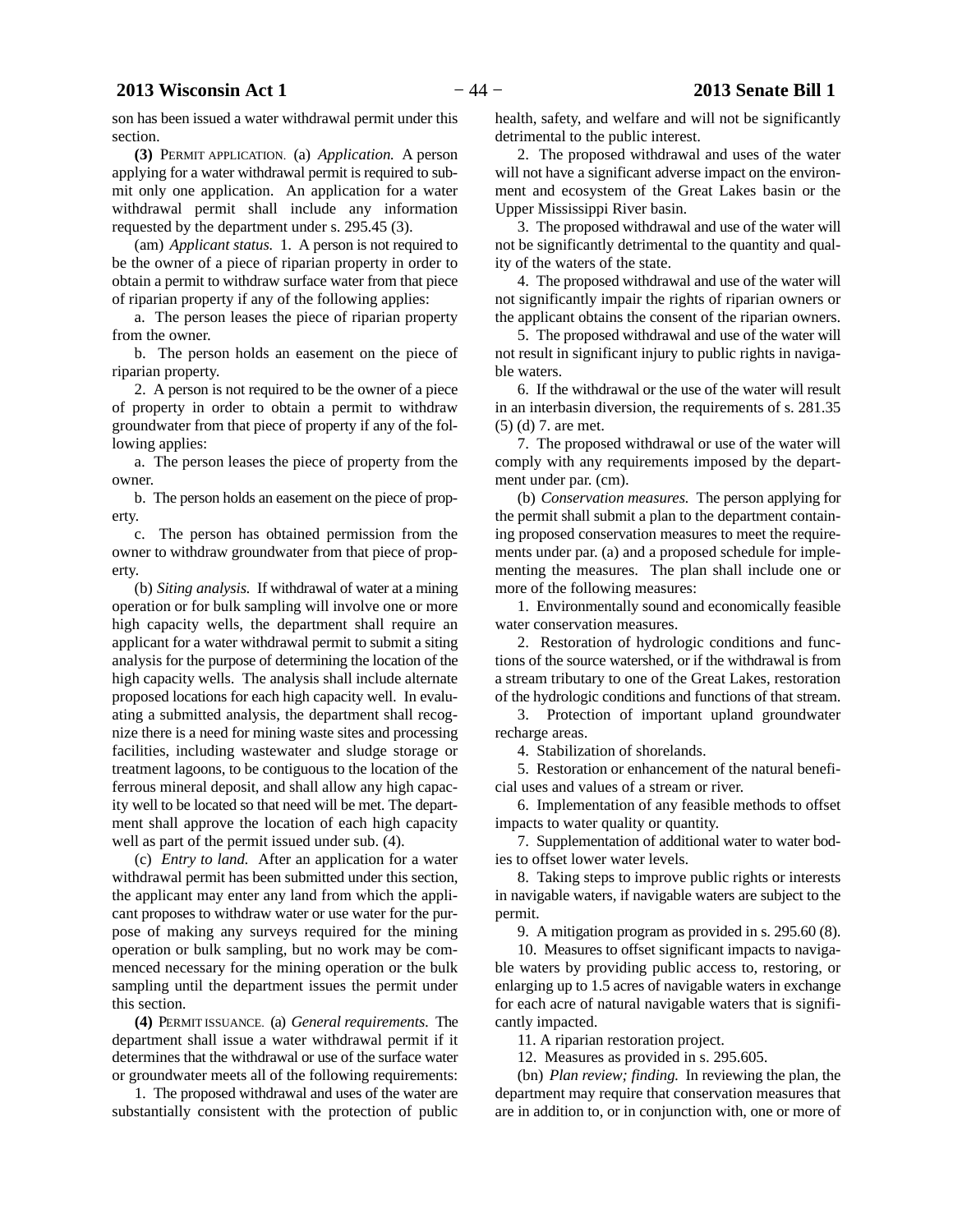the conservation measures specified in par. (b) 1. to 12. be included in the plan. After reviewing the plan and application, if the department finds that the requirements under par. (a) will be met by implementing some or all of the conservation measures contained in the plan, the department shall determine which measures shall be required, shall approve a schedule for implementation, and shall issue the permit.

(cm) *Impacts to water supplies.* If the department determines that a proposed withdrawal or use of water will result in a significant impact to a public or private water supply, the department shall require the applicant to offset that impact in a manner approved by the department, which may include a requirement that the applicant provide a replacement water supply of similar quality or provide an increased amount of water to the water supply.

(e) *Use of waters on nonriparian property.* Water withdrawn in accordance with a water withdrawal permit may be used on nonriparian property.

(f) *Limits on permit denials.* If the department determines that one of the water withdrawal activities subject to an application for a water withdrawal permit does not meet the requirements for issuing the permit under par. (a) and will not be authorized under the permit, the failure to authorize the activity may not affect the department's determination as to whether to approve or deny the permit for other water withdrawal activities that are subject to the application.

**(5)** PERMIT CONDITIONS. (a) The department may impose reasonable conditions in a water withdrawal permit that, except as provided in par. (b), may not interfere with the mining operation or bulk sampling or limit the amount of water needed for the mining operation or bulk sampling and that relate to any of the following:

1. The location of the withdrawal or use.

2. The authorized base level of water loss from the withdrawal or use.

3. The dates on which or seasons during which withdrawal or use of the water may occur.

4. The purposes for the withdrawal or use of the water.

5. The amount and quality of return flow required and the place of the discharge.

6. The requirements for reporting volumes and rates of withdrawal and any other data specified by the department.

7. Any other conditions that the department determines are necessary to protect the environment and the public health, safety, and welfare and to ensure the conservation and proper management of the waters of the state.

(b) If the department determines that a high capacity well that would be covered by a water withdrawal permit may impair a privately owned high capacity well, the department shall include in the water withdrawal permit conditions that will ensure that the privately owned high

capacity well will not be impaired, unless the private high capacity well owner agrees to the impairment.

**(6)** PERMIT MODIFICATIONS. (a) 1. An operator to whom a permit has been issued under this section may request a modification of any condition in the permit.

2. If the request for a modification under subd. 1. does not result in an increase in an existing withdrawal resulting in a water loss averaging more than 2,000,000 gallons per day in any 30−day period above the operator's authorized base level of water loss, within 30 days of receiving the request the department shall approve the request and amend the permit to incorporate the modification.

3. a. If the request for a modification under subd. 1. results in an increase in an existing withdrawal resulting in a water loss averaging more than 2,000,000 gallons per day in any 30−day period above the operator's authorized base level of water loss, the department shall determine, using the environmental review process under s. 1.11, whether it is required to prepare an environmental assessment or environmental impact statement and, if so, shall prepare an environmental assessment or an environmental impact statement. If the department determines, using the environmental review process under s. 1.11, that the operator must prepare an environmental impact report, the department may only request information in the environmental impact report that relates to decisions that the department makes under this section related to the permit and the department shall limit its analysis to an evaluation of the request for the modification.

b. The department shall publish a class 1 notice, under ch. 985, and shall publish notice on the department's Internet site, of the availability of information about a request to which this subdivision applies, its proposed decision on the request, the opportunity to comment within 30 days after the date of the publication of the notice, and the opportunity to request a public informational hearing. The department shall also provide the notice to the applicant, the persons specified in s. 30.18 (4) (a), and if the modification involves a structure through which water transferred from the Great Lakes basin would be returned to the source watershed through a stream tributary to one of the Great Lakes, the governing body of each city, village, and town through which the stream flows or that is adjacent to the stream downstream from the point at which the water would enter the stream. The department's notice to interested persons under this subd. 3. b. may be given through an electronic notification system established by the department. The date on which the department first publishes notice on its Internet site shall be considered the date of the publication of the notice required to be published under this subd. 3. b.

c. Within 180 days of receiving a request to which this subdivision applies, the department shall approve or deny as provided in sub. (4) the request and, if it approves the request, shall amend the permit to incorporate the modification.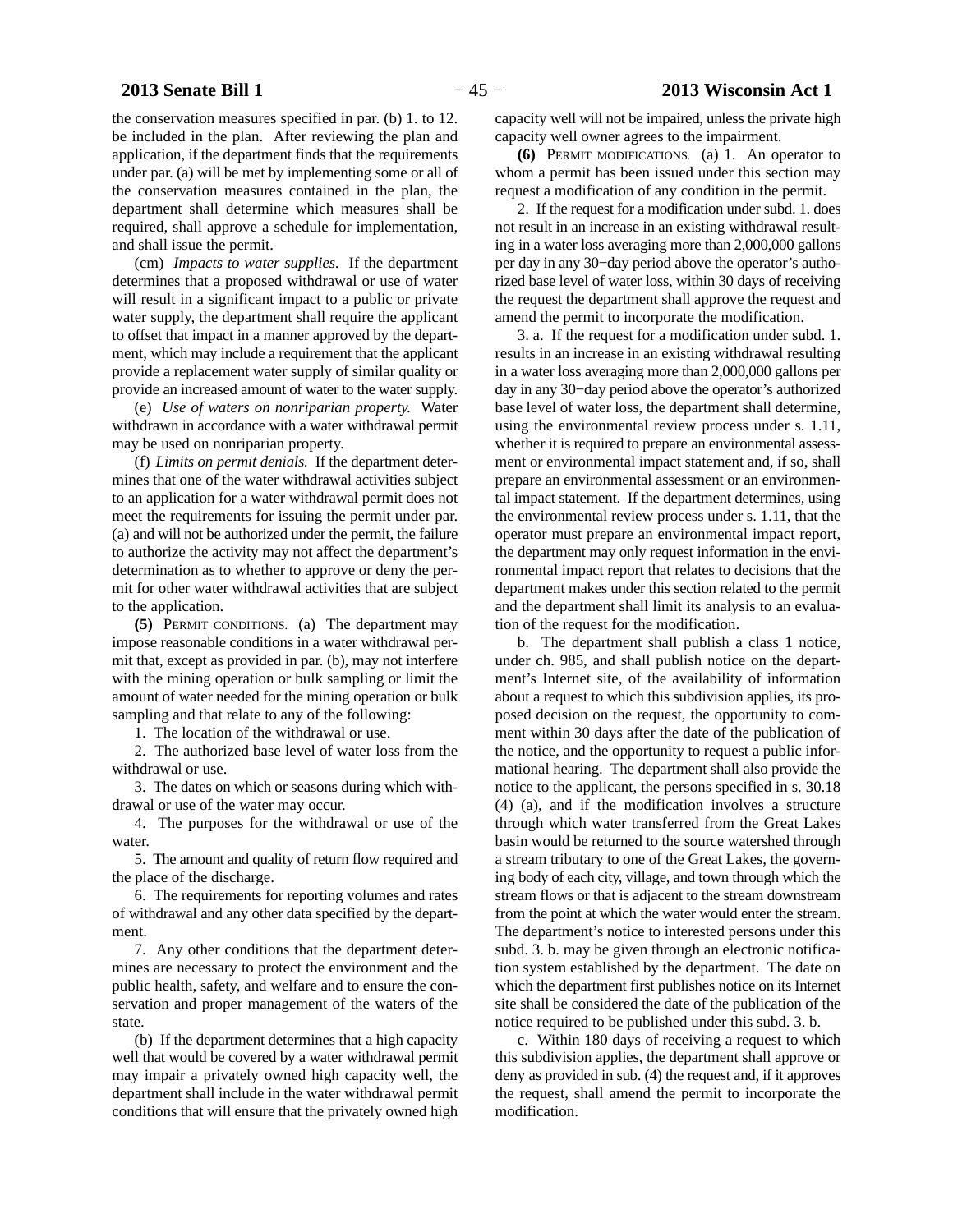(b) 1. The department may propose modifications to any of the conditions in the water withdrawal permit that it determines to be necessary to ensure compliance with the standards in sub. (4). If it proposes a modification, the department shall determine, using the environmental review process under s. 1.11, whether it is required to prepare an environmental assessment or environmental impact statement and, if so, shall prepare an environmental assessment or an environmental impact statement. If the department determines, using the environmental review process under s. 1.11, that the operator must prepare an environmental impact report, the department may only request information in the environmental impact report that relates to decisions that the department makes under this section related to the permit and the department shall limit its analysis to an evaluation of the proposed modification.

2. The department shall publish a class 1 notice, under ch. 985, and shall publish notice on the department's Internet site, of the availability of information about a proposed modification under this paragraph, the opportunity to comment within 30 days after the date of the publication of the notice, and the opportunity to request a public informational hearing. The department shall also provide the notice to the applicant, the persons specified in s. 30.18 (4) (a), and if the modification involves a structure through which water transferred from the Great Lakes basin would be returned to the source watershed through a stream tributary to one of the Great Lakes, the governing body of each city, village, and town through which the stream flows or that is adjacent to the stream downstream from the point at which the water would enter the stream. The department's notice to interested persons under this subdivision may be given through an electronic notification system established by the department. The date on which the department first publishes notice on its Internet site shall be considered the date of the publication of the notice required to be published under this subdivision.

3. The department may not impose the modification until after the end of the public comment period under subd. 2.

4. Any modified condition under this paragraph may not interfere with the mining operation or limit the amount of water needed for the mining operation if the holder of the water withdrawal permit is implementing any conservation measures that are applicable under the permit.

**(7)** RELATIONSHIP TO OTHER LAWS. None of the following apply to water withdrawal or use that is associated with mining operations or bulk sampling:

(a) Sections 30.18, 281.34, and 281.35 and any rules promulgated under those sections, except as specifically provided in this section.

(b) Any provision of ch. NR 812, Wis. Adm. Code, that conflicts with this section, except that s. NR 812.08, Wis. Adm. Code, does not apply to water withdrawal or use that is associated with mining operations or bulk sampling.

**(8)** DAMAGE CLAIMS. (a) As used in this subsection, "person" does not include a city, village, or town.

(b) A person claiming damage to the quantity or quality of the person's private water supply caused by bulk sampling or mining may file a complaint with the department and, if there is a need for an immediate alternative source of water, with the city, village, or town where the private water supply is located. The department shall conduct an investigation and if the department concludes that there is reason to believe that the bulk sampling or mining is interrelated to the condition giving rise to the complaint, it shall schedule a hearing.

(c) The city, village, or town in which is located the private water supply that is the subject of a complaint under par. (a) shall, upon request, supply necessary amounts of water to replace the water formerly obtained from the damaged private supply. Responsibility to supply water begins at the time the complaint is filed and ends at the time the decision of the department made at the conclusion of the hearing is implemented.

(d) If the department concludes after the hearing that bulk sampling or mining is the principal cause of the damage to the private water supply, it shall issue an order to the operator requiring the provision of water to the person found to be damaged in a like quantity and quality to that previously obtained by the person and for a period of time that the water supply, if undamaged, would be expected to provide a beneficial use, requiring reimbursement to the city, village, or town for the cost of supplying water under par. (c), if any, and requiring the payment of compensation for any damages unreasonably inflicted on the person as a result of damage to the person's water supply. The department shall order the payment of full compensatory damages up to \$75,000 per claimant. The department shall issue its written findings and order within 60 days after the close of the hearing. Any judgment awarded in a subsequent action for damages to a private water supply caused by bulk sampling or mining shall be reduced by any award of compensatory damages previously made under this subsection for the same injury and paid by the operator. The department shall change the dollar amount under this paragraph annually, beginning with 1978, according to the method under s. 70.375 (6). Pending the final decision on any appeal from an order issued under this paragraph, the operator shall provide water as ordered by the department. The existence of the relief under this section is not a bar to any other statutory or common law remedy for damages.

(e) If the department concludes after the hearing that bulk sampling or mining is not the cause of any damage, reimbursement to the city, village, or town for the costs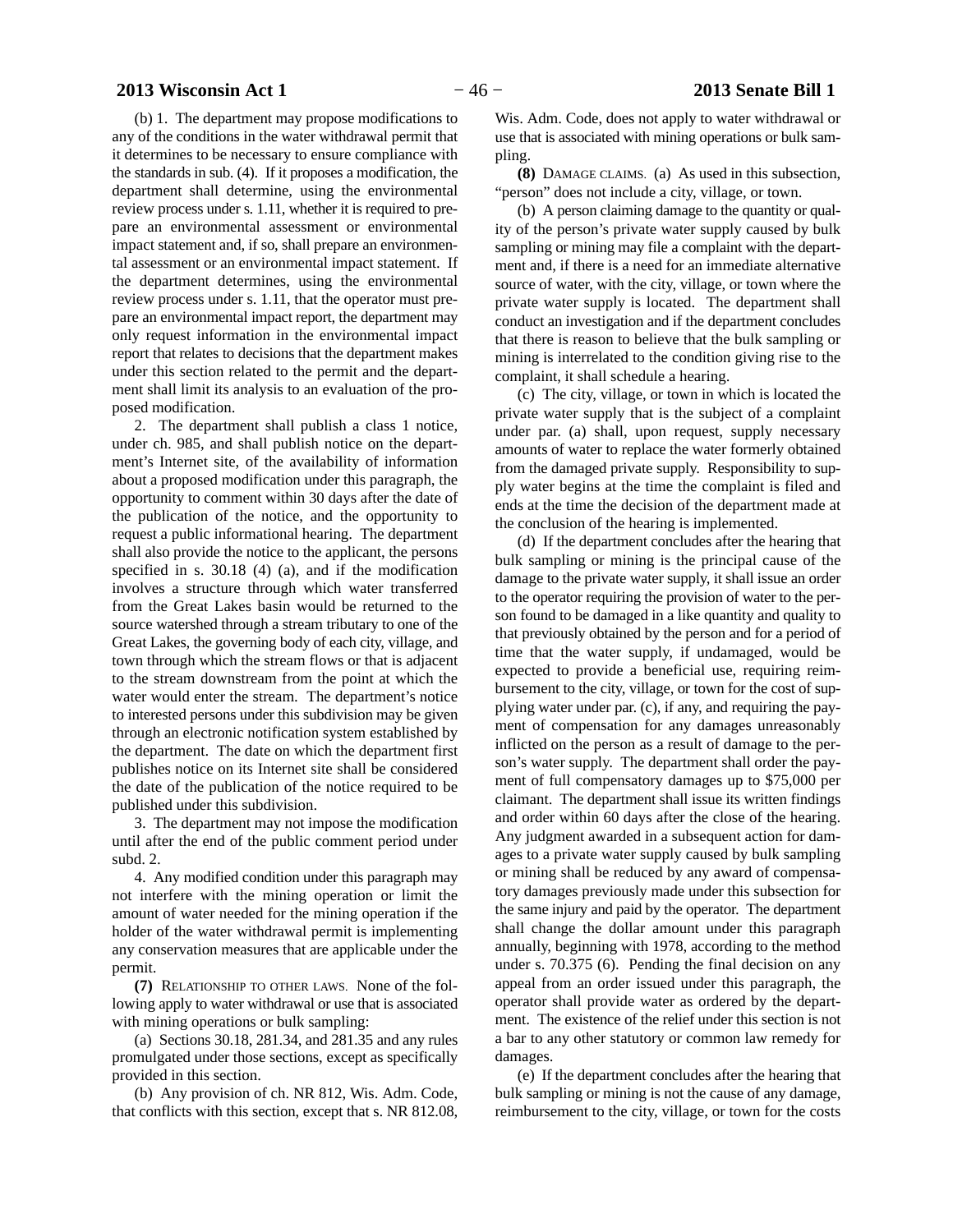of supplying water under par. (c), if any, is the responsibility of the person who filed the complaint.

(f) Failure of an operator to comply with an order under par. (d) is grounds for suspension or revocation of a mining permit or any approval required for bulk sampling.

**(9)** COSTS REIMBURSED. (a) Costs incurred by a city, village, or town in monitoring the effects of bulk sampling or mining on surface water and groundwater resources, in providing water to persons claiming damage to private water supplies under sub. (8) (c), or in retaining legal counsel or technical consultants to represent and assist the city, village, or town appearing at the hearing under sub. (8) (b) are reimbursable through the investment and local impact fund under s. 15.435.

(b) Any costs paid to a city, village, or town through the investment and local impact fund under par. (a) shall be reimbursed to the fund by the city, village, or town if the city, village, or town receives funds from any other source for the costs incurred under par. (a).

(c) If an order under sub. (8) (d) requiring the operator to provide water or to reimburse the city, village, or town for the cost of supplying water is appealed and is not upheld, the court shall order the cost incurred by the operator in providing water or in reimbursing the city, village, or town pending the final decision to be reimbursed from the investment and local impact fund under s. 15.435.

**295.62 Mining waste site construction and completion reports. (1)** An operator shall construct a mining waste site substantially in accordance with the approved mining waste site feasibility study and plan of operation.

**(2)** The operator shall inspect the mining waste site before it is used and ensure that all associated structures are in substantial compliance with the mining waste site feasibility study and plan of operation. The operator shall have a professional engineer, registered as such under ch. 443, document mining waste site construction and render an opinion as to whether the mining waste site has been constructed in substantial conformance with the mining waste site feasibility study and plan of operation. The engineer may use aerial or ground photographs to document the inspection, but photographs do not in themselves constitute compliance with this subsection. The operator shall maintain a complete file describing the items inspected and their condition.

**(3)** An operator shall notify the department in writing when the mining waste site has been constructed in substantial compliance with the mining waste site feasibility study and plan of operation.

**(4)** (a) Within 5 business days of receipt of written notice from an operator that the mining waste site has been constructed in substantial compliance with the mining waste site feasibility study and plan of operation, the department shall either review and inspect the mining waste site to ensure that it was constructed according to

the approved mining waste site feasibility study and plan of operation or notify the operator that the department will not conduct a review and inspection before disposal of mining waste in the mining waste site. Within 3 business days of any review and inspection, the department shall notify the operator that the mining waste site may be used for the disposal of mining waste or identify all steps that must be completed to bring the mining waste site into substantial compliance with the mining waste site feasibility study and plan of operation. After the operator completes the steps, the operator shall notify the department that the steps have been completed.

(b) An operator may dispose of mining waste in a mining waste site after one of the following occurs:

1. The operator receives notice from the department under par. (a) that the department will not conduct a review and inspection before disposal of mining waste in the mining waste site.

2. The operator receives notice from the department under par. (a) that the mining waste site may be used for the disposal of mining waste.

3. The operator provides notice to the department under par. (a) that any steps required by the department to be completed under par. (a) have been completed.

**295.63 Modifications; reporting. (1)** (a) An operator at any time may request a change to a mining permit, the mining plan, the reclamation plan, or the mining waste site feasibility study and plan of operation for any mining site that the operator owns or leases, or request cancellation of the mining permit for any or all of the unmined part of a mining site. The operator shall submit an application for the change or cancellation in the form of a letter giving notice to the department of the proposed change or cancellation and shall identify in the letter the tract of land to be affected by a change in the mining plan, reclamation plan, or mining waste site feasibility study and plan of operation or to be removed from the permitted mining site.

(b) The department shall grant a request under par. (a) unless it determines that the requested change makes it impossible for the permit holder to substantially comply with the approved mining plan, reclamation plan, or mining waste site feasibility study and plan of operation. If the department determines that the requested change would make substantial compliance impossible, it shall follow the procedure in sub. (3).

(c) If the request under par. (a) is to cancel any or all of the unmined part of a mining site, the department shall ascertain, by inspection, if mining has occurred on the land. If the department finds that no mining has occurred, the department shall order release of the bond or other security posted for the land being removed from the permitted mining site and cancel or amend the operator's written authorization to conduct mining on the mining site. The department may not approve the removal of land where mining has occurred from a permitted mining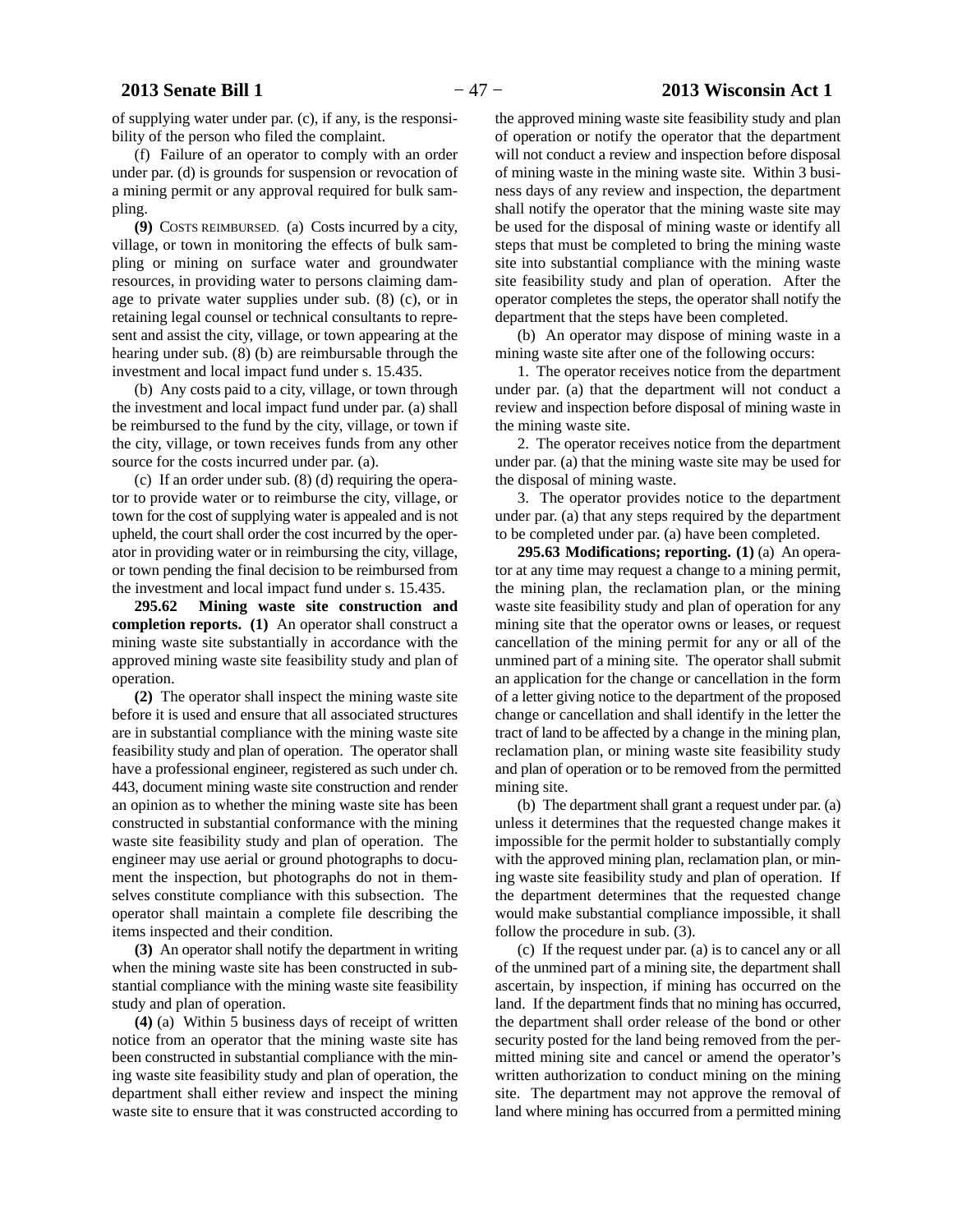site, or release that land from the bond or other security under this subsection, unless the operator has completed reclamation to the satisfaction of the department.

**(2)** The operator shall furnish the department with a report for each mining site within 30 days after the end of every 12−month period after issuance of the mining permit, within 30 days after completion of all mining at the mining site, and within 30 days after completion of the mining plan and of the reclamation plan, describing any reclamation work accomplished, or experimental reclamation work performed, during the preceding year. The operator shall include in the reports an annual plan map, color−coded and with a legend, showing all of the following, as of December 31 of the previous year, or as near to December 31 of the previous year as mining operations permit:

- (a) Location and boundary of the mining area.
- (b) Any mine mill.
- (c) Any open pit.
- (d) Stockpiles of overburden.
- (e) Stockpiles of waste rock.
- (f) Ferrous ore stockpiles.
- (g) Streams, lakes, and reservoirs.
- (h) Tailings basins.
- (i) Roads.

(j) Sequential numbers or letters or other method, as approved by the department, permanently assigned to portions of the mining site that have been abandoned before abandonment of the entire mining operation.

(k) Changes in the surface area disturbed by mining during the preceding year, indicated by vertical crosshatching or other method approved by the department.

(L) Anticipated changes in the surface area disturbed by mining during the current year, indicated by horizontal crosshatching or other method approved by the department.

(m) Elevations of stockpiles and tailings basins.

(n) Drainage on and away from the surface area disturbed by mining, showing directional flow of water in drainage ways, natural watercourses, and streams, intermittent and flowing, including discharge from the mining.

(o) The name of the geologist, engineer, or surveyor responsible for the preparation of the map.

(p) The date the map was prepared.

**(2m)** Annually, the department shall review the bond or other security under s. 295.59 (1) to ascertain its adequacy. If the department after review determines that the amount of the bond or other security should be changed, it shall notify the permit holder of the necessary changes. If the permit holder does not seek a contested case hearing under s. 295.77 (3) within 30 days, the changes are considered to be accepted.

**(3)** If the department finds that a change requested under sub. (1) (a) would make substantial compliance with the approved mining plan, reclamation plan, or min-

ing waste site feasibility study and plan of operation impossible or it finds, based on a review conducted no more frequently than every 5 years, that because of changing conditions, including changes in reclamation costs or reclamation technology, the reclamation plan for a mining site is no longer sufficient to reasonably provide for reclamation of the mining site consistent with this subchapter, it shall require the operator to submit an amended mining plan, reclamation plan, or mining waste site feasibility study and plan of operation and applications for amending any approval associated with the proposed amendments to the mining plan, reclamation plan, or mining waste site feasibility study and plan of operation. The public notice, public comment, and public hearing procedures in s. 295.57 apply to amended plans and applications under this subsection. The department shall approve or deny the amended mining plan, reclama-

tion plan, or mining waste site feasibility study and plan of operation in accordance with s. 295.58, within 30 days following the close of the public comment period. The applicant may continue to operate under the existing mining permit until the amended mining permit is issued or denied.

**295.635 Required mining waste site inspections, record keeping, reporting, and responses. (1)** DEFINI-TIONS. In this section:

(a) "Active dam" means a dam and associated settling area into which tailings or wastewater are being introduced or that has not been reclaimed in a manner approved by the department.

(b) "Inactive dam" means a dam and associated settling area that is no longer being used for disposal of tailings or wastewater and that has been reclaimed in a manner approved by the department.

**(2)** GENERAL. The operator shall, at least monthly, visually inspect all of the following and record observations in a mining waste site operating log:

(a) The active portions of the mining waste site for possible damage or structural weakening.

(b) Mining waste handling and monitoring equipment and readings, to ensure normal operation and measurements.

(c) Fences or barriers around the mining waste site, for possible damage.

(d) The buffer area around the mining waste site, for possible environmental damage related to its operation.

**(3)** ACTIVE DAMS. The operator shall, at least monthly, inspect active dams and record the findings in the mining waste site operating log. The operator shall record at least all of the following findings:

(a) Condition of vegetation on the dam and within 50 feet from the outside base.

(b) Piezometric levels within the mass of the dam.

(c) Condition of soil surfaces on the top and slopes of the dam and within 50 feet from the outside base.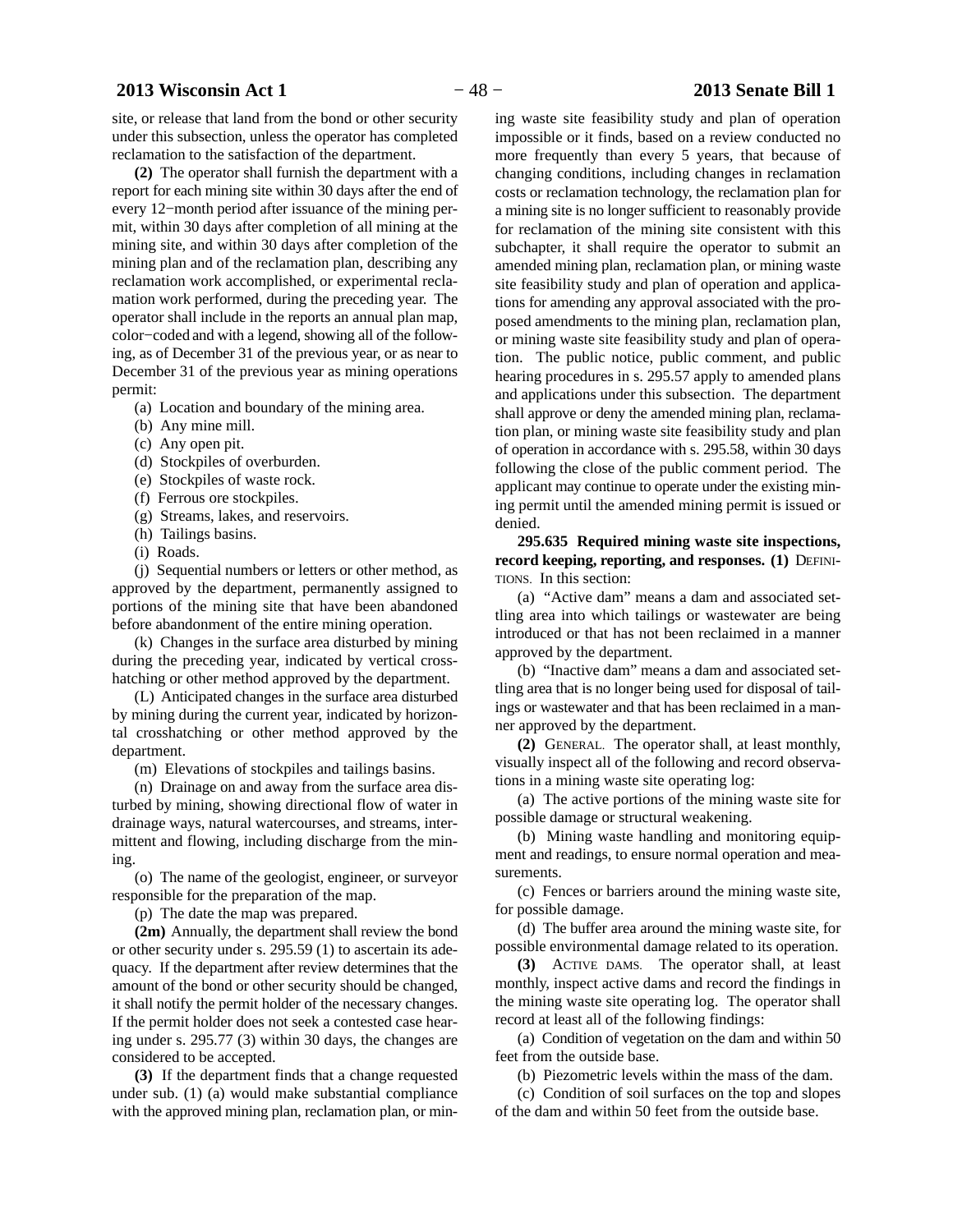# **2013 Senate Bill 1** − 49 − **2013 Wisconsin Act 1**

(d) Condition of drainage ditches near the base of the dam.

(e) Liquid surface level and amount of freeboard.

(f) Condition of spillways, conduits, and water level control structures.

**(4)** INACTIVE DAMS. The operator shall inspect inactive dams quarterly and record the findings in the mining waste site operating log. The operator shall record at least all of the following findings:

(a) Condition of soil surfaces on the top and slopes of the dam and within 50 feet from the outside base.

(b) Piezometric levels within the mass of the dam if that instrumentation has been determined to be necessary or is required in the long−term care provisions of the mining waste site feasibility study and plan of operation.

(c) Condition of spillways, conduits, and water level control structures.

**(5)** DEFECTIVE CONDITIONS OF DAMS POSING RISK OF ADVERSE IMPACT. When a defective condition that poses a significant risk of adverse impact to the environment is found during an inspection of a dam, the operator shall ensure that it is recorded and corrected at the earliest practicable time. At the earliest practicable time, the operator shall make a written report to the department of the condition and the actions proposed and taken for its correction. Within 5 business days of receipt of a written report, the department may confirm the correction of the condition and specify any necessary additional corrective action. An operator shall consider any of the following items as indicating a condition that requires prompt investigation and that may require corrective action:

(a) Seepage on the outer face of the dam accompanied by boils, sand cones, or deltas.

(b) Silt accumulations, boils, deltas, or cones in the drainage ditches at the base of the dam.

(c) Cracking of soil surface on the top or either face of the dam.

(d) Bulging of the outside face of the dam.

(e) Seepage, damp areas, or boils in the vicinity of, or erosion around, a conduit through the dam.

(f) Any shrinkage of the top or faces of the dam.

**(6)** POTENTIAL DEFECTS OF DAMS. All of the following conditions indicate potential defects and the operator shall closely check them on subsequent inspections for an active dam and conduct an intermediate inspection if they exist for an inactive dam:

(a) Patches of overgrown vegetation on the outside face or close to the base of the dam.

(b) Surface erosion, gullying, or wave erosion on the inside of the dam.

(c) Surface erosion, gullying, or damp areas on the outside of the dam, including the berm and the area within 50 feet from the outside base.

(d) Erosion below any conduit.

(e) Wet areas or soggy soil on the outside of, or in natural soil below, the dam.

**(7)** RECORD KEEPING RELATED TO DAMS. (a) The operator shall retain all records relating to dam monitoring, analytical, and verification activities and data, including all original strip chart recordings and instrumentation, calibration, and maintenance records, until termination of operator responsibility, except to the extent that copies of those records have previously been provided to the department.

(b) The operator shall maintain in a permanent file all of the following construction records pertaining to any dam in case they are needed for future reference:

1. Aerial photos of the construction site before construction.

2. Construction drawings and modifications of the drawings.

3. Construction specifications and modifications of the specifications.

4. Results of all soil tests on foundations and fill materials.

5. Logs of borings and engineering geology reports.

6. Copies of construction progress inspections pertinent to core trench, toe drain, internal drains, and other significant phases of the structure including, at the option of the operator, photographs of various structural items.

7. Aerial photos of the entire dam taken within 90 days after all construction is completed.

8. A description of and justification for all deviations or variances from the construction plans and specifications.

**(8)** RESPONSES TO UNPLANNED EVENTS. If a mining waste site has an accidental or emergency discharge, a fire, an explosion, or other unplanned or unpredicted event that is likely to damage human health or the environment, the operator shall follow the procedures set forth in the contingency plan under s. 295.51 (6) (f) and shall report the incident to the department and to county, town, and tribal governmental agencies immediately after the operator has discovered the event.

**(9)** ANNUAL REPORT. The operator shall submit to the department an annual summary report concerning the mining waste site containing all of the following:

(a) Statistical summaries of annual and cumulative data.

(b) A comparison of the summaries under par. (a) to mining waste characterization, leachate characterizations, effluent predictions, and baseline water quality and background water quality data as contained in the approved mining waste site feasibility study and plan of operation.

(c) The results of verification procedures and a presentation of the error associated with each parameter reported.

(d) Information from monitoring wells that have not been affected, including a discussion of whether the baseline values should be modified due to natural variability and what the new values should be.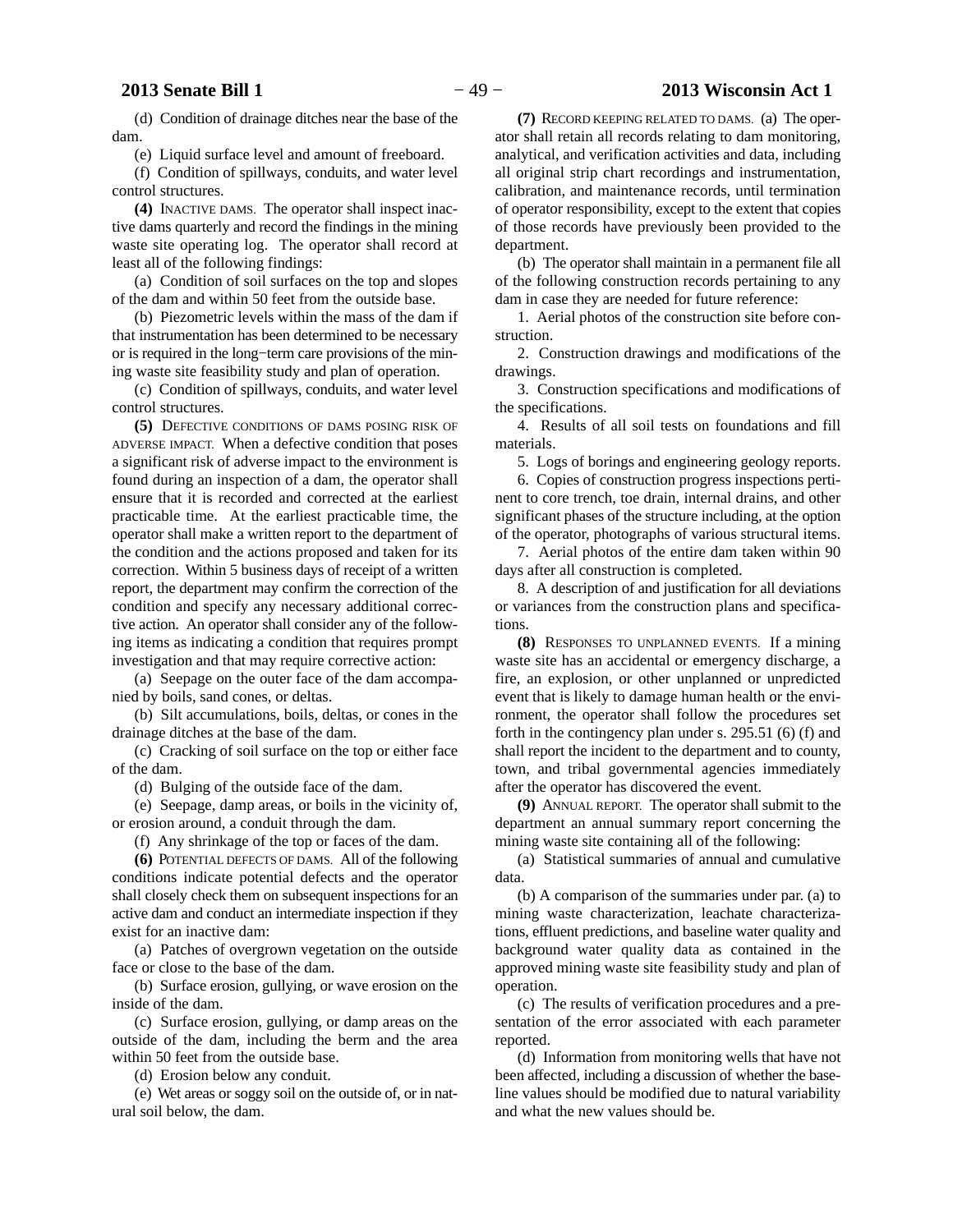**(10)** APPLICABILITY. This section does not apply to a surface mine that is backfilled with mining waste.

**295.64 Mining site monitoring; general. (1)** GEN-ERAL. The department, as a condition of a mining permit, shall require the operator to perform adequate monitoring of environmental changes during the course of the mining and for the additional period of time that is necessary to satisfactorily complete reclamation and completely release the operator from any bonds or other security required. The department may monitor environmental changes concurrently with the operator and for an additional period after the security is released.

**(2)** ANALYSES. (a) The department shall review baseline water quality data with respect to groundwater and monitoring data associated with the mine, mining waste sites, and sites for the disposal of wastes that are not mining wastes at the time of each review of the mining permit or reclamation plan under s. 295.63 (3) and when the operator requests a modification of the mining permit or reclamation plan.

(b) An operator shall have bacteriological analyses of water samples and all radiological analyses associated with the mining site performed by the state laboratory of hygiene or at a laboratory certified or approved by the department of health services. An operator shall have other laboratory tests the results of which are submitted to the department under this subchapter performed by a laboratory certified or registered under s. 299.11, except that this requirement does not apply to any of the following:

- 1. Physical testing of soil.
- 2. Air quality tests.
- 3. Tests for hydrogen ion concentration (pH).
- 4. Tests for chlorine residual.
- 5. Tests for temperature.

**295.643 Mining waste site monitoring. (1)** GEN-ERAL. The department may require the monitoring of groundwater, surface water, leachate, or other physical features associated with a mining waste site.

**(2)** PHYSICAL FEATURES. The department may require the monitoring of air quality, berms, embankments, vegetation growth, and drainage control structures associated with the mining waste site. The department may require monitoring of other chemical or biological conditions, if the department determines that the monitoring is necessary to assess the impact of the mining waste site on critical aquatic and terrestrial ecosystems.

**(3)** MONITORING WELLS AND OTHER DEVICES. (a) The department shall require the installation of groundwater monitoring wells at a mining waste site. The department may require installation of leachate monitoring wells, lysimeters, moisture probes, and similar devices and associated water quality sampling and analysis programs to detect the effects of leachate on groundwater.

(b) The department shall determine the required number of groundwater monitoring wells based on the

size of the mining waste site, the design of the mining waste site, the types of mining waste, and the hydrologic and geologic setting of the mining waste site. The department shall ensure that the number of wells is adequate to yield samples representative of the groundwater quality both up gradient and down gradient of the mining waste site.

(c) An operator shall construct all monitoring wells in accordance with ch. NR 141, Wis. Adm. Code, and in such a manner as to prevent, to the extent practicable, the exchange of water between aquifers.

**(4)** DESTRUCTION OF MONITORING DEVICES. (a) If for any reason a monitoring well or other monitoring device associated with a mining waste site is destroyed or otherwise fails to function properly, the operator shall notify the department in writing within 5 days of discovering the destruction or malfunction.

(b) The operator shall either restore the monitoring well or other device or properly abandon it and replace it with a functioning device within 60 days of notifying the department under par. (a) unless the department notifies the operator otherwise in writing within 30 days of receiving notice from the operator.

**(5)** SAMPLING OTHER WELLS. The department may require an operator to sample public or private wells as part of a regular monitoring program or to determine the extent of groundwater contamination associated with a mining waste site. If the owner of a well does not authorize access for sampling, the operator shall promptly notify the department.

**(6)** REQUIRED MONITORING AND ANALYSIS. (a) An operator shall monitor groundwater at locations identified in the waste site feasibility study and plan of operation on a quarterly basis, during March, June, September, and December, unless the department agrees to an alternate schedule. The department may base an alternate schedule on the hydrogeologic system's characteristics, such as flow velocity and stratigraphy, and on fluctuations in quality as determined through background water quality or baseline water quality sampling and mining waste type. The operator shall analyze for the parameters listed in the approved waste site feasibility study and plan of operation.

(b) An operator shall use the methods for groundwater and surface water sample collection, preservation, and analysis that are specified in the approved mining waste site facility study and plan of operation.

**(7)** WATER ELEVATION MEASUREMENTS. The operator shall make water elevation measurements on a quarterly basis.

**(8)** OPERATIONS REPORT. The department may require an operator to submit an operations report to assess the effectiveness and environmental acceptability of mining waste site operations. The operator may include in the report a discussion of confinement of the active fill area and an analysis of leachate and other monitoring, surface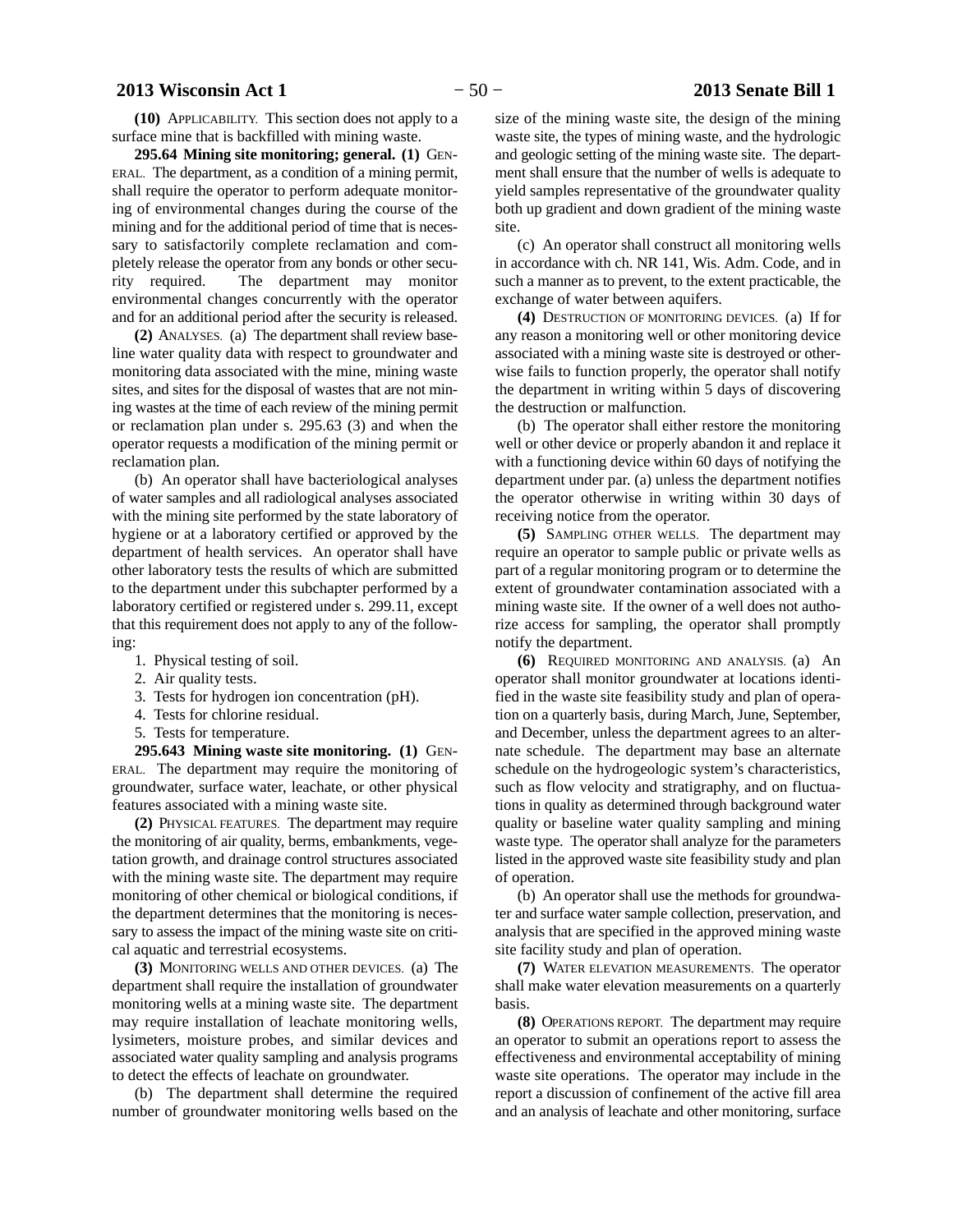# **2013 Senate Bill 1** − 51 − **2013 Wisconsin Act 1**

water control and erosion control, revegetation, settlement, volume of the mining waste site utilized, leachate quantity and quality, slope stability, equipment performance, volume and type of waste disposed of, and other relevant parameters.

**(9)** REPORTS OF MONITORING DATA. The operator shall forward to the department, within 60 days after sampling, 3 copies of the monitoring data required by this section to be collected during each quarter.

**295.645 Groundwater quality, monitoring, and response. (1)** DEFINITIONS. In this section:

(a) "Alternative concentration limit" means the concentration of a substance in groundwater established by the department to replace a groundwater quality standard when the department grants an exemption.

(b) "Statistically significantly different" means an amount of change determined by the use of statistical tests for measuring significance at the 95 percent confidence level.

**(2)** DESIGN MANAGEMENT ZONE. (a) Notwithstanding the rule−making authority in s. 160.21 (2) and except as provided under par. (b), for the purposes of ch. 160, the horizontal distance to the boundary of the design management zone for a mining operation is 1,200 feet from the limits of the engineered structures of the mining waste site, including any wastewater and sludge storage or treatment lagoons, the edge of the mine, and the adjacent mine mill and ferrous mineral processing facilities or at the boundary of the property owned or leased by the applicant or on which the applicant holds an easement, whichever distance is less.

(b) When issuing or modifying a mining permit or issuing or reissuing any other approval, the department may reduce the design management zone by a horizontal distance of not more than 600 feet. The department may not reduce the design management zone unless the department determines that preventive action limits and enforcement standards or alternative concentration limits will be met at the boundary of the reduced design management zone. The department shall consider the following factors in determining whether to reduce the design management zone:

1. Nature, thickness, and permeability of unconsolidated materials, including topography.

2. Nature and permeability of bedrock.

3. Groundwater depth, flow direction, and velocity.

4. Waste volume, type, and characteristics.

5. Contaminant mobility.

6. Distances to the property boundary and surface waters.

7. Engineering design of the facility.

8. Life span of the facility.

9. Present and anticipated uses of land and groundwater

10. Potential abatement options if an enforcement standard is exceeded.

(c) Notwithstanding the rule−making authority in s. 160.21 (2), for the purposes of ch. 160, the vertical distance to the boundary of the design management zone for a mining site, including any mining waste site, extends no deeper than 1,000 feet into the Precambrian bedrock or than the final depth of the mining excavation, whichever is greater.

(d) An operator shall monitor groundwater quality at locations approved by the department along the boundary of the design management zone and within the design management zone.

**(3)** POINT OF STANDARDS APPLICATION. (a) Any point at which groundwater is monitored is a point of standards application to determine whether a preventive action limit or an alternative concentration limit to a preventive action limit has been attained or exceeded for an activity regulated under a mining permit or another approval related to the mining operation. Any of the following is a point of standards application to determine whether an enforcement standard or an alternative concentration limit to an enforcement standard has been attained or exceeded for an activity regulated under a mining permit or another approval related to the mining operation:

1. Any point of present groundwater use.

2. Any point beyond the boundary of the property on which the activity is conducted, subject to par. (b).

3. Any point that is within the boundary of the property on which the activity is conducted but is beyond the design management zone, subject to par. (b).

(b) No point at a depth of greater than 1,000 feet into the Precambrian bedrock or than the final depth of the mining excavation, whichever is greater, is a point of standards application under this subsection.

(c) Section 160.21 (2) does not apply to an activity regulated under this subchapter.

**(4)** CHANGE IN GROUNDWATER QUALITY. If the analysis of samples collected through monitoring indicates that the quality of groundwater is statistically significantly different from either baseline water quality or background water quality and the evaluation of the data shows a reasonable probability that without intervention groundwater quality standards or alternative concentration limits will be attained or exceeded, the operator shall do all of the following:

(a) Notify the department within 10 days after the operator receives the results of the analysis of the samples.

(b) Determine, if possible, the cause of the difference in water quality, such as a spill, a design failure, or an improper operational procedure.

(c) Determine the extent of groundwater contamination or the potential for groundwater contamination.

(d) Implement the applicable portions of the approved contingency plan.

**(5)** RESPONSE CONCERNING PREVENTIVE ACTION LIM-ITS. In accordance with s. NR  $140.24$  (1) to (5), Wis.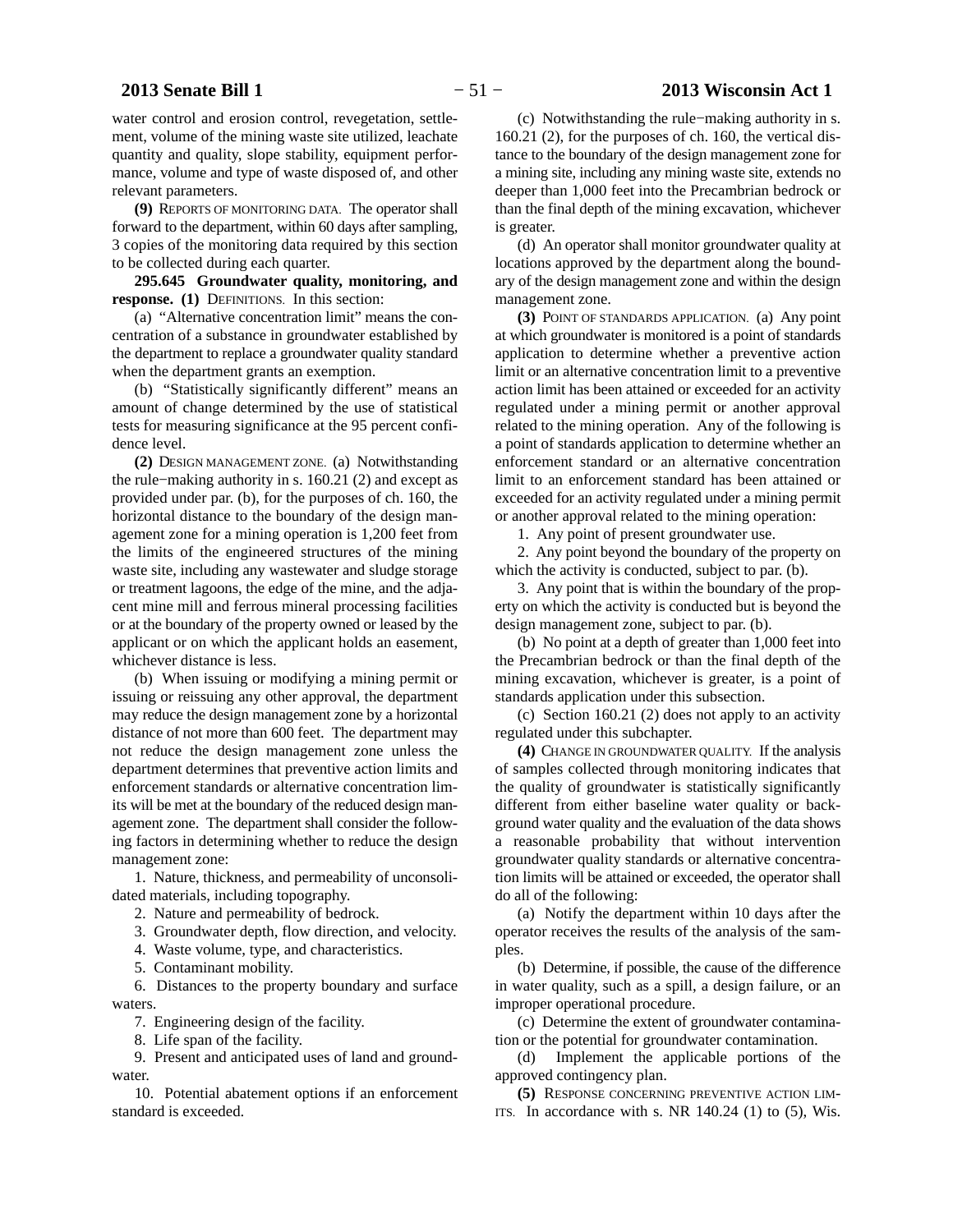# **2013 Wisconsin Act 1** − 52 − **2013 Senate Bill 1**

Adm. Code, the department shall evaluate the range of responses proposed by the operator when a preventive action limit or an alternative concentration limit to a preventive action limit is attained or exceeded and the analysis of samples indicates that the quality of groundwater is statistically significantly different from either baseline water quality or background water quality at a point of standards application. In designating the appropriate response, the department shall evaluate the operator's proposed range of responses, including any alternate responses to those identified in s. NR 140.24, Wis. Adm. Code. For any alternate responses, the department shall consider the technical and economic feasibility of alternate responses, the practicality of stopping the further release of the substance, and the risks and benefits of continued mining operations. The department shall designate the appropriate response, except that, notwithstanding s. 160.21 (3) and the rule−making authority under s. 160.21 (1), the department may not prohibit a practice or activity or require closure and abandonment of a mining waste site, including any wastewater and sludge storage or treatment lagoon, unless it has followed the procedures in s. 295.78 and satisfies the requirements of s. 160.23 (4) and (6). The department may determine that no response is necessary and that an exemption is not required when the requirements of s. NR 140.24 (5) (a) or (b), Wis. Adm. Code are met.

**(6)** RESPONSE CONCERNING ENFORCEMENT STAN-DARDS. (a) In accordance with s. NR 140.26 (1) and (2), Wis. Adm. Code, the department shall evaluate the range of responses proposed by the operator based on the responses listed in Table 6 of s. NR 140.26, Wis. Adm. Code, when an enforcement standard or an alternative concentration limit to an enforcement standard is attained or exceeded and the analysis of samples indicates that the quality of groundwater is statistically significantly different from either baseline water quality or background water quality at a point of standards application. In designating the appropriate response, the department shall evaluate the operator's proposed range of responses against those identified in Table 6 of s. NR 140.26, Wis. Adm. Code. The department shall designate the appropriate response, except that, notwithstanding ss. 160.21 (3) and 160.25 (1) (a) and the rule−making authority under s. 160.21 (1), the department may not prohibit a practice or activity or require closure and abandonment of a mining waste site, including any wastewater and sludge storage or treatment lagoon, unless it has followed the procedures in s. 295.78 and all of the following apply:

1. The department bases its decision upon reliable test data.

2. The department determines, to a reasonable certainty, by the greater weight of the credible evidence, that no other remedial action would prevent the violation of the enforcement standard at the point of standards application.

3. The department establishes the basis for the boundary and duration of the prohibition.

4. The department ensures that any prohibition imposed is reasonably related in time and scope to maintaining compliance with the enforcement standard at the point of standards application.

5. If the substance involved is naturally occurring, unless the substance involved is carcinogenic, teratogenic, or mutagenic in humans, the department considers the existence of the background concentration of the substance in evaluating response options to the noncompliance with the enforcement standard or alternative concentration limit for that substance and determines that the proposed prohibition will result in the protection of or substantial improvement in groundwater quality notwithstanding the background concentrations of the substance.

(b) The department may only require a remedial action to be taken if the remedial action is reasonably related in time and scope to the substance, activity, or practice that caused the enforcement standard or alternative concentration limit to an enforcement standard to be attained or exceeded and the quality of groundwater to be statistically significantly different from either baseline water quality or background water quality at the point of standards application.

(c) If nitrates or any substance of welfare concern attains or exceeds an enforcement standard and if the analysis of samples indicates that the quality of groundwater is statistically significantly different from either baseline or background water quality, then the department shall evaluate whether the enforcement standard was attained or exceeded in whole or in part due to high background water quality concentrations of the substance and whether the additional concentrations represent a public welfare concern before it designates the appropriate response and, notwithstanding ss. 160.21 (3) and 160.25 (1) (a) and the rule−making authority under s. 160.21 (1), the department may not prohibit a practice or activity or require closure and abandonment of a mining waste site, including any wastewater and sludge storage or treatment lagoon, unless it has followed the procedures in s. 295.78 and par. (a) 1. to 4. apply.

(d) If compliance with an enforcement standard is achieved at a point of standards application, then sub. (5) applies.

**(6m)** MANDATORY INTERVENTION BOUNDARY FOR MIN-ING WASTE SITE AND MINE. (a) Except as provided under par. (am), the horizontal distance to the mandatory intervention boundary for a mining waste site is 300 feet from the outer waste boundary or the outer edge of the excavation, unless the boundary of the design management zone is within 600 feet of the outer waste boundary or the outer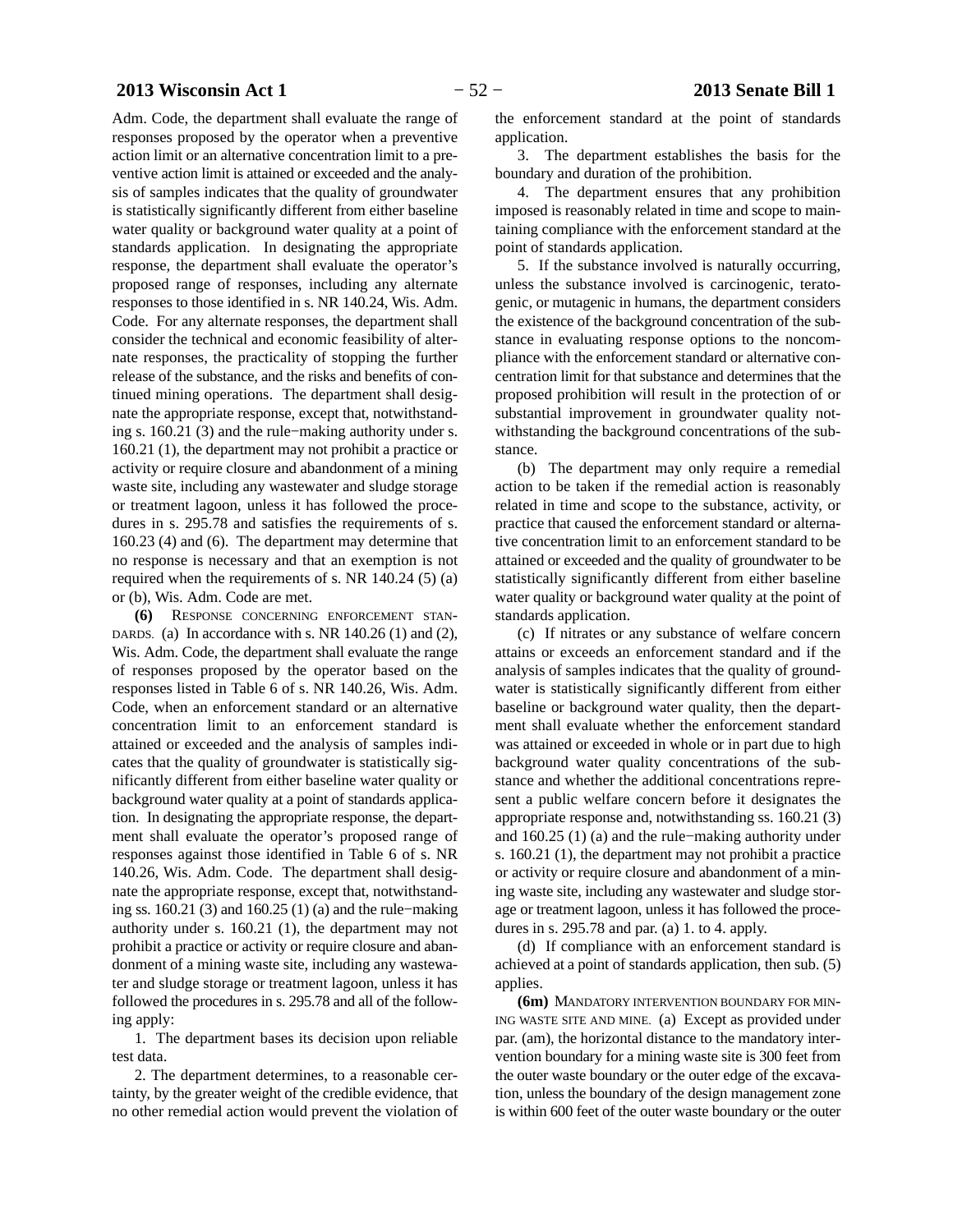edge of the excavation, in which case the mandatory intervention boundary is one−half the distance from the outer waste boundary or the outer edge of the excavation to the boundary of the design management zone.

(am) The department may reduce the mandatory intervention boundary under par. (a) by a horizontal distance of up to 150 feet if the department determines that the reduction is necessary to adequately identify and respond to potential groundwater quality issues.

(b) An operator shall monitor groundwater quality at locations approved by the department along the mandatory intervention boundary, except for any portion of the mandatory intervention boundary that is within another mandatory intervention boundary, and within the mandatory intervention boundary. When approving locations for monitoring, the department shall ensure that duplicative monitoring is not required within overlapping mandatory intervention boundaries.

(c) 1. Notwithstanding sub. (5), if a preventive action limit or an enforcement standard has been exceeded beyond the mandatory intervention boundary, the department shall require a response in accordance with s. NR 140.24, Wis. Adm. Code, except that s. NR 140.24 (5), Wis. Adm. Code, does not apply.

2. If sampling results indicate that an enforcement standard or a preventive action limit has been exceeded within, but not beyond, the mandatory intervention boundary and a comparison of sampling results to the results of modeling indicates that the sampling results are consistent with the design and expected performance of the mining waste site, the operator may recommend a no response action, and the department may approve a no response action if that is authorized under s. NR 140.24 (5), Wis. Adm. Code.

**(7)** ENVIRONMENTAL ANALYSIS NOT REQUIRED. An action under sub. (5) or (6) with respect to a specific site does not constitute a major state action under s. 1.11 (2).

**(8)** EXEMPTIONS TO GROUNDWATER QUALITY STAN-DARDS. When issuing or modifying a mining permit or issuing or reissuing any other approval, the department may grant an exemption from a groundwater quality standard and establish an alternative concentration limit to a groundwater quality standard.

**(9)** APPLICABILITY OF OTHER LAW. Chapter NR 140, Wis Adm. Code, applies to mining operations and mining sites, including mining waste sites, only to the extent that it does not conflict with this section.

**295.65 Successors. (1)** When one operator succeeds to the interest of another in an uncompleted mining operation by sale, assignment, lease, or otherwise, the department shall release the first operator from the duties imposed upon the first operator by this subchapter as to the mining operation and transfer the mining permit and any approvals under ss. 295.60, 295.605, and 295.61 to the successor operator if all of the following apply:

(a) The successor operator agrees to comply with the requirements of this subchapter.

(b) The successor operator discloses whether it has forfeited any performance security because of noncompliance with any mining laws within the previous 10 years, posts any bond or other security required under s. 295.59, and assumes all responsibilities of all applicable approvals granted to the predecessor operator.

**(2)** The department is not required to prepare an environmental impact statement or an environmental assessment for the purposes of this section.

**295.66 Cessation of mining or reclamation.** If there is a cessation of mining or reclamation for 30 days or more that is not set forth in either the mining plan or the reclamation plan, the operator shall notify the department of the cessation within 48 hours of the cessation of mining and shall begin stabilization of the mining site. The department may require the operator to provide technical, engineering, and any other information that the operator believes shows that its actions to stabilize the mining site are adequate. If the department determines, after reviewing the information provided by the operator, that the proposed stabilization of the mining site will result in a substantial adverse impact to the environment, the department shall order the operator to begin additional measures to protect the environment, including, if the cessation is reasonably anticipated to extend for a protracted period of time, reclamation according to the reclamation plan or part of the reclamation plan. Usual and regular shutdown of operations on weekends, for maintenance or repair of equipment or facilities, or for other customary reasons do not constitute a cessation of mining.

**295.67 Determination of abandonment of mining. (1)** Except as provided in sub. (2), abandonment of mining occurs if there is a cessation of mining, not set forth in an operator's mining plan or reclamation plan or by any other sufficient written or constructive notice, extending for more than 6 consecutive months.

**(2)** Abandonment of mining does not occur if all of the following apply:

(a) The cessation of mining is due either to labor strikes or to unforeseen developments such as adverse market conditions.

(b) The cessation of mining does not continue beyond the time, not to exceed 5 years, specified by the department.

(c) The mining site is maintained in an environmentally stable manner during the cessation of mining.

(d) The reclamation of the mining site continues according to the reclamation plan during the cessation of mining to the extent practicable.

**295.68 Certificates of completion and release of security. (1)** Upon the petition of the operator, but not less than 4 years after notification to the department by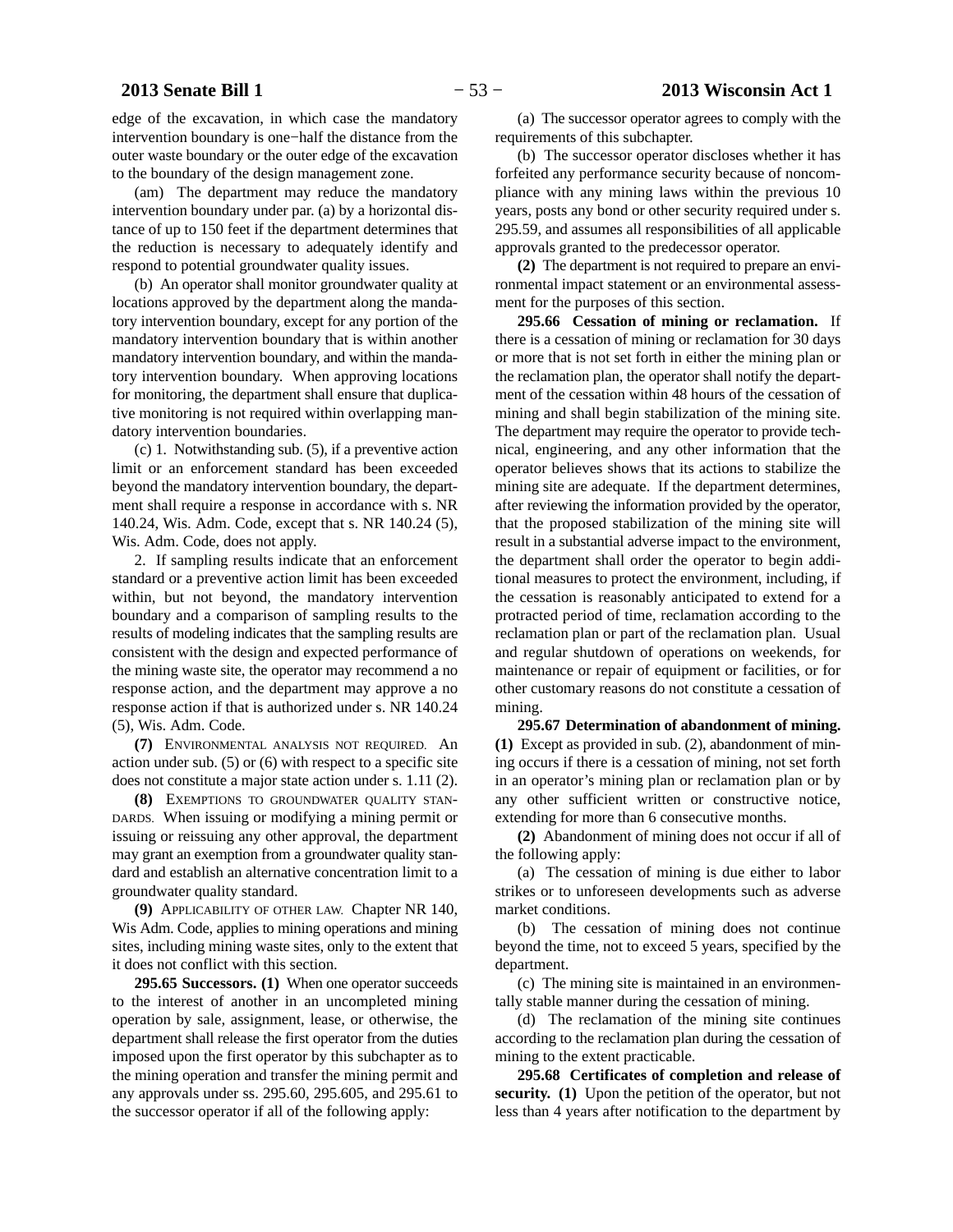# **2013 Wisconsin Act 1** − 54 − **2013 Senate Bill 1**

the operator of the completion of the reclamation plan or not less than one year after notification to the department by the operator of the completion of the reclamation plan as to a portion of the mining site, if the department finds that the operator has completed reclamation of any portion of the mining site in accordance with the reclamation plan and this subchapter, the department shall issue a certificate of completion setting forth a description of the area reclaimed and a statement that the operator has fulfilled its duties under the reclamation plan as to that area.

**(2)** Upon the issuance of any certificate of completion under sub. (1) for any portion of the mining site, but not for the entire mining site, the department shall allow the operator to reduce the amount of the bond or other security provided under s. 295.59 (1) to an amount equal to the estimated cost of reclamation of the portion of the mining site that is disturbed or for which reclamation has been completed but no certificate of completion has been issued.

**(3)** Upon issuance of a certificate or certificates of completion of reclamation for the entire mining site, the department shall require the operator to maintain a bond or other security under s. 295.59 (1) equal to at least 10 percent of the cost to the state of reclamation of the entire mining site, except that if the mining site in the mining plan is less than 10 acres, the department may release the bond or other security after issuance of the certificate of completion for the entire mining site.

**(4)** After 10 years after the issuance of a certificate or certificates of completion for the entire mining site, the department shall release the remaining bond or other security provided under s. 295.59 (1) if the department finds that the reclamation plan has been complied with.

**295.69 Termination of proof of financial responsibility for long−term care of mining waste site. (1)** One year after closure, and annually thereafter until the department terminates the obligation to maintain proof of financial responsibility for long−term care of a mining waste site under sub. (2) (c), an operator who has carried out all necessary long−term care during the preceding year, may apply to the department for a reduction in the amount of the proof of financial responsibility provided under s. 295.59 (2m) equal to the costs of long−term care for that year. The operator shall provide an itemized list of costs incurred. If the department determines that the costs incurred are in accordance with the long−term care requirements in the approved waste site feasibility study and plan of operation and that adequate funds exist to complete required long−term care for the remainder of the 40−year period on which the amount of the proof of financial responsibility was originally determined, the department shall authorize in writing a reduction in the amount of proof of financial responsibility provided. The department shall make its determinations within 90 days of an application.

**(2)** (a) An operator may apply to the department for termination of its obligation to maintain proof of financial responsibility for long−term care of the mining waste site under s. 295.59 (2m) at any time after the mining waste site has been closed for 20 years by submitting an application that demonstrates that continuation of the obligation to maintain proof of financial responsibility for long−term care is not necessary for adequate protection of public health or the environment. The burden is on the operator to prove by a preponderance of the evidence that continuation of the obligation to maintain proof of financial responsibility for long−term care is not necessary for adequate protection of public health or the environment.

(b) Within 30 days of receiving an application under par. (a), the department shall provide notice to the public of the application for termination of the obligation to maintain proof of financial responsibility for long−term care. In the notice, the department shall invite the submission of written comments by any person on the application within 30 days of the date of the publication of the notice. The department shall provide the notice by publishing a class 1 notice under ch. 985 in the official newspaper designated under s. 985.04 or 985.05 or, if none exists, in a newspaper likely to give notice in the area of the mining waste site, and shall publish notice on the department's Internet site. The date on which the department first publishes the notice on its Internet site shall be considered the date of the publication of the notice required to be published under this paragraph. The department shall also send the notice to the operator.

(c) Within 120 days of the date of the publication of the notice under par. (b), the department shall determine either that proof of financial responsibility for long−term care of the mining waste site is no longer required, in which case the applicant is relieved of the responsibility of providing proof of financial responsibility for long− term care, or that proof of financial responsibility for long−term care of the mining waste site is still required, in which case the applicant may not submit another application under par. (a) until at least 5 years have elapsed since the previous application.

**295.695 Inspections by the department. (1)** Any duly authorized officer, employee, or representative of the department who has received the safety training under [30 CFR 48.31](http://docs.legis.wisconsin.gov/document/cfr/30%20CFR%2048.31) may enter and inspect any property, premises, or place on or at which any mining operation or facility is located or is being constructed or installed at any reasonable time for the purpose of ascertaining the state of compliance with this subchapter and the provisions of chs. 281, 283, 285, 289, 291, 292, and 299 and rules promulgated under those chapters that are applicable to the mining operation. No person may refuse entry or access to any authorized representative of the depart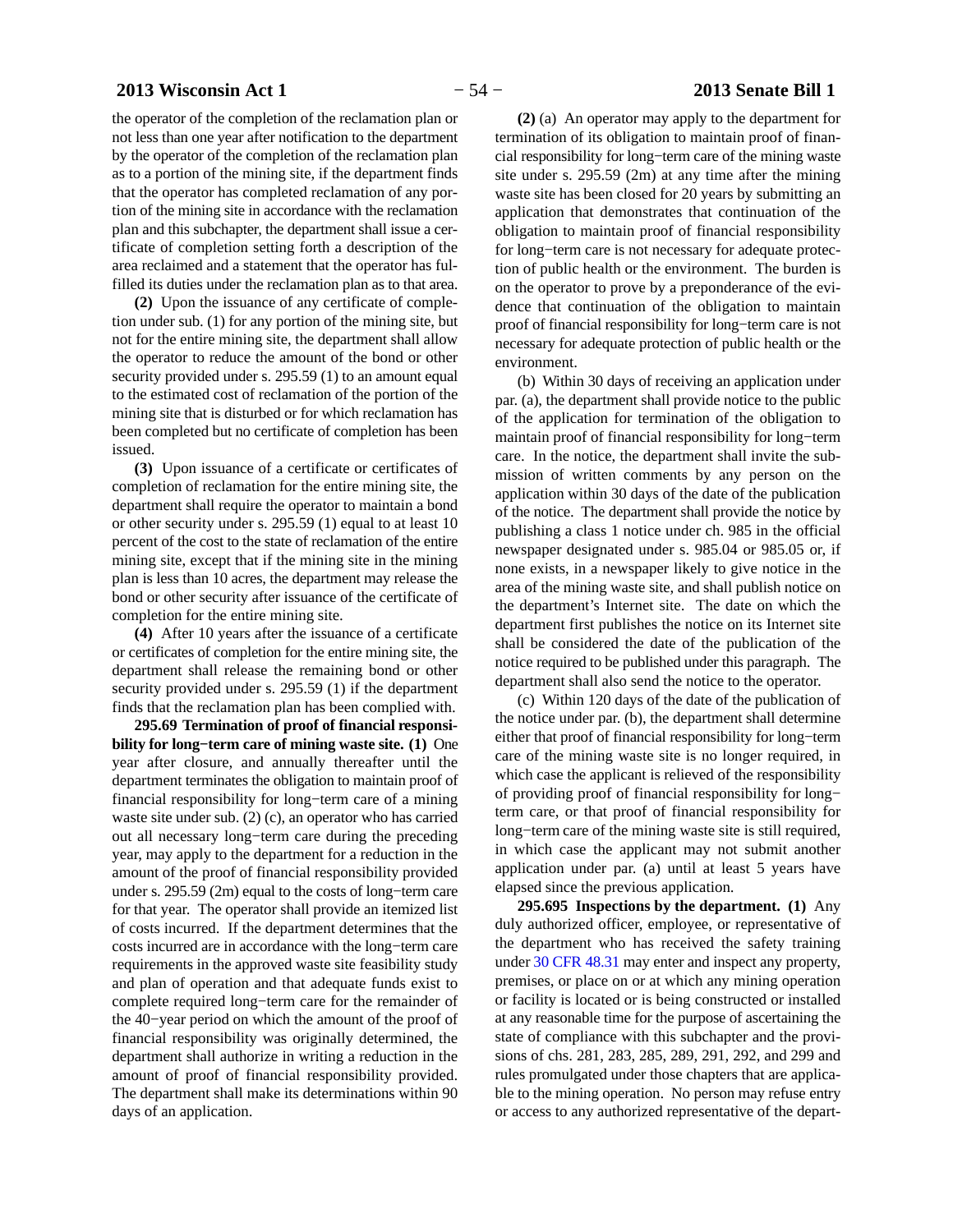ment who requests entry for purposes of inspection, and who presents appropriate credentials.

**(2)** No person may obstruct, hamper, or interfere with any inspection authorized in sub. (1).

**(3)** The department shall furnish to the operator a written report on any inspection setting forth all observations, relevant information, and data that relate to compliance status.

**295.73 Fees. (1)** (a) Except as provided in par. (b), an applicant for a mining permit is not required to pay any application or filing fee for any approval other than a mining permit, notwithstanding any fee required under ch. 23, 29, 30, 31, 169, 281, 283, 285, 289, or 291, or rules promulgated under those chapters.

(b) An applicant for a mining permit shall pay any fee required under s. 281.343 (3) (c) 1.

**(3)** (a) The department shall assess an applicant a fee equal to its costs, other than costs of a contract under par. (d), for evaluating the mining project, including the costs for consultants retained by the department to evaluate the application for the mining permit and the application for any other approval, or \$2,000,000, whichever is less.

(b) The applicant shall pay the fees under par. (a) as follows:

1. One hundred thousand dollars shall be paid at the time that the bulk sampling plan is filed under s. 295.45 or at the time that the notice of the intention to file a mining permit application is filed, whichever is first.

2. Two hundred fifty thousand dollars when the department provides cost information demonstrating that the payment under subd. 1. has been fully allocated against actual costs.

3. Two hundred fifty thousand dollars when the department provides cost information demonstrating that the payment under subd. 2. has been fully allocated against actual costs.

4. Two hundred fifty thousand dollars when the department provides cost information demonstrating that the payment under subd. 3. has been fully allocated against actual costs.

5. Two hundred fifty thousand dollars when the department provides cost information demonstrating that the payment under subd. 4. has been fully allocated against actual costs.

6. Two hundred fifty thousand dollars when the department provides cost information demonstrating that the payment under subd. 5. has been fully allocated against actual costs.

7. Two hundred fifty thousand dollars when the department provides cost information demonstrating that the payment under subd. 6. has been fully allocated against actual costs.

8. Two hundred fifty thousand dollars when the department provides cost information demonstrating that the payment under subd. 7. has been fully allocated against actual costs.

9. One hundred fifty thousand dollars when the department provides cost information demonstrating that the payment under subd. 8. has been fully allocated against actual costs.

(c) After the department approves or denies the application for a mining permit or, if the applicant withdraws the application for a mining permit, after the applicant withdraws the application, the department shall refund to the applicant any amount paid by the applicant under par. (a) but not fully allocated against the department's actual costs.

(d) In addition to the fees under par. (a), if the department contracts under s. 295.53 (1) with a consultant to assist in preparation of an environmental impact statement and awards the contract on the basis of competitive bids, the applicant shall pay the full costs as provided in the contract.

(e) In addition to the fees under par. (a), the department may assess an applicant a fee equal to the department's costs in providing wetland determinations and wetland boundary delineations under s. 295.60 (2).

**(4)** Subchapter VI of ch. 289 does not apply to mining waste disposed of in a mining waste site covered by a mining permit, except that an operator shall pay the fees specified in ss. 289.63 (4), 289.64 (3), and 289.67 (1) (d).

**295.75 Effect of other laws. (1)** Except as provided in sub. (2), if there is a conflict between a provision in this subchapter and a provision in ch. 23, 29, 30, 31, 160, 169, 281, 283, 285, 289, or 291 or in a rule promulgated under one of those chapters, the provision in this subchapter controls.

**(2)** (a) If there is a conflict between a provision in this subchapter and a provision in s. 281.343, the provision in s. 281.343 controls.

(b) If there is a conflict between a provision in this subchapter and a provision in s. 281.346, the provision in s. 281.346 controls, except as provided in s. 295.57 (9) (a).

**295.77 Review. (1)** LIMITS ON CONTESTED CASE HEARINGS. No person is entitled to a contested case hearing on a decision by the department on an exploration license or an approval that is required before bulk sampling may be implemented. No person is entitled to a contested case hearing on a decision by the department on a mining permit application or any other approval, except as provided in subs. (2) and (3).

**(2)** CONTESTED CASE HEARINGS; AFTER INITIAL MINING PERMIT DECISION OR DECISION ON AMENDED PLAN. (a) *Entitlement.* 1. A person is entitled to a contested case hearing on a decision by the department related to a mining permit for a proposed mining operation, including a decision related to the environmental impact statement for the proposed mining operation, or on any decision that is related to an approval associated with the proposed mining operation and that is issued no later than the day on which the department issues its decision on the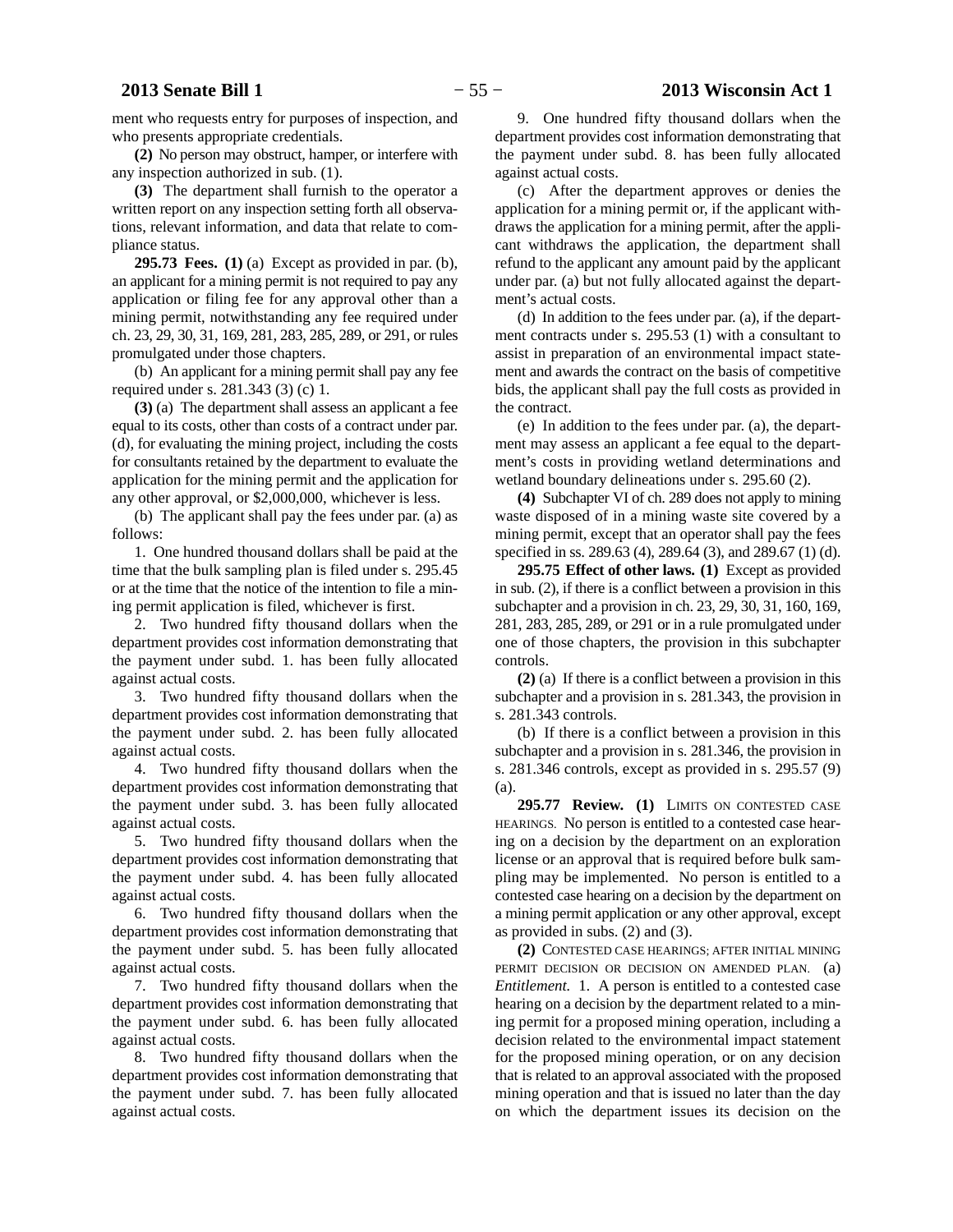application for the mining permit, only if the person is entitled to a contested case hearing on the decision under s. 227.42 and the person requests the hearing within 30 days after the department issues the decision to approve or deny the application for the mining permit.

2. A person is entitled to a contested case hearing on a decision by the department related to an amended mining plan, reclamation plan, or mining waste site feasibility study and plan of operation required under s. 295.63 (3) or to any amendment to an approval associated with the amended mining plan, reclamation plan, or mining waste site feasibility study and plan of operation only if the person is entitled to a contested case hearing on the decision under s. 227.42 and the person requests the hearing within 30 days after the department issues the decision to approve or deny the amended mining plan, reclamation plan, or mining waste site feasibility study and plan of operation.

3. All issues raised by all persons requesting a contested case hearing in accordance with subd. 1. or 2. in connection with the same mining operation shall be considered in one contested case hearing.

(b) *Deadline for decision.* 1. The hearing examiner presiding over a contested case hearing under this subsection shall issue a final decision on the case no more than 150 days after the department issues the decision to grant or deny the mining permit or to approve or deny the amended mining plan, reclamation plan, or mining waste site feasibility study and plan of operation.

2. If the hearing examiner does not issue a final decision by the deadline under subd. 1., the decision of the department being reviewed by the hearing examiner is affirmed.

(c) *Restriction on orders.* The hearing examiner presiding over a contested case hearing under this subsection may not issue an order prohibiting activity authorized under a decision of the department that is being reviewed in the contested case hearing.

(d) *Judicial review.* A person seeking judicial review of the decision in a contested case hearing under this subsection shall comply with the requirements for service and filing in s. 227.53 (1) (a) and shall commence the action no more than 30 days after service of the decision or, if the hearing examiner does not issue a final decision by the deadline under par. (b) 1., no more than 30 days after that deadline.

**(3)** CONTESTED CASE HEARINGS ON OTHER DECISIONS. A person is entitled to a contested case hearing on a decision by the department related to a mining operation that is issued after the department issues the decision to approve the application for the mining permit for the mining operation, other than a decision described in sub. (2) (a) 2., if the person is entitled to a contested case hearing under s. 227.42 and complies with the requirements for service and filing in s.  $227.53$  (1) (a).

**(4)** Notwithstanding s. 227.53 (1) (a) 3., any person seeking judicial review of the decision on a contested case under sub. (2) or (3) or of any decision of the department under this subchapter shall bring the action in the circuit court for the county in which the majority of the bulk sampling site or mining site is located or in which the majority of the exploration will occur.

**295.78 Mining and reclamation; orders. (1)** (a) If the department finds a violation of law or any unapproved deviation from the mining plan, reclamation plan, or mining waste site feasibility study and plan of operation at a mining site under a mining permit, the department shall do one of the following:

1. Issue an order requiring the operator to comply with the law, mining plan, reclamation plan, or mining waste site feasibility study and plan of operation within a specified time.

2. Require the alleged violator to appear before the department for a hearing and answer the department's charges.

3. Request the department of justice to initiate action under s. 295.79.

(b) Any order issued under par. (a) 1. following a hearing takes effect immediately. Any other order takes effect 10 days after the date the order is served, unless the person named in the order requests in writing a hearing before the department within the 10−day period.

(c) If no hearing on an order issued under par. (a) 1. was held and if the department receives a request for a hearing within 10 days after the date the order is served, the department shall provide due notice and hold a hearing. If after the hearing the department finds that no violation has occurred, it shall rescind its order.

(d) If an operator fails to comply with an order issued under par. (a) 1. within the time for compliance specified in the order, the department shall suspend the mining permit until the operator fully complies with the order, except that if the operator seeks review of the order under s. 295.77 (3), mining may continue until the final disposition of the action, except as provided under sub. (4).

(e) The department shall inform the department of justice of a suspension under par. (d) within 14 days. After receiving notice of a suspension, the department of justice may commence an action under s. 295.79.

**(2)** If reclamation of a mining site is not proceeding in accordance with the reclamation plan and the operator has not begun to rectify deficiencies within the time specified in an order, or if the reclamation is not properly completed in conformance with the reclamation plan within one year after completion or abandonment of mining on any portion of the mining site, unless because of acts of God, such as adverse weather affecting grading, planting, and growing conditions, the department, with the staff, equipment, and material under its control, or by contract with others, shall take the actions that are neces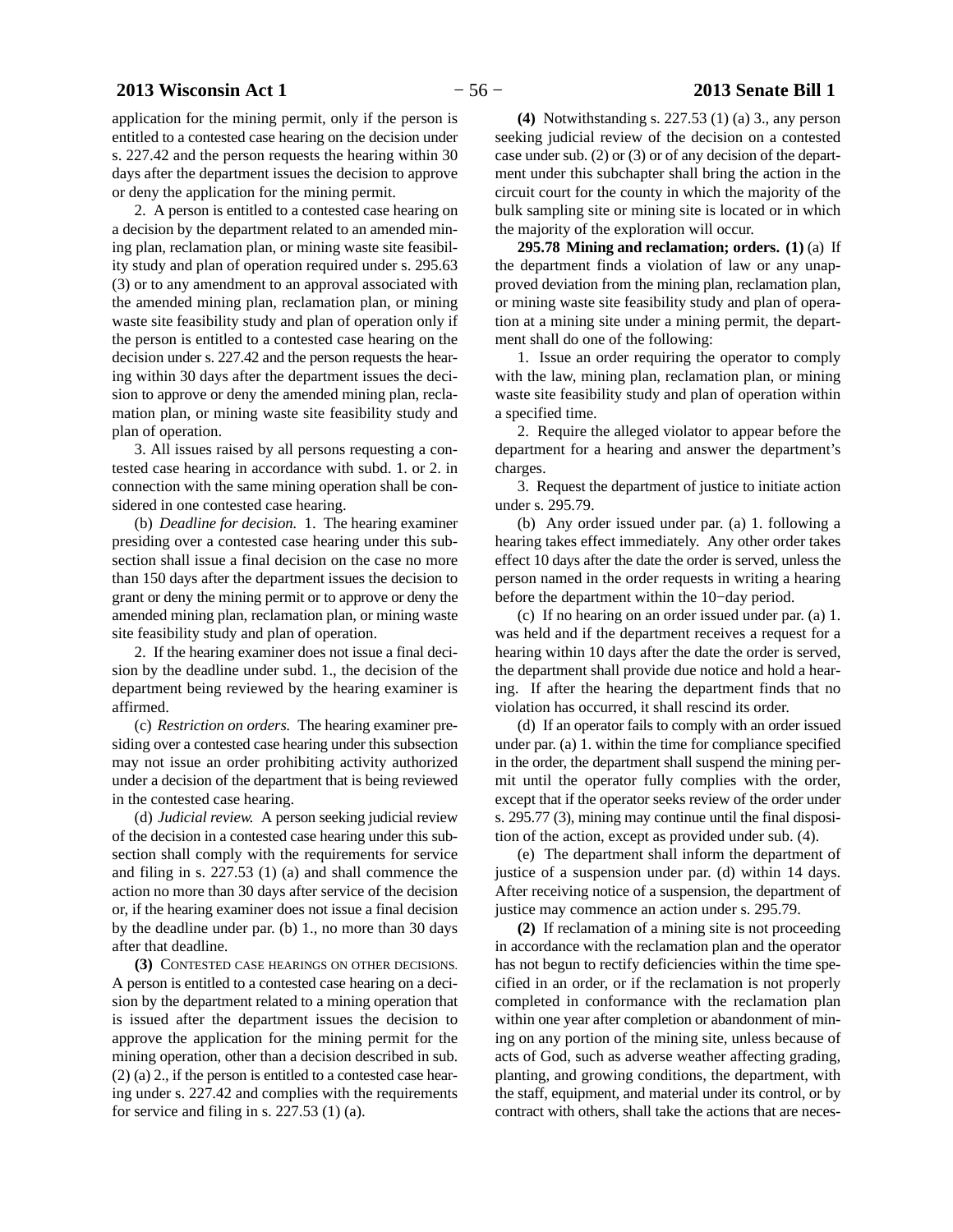sary for the reclamation of mined areas. The operator is liable for the cost to the state of reclamation conducted under this subsection.

**(3)** The department shall cancel all other mining permits held by an operator who refuses to reclaim a mining site in compliance with the reclamation plan after the completion of mining or after the cancellation of a mining permit. The department may not issue any mining permit for that mining site or any other mining site in this state to an operator who refused to reclaim the mining site in compliance with the reclamation plan.

**(4)** At any time that the department determines that the continuance of mining constitutes an immediate and substantial threat to public health and safety or the environment, the department may request the department of justice to institute an action in circuit court of the county in which the mine is located for a restraining order or injunction or other appropriate remedy to stop mining until the immediate and substantial threat is eliminated.

**(5)** Section 281.346 (7m) does not apply to a water withdrawal associated with a mining operation for which a mining permit has been issued.

**295.79 Enforcement; penalties. (1)** The department of justice shall enforce this subchapter and any order issued under this subchapter. The circuit court of the county where the violation occurred has jurisdiction to enforce this subchapter or any orders issued under this subchapter, by injunction or other appropriate relief.

**(2)** (a) Any person who authorizes or engages in mining without a mining permit and written authorization to mine under s. 295.59 (3) shall forfeit all profits obtained from those illegal activities and not more than \$5,000 for each day during which the mine was in operation.

(b) A person to whom par. (a) applies is also liable to the department for the full cost of reclaiming the affected area of land and any damages caused by the mining.

(c) If the violator of par. (a) is a corporation, limited liability company, partnership, or association, any officer, director, member, manager, or partner who knowingly authorizes, supervises, or contracts for mining is also subject to the penalties in this subsection.

**(3)** Any person who makes or causes to be made in an application or report required by this subchapter a statement known to the person to be false or misleading in any material respect or who refuses to submit information required by a mining permit or by this subchapter may be fined not less than \$1,000 nor more than \$5,000. If the false or misleading statement is material to the issuance of the mining permit and the mining permit would not have been issued had the false or misleading statement not been made, the court may revoke the mining permit. If any violation under this subsection is repeated the court may revoke the mining permit.

**(4)** (a) Any person who commits a violation of this subchapter or any permit or order issued under this subchapter, except for the violations enumerated in subs. (2) and (3), shall forfeit not less than \$10 nor more than \$5,000 for each violation. Each day of continued violation is a separate offense, except that no forfeiture may be imposed during the time that continued mining is authorized under s. 295.63 (3). While an order is suspended, stayed, or enjoined, this penalty does not accrue.

(b) In addition to the penalties provided under par. (a), the court may award the department of justice the reasonable and necessary expenses of the investigation and prosecution of the violation, including attorney fees. The department of justice shall deposit in the state treasury for deposit into the general fund all moneys that the court awards to the department or the state under this paragraph. These moneys shall be credited to the appropriation account under s. 20.455 (1) (gh).

**(5)** Any person having an interest that is or may be adversely affected may intervene as a matter of right, in any enforcement action brought under this section.

**SECTION 97.** 299.85 (7) (a) 2. and 4. of the statutes are amended to read:

299.85 **(7)** (a) 2. Notwithstanding minimum or maximum forfeitures specified in ss. 29.314 (7), 29.334 (2), 29.604 (5) (a), 29.611 (11), 29.889 (10) (c) 2., 29.969, 29.971 (1) (a), (1m) (a), (3), (3m), (11g) (b), (11m) (b), and (11r) (b), 30.298 (1), (2), and (3), 30.49 (1) (a) and (c), 31.23 (2), 281.75 (19), 281.98 (1), 281.99 (2) (a) 1., 283.91 (2), 285.41 (7), 285.57 (5), 285.59 (8), 285.87 (1), 287.95 (1), (2) (b), and (3) (b), 287.97, 289.96 (2) and (3) (a), 291.97 (1), 292.99 (1) and (1m), 293.81, 293.87 (3) and (4) (a), 295.19 (3) (a) and (b) 1., 295.37 (2), 295.79  $(2)$  and  $(4)$ , 299.15  $(4)$ , 299.51  $(5)$ , 299.53  $(4)$   $(c)$  1., 299.62 (3) (a) and (c), and 299.97 (1), if a regulated entity that qualifies under sub. (2) for participation in the Environmental Compliance Audit Program corrects violations that it discloses in a report that meets the requirements of sub. (3) within 90 days after the department receives the report that meets the requirements of sub. (3), the regulated entity may not be required to forfeit more than \$500 for each violation, regardless of the number of days during which the violation continues.

4. Notwithstanding minimum or maximum forfeitures specified in ss. 29.314 (7), 29.334 (2), 29.604 (5) (a), 29.611 (11), 29.889 (10) (c) 2., 29.969, 29.971 (1) (a), (1m) (a), (3), (3m), (11g) (b), (11m) (b), and (11r) (b), 30.298 (1), (2), and (3), 30.49 (1) (a) and (c), 31.23 (2), 281.75 (19), 281.98 (1), 281.99 (2) (a) 1., 283.91 (2), 285.41 (7), 285.57 (5), 285.59 (8), 285.87 (1), 287.95 (1), (2) (b), and (3) (b), 287.97, 289.96 (2) and (3) (a), 291.97 (1), 292.99 (1) and (1m), 293.81, 293.87 (3) and (4) (a), 295.19 (3) (a) and (b) 1., 295.37 (2), 295.79 (2) and (4), 299.15 (4), 299.51 (5), 299.53 (4) (c) 1., 299.62 (3) (a) and (c), and 299.97 (1), if the department approves a compliance schedule under sub. (6) and the regulated entity corrects the violations according to the compliance schedule, the regulated entity may not be required to for